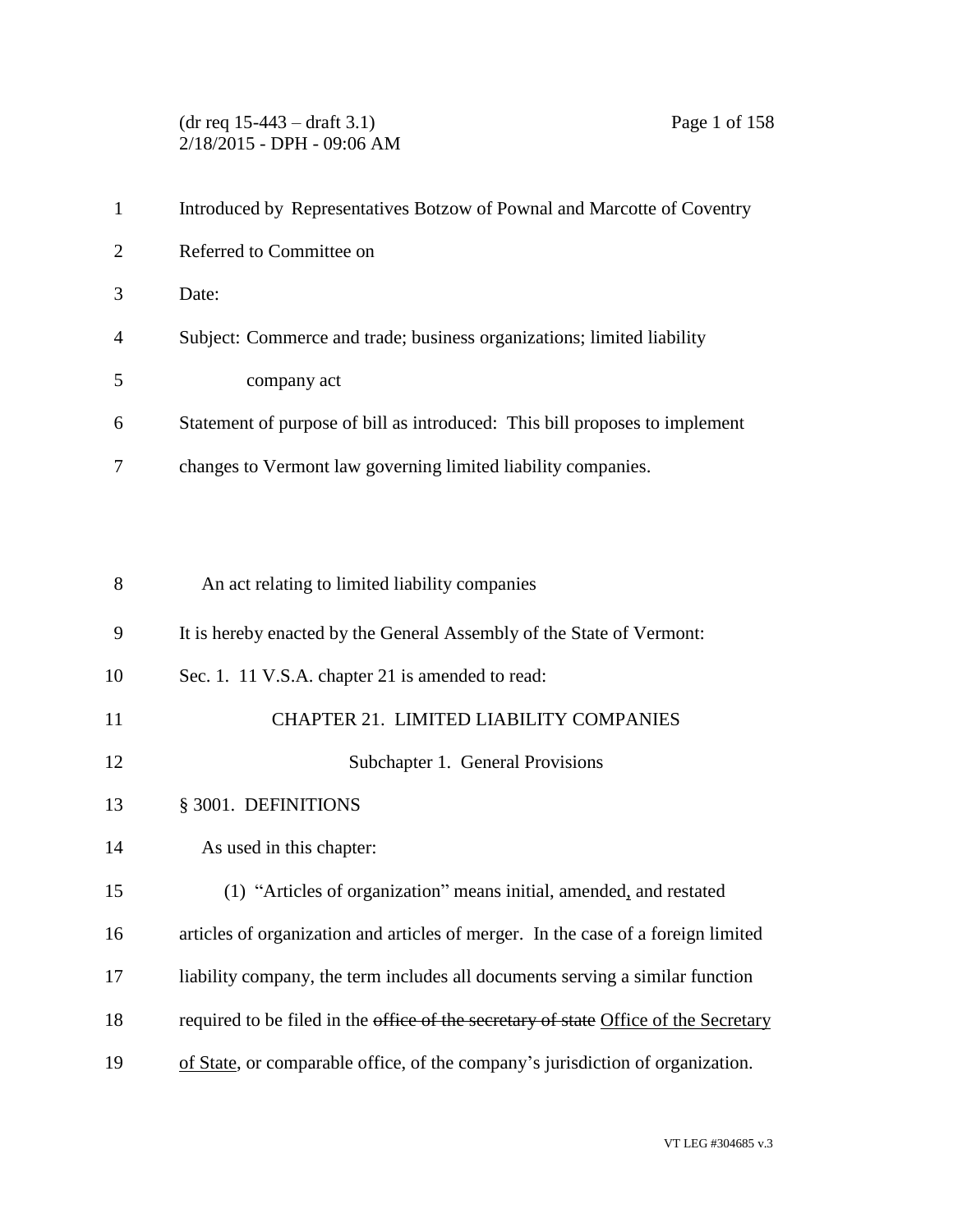## (dr req 15-443 – draft 3.1) Page 2 of 158 2/18/2015 - DPH - 09:06 AM

| $\mathbf{1}$   | (2) "At will limited liability company" or "at will company" means a                          |
|----------------|-----------------------------------------------------------------------------------------------|
| $\overline{2}$ | limited liability company in which the members have not agreed to remain                      |
| 3              | members until the expiration of a term specified in the articles of organization.             |
| $\overline{4}$ | $\left(\frac{3}{2}\right)$ "Business" includes every trade, occupation, profession, and other |
| 5              | lawful purpose, whether or not carried on for profit.                                         |
| 6              | $\left(\frac{4}{3}\right)$ "Debtor in bankruptcy" means a person who is the subject of an     |
| 7              | order for relief under Title 11 of the United States Code or a comparable order               |
| 8              | under a successor statute of general application or a comparable order under                  |
| 9              | federal, state, or foreign law governing insolvency.                                          |
| 10             | (4) "Delivery" means transmission by surface mail or by a method of                           |
| 11             | electronic transmission the Secretary of State may prescribe.                                 |
| 12             | (5) "Designated office" means the office of a limited liability company                       |
| 13             | designated pursuant to section 3007 of this title or the principal office of a                |
| 14             | foreign limited liability company.                                                            |
| 15             | (6) "Dissolution" means an event under section 3101 of this title which                       |
| 16             | requires a limited liability company to wind up its affairs and to terminate its              |
| 17             | existence as a legal entity.                                                                  |
| 18             | $\left(\frac{6}{7}\right)$ "Dissociation" means a complete termination of a member's          |
| 19             | continued membership in a limited liability company for any reason.                           |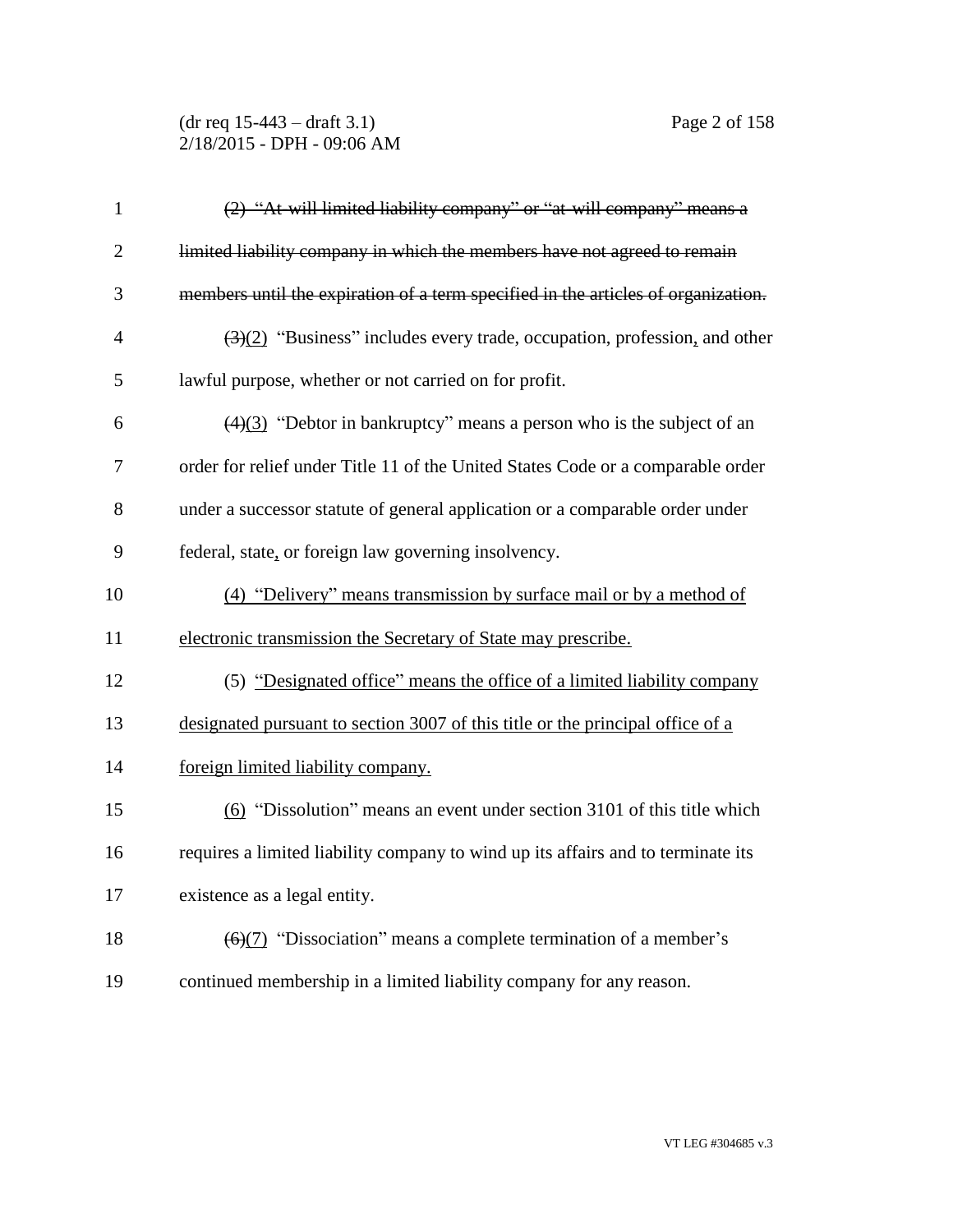(dr req 15-443 – draft 3.1) Page 3 of 158 2/18/2015 - DPH - 09:06 AM

| $\mathbf{1}$   | $\left(\frac{7}{8}\right)$ "Distribution" means a transfer of money, or property or other |
|----------------|-------------------------------------------------------------------------------------------|
| $\overline{2}$ | benefit from a limited liability company to a member in the member's capacity             |
| 3              | as a member or to a transferee of the member's distributional interest.                   |
| $\overline{4}$ | $\left(\frac{8}{9}\right)$ "Distributional interest" means all of a member's interest in  |
| 5              | distributions by the limited liability company the right of a member or                   |
| 6              | transferee to receive a distribution from a limited liability company.                    |
| 7              | (10) "Document" means information that is inscribed on a tangible                         |
| 8              | medium or that is stored in an electronic or other medium and is retrievable in           |
| 9              | perceivable form.                                                                         |
| 10             | $\left(\frac{9}{11}\right)$ "Entity" means a person other than an individual.             |
| 11             | $(10)(12)$ "Foreign limited liability company" means an unincorporated                    |
| 12             | entity organized under laws, other than the laws of this state State, which               |
| 13             | afford limited liability to its owners comparable to the liability under section          |
| 14             | 3043 3042 of this title.                                                                  |
| 15             | (11)(13) "Limited liability company" or "company" "company," except                       |
| 16             | in the phrase "foreign limited liability company," means a limited liability              |
| 17             | company organized an organization formed under this chapter which may                     |
| 18             | afford its members and managers limited liability for the obligations of the              |
| 19             | limited liability company to the extent provided in this chapter or subject to            |
| 20             | this chapter following a merger, conversion, or domestication pursuant to                 |
| 21             | subchapter 10 of this chapter.                                                            |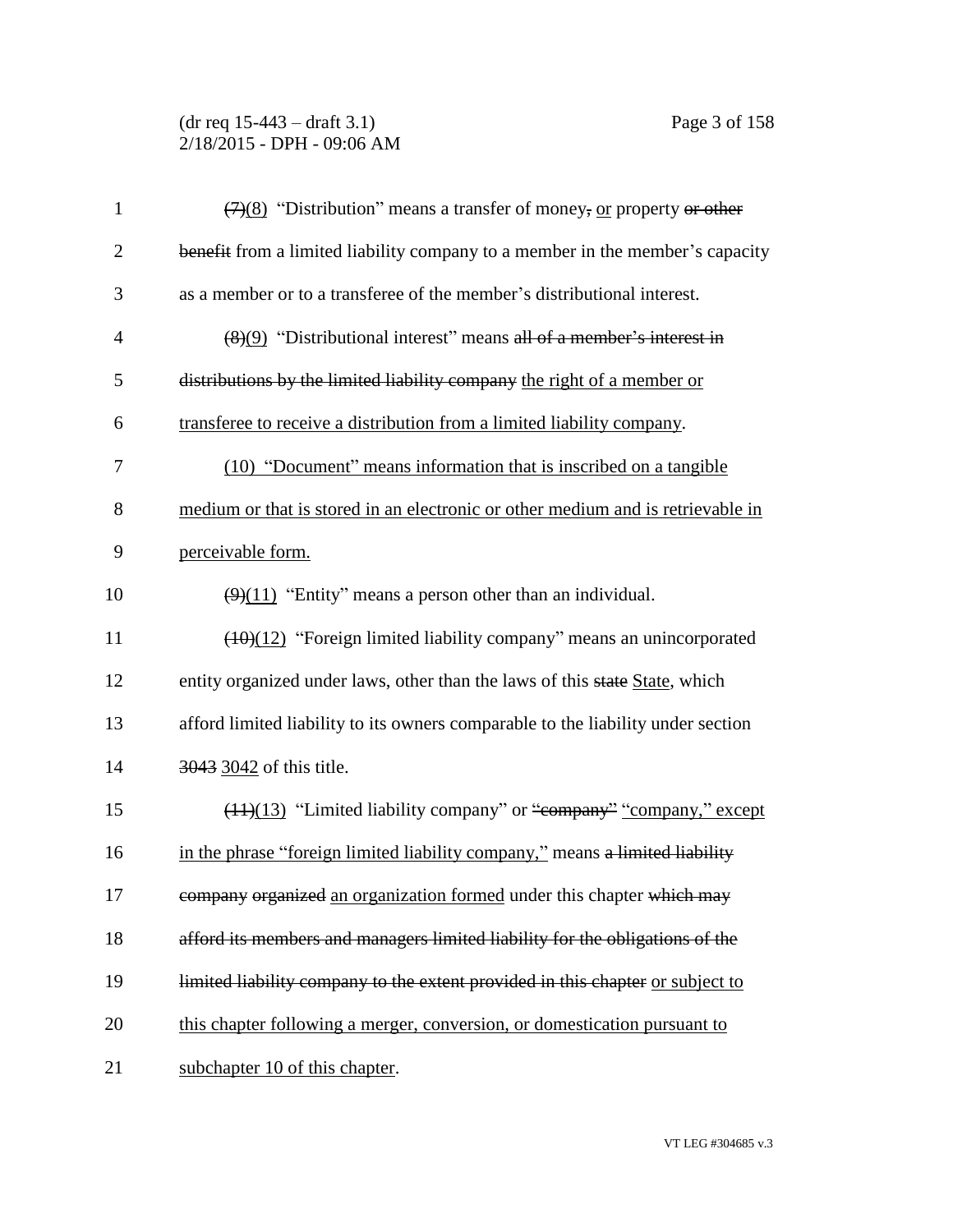(dr req 15-443 – draft 3.1) Page 4 of 158 2/18/2015 - DPH - 09:06 AM

| $\mathbf{1}$   | (12) "Manager" means a person, whether or not a member, of a                  |
|----------------|-------------------------------------------------------------------------------|
| $\overline{2}$ | manager-managed limited liability company, who is vested with authority       |
| 3              | under section 3041 of this title                                              |
| $\overline{4}$ | (13) "Manager-managed limited liability company" means a limited              |
| 5              | liability company which is so designated in its articles of organization.     |
| 6              | (14) "Member-managed limited liability company" means a limited               |
| 7              | liability company other than a manager-managed limited liability company.     |
| 8              | "L3C" or "low-profit limited liability company" means a limited liability     |
| 9              | company that elects to be a low-profit limited liability company pursuant to  |
| 10             | section 3161 of this title and meets the requirements of section 3162 of      |
| 11             | this title.                                                                   |
| 12             | (15) "Meeting" means any structured communication conducted by                |
| 13             | participants in person or through an electronic or telecommunications medium  |
| 14             | that permits simultaneous or sequentially structured communications.          |
| 15             | (16) "Operating agreement" means any form of description of                   |
| 16             | membership rights and obligations under section 3003 of this title, stored or |
| 17             | depicted in any tangible or electronic medium, which is agreed to by the      |

members, including amendments to the agreement.

 (16) "Person" means an individual, corporation, business trust, estate, trust, partnership, limited liability company, association, joint venture,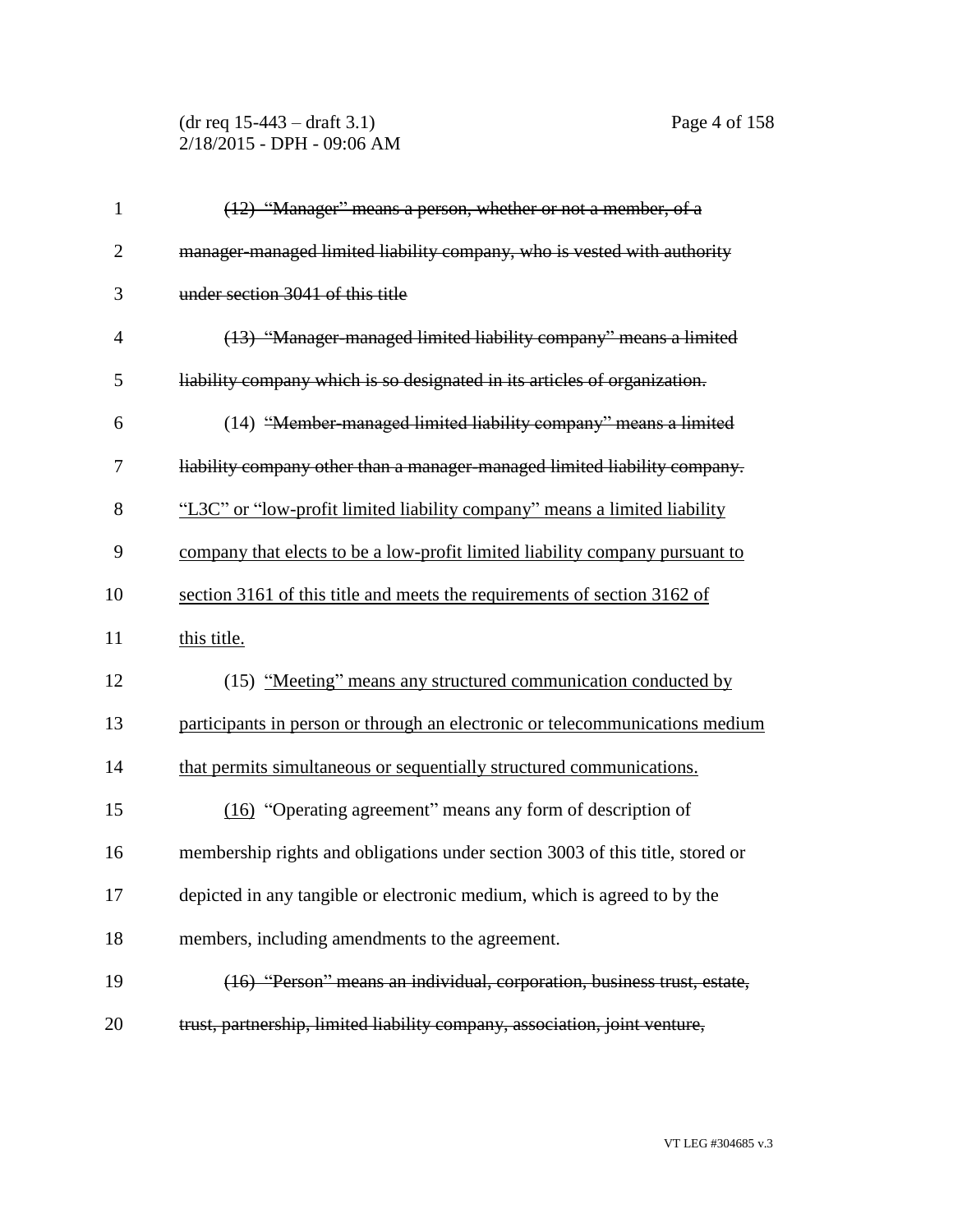(dr req 15-443 – draft 3.1) Page 5 of 158 2/18/2015 - DPH - 09:06 AM

| $\mathbf{1}$   | government, governmental subdivision, agency or instrumentality or any other                 |
|----------------|----------------------------------------------------------------------------------------------|
| $\overline{2}$ | legal or commercial entity.                                                                  |
| 3              | (17) "Principal office" means the office, whether or not in this state,                      |
| 4              | where the principal executive office of a domestic or foreign limited liability              |
| 5              | company is located.                                                                          |
| 6              | (18)(17) "Record" "Record," used as a noun, means information that is                        |
| 7              | inscribed on a tangible medium or that is stored in an electronic or other                   |
| 8              | medium and is retrievable in perceivable form.                                               |
| 9              | (18) "Sign" means, with the present intent to authenticate or adopt a                        |
| 10             | record:                                                                                      |
| 11             | (A) to execute or adopt a tangible symbol; or                                                |
| 12             | (B) to attach or to logically associate with the record an electronic                        |
| 13             | symbol, sound, or process.                                                                   |
| 14             | (19) "Signed" includes any symbol or electronic schema that may be                           |
| 15             | prescribed by the secretary of state that is executed or adopted by a person with            |
| 16             | the present intention to authenticate a record.                                              |
| 17             | $\left(\frac{20}{20}\right)(19)$ "State" means a state of the United States, the District of |
| 18             | Columbia, the Commonwealth of Puerto Rico, or any territory or insular                       |
| 19             | possession subject to the jurisdiction of the United States.                                 |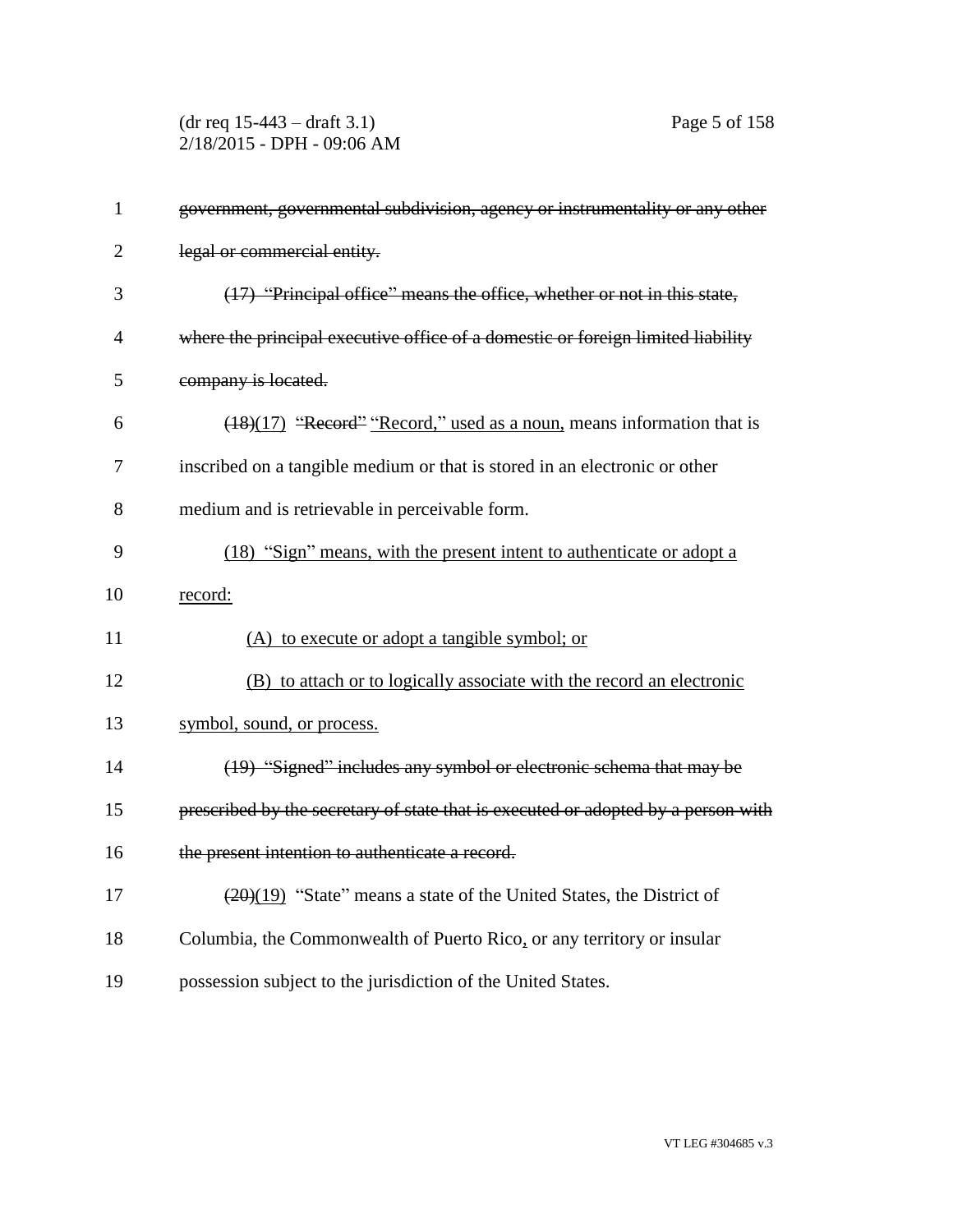(dr req 15-443 – draft 3.1) Page 6 of 158 2/18/2015 - DPH - 09:06 AM

| $\mathbf{1}$   | (21) "Term limited liability company" means a limited liability                             |
|----------------|---------------------------------------------------------------------------------------------|
| $\overline{2}$ | company in which its members have agreed to remain members until the                        |
| 3              | expiration of a term specified in the articles of organization.                             |
| $\overline{4}$ | $\left(\frac{22}{20}\right)$ "Transfer" includes an assignment, a conveyance, deed, bill of |
| 5              | sale, a sale, a lease, an encumbrance, including a mortgage, or security interest,          |
| 6              | encumbrance and a gift, and a transfer by operation of law.                                 |
| 7              | (23) "Document" means information that is inscribed on a tangible                           |
| 8              | medium or that is stored in an electronic or other medium and is retrievable in             |
| 9              | perceivable form.                                                                           |
| 10             | $\left(\frac{24}{21}\right)$ "Writing" means written communications, including letters,     |
| 11             | faxes, e-mails, or other electronic formats a written communication, including              |
| 12             | a letter, fax, e-mail, or other electronic format that may be prescribed by the             |
| 13             | secretary of state Secretary of State.                                                      |
| 14             | (25) "Delivery" means surface mail or methods of electronic                                 |
| 15             | transmission the secretary of state may prescribe.                                          |
| 16             | (26) "Meeting" means any structured communications conducted by                             |
| 17             | participants in person or through the use of electronic or telecommunications               |
| 18             | medium permitting simultaneous or sequentially structured communications                    |
| 19             | for the purpose of reaching a collective agreement.                                         |
| 20             | (27) "L3C" or "low-profit limited liability company" means a person                         |
| 21             | organized under this chapter that is organized for a business purpose that                  |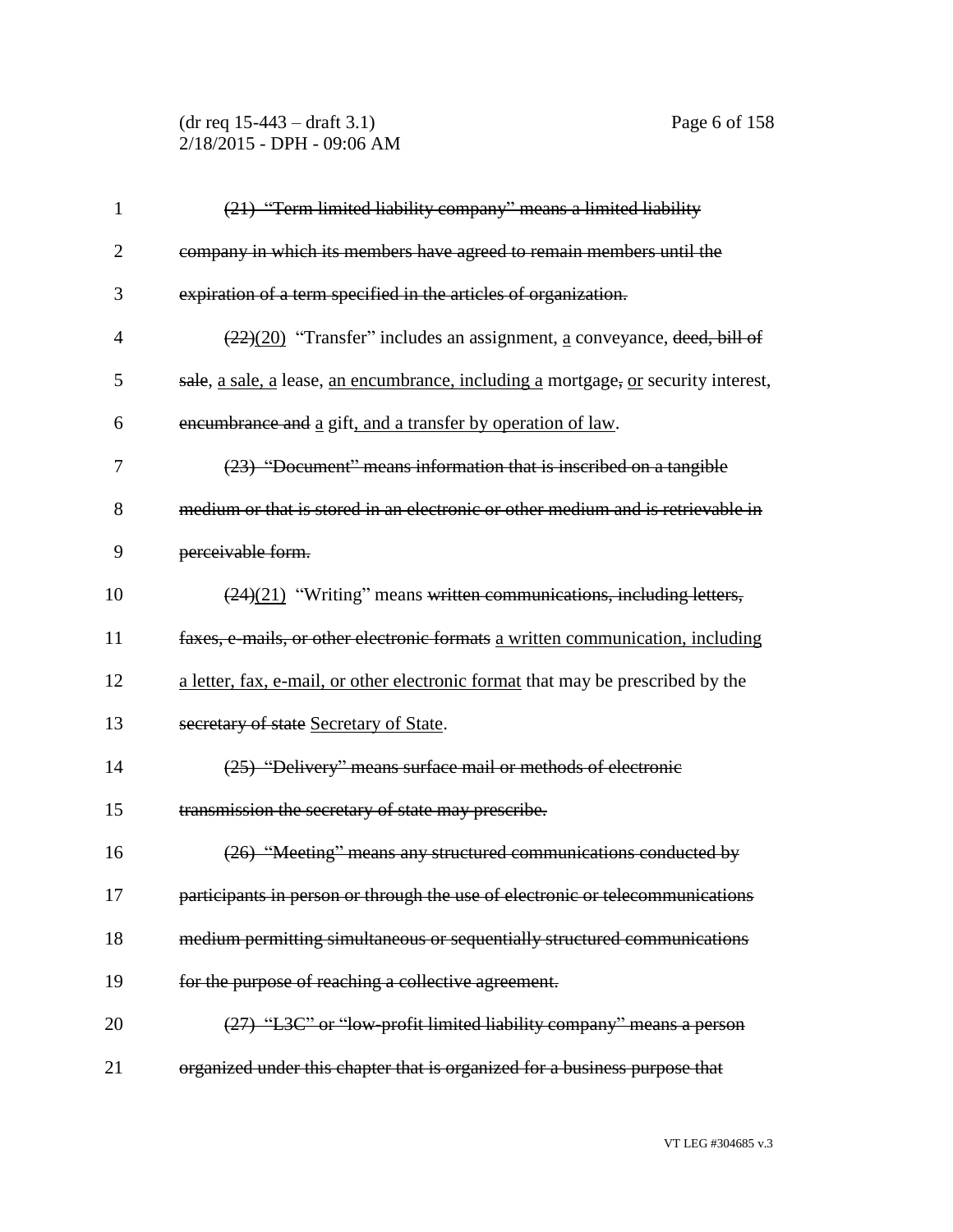(dr req 15-443 – draft 3.1) Page 7 of 158 2/18/2015 - DPH - 09:06 AM

| 1              | satisfies and is at all times operated to satisfy each of the following         |
|----------------|---------------------------------------------------------------------------------|
| $\overline{2}$ | requirements:                                                                   |
| 3              | $(A)$ The company:                                                              |
| 4              | (i) significantly furthers the accomplishment of one or more                    |
| 5              | charitable or educational purposes within the meaning of Section $170(c)(2)(B)$ |
| 6              | of the Internal Revenue Code of 1986, 26 U.S.C. $\frac{8}{9}$ 170(c)(2)(B); and |
| 7              | (ii) would not have been formed but for the company's                           |
| 8              | relationship to the accomplishment of charitable or educational purposes.       |
| 9              | (B) No significant purpose of the company is the production of                  |
| 10             | income or the appreciation of property; provided, however, that the fact that a |
| 11             | person produces significant income or capital appreciation shall not, in the    |
| 12             | absence of other factors, be conclusive evidence of a significant purpose       |
| 13             | involving the production of income or the appreciation of property.             |
| 14             | (C) No purpose of the company is to accomplish one or more                      |
| 15             | political or legislative purposes within the meaning of Section 170(c)(2)(D) of |
| 16             | the Internal Revenue Code of 1986, 26 U.S.C. $\frac{8}{9}$ 170(c)(2)(D).        |
| 17             | (D) If a company that met the definition of this subdivision (27) at its        |
| 18             | formation at any time ceases to satisfy any one of the requirements, it shall   |
| 19             | immediately cease to be a low-profit limited liability company, but by          |
| 20             | continuing to meet all the other requirements of this chapter, will continue to |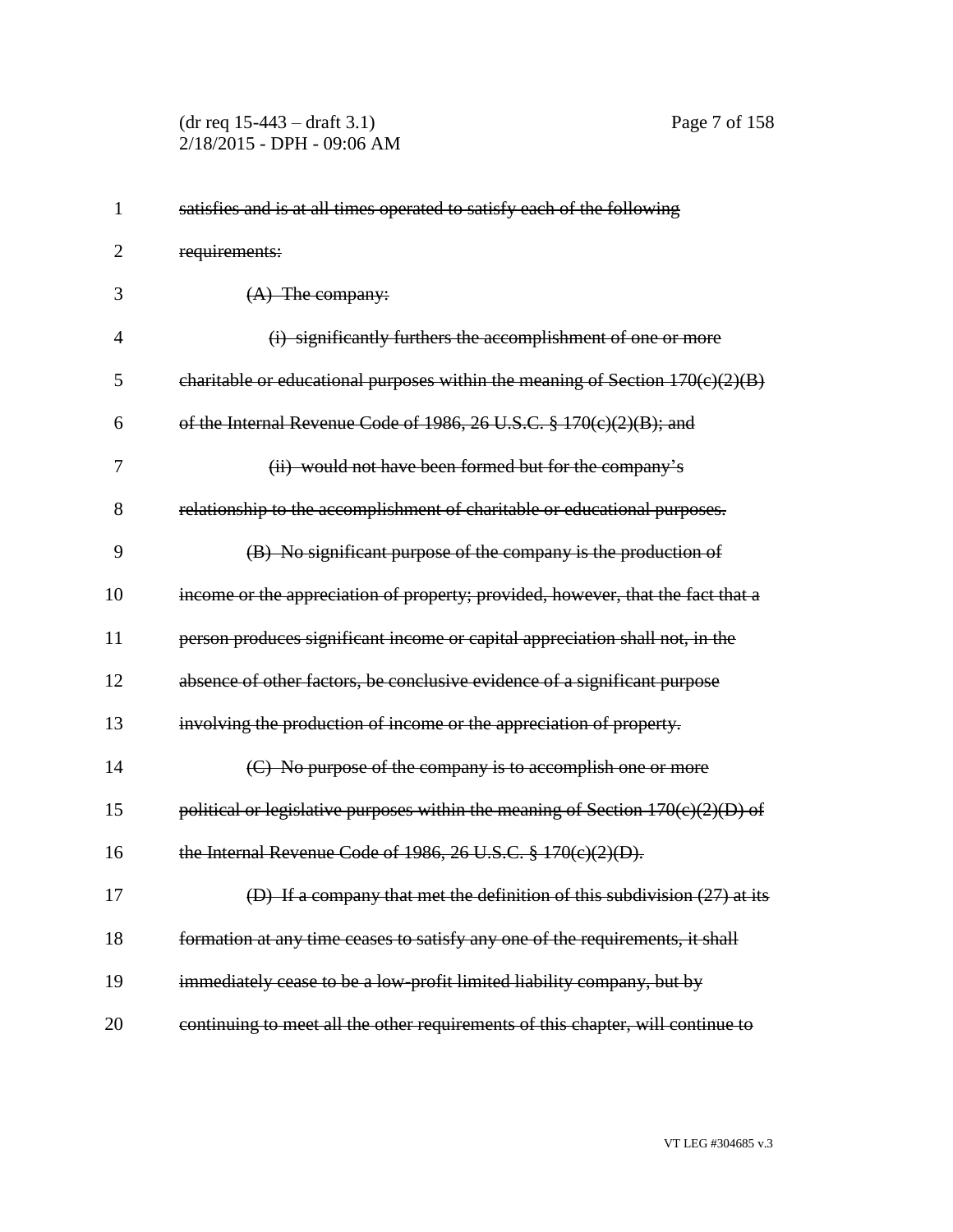(dr req 15-443 – draft 3.1) Page 8 of 158 2/18/2015 - DPH - 09:06 AM

| $\mathbf{1}$ | exist as a limited liability company. The name of the company must be                           |
|--------------|-------------------------------------------------------------------------------------------------|
| 2            | changed to be in conformance with subsection $3005(a)$ of this title.                           |
| 3            | § 3002. KNOWLEDGE AND NOTICE                                                                    |
| 4            | (a) A person knows a fact if the person has actual knowledge of it.                             |
| 5            | (b) A person has notice of a fact if the person:                                                |
| 6            | $(1)$ knows of it;                                                                              |
| 7            | $\left( \frac{2}{2} \right)$ has received a notification of it the fact; or                     |
| 8            | $\left(\frac{3}{2}\right)$ has reason to know it exists of the fact from all of the facts known |
| 9            | to the person at the time in question; or                                                       |
| 10           | (3) is deemed to have notice of the fact under subsection (d) of this                           |
| 11           | section.                                                                                        |
| 12           | (c) As a result of the filing or recording of a statement under this chapter, a                 |
| 13           | person is deemed to know or have notice of a fact as provided in sections 3041,                 |
| 14           | 3093, or 3104 of this title.                                                                    |
| 15           | (d) A person notifies or gives a notification of a fact to another by taking                    |
| 16           | steps reasonably required to inform the other person in the ordinary course,                    |
| 17           | whether or not the other person knows of it they cause the other person to                      |
| 18           | know the fact.                                                                                  |
| 19           | (d) In the case of a limited liability company's dissolution, termination, or                   |
| 20           | merger or conversion, a person who is not a member of the company is deemed                     |
| 21           | to have notice as follows:                                                                      |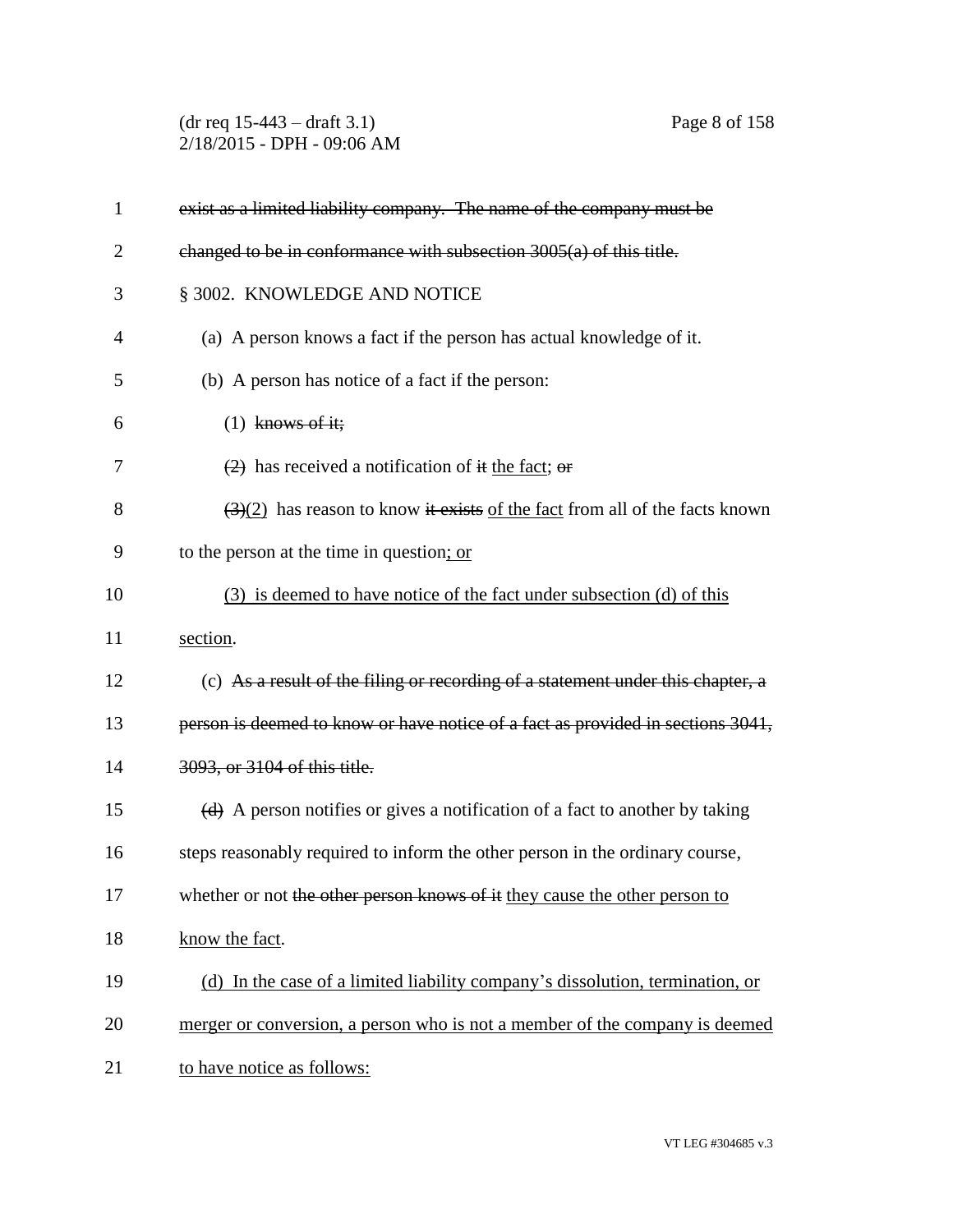(dr req 15-443 – draft 3.1) Page 9 of 158 2/18/2015 - DPH - 09:06 AM

| 1              | (1) for a dissolution, 90 days after a statement of dissolution under             |
|----------------|-----------------------------------------------------------------------------------|
| $\overline{c}$ | section 3103 of this title becomes effective;                                     |
| 3              | (2) for a termination, 90 days after the articles of termination under            |
| 4              | section 3105 of this title become effective; and                                  |
| 5              | (3) for a merger or conversion, upon the effective date of articles of            |
| 6              | merger or a statement of conversion filed with the Secretary of State.            |
| 7              | (e) A person receives a notification when the notification:                       |
| 8              | $(1)$ comes to the person's attention; or                                         |
| 9              | (2) is $\frac{du}{y}$ delivered at the person's place of business or at any other |
| 10             | place held out by the person as a place for receiving communications.             |
| 11             | (f) An entity knows, has notice or receives a notification of a fact for          |
| 12             | purposes of a particular transaction when the individual conducting the           |
| 13             | transaction for the entity knows, has notice or receives a notification of the    |
| 14             | fact, or in any event when the fact would have been brought to the individual's   |
| 15             | attention had the entity exercised reasonable diligence. An entity exercises      |
| 16             | reasonable diligence if it maintains reasonable routines for communicating        |
| 17             | significant information to the individual conducting the transaction for the      |
| 18             | entity and there is reasonable compliance with the routines. Reasonable           |
| 19             | diligence does not require an individual acting for the entity to communicate     |
| 20             | information unless the communication is part of the individual's regular duties   |
| 21             | or the individual has reason to know of the transaction and that the transaction  |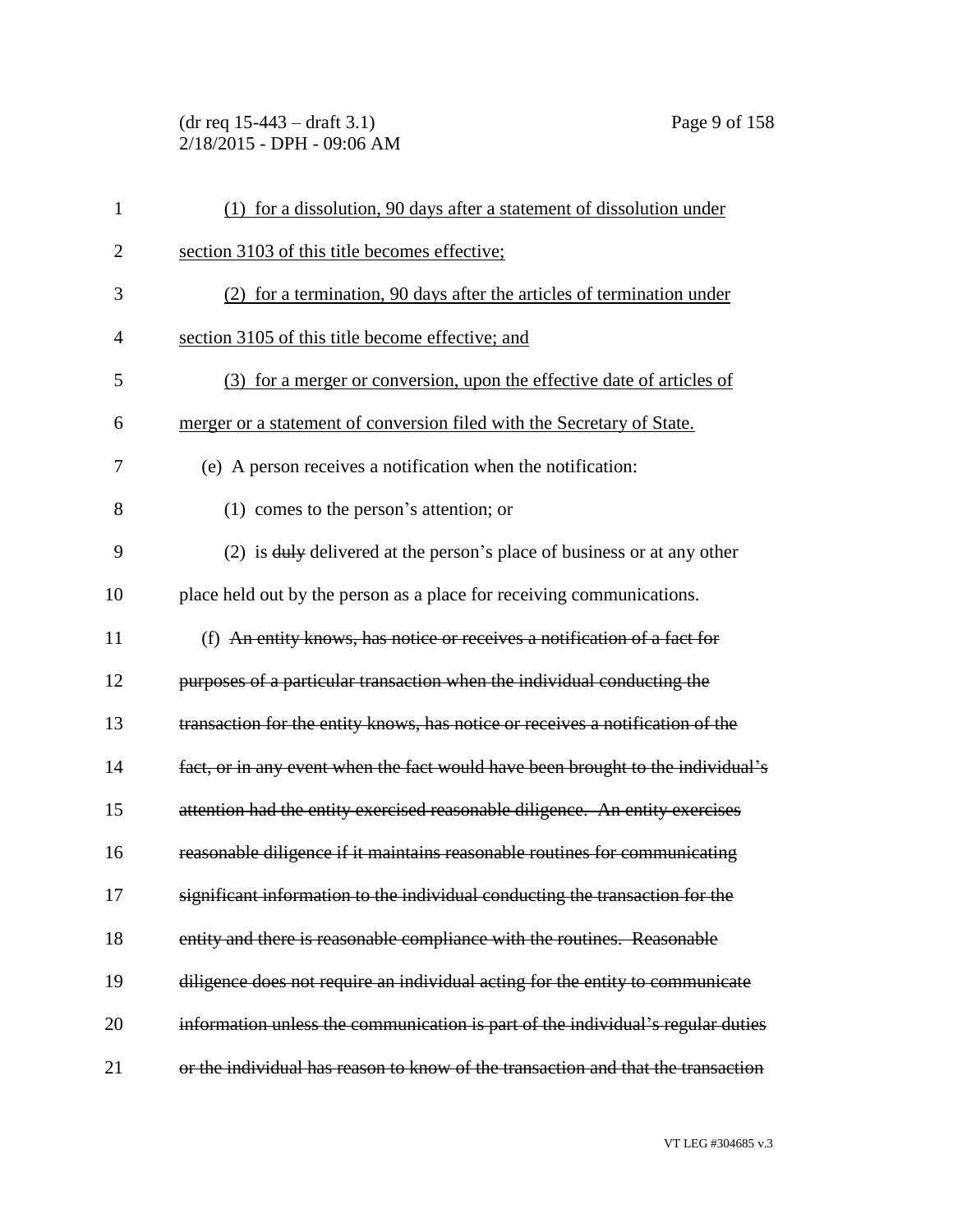(dr req 15-443 – draft 3.1) Page 10 of 158 2/18/2015 - DPH - 09:06 AM

| $\mathbf{1}$   | would be materially affected by the information A member's knowledge.           |
|----------------|---------------------------------------------------------------------------------|
| $\overline{2}$ | notice, or receipt of a notification of a fact in the member's capacity as a    |
| 3              | member does not impute knowledge, notice, or receipt of notification of the     |
| $\overline{4}$ | fact to the limited liability company.                                          |
| 5              | § 3003. EFFECT OF OPERATING AGREEMENT; NONWAIVABLE                              |
| 6              | <b>PROVISIONS</b>                                                               |
| 7              | (a) Except as otherwise provided in subsection (b) of this section, an          |
| 8              | operating agreement regulates the affairs of the company and the conduct of its |
| 9              | business and governs relations among the members, among the managers, and       |
| 10             | among the members, managers, and the limited liability company. To the          |
| 11             | extent the operating agreement does not otherwise provide, this chapter         |
| 12             | regulates the affairs of the company, the conduct of its business, and governs  |
| 13             | relations among the members, among the managers, and among members,             |
| 14             | managers, and the limited liability company.                                    |
| 15             | (b) An operating agreement may not:                                             |
| 16             | (1) unreasonably restrict a member's or former member's right of access         |
| 17             | to books and records under section 3058 of this title;                          |
| 18             | (2) eliminate the duty of loyalty under subsection 3059(b) and                  |
| 19             | subdivision 3083(b)(3) of this title, but the agreement may:                    |
| 20             | $(A)$ identify specific types or categories of activities that do not           |
| 21             | violate the duty of loyalty, if not manifestly unreasonable; and                |
|                |                                                                                 |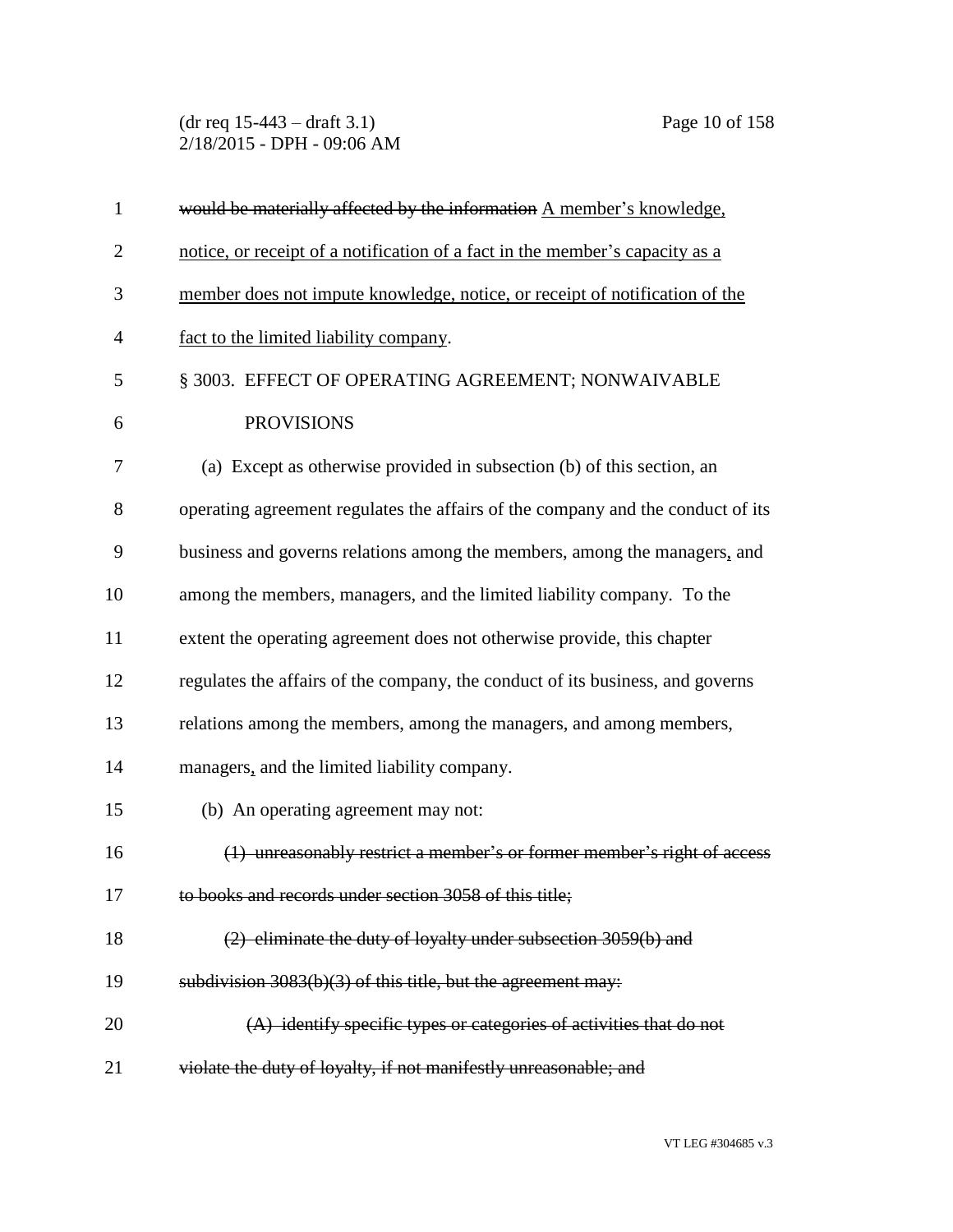(dr req 15-443 – draft 3.1) Page 11 of 158 2/18/2015 - DPH - 09:06 AM

| 1              | (B) specify the number or percentage of members or disinterested                    |
|----------------|-------------------------------------------------------------------------------------|
| $\overline{2}$ | managers that may authorize or ratify, after full disclosure of all material facts, |
| 3              | a specific act or transaction that otherwise would violate the duly of loyalty;     |
| $\overline{4}$ | (3) eliminate from the duty of care the obligations set forth under                 |
| 5              | subsection $3059(c)$ and subdivision $3083(b)(3)$ of this title;                    |
| 6              | (4) eliminate the obligation of good faith and fair dealing under                   |
| 7              | subsection 3059(d) of this title, but the operating agreement may determine the     |
| 8              | standards by which the performance of the obligation is to be measured, if the      |
| 9              | standards are not manifestly unreasonable;                                          |
| 10             | $(5)$ vary the power to withdraw as a member under subdivision 3081(1)              |
| 11             | or (5) of this title;                                                               |
| 12             | (6) vary the right to expel a member in an event specified in subdivision           |
| 13             | 3081(4) or (5) of this title;                                                       |
| 14             | $(7)$ vary the requirement to wind up the limited liability company                 |
| 15             | business in a case specified in subdivision 3101(4) or (5) of this title; or        |
| 16             | (8) restrict rights of third parties under this chapter other than managers,        |
| 17             | members, or their transferees.                                                      |
| 18             | (1) vary a limited liability company's capacity under subsection $3011(e)$          |
| 19             | of this title to sue and be sued in its own name;                                   |
| 20             | (2) except as provided in subchapter 8 of this chapter, vary the law                |
| 21             | applicable under subsection $3011(g)$ of this title;                                |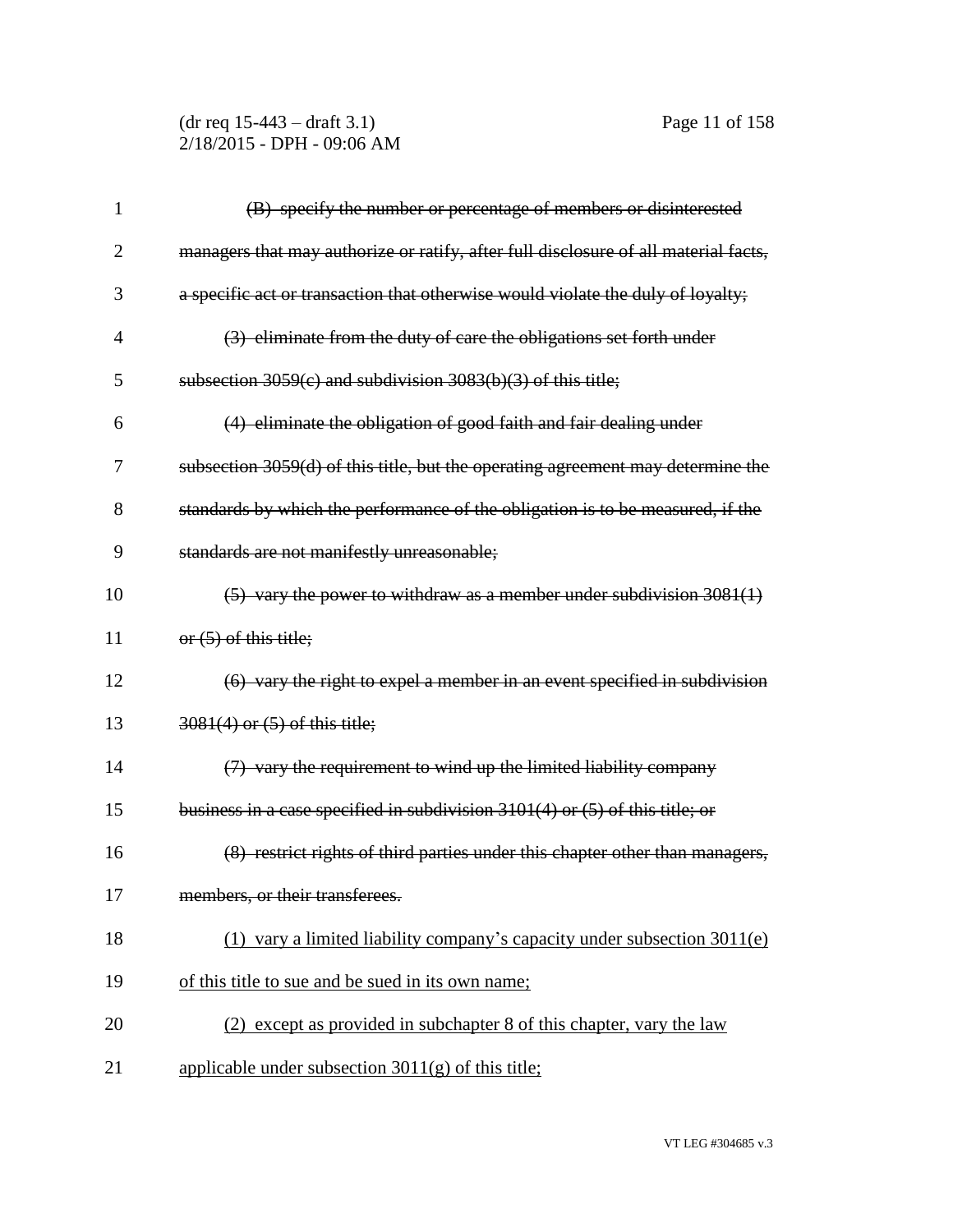(dr req 15-443 – draft 3.1) Page 12 of 158 2/18/2015 - DPH - 09:06 AM

| $\mathbf{1}$   | (3) vary the power of the court under section 3030 of this title;              |
|----------------|--------------------------------------------------------------------------------|
| $\overline{2}$ | (4) subject to subsections (c) through (f) of this section, eliminate or       |
| 3              | restrict the duty of loyalty, the duty of care, or any other fiduciary duty;   |
| $\overline{4}$ | (5) subject to subsections (c) through (f) of this section, eliminate or       |
| 5              | restrict the contractual obligation of good faith and fair dealing under       |
| 6              | subsection $3059(d)$ of this title;                                            |
| 7              | (6) unreasonably restrict the duties and rights with respect to books,         |
| 8              | records, and other information stated in section 3058 of this title, but the   |
| 9              | operating agreement may impose reasonable restrictions on the availability and |
| 10             | use of information obtained under that section and may define appropriate      |
| 11             | remedies, including liquidated damages, or a breach of any reasonable          |
| 12             | restriction on use;                                                            |
| 13             | (7) vary the power of a court to decree dissolution in the circumstances       |
| 14             | specified in subdivision 3101(4) of this title;                                |
| 15             | (8) vary the requirement to wind up a limited liability company's              |
| 16             | business as specified in section 3102 of this title;                           |
| 17             | (9) unreasonably restrict the right of a member to maintain an action          |
| 18             | under subchapter 9 of this chapter;                                            |
| 19             | (10) restrict the right to approve a merger, conversion, or domestication      |
| 20             | under section 3152 of this title to a member that will have personal liability |
| 21             | with respect to a surviving, converted, or domesticated organization; or       |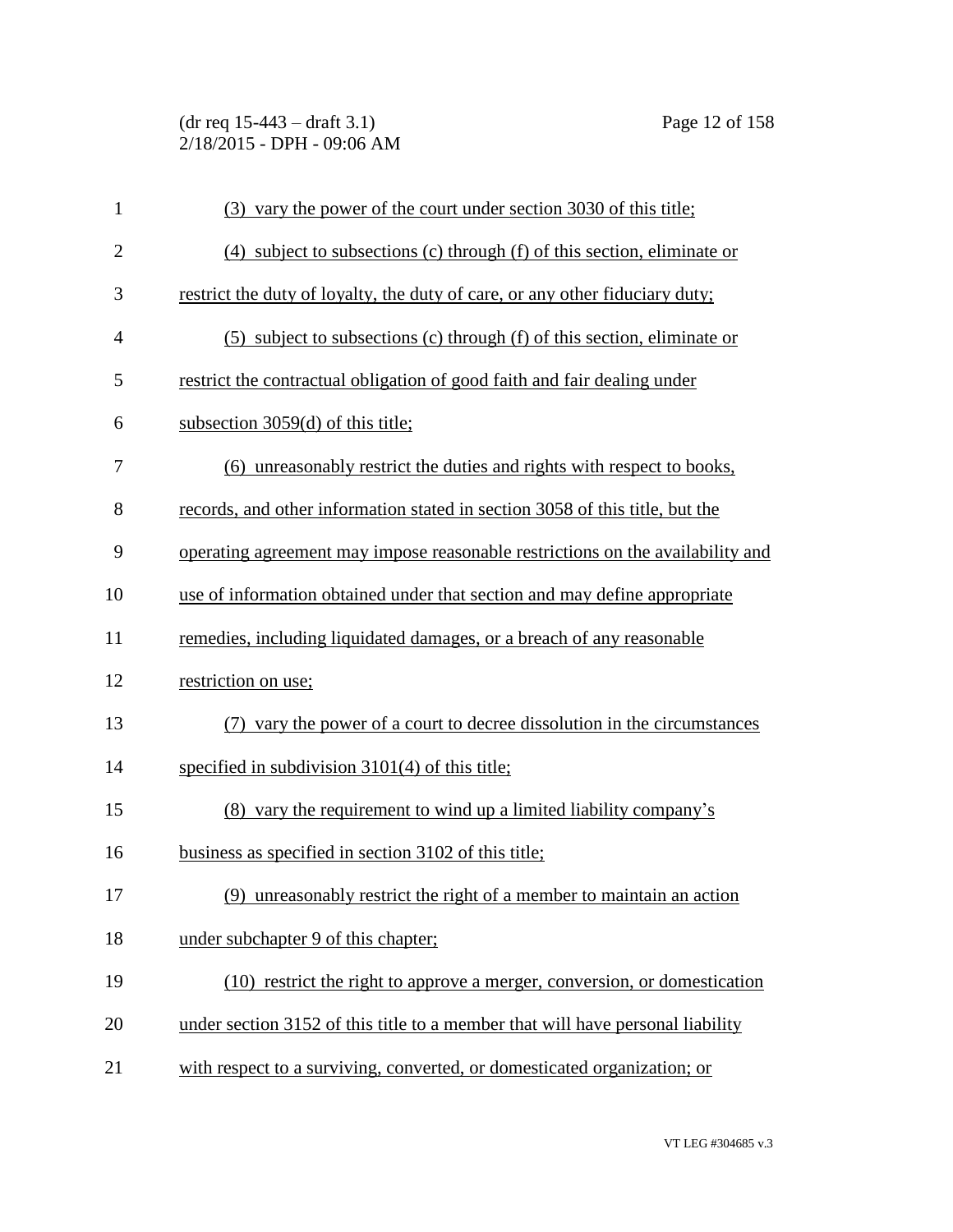(dr req 15-443 – draft 3.1) Page 13 of 158 2/18/2015 - DPH - 09:06 AM

| $\mathbf{1}$   | (11) restrict the rights under this title of a person other than a member,            |
|----------------|---------------------------------------------------------------------------------------|
| $\overline{2}$ | manager, or transferee of any interest in a limited liability company.                |
| 3              | (c) Unless unreasonable, the operating agreement may:                                 |
| $\overline{4}$ | $(1)$ restrict the duty:                                                              |
| 5              | (A) as required in subdivision $3059(b)(1)$ and subsection $3059(h)$ of               |
| 6              | this title, to account to the limited liability company and to hold as trustee for it |
| 7              | any property, profit, or benefit derived by the member in the conduct or              |
| 8              | winding up of the company's business, from a use by the member of the                 |
| 9              | company's property, or from the appropriation of a limited liability company          |
| 10             | opportunity;                                                                          |
| 11             | (B) as required in subdivision $3059(b)(3)$ and subsection $3059(h)$ of               |
| 12             | this title, to refrain from dealing with the company in the conduct or winding        |
| 13             | up of the company's business as or on behalf of a party having an interest            |
| 14             | adverse to the company; and                                                           |
| 15             | (C) as required in subdivision $3059(b)(3)$ and subsection $3059(h)$ of               |
| 16             | this title, to refrain from competing with the company in the conduct of the          |
| 17             | company's business before the dissolution of the company;                             |
| 18             | (2) identify the specific types or categories of activities that do not               |
| 19             | violate the duty of loyalty;                                                          |
| 20             | (3) alter the duty of care, except to authorize intentional misconduct or             |
| 21             | knowing violation of law;                                                             |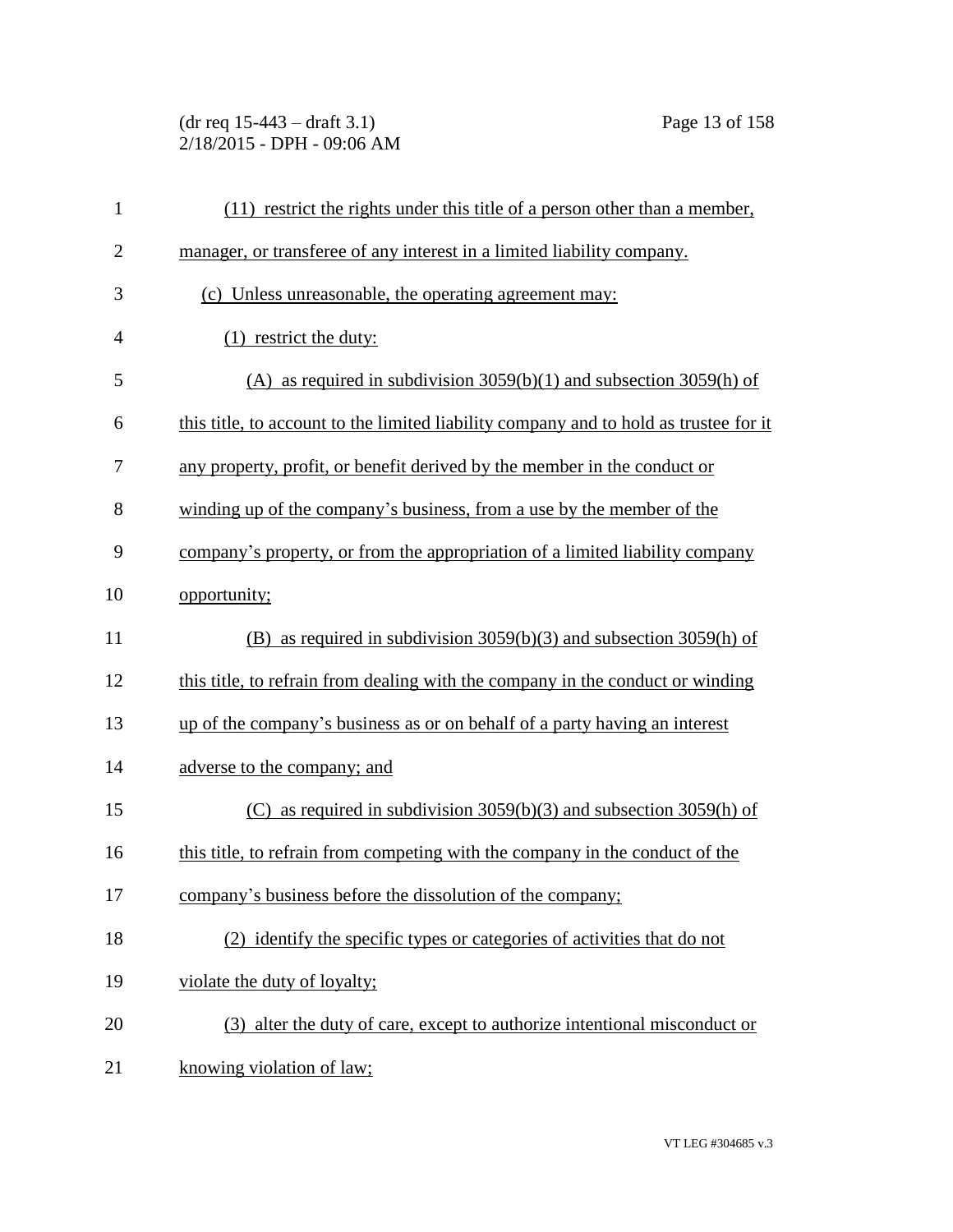(dr req 15-443 – draft 3.1) Page 14 of 158 2/18/2015 - DPH - 09:06 AM

| $\mathbf{1}$ | (4) alter any other fiduciary duty, including eliminating particular           |
|--------------|--------------------------------------------------------------------------------|
| $\mathbf{2}$ | aspects of that duty; and                                                      |
| 3            | (5) prescribe the standards by which to measure the performance of the         |
| 4            | contractual obligation of good faith and fair dealing under subsection 3059(d) |
| 5            | of this title.                                                                 |
| 6            | (d) The operating agreement may specify the method by which a specific         |
| 7            | act or transaction that would otherwise violate the duty of loyalty may be     |
| 8            | authorized or ratified by one or more disinterested and independent persons    |
| 9            | after full disclosure of all material facts.                                   |
| 10           | (e) To the extent the operating agreement of a member-managed limited          |
| 11           | liability company expressly relieves a member of a responsibility that the     |
| 12           | member would otherwise have under this chapter and imposes the                 |
| 13           | responsibility on one or more other members, the operating agreement may, to   |
| 14           | the benefit of the member that the operating agreement relieves of the         |
| 15           | responsibility, also eliminate or limit any fiduciary duty that would have     |
| 16           | pertained to the responsibility.                                               |
| 17           | (f) The operating agreement may alter or eliminate the indemnification for     |
| 18           | a member or manager provided by section 3060 of this title and may eliminate   |
| 19           | or limit a member or manager's liability to the limited liability company and  |
| 20           | members for money damages, except for:                                         |
| 21           | breach of the duty of loyalty;<br>(1)                                          |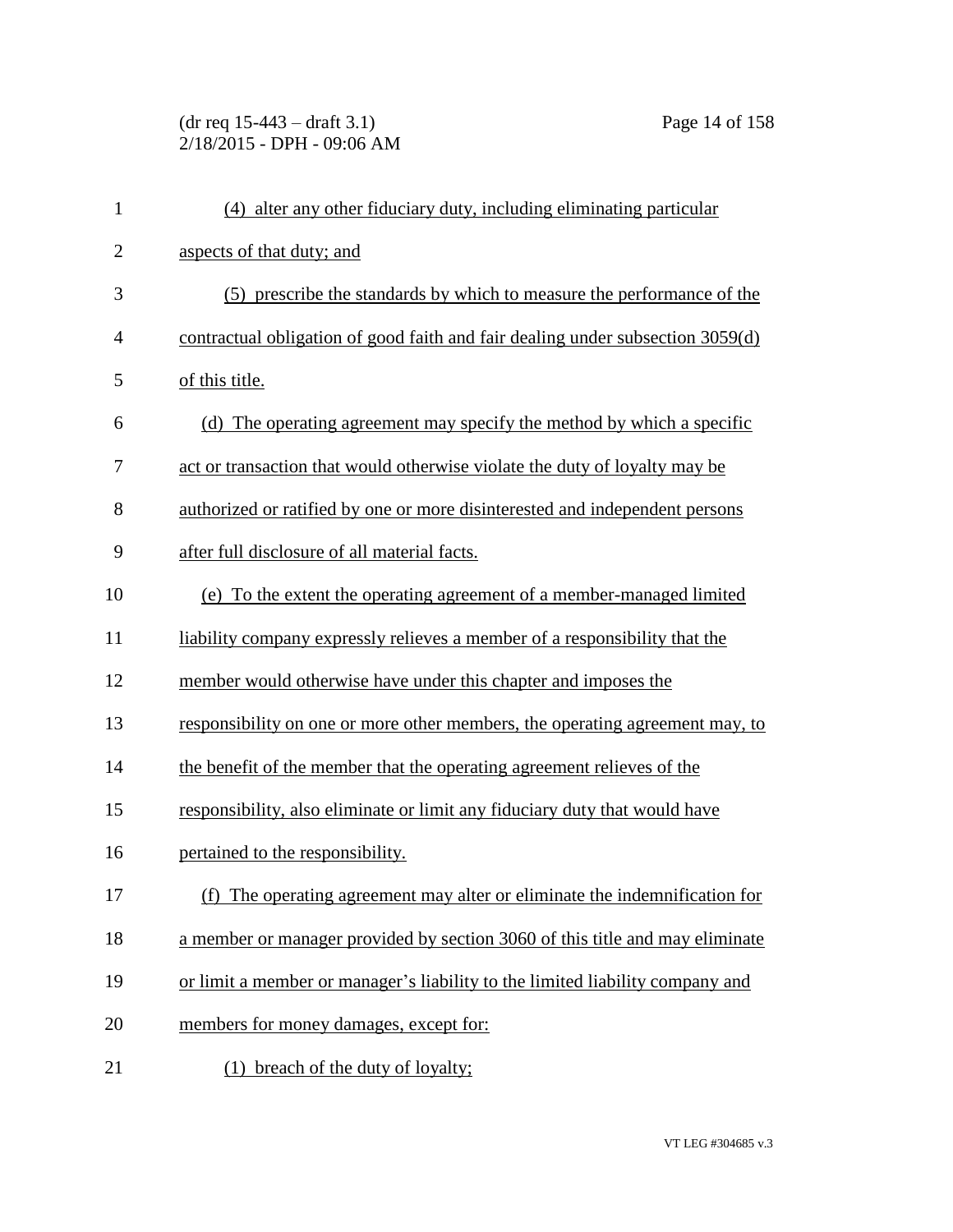(dr req 15-443 – draft 3.1) Page 15 of 158 2/18/2015 - DPH - 09:06 AM

| 1              | (2) a financial benefit received by the member or manager to which the         |
|----------------|--------------------------------------------------------------------------------|
| $\overline{2}$ | member or manager is not entitled;                                             |
| 3              | (3) a breach of a duty under subsection 3059(d) of this title;                 |
| $\overline{4}$ | $(4)$ intentional infliction of harm on the company or a member; or            |
| 5              | (5) an intentional violation of criminal law.                                  |
| 6              | $(g)(1)$ The court shall decide any claim under subsection (c) of this section |
| 7              | that a term of an operating agreement is manifestly unreasonable.              |
| 8              | The court:<br>(2)                                                              |
| 9              | (A) shall make its determination as of the time the challenged term            |
| 10             | became part of the operating agreement and by considering only circumstances   |
| 11             | existing at that time; and                                                     |
| 12             | (B) may invalidate the term only if, in light of the purposes and              |
| 13             | activities of the limited liability company, it is readily apparent that:      |
| 14             | (i) the objective of the term is unreasonable; or                              |
| 15             | (ii) the term is an unreasonable means to achieve the provision's              |
| 16             | objective.                                                                     |
| 17             | (h) A limited liability company is bound by and may enforce the operating      |
| 18             | agreement, whether or not the company has itself manifested assent to the      |
| 19             | operating agreement.                                                           |
| 20             | (i) A person that becomes a member of a limited liability company is           |
| 21             | deemed to assent to the operating agreement.                                   |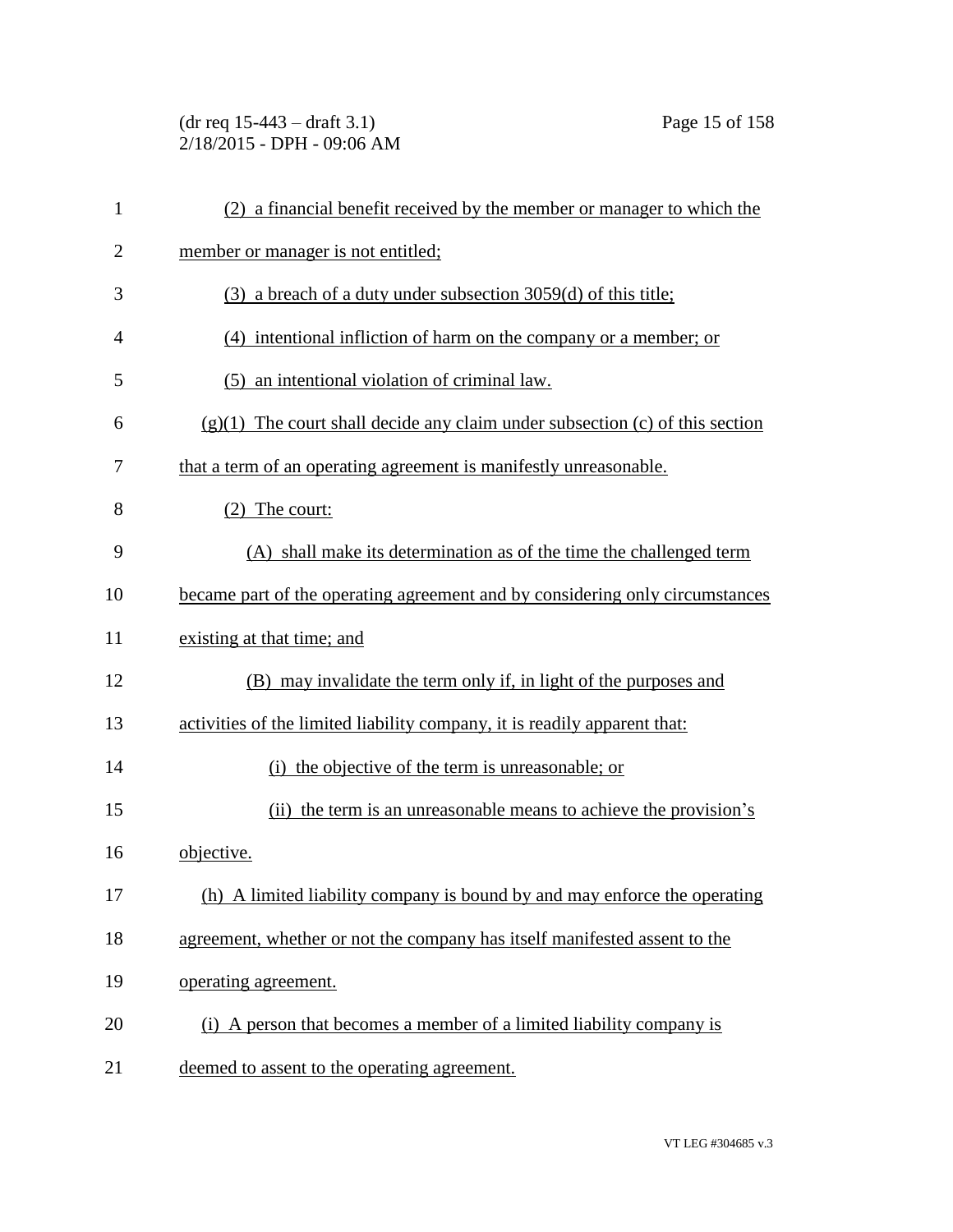(dr req 15-443 – draft 3.1) Page 16 of 158 2/18/2015 - DPH - 09:06 AM

| $\mathbf{1}$   | $(i)(1)$ Two or more persons intending to become the initial members of a        |
|----------------|----------------------------------------------------------------------------------|
| $\overline{2}$ | limited liability company may make an agreement providing that upon the          |
| 3              | formation of the company the agreement will become the operating agreement.      |
| $\overline{4}$ | (2) One person intending to become the initial member of a limited               |
| 5              | liability company may assent to terms providing that upon the formation of the   |
| 6              | company the terms will become the operating agreement.                           |
| 7              | $(k)(1)$ An operating agreement may specify that its amendment requires the      |
| 8              | approval of a person that is not a party to the operating agreement or the       |
| 9              | satisfaction of a condition.                                                     |
| 10             | (2) An amendment is ineffective if its adoption does not include the             |
| 11             | required approval or satisfy the specified condition.                            |
| 12             | $(1)(1)$ The obligations of a limited liability company and its members to a     |
| 13             | person in the person's capacity as a transferee or dissociated member are        |
| 14             | governed by the operating agreement.                                             |
| 15             | (2) Subject only to any court order issued under subdivision $3074(b)(2)$        |
| 16             | of this title, to effectuate a charging order, an amendment to the operating     |
| 17             | agreement made after a person becomes a transferee or dissociated member is      |
| 18             | effective with regard to any debt, obligation, or other liability of the limited |
| 19             | liability company or its members to the person in the person's capacity as a     |
| 20             | transferee or dissociated member.                                                |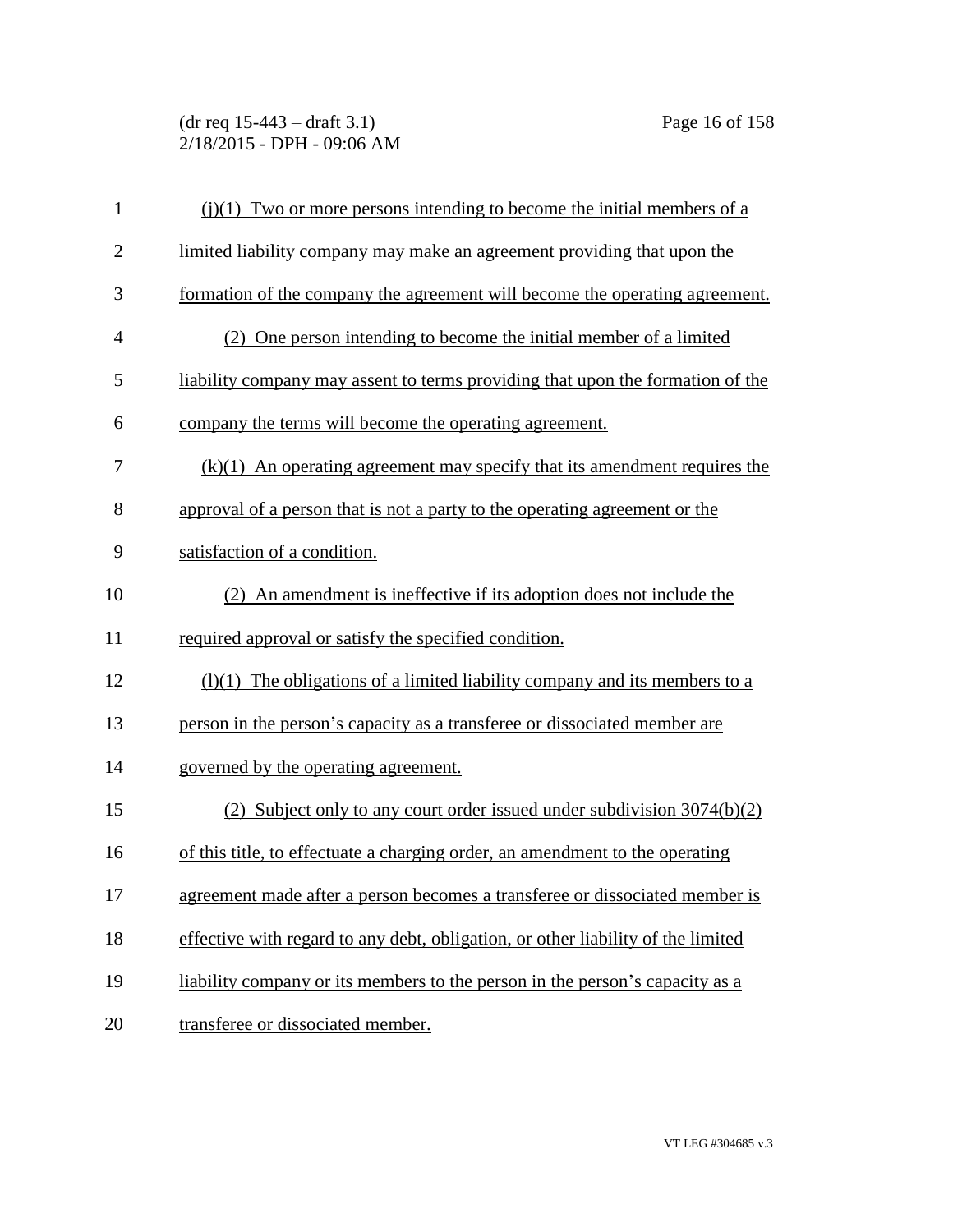(dr req 15-443 – draft 3.1) Page 17 of 158 2/18/2015 - DPH - 09:06 AM

| $\mathbf{1}$   | (m) If a record that has been delivered by a limited liability company to the     |
|----------------|-----------------------------------------------------------------------------------|
| $\overline{2}$ | Secretary of State for filing and has become effective under this act contains a  |
| 3              | provision that would be ineffective under subsection 3003(b) of this title if     |
| 4              | contained in the operating agreement, the provision is likewise ineffective in    |
| 5              | the record.                                                                       |
| 6              | (n) Subject to subsection (c) of this section, if a record that has been          |
| 7              | delivered by a limited liability company to the Secretary of State for filing and |
| 8              | has become effective under this title conflicts with a provision of the operating |
| 9              | agreement:                                                                        |
| 10             | (1) the operating agreement prevails as to members, dissociated                   |
| 11             | members, transferees, and managers; and                                           |
| 12             | (2) the record prevails as to other persons to the extent they reasonably         |
| 13             | rely on the record.                                                               |
| 14             | * * *                                                                             |
| 15             | § 3005. NAME                                                                      |
| 16             | $(a)(1)$ Except for a low-profit limited liability companies company, the         |
| 17             | name of a limited liability company as set forth in its articles of organization  |
| 18             | shall contain the words "limited liability company" or "limited company" or       |
| 19             | the abbreviation "L.L.C.," "LLC," "L.C.," or "LC." The word "limited" may         |
| 20             | be abbreviated as "Ltd." and "company" may be abbreviated as "Co." in a           |
| 21             | limited liability company name.                                                   |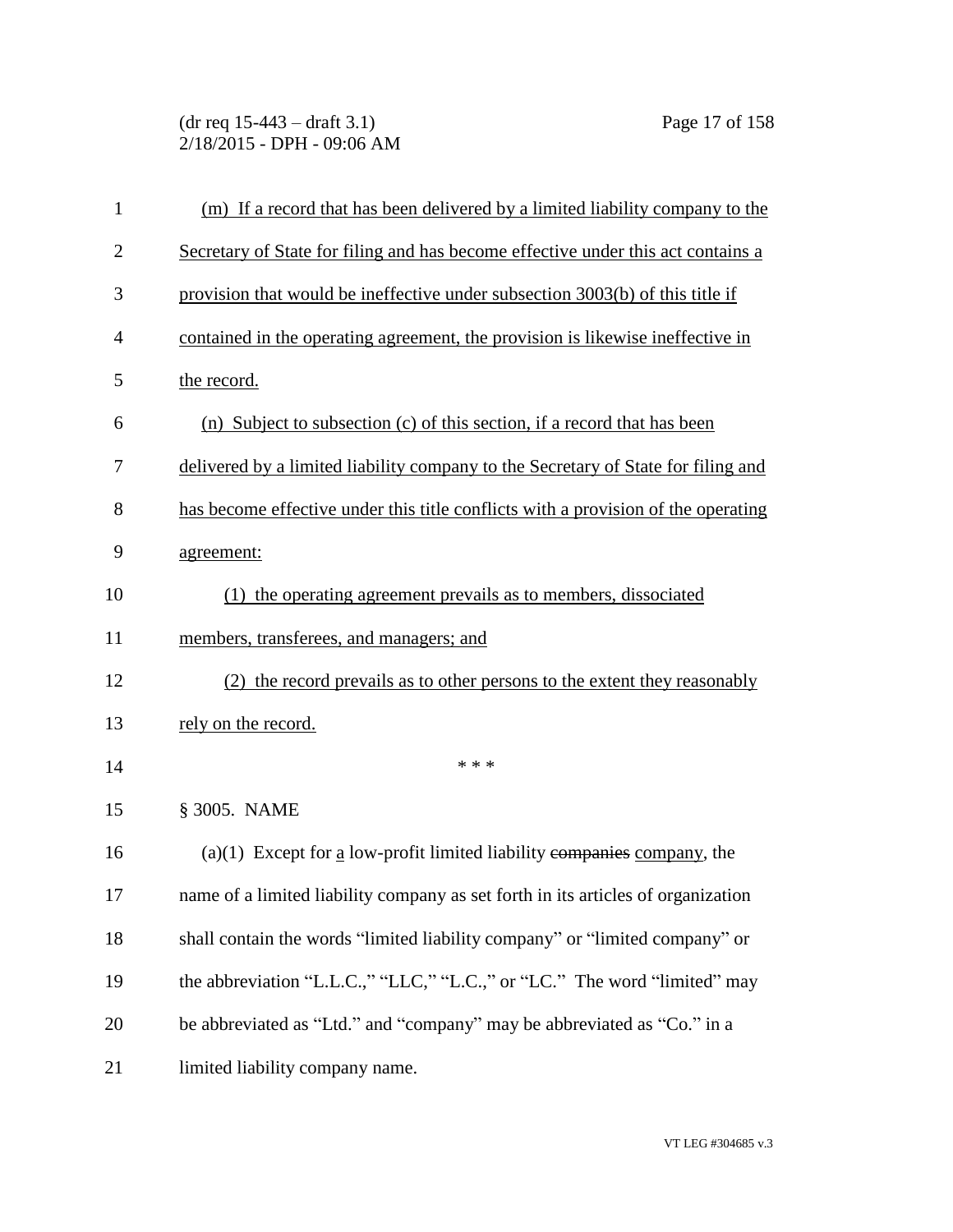(dr req 15-443 – draft 3.1) Page 18 of 158 2/18/2015 - DPH - 09:06 AM

| 1              | (2) The name of a low-profit limited liability company as defined in              |
|----------------|-----------------------------------------------------------------------------------|
| $\overline{2}$ | subdivision $3001(11)$ of this chapter shall contain the abbreviation L3C or 13e. |
| 3              | (b) Except as authorized by subsections (c) and (d) of this section, a limited    |
| $\overline{4}$ | liability company's name, based upon the records of the secretary of state,       |
| 5              | shall be distinguishable from, and not the same as, deceptively similar to, or    |
| 6              | likely to be confused with or mistaken for any name granted, registered or        |
| 7              | reserved under this chapter, or the name of any other entity, whether domestic    |
| 8              | or foreign, that is granted, reserved or registered by or with the secretary of   |
| 9              | state Unless authorized under subsection (c) of this section, the name of a       |
| 10             | limited liability company shall be distinguishable in the records of the          |
| 11             | Secretary of State from:                                                          |
| 12             | (1) the name of each person that is not an individual and that is                 |
| 13             | incorporated, organized, or authorized to transact business in this State; and    |
| 14             | (2) each name reserved under:                                                     |
| 15             | $(A)$ sections 1621a, 3006, and 3403 of this title;                               |
| 16             | (B) 11A V.S.A. $\S$ 4.02;                                                         |
| 17             | (C) 11B V.S.A. § 4.02; and                                                        |
| 18             | (D) 11C V.S.A. § 112.                                                             |
| 19             | (c) A limited liability company person may apply to the secretary of state        |
| 20             | Secretary of State for authorization to use a name that is not distinguishable    |
| 21             | from or is the same as, deceptively similar to, or likely to be confused with or  |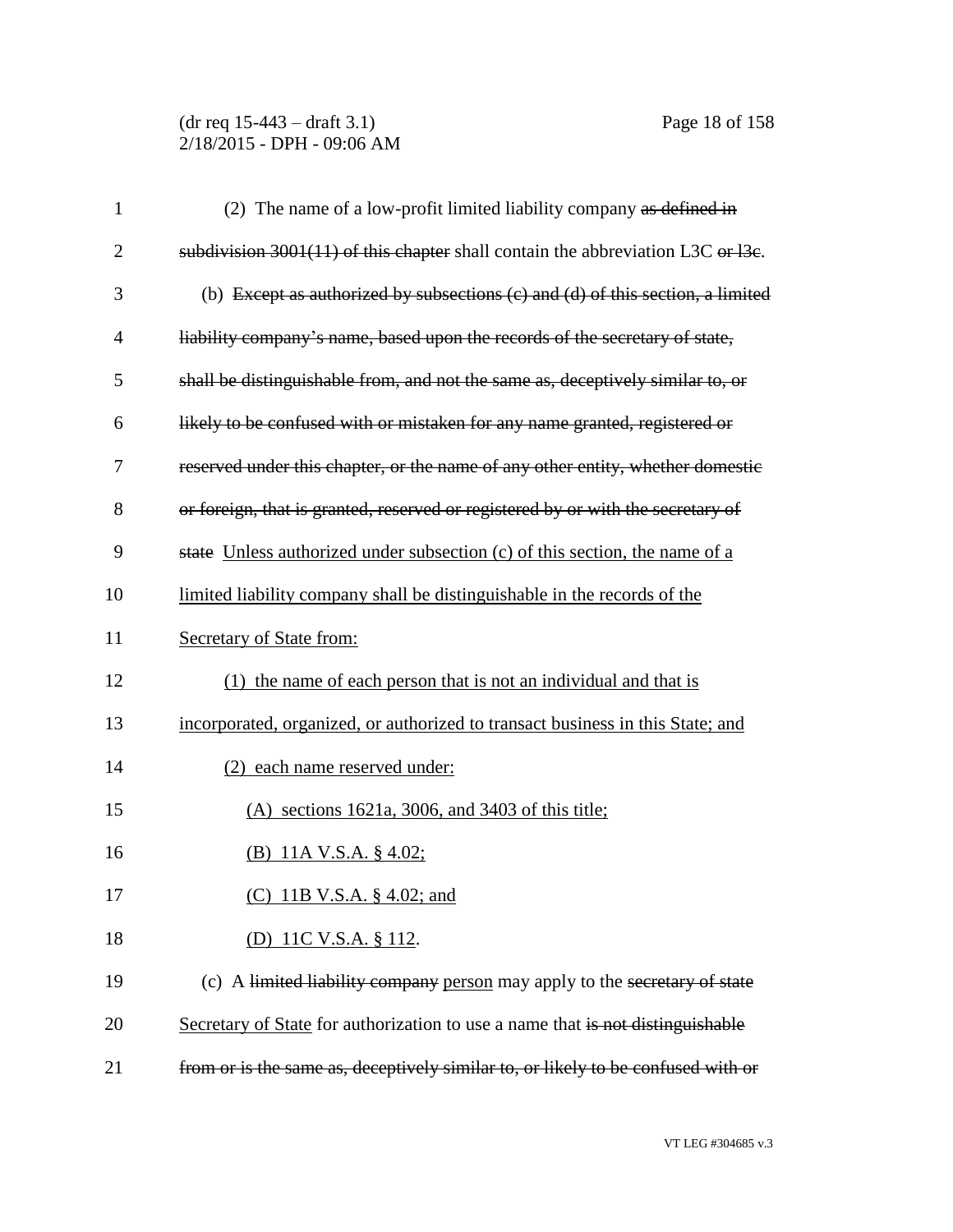(dr req 15-443 – draft 3.1) Page 19 of 158 2/18/2015 - DPH - 09:06 AM

| $\mathbf{1}$   | mistaken for one or more of the names described in does not comply with            |
|----------------|------------------------------------------------------------------------------------|
| $\overline{2}$ | subsection (b) of this section, as determined from review of the records of the    |
| 3              | secretary of state. The secretary of state Secretary of State shall authorize use  |
| 4              | of the name applied for if, as to each noncomplying name:                          |
| 5              | (1) the other entity the present user, registrant, or owner of the name            |
| 6              | consents to the applicant's use of the name in writing a signed record and         |
| 7              | submits an undertaking in a form satisfactory to the secretary of state Secretary  |
| 8              | of State to change its name to a new name that is distinguishable from, and not    |
| 9              | the same as, deceptively similar to, or likely to be confused with or mistaken     |
| 10             | for the name of the applying company complies with subsection (b) of this          |
| 11             | section; or                                                                        |
| 12             | (2) the applicant delivers to the secretary of state Secretary of State a          |
| 13             | certified copy of the final judgment of a court of competent jurisdiction          |
| 14             | establishing the applicant's right to use in this State the name applied for in    |
| 15             | this state.                                                                        |
| 16             | (d) A limited liability company may use the name (including the trade              |
| 17             | name) of another domestic or foreign limited liability company that is used in     |
| 18             | this state if the other company is organized or authorized to transact business in |
| 19             | this state and the proposed user company:                                          |
| 20             | $(1)$ has merged with the other company;                                           |
| 21             | (2) has been formed by reorganization of the other company; or                     |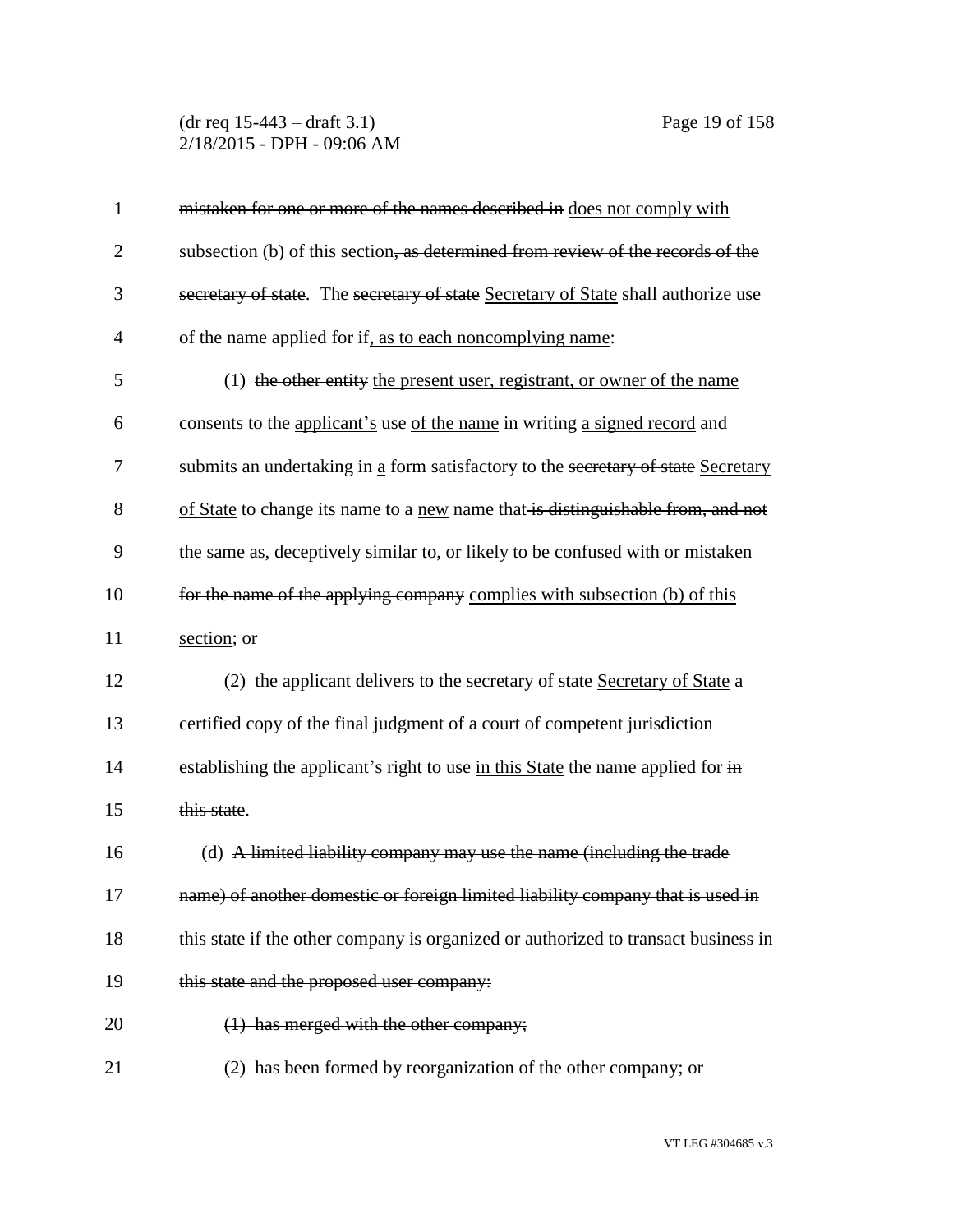(dr req 15-443 – draft 3.1) Page 20 of 158 2/18/2015 - DPH - 09:06 AM

| 1              | (3) has acquired all or substantially all of the assets, including the name,        |
|----------------|-------------------------------------------------------------------------------------|
| $\overline{2}$ | of the other company.                                                               |
| 3              | Subject to section 3116 of this title, this section applies to a foreign limited    |
| $\overline{4}$ | liability company transacting business in this State that has a certificate of      |
| 5              | authority to transact business in this State or which has applied for a certificate |
| 6              | of authority.                                                                       |
| 7              | (e) A person intending to operate a postsecondary school, as defined in             |
| 8              | 16 V.S.A. §§ 176 and 176a, shall apply for a certificate of approval from the       |
| 9              | state board of education State Board of Education prior to registering a name       |
| 10             | under this section.                                                                 |
| 11             | § 3006. RESERVED NAME                                                               |
| 12             | (a) The exclusive right to the use of a name may be reserved by any:                |
| 13             | (1) person intending to organize a limited liability company under this             |
| 14             | chapter and to adopt the name;                                                      |
| 15             | (2) domestic or foreign limited liability company registered in this state          |
| 16             | which intends to adopt the name;                                                    |
| 17             | (3) foreign limited liability company intending to register in this state           |
| 18             | and adopt the name; or                                                              |
| 19             | (4) person intending to organize a foreign limited liability company,               |
| 20             | register it in this state, and adopt the name.                                      |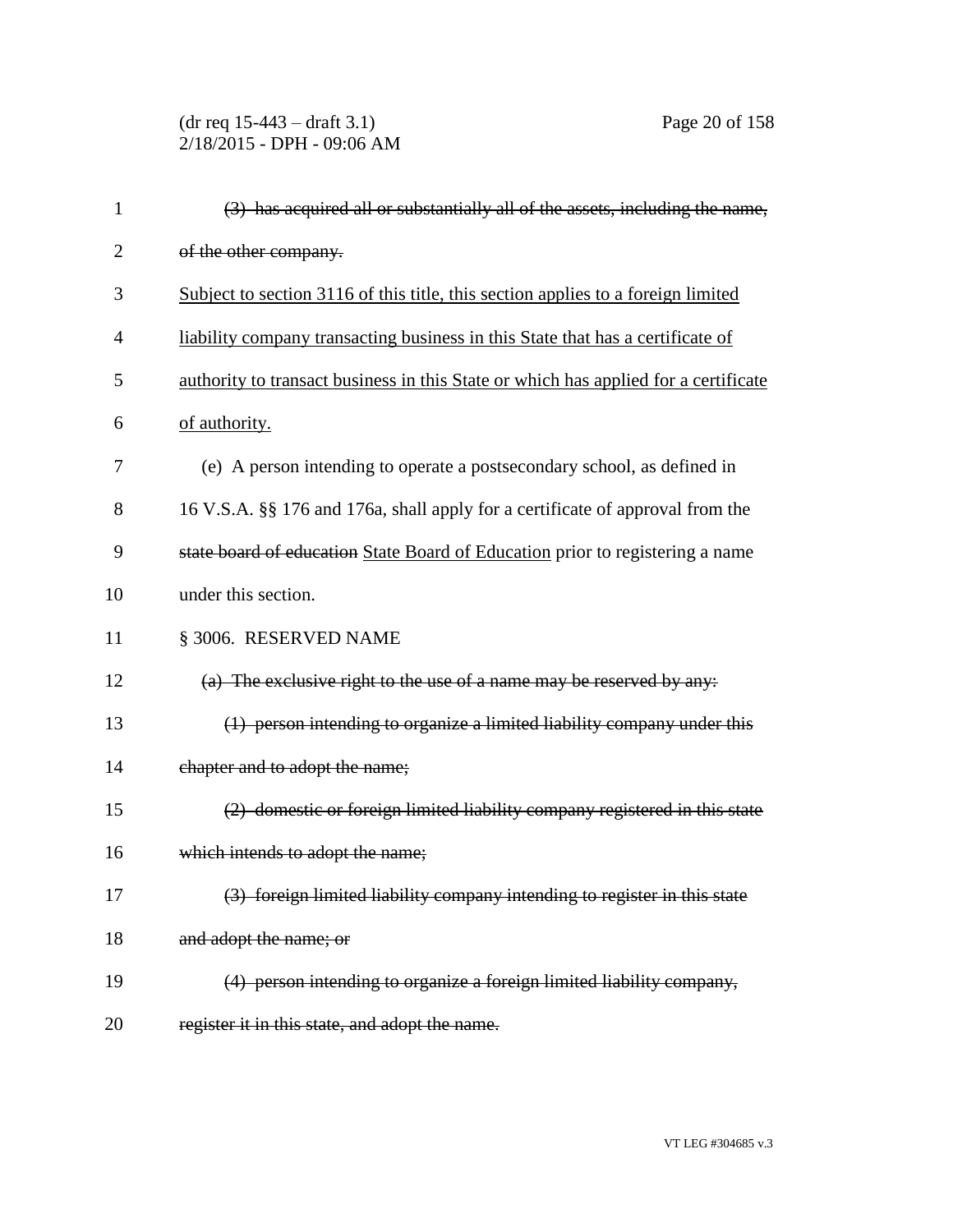(dr req 15-443 – draft 3.1) Page 21 of 158 2/18/2015 - DPH - 09:06 AM

| $\mathbf{1}$   | (b) The reservation shall be made by filing with the secretary of state an        |
|----------------|-----------------------------------------------------------------------------------|
| $\overline{2}$ | application, executed by the applicant, to reserve a specified name. If the       |
| 3              | secretary of state determines that the name is available for use by a domestic or |
| $\overline{4}$ | foreign limited liability company, the secretary shall reserve the name for the   |
| 5              | exclusive use of the applicant for a period of 120 days.                          |
| 6              | (c) The owner of a name reserved under this section may renew the                 |
| 7              | reservation for two successive periods of 120 days each.                          |
| 8              | (d) The right to the exclusive use of a reserved name may be transferred to       |
| 9              | any other person by filing with the secretary of state a notice of the transfer   |
| 10             | executed by the applicant for whom the name was reserved and specifying the       |
| 11             | name and address of the transferee.                                               |
| 12             | $(a)(1)$ A person may reserve the exclusive use of the name of a limited          |
| 13             | liability company, including a fictitious or assumed name for a foreign limited   |
| 14             | liability company whose name is not available, by delivering an application to    |
| 15             | the Secretary of State for filing.                                                |
| 16             | The application shall state the name and address of the applicant and<br>(2)      |
| 17             | the name proposed to be reserved.                                                 |
| 18             | (3) If the Secretary of State finds that the name applied for is available,       |
| 19             | the Secretary shall reserve that name for the applicant's exclusive use for a     |
| 20             | 120-day period.                                                                   |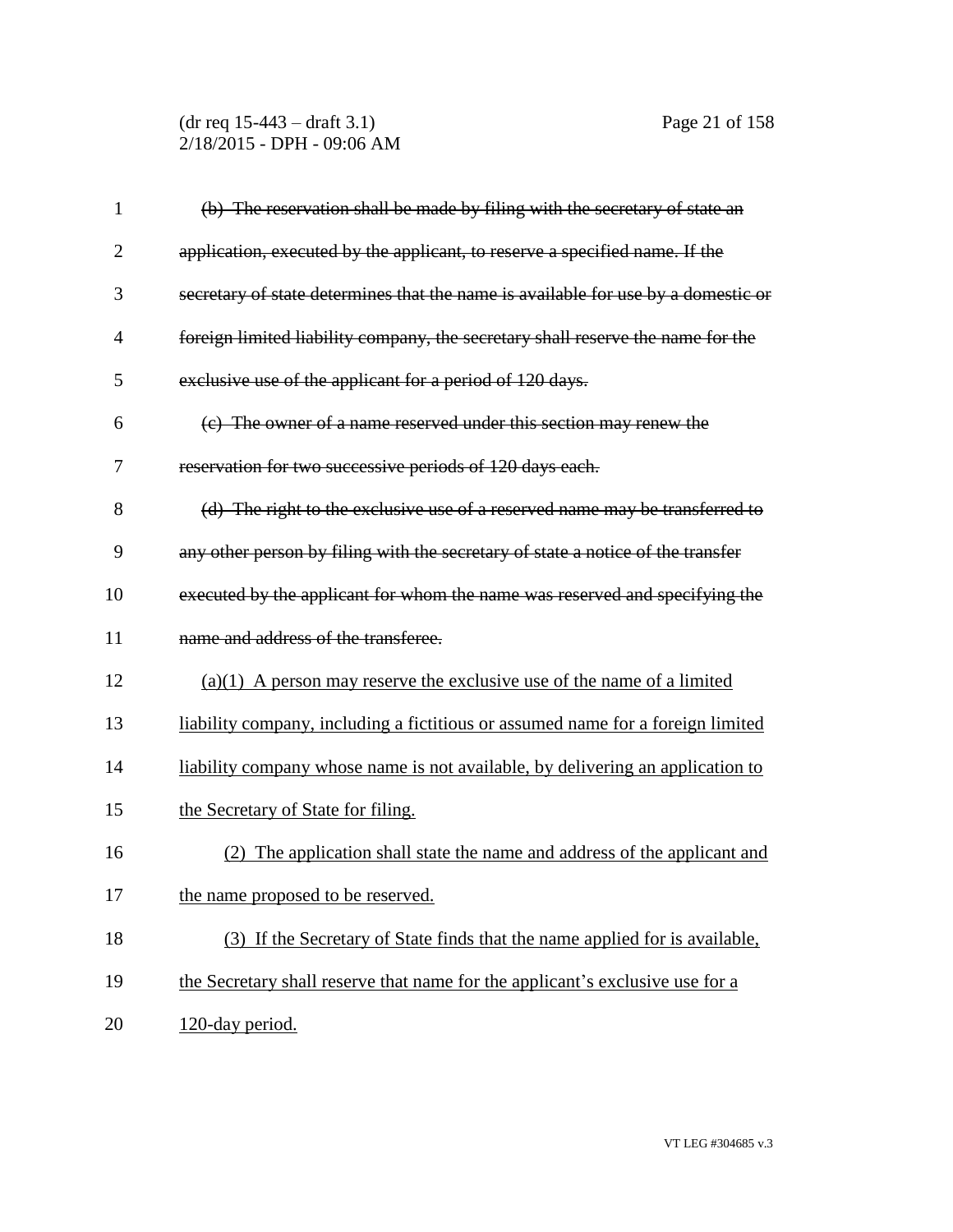(dr req 15-443 – draft 3.1) Page 22 of 158 2/18/2015 - DPH - 09:06 AM

| 1              | (b) The owner of a reserved limited liability company name may renew the            |
|----------------|-------------------------------------------------------------------------------------|
| $\overline{2}$ | reservation for successive periods of 120 days each by delivering a renewal         |
| 3              | application to the Secretary of State during the 45-day period preceding the        |
| $\overline{4}$ | date of expiration of the reservation.                                              |
| 5              | (c) The owner of a name reserved for a limited liability company may                |
| 6              | assign the reservation to another person by delivering to the Secretary of State    |
| 7              | for filing a signed notice of the assignment that states the name and address of    |
| 8              | the assignee.                                                                       |
| 9              | (d) The owner of a reserved limited liability company name may terminate            |
| 10             | the name reservation by delivering to the Secretary of State for filing a signed    |
| 11             | notice of withdrawal of name reservation.                                           |
| 12             | § 3007. REGISTERED NAME                                                             |
| 13             | (a) A foreign limited liability company may register its company name               |
| 14             | subject to the requirements of section 3136 of this title by delivering to the      |
| 15             | secretary of state for filing an application:                                       |
| 16             | (1) setting forth its company name, or its company name with any                    |
| 17             | addition required by section 3136 of this title, the state or country and date of   |
| 18             | its organization, and a brief description of the nature of the business in which it |
| 19             | is engaged; and                                                                     |
| 20             | (2) accompanied by a certificate of existence, or a record of similar               |
| 21             | import, from the state or country of organization.                                  |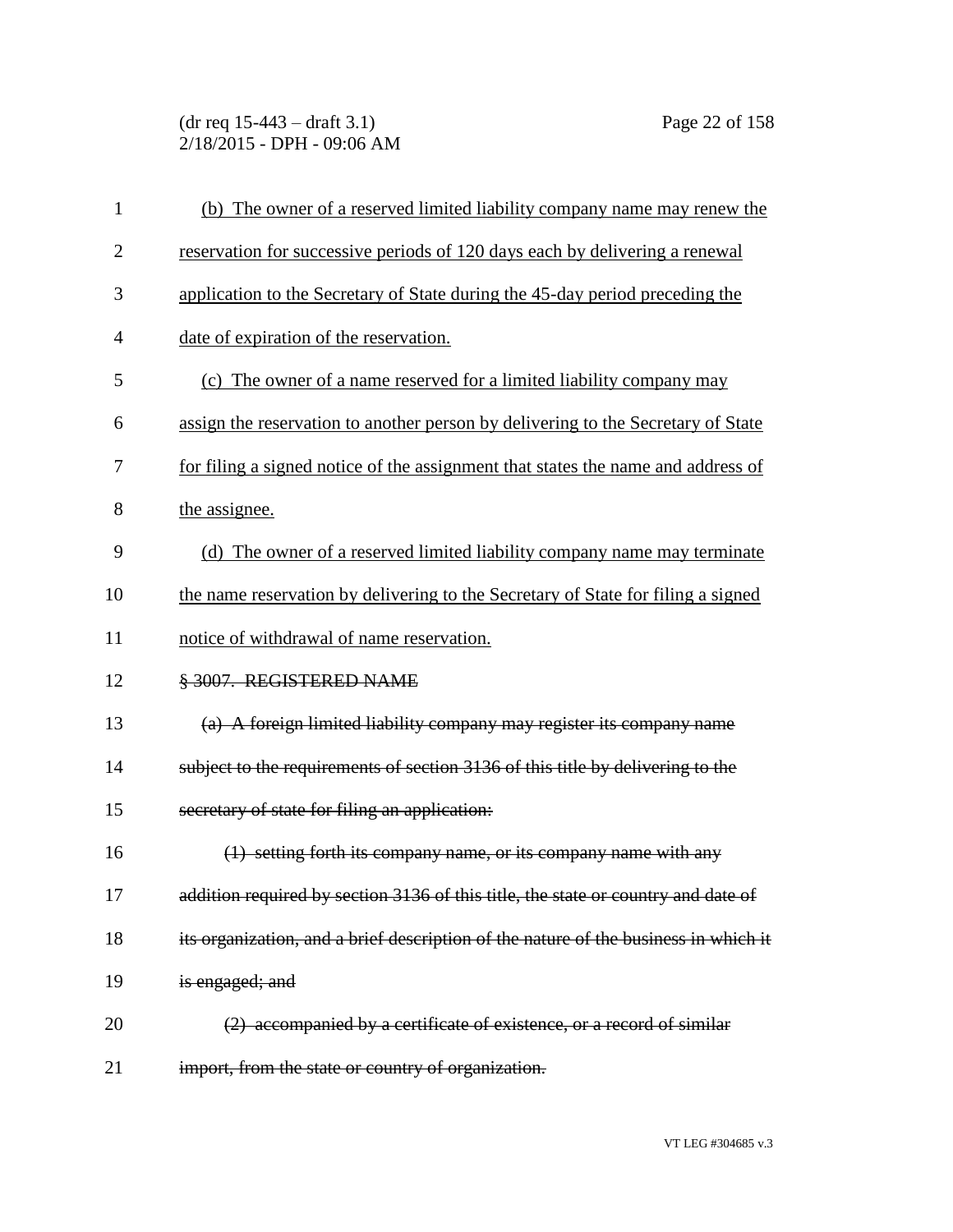(dr req 15-443 – draft 3.1) Page 23 of 158 2/18/2015 - DPH - 09:06 AM

| 1              | (b) A foreign limited liability company whose registration is effective may      |
|----------------|----------------------------------------------------------------------------------|
| $\overline{2}$ | renew it for successive years by delivering for filing in the office of the      |
| 3              | secretary of state a renewal application complying with subsection (a) of this   |
| $\overline{4}$ | section between October 1 and December 31 of the preceding year. The             |
| 5              | renewal application renews the registration for the following calendar year.     |
| 6              | (c) A foreign limited liability company whose registration is effective may      |
| 7              | thereafter qualify as a foreign company under its company name or consent in     |
| 8              | writing to the use of its name by a limited liability company thereafter         |
| 9              | organized under this chapter or by another foreign company thereafter            |
| 10             | authorized to transact business in this state. The registered name terminates    |
| 11             | when the limited liability company is organized or the foreign company           |
| 12             | qualifies or consents to the qualification of another foreign company under the  |
| 13             | registered name.                                                                 |
| 14             | § 3008 3007. DESIGNATED OFFICE AND AGENT                                         |
| 15             | (a) A limited liability company and a foreign limited liability company          |
| 16             | authorized to do business in this state State shall designate and continuously   |
| 17             | maintain in this state:                                                          |
| 18             | (1) an office, which may but need not be a place of its business in this         |
| 19             | state a designated office for notification purposes, which may but need not be a |
| 20             | place of its business, and may but need not be located in this State; and        |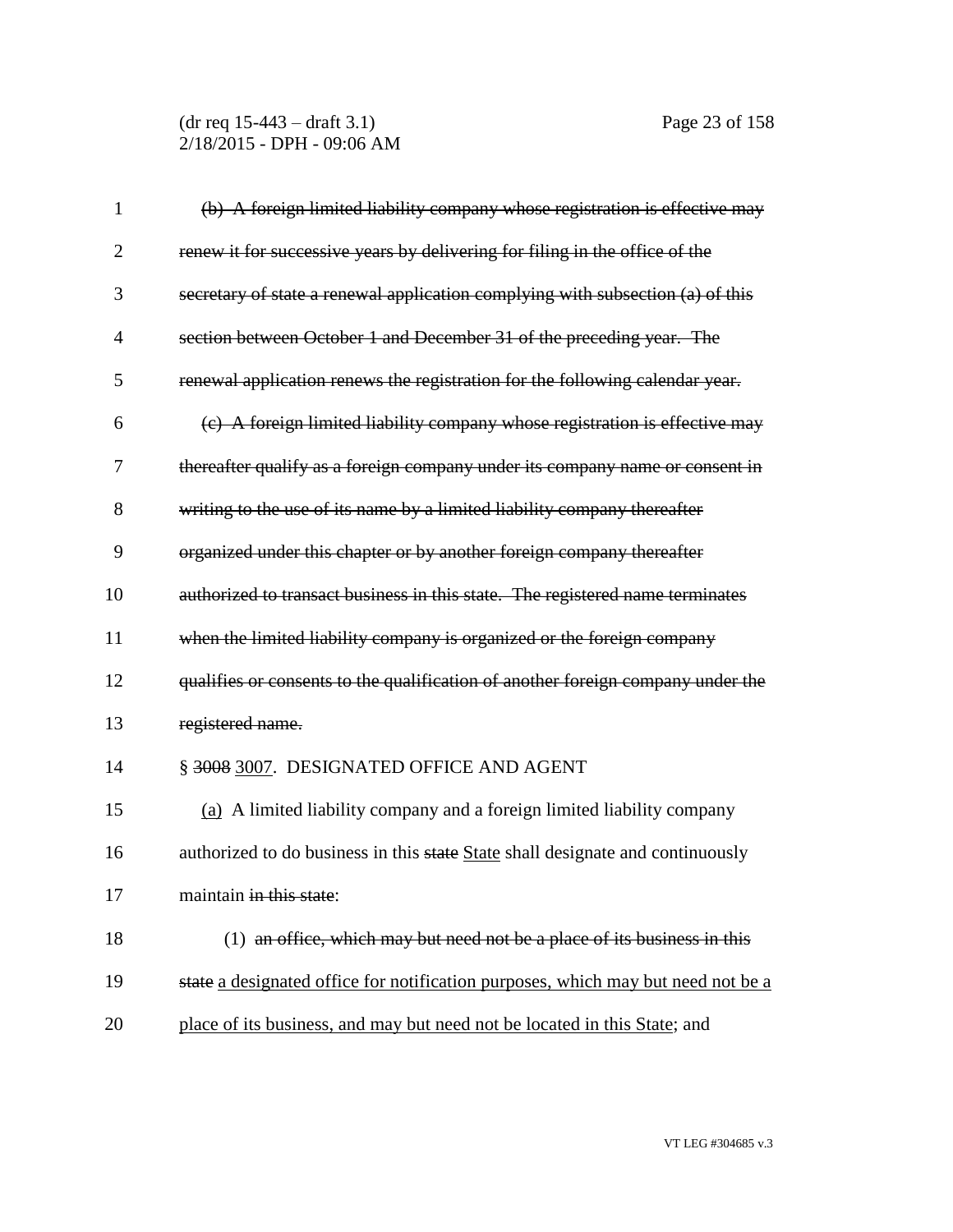## (dr req 15-443 – draft 3.1) Page 24 of 158 2/18/2015 - DPH - 09:06 AM

| $\mathbf{1}$   | (2) An an agent and street address of the agent for service of process on         |
|----------------|-----------------------------------------------------------------------------------|
| $\overline{2}$ | the limited liability company in this State.                                      |
| 3              | (b) An agent must for service of process shall be an individual resident of       |
| $\overline{4}$ | this state State, a domestic corporation, another limited liability company, or a |
| 5              | foreign corporation or foreign limited liability company authorized to do         |
| 6              | business in this state State.                                                     |
| 7              | § 3009 3008. CHANGE OF DESIGNATED OFFICE OR AGENT FOR                             |
| 8              | <b>SERVICE OF PROCESS</b>                                                         |
| 9              | (a) A limited liability company or foreign limited liability company may          |
| 10             | change its designated office or agent for service of process by delivering to the |
| 11             | secretary of state Secretary of State for filing a statement of change which that |
| 12             | sets forth:                                                                       |
| 13             | (1) the name of the company;                                                      |
| 14             | (2) the street address, and the mailing address if different from the street      |
| 15             | address, of its current designated office;                                        |
| 16             | (3) if the current designated office is to be changed, the street address,        |
| 17             | and the mailing address if different from the street address, of the new          |
| 18             | designated office;                                                                |
| 19             | (4) the name and address of its current agent for service of process; and         |
|                |                                                                                   |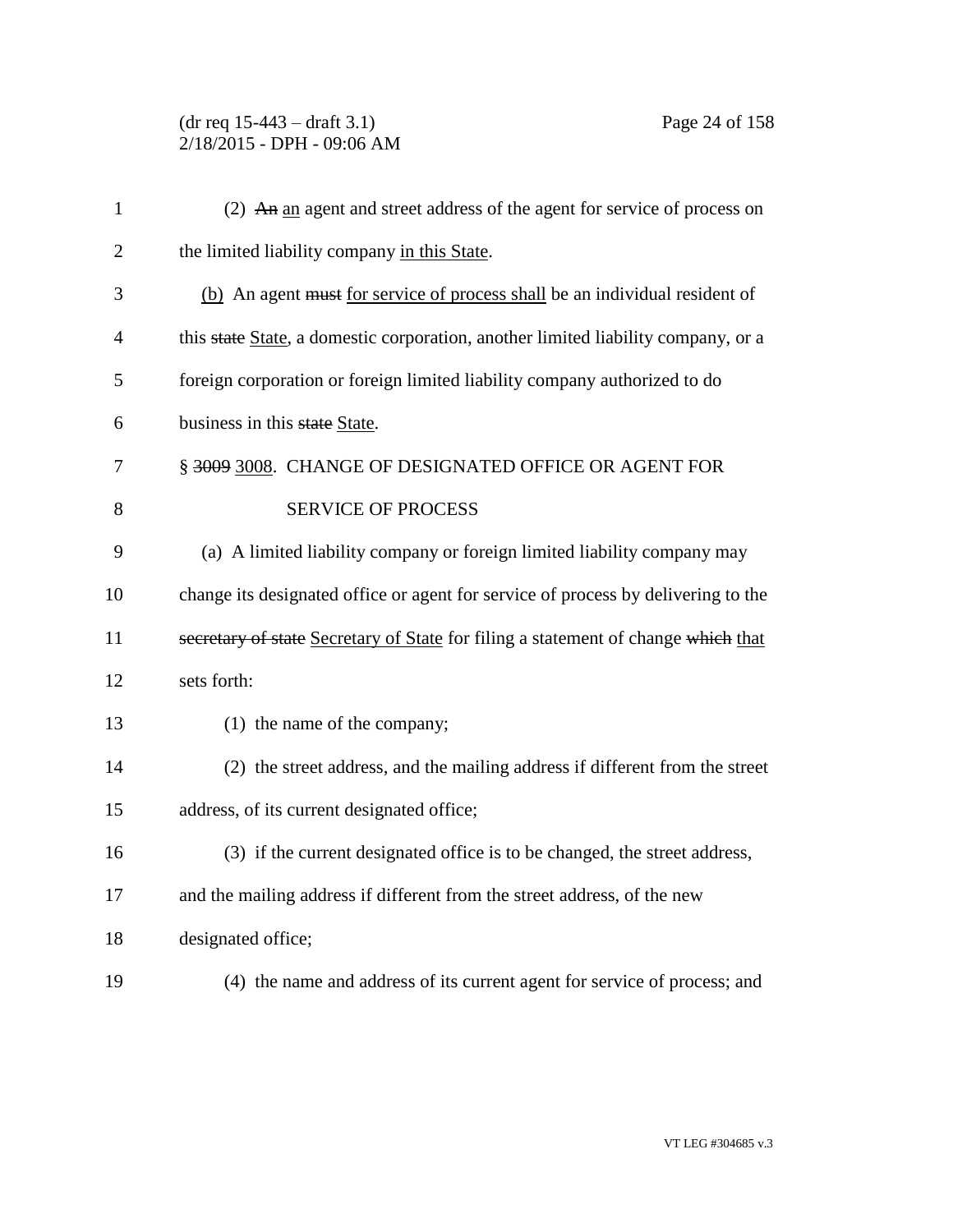## (dr req 15-443 – draft 3.1) Page 25 of 158 2/18/2015 - DPH - 09:06 AM

| $\mathbf{1}$   | (5) if the current agent for service of process is to be changed, the name        |
|----------------|-----------------------------------------------------------------------------------|
| $\overline{2}$ | of the new agent for service of process and the new agent's written consent,      |
| 3              | either on the statement or attached to it, to the appointment.                    |
| $\overline{4}$ | (b) If an agent for service of process changes the street address of the          |
| 5              | agent's business office, the agent may change the street address of the           |
| 6              | designated office of any limited liability company or foreign limited liability   |
| 7              | company for which the agent is the agent for service of process by notifying      |
| 8              | the company in writing of the change and signing, either manually or in           |
| 9              | facsimile, and filing with the secretary of state Secretary of State a statement  |
| 10             | that complies with the requirements of subsection (a) of this section and recites |
| 11             | that the company has been notified of the change.                                 |
| 12             | § 3010 3009. RESIGNATION OF AGENT FOR SERVICE OF PROCESS                          |
| 13             | (a) An agent for service of process may resign an agency appointment by           |
| 14             | signing and filing with the secretary of state the signed original and two exact  |
| 15             | or conformed copies of a statement of resignation which may include a             |
| 16             | statement that the designated office is also discontinued. The statement must     |
| 17             | include or be accompanied by a certification from the agent that written notice   |
| 18             | of the resignation has been mailed or delivered to the limited liability company  |
| 19             | or foreign limited liability company at its last known address. Such              |
| 20             | eertification shall include the name of the individual notified, if any, and the  |
| 21             | address to which the notice was mailed or delivered.                              |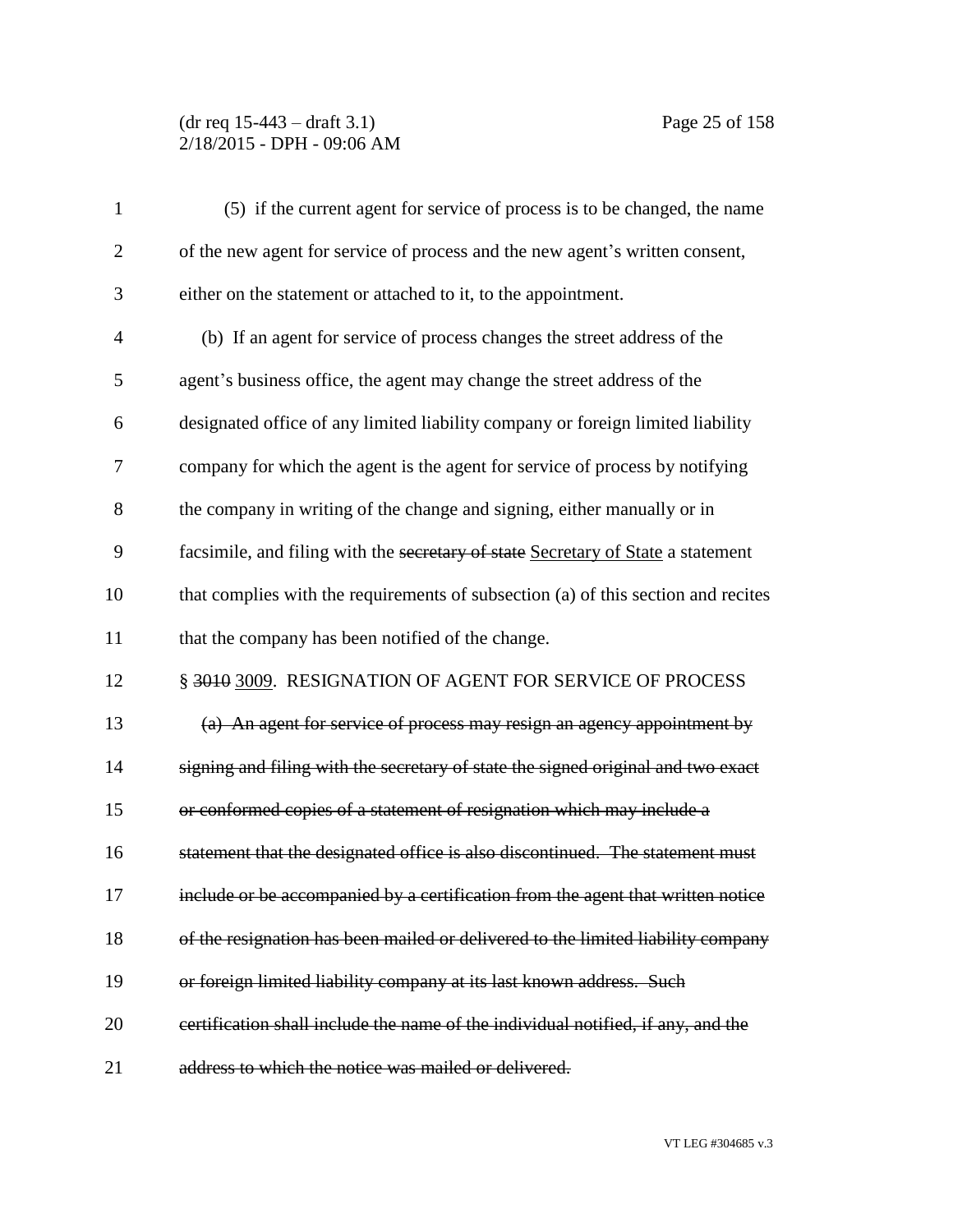(dr req 15-443 – draft 3.1) Page 26 of 158 2/18/2015 - DPH - 09:06 AM

| 1              | (b) After filing a statement of resignation, the secretary of state shall mail a  |
|----------------|-----------------------------------------------------------------------------------|
| $\overline{2}$ | copy to the designated office (if not discontinued) and another copy to the       |
| 3              | limited liability company or foreign limited liability company at the address     |
| 4              | certified in the statement of resignation.                                        |
| 5              | (c) An agency is terminated on the 31st day after the statement was filed.        |
| 6              | (a) To resign as an agent for service of process of a limited liability           |
| 7              | company or foreign limited liability company, the agent shall deliver to the      |
| 8              | Secretary of State for filing a statement of resignation containing the company   |
| 9              | name and stating that the agent is resigning.                                     |
| 10             | (b) The Secretary of State shall file a statement of resignation delivered        |
| 11             | under subsection (a) of this section and mail or otherwise deliver a copy to the  |
| 12             | designated office of the limited liability company.                               |
| 13             | (c) An agency for service of process terminates on the earlier of:                |
| 14             | (1) the 31st day after the Secretary of State files the statement of              |
| 15             | resignation; or                                                                   |
| 16             | (2) when a record designating a new agent for service of process is               |
| 17             | delivered to the Secretary of State for filing on behalf of the limited liability |
| 18             | company and becomes effective.                                                    |
| 19             | § 3011 3010. SERVICE OF PROCESS                                                   |
| 20             | (a) An agent for service of process appointed by a limited liability company      |
| 21             | or a foreign limited liability company is an agent of the company for service of  |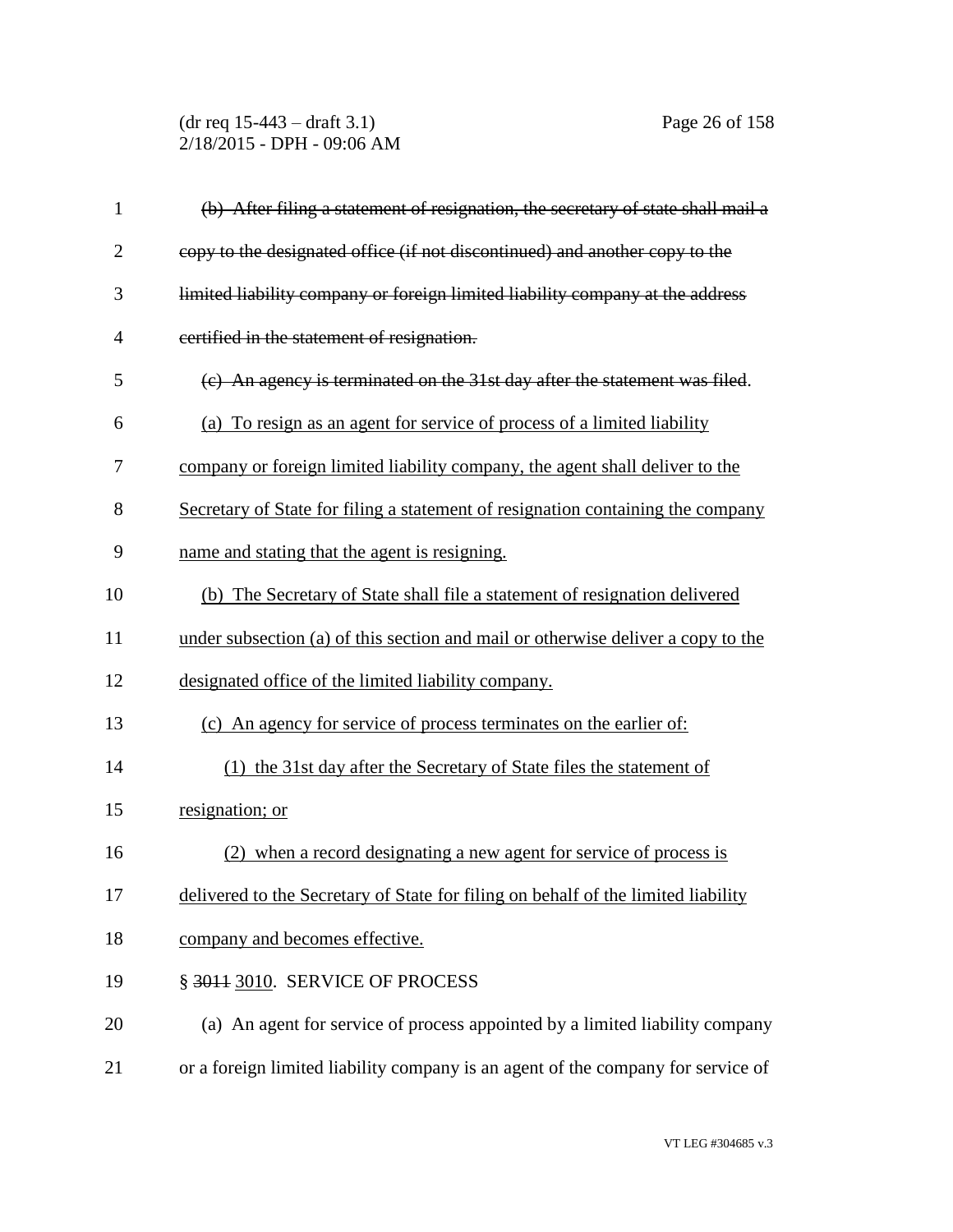any process, notice or demand required or permitted by law to be served upon the company.

 (b) If a limited liability company or foreign limited liability company fails to appoint or maintain an agent for service of process in this state State or the agent for service of process cannot with reasonable diligence be found at the agent's address, the secretary of state Secretary of State is an agent of the company upon whom process, notice, or demand may be served. (c) Service of any process, notice, or demand on the secretary of state 9 Secretary of State may be made by delivering to and leaving with the secretary of state Secretary of State duplicate copies of the process, notice, or demand. 11 If the process, notice, or demand is served on the secretary of state Secretary of 12 State, the secretary of state Secretary of State shall forward one of the copies by registered or certified mail, return receipt requested, to the company at its 14 registered office. Service on the secretary of state Secretary of State shall be returnable in not less than 30 days. 16 (d) The secretary of state Secretary of State shall keep a record of all

 processes, notices, and demands served pursuant to this section and record the 18 time of and the action taken regarding the service.

(e) This section shall not affect the right to serve process, notice, or

demand upon a limited liability company or foreign limited liability company

in any manner otherwise provided by law.

VT LEG #304685 v.3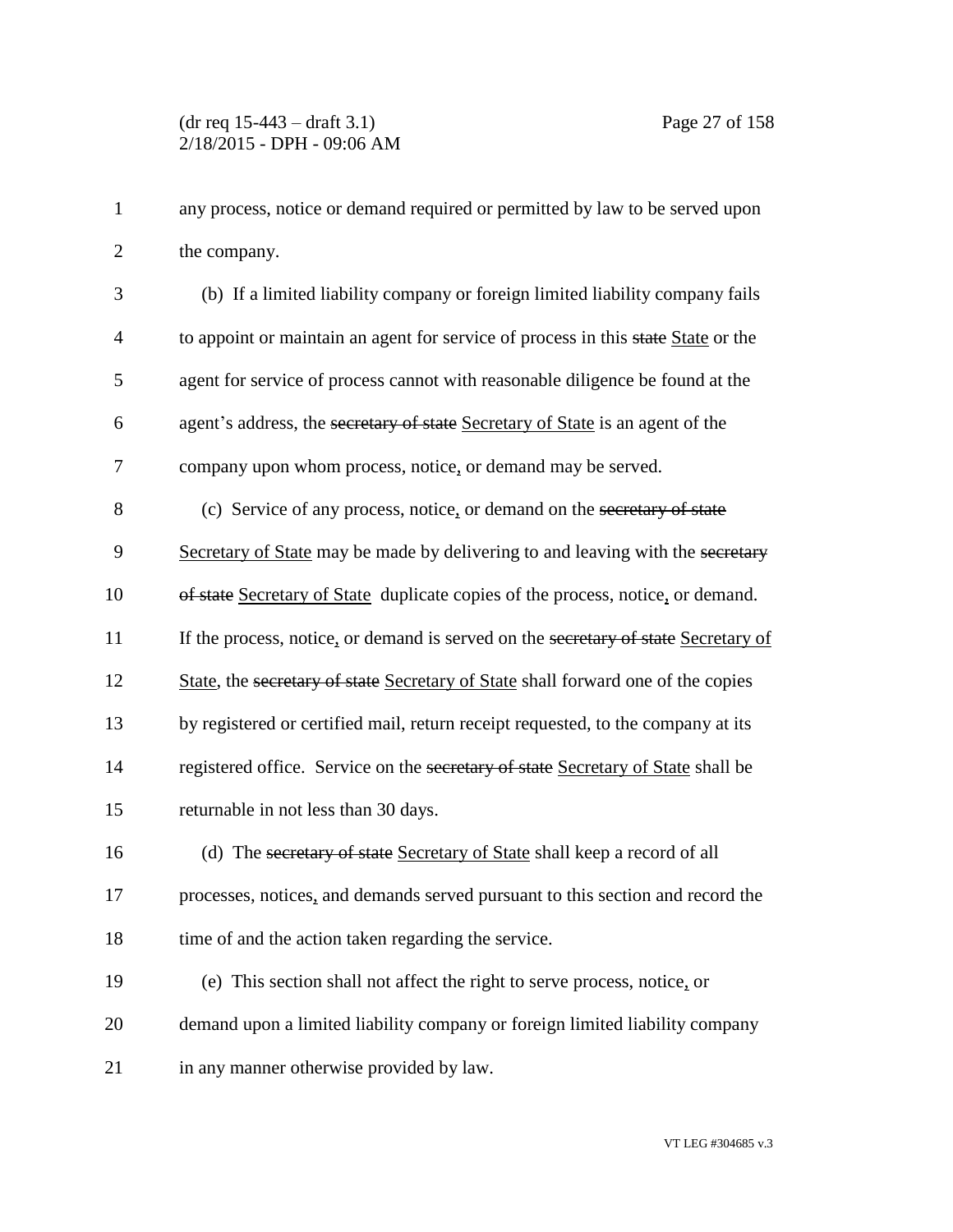(dr req 15-443 – draft 3.1) Page 28 of 158 2/18/2015 - DPH - 09:06 AM

| 1              | § 3012 3011. NATURE OF BUSINESS AND POWERS; GOVERNING                             |
|----------------|-----------------------------------------------------------------------------------|
| $\overline{2}$ | <b>LAW</b>                                                                        |
| 3              | (a) A limited liability company may be organized under this chapter for any       |
| 4              | lawful purpose, subject to any provision of laws of this state governing or       |
| 5              | regulating business.                                                              |
| 6              | (b) A limited liability company or a foreign limited liability company            |
| 7              | engaging in a business subject to any other provisions of law of this state       |
| 8              | governing or regulating business may be formed or authorized to transact          |
| 9              | business under this chapter only if permitted by, and subject to all limitations  |
| 10             | of, the other statute. The following shall not be formed or authorized to         |
| 11             | transact business under this chapter:                                             |
| 12             | (1) credit unions regulated under Title 8;                                        |
| 13             | (2) insurance companies regulated under Title 8, except that captive              |
| 14             | insurance companies regulated under chapter 141 of Title 8 may be formed as       |
| 15             | limited liability companies;                                                      |
| 16             | (3) railroad companies regulated under Title 19.                                  |
| 17             | (c) Notwithstanding the provisions of subsections (a) and (b) of this             |
| 18             | section, a limited liability company or foreign limited liability company shall   |
| 19             | engage in rendering professional services only to the extent that, and subject to |
| 20             | the conditions and limitations under which, a professional corporation may        |
| 21             | engage in rendering professional services under chapter 4 of this title. For      |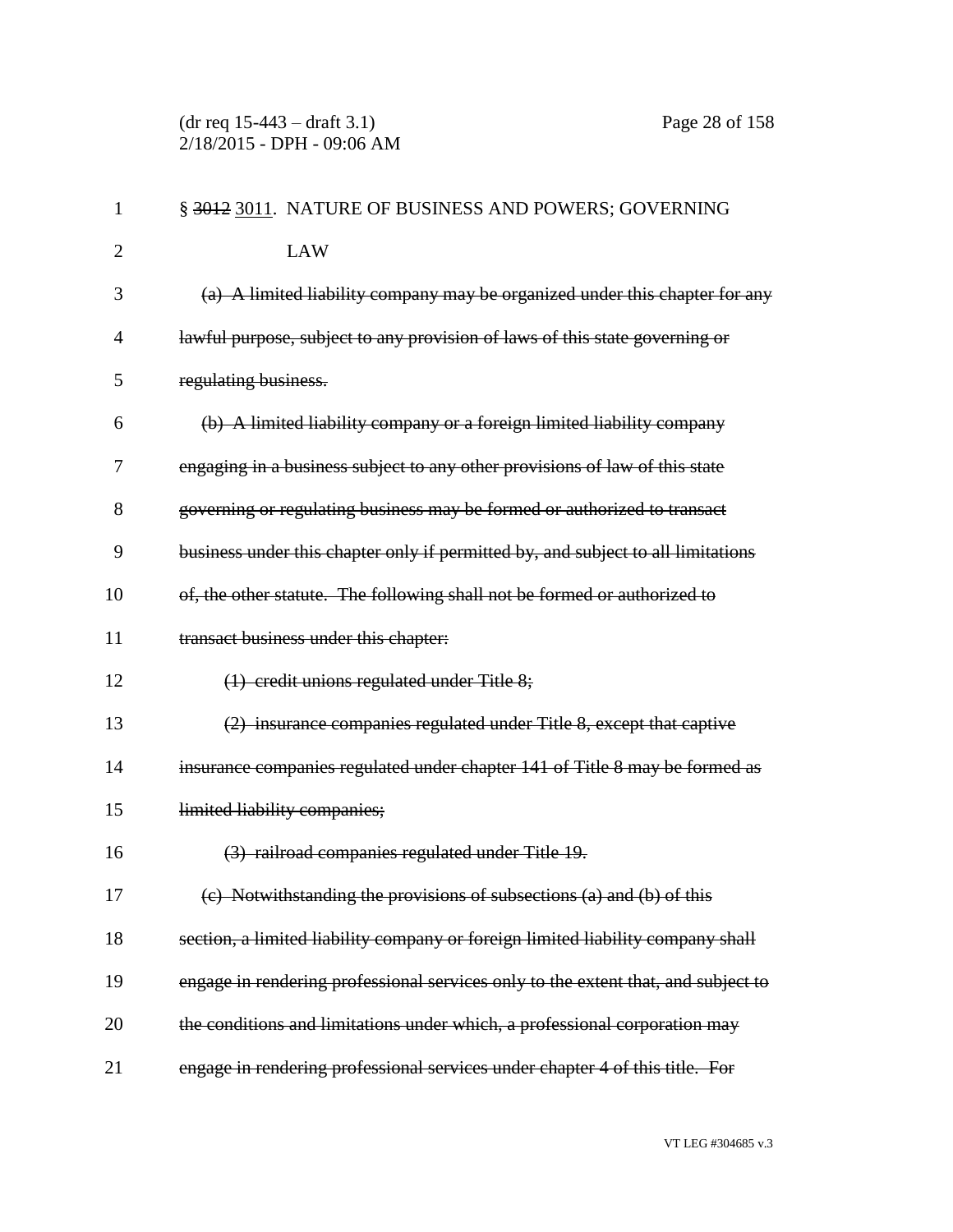(dr req 15-443 – draft 3.1) Page 29 of 158 2/18/2015 - DPH - 09:06 AM

| 1              | purposes of applying the provisions, conditions and limitations of chapter 4 of      |
|----------------|--------------------------------------------------------------------------------------|
| $\overline{2}$ | this title, unless the licensing laws of this state expressly prohibit the provision |
| 3              | of professional services by domestic and foreign limited liability companies:        |
| $\overline{4}$ | (1) unless the context clearly requires otherwise, references to chapters            |
| 5              | 1-20 of Title 11A relating to business corporations shall be treated as              |
| 6              | references to this chapter, and references to a "corporation" shall be treated as    |
| 7              | references to a limited liability company or foreign limited liability company;      |
| 8              | (2) the members shall be treated in the same manner as shareholders of a             |
| 9              | professional corporation;                                                            |
| 10             | (3) managers shall be treated in the same manner as directors of a                   |
| 11             | professional corporation;                                                            |
| 12             | (4) the persons signing the articles of organization of the company shall            |
| 13             | be treated in the same manner as the incorporators of a professional                 |
| 14             | corporation; and                                                                     |
| 15             | (5) the name shall comply with sections 3005 and 3136 of this title and,             |
| 16             | in addition, shall contain the word "Professional" or the abbreviation "P.L.C."      |
| 17             | or "PLC."                                                                            |
| 18             | (d) A limited liability company shall possess and may exercise all the               |
| 19             | powers and privileges granted by this chapter, any other law, its articles of        |
| 20             | organization or its operating agreement, together with any powers incidental         |
| 21             | thereto, so far as the powers and privileges are necessary or convenient to the      |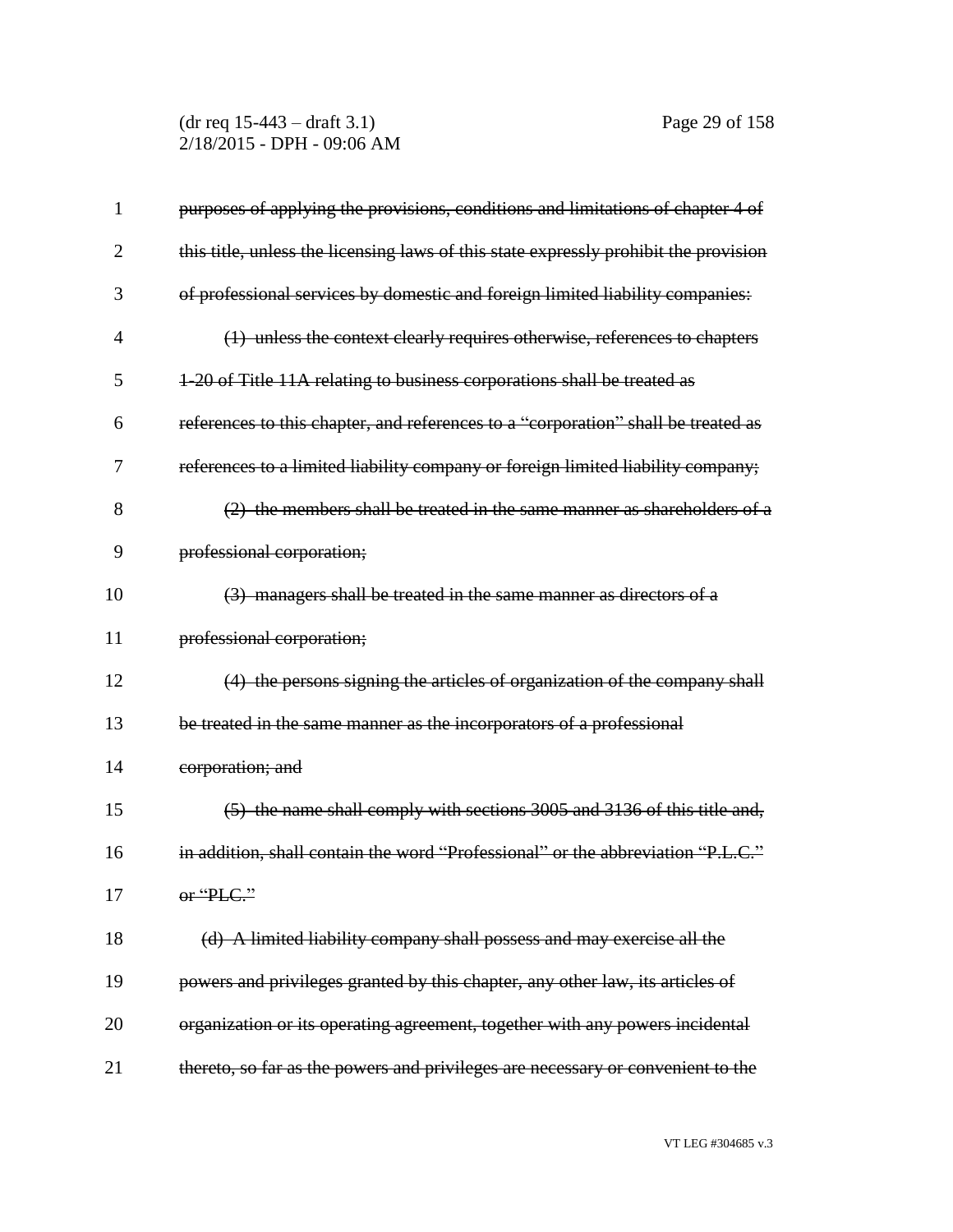(dr req 15-443 – draft 3.1) Page 30 of 158 2/18/2015 - DPH - 09:06 AM

| 1              | conduct, promotion or attainment of the business, purposes or activities of the  |
|----------------|----------------------------------------------------------------------------------|
| $\overline{2}$ | limited liability company, including power to:                                   |
| 3              | (1) sue and to be sued, complain and defend in its company name. A               |
| 4              | court or other adjudicative body shall permit a limited liability company to     |
| 5              | appear through a nonattorney representative if:                                  |
| 6              | $(A)$ the proposed nonattorney representative is authorized to                   |
| 7              | represent the limited liability company;                                         |
| 8              | (B) the proposed nonattorney representative demonstrates adequate                |
| 9              | legal knowledge and skills to represent the organization without unduly          |
| 10             | burdening the opposing party or the court; and                                   |
| 11             | (C) the proposed nonattorney representative shares a common                      |
| 12             | interest with the limited liability company;                                     |
| 13             | (2) purchase, receive, lease, or otherwise acquire, and to own, hold,            |
| 14             | improve, use and otherwise deal with, real or personal property, or any legal or |
| 15             | equitable interest in property, wherever located;                                |
| 16             | (3) sell, convey, mortgage, pledge, lease, exchange and otherwise                |
| 17             | dispose of all or any part of the property;                                      |
| 18             | (4) purchase, receive, subscribe for or otherwise acquire; own, hold,            |
| 19             | vote, use, sell, mortgage, lend, pledge or otherwise dispose of; and deal in or  |
| 20             | with shares or other interests in, or obligations of, any other entity;          |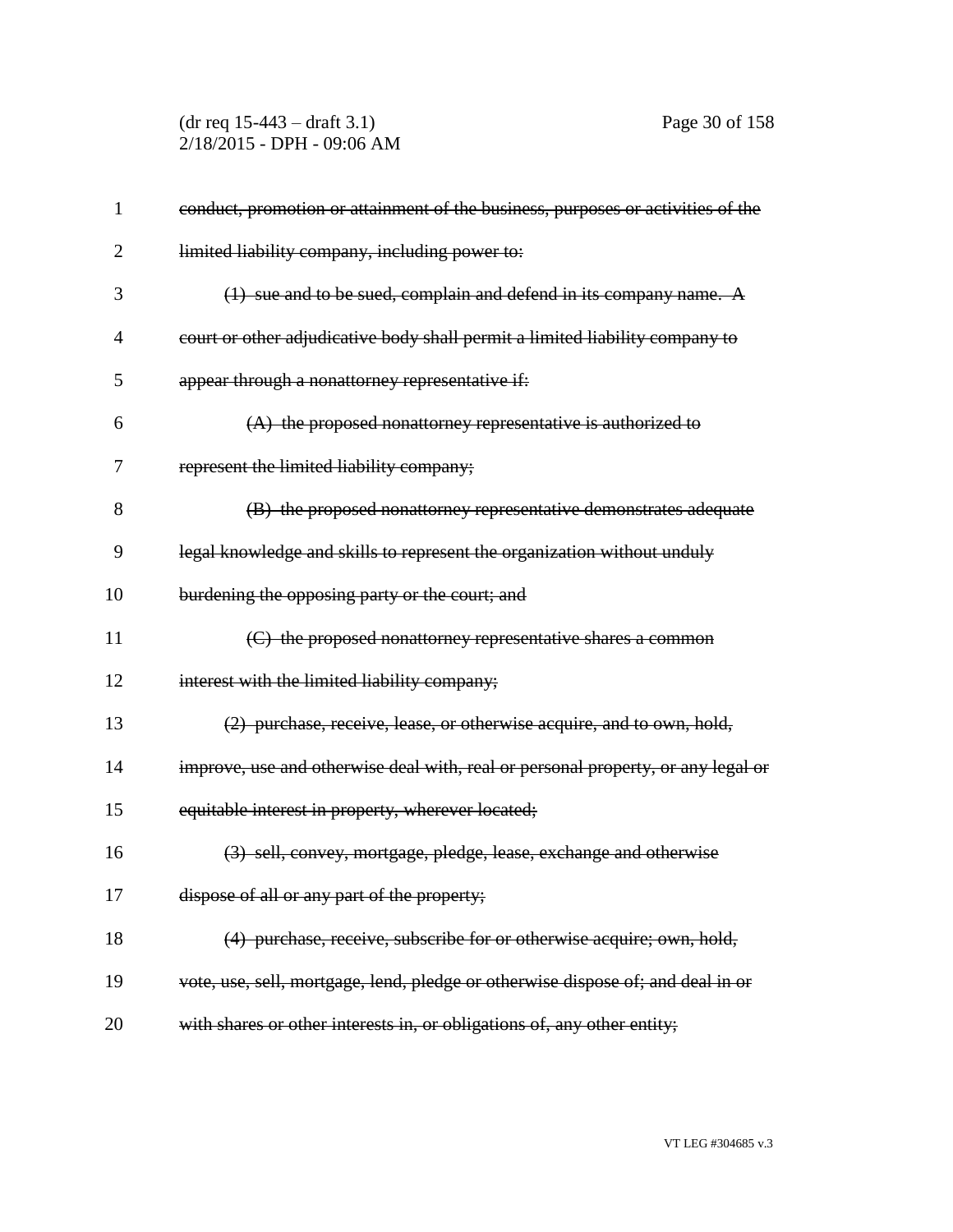(dr req 15-443 – draft 3.1) Page 31 of 158 2/18/2015 - DPH - 09:06 AM

| 1  | (5) make contracts, including partnership agreements and guarantees,               |
|----|------------------------------------------------------------------------------------|
| 2  | and incur liabilities, borrow money at such rates of interest as the limited       |
| 3  | liability company may determine, issue its notes, bonds and other obligations      |
| 4  | (which may be convertible into or include the option to purchase other             |
| 5  | securities of the limited liability company), and secure any of its obligations by |
| 6  | covenants requiring the consent of another person to an action to be taken by      |
| 7  | the limited liability company and by mortgage or pledge of any of its property,    |
| 8  | franchises or income;                                                              |
| 9  | (6) lend money, invest and reinvest its funds, and receive and hold real           |
| 10 | and personal property as security for repayment;                                   |
| 11 | (7) be a promoter, partner, member, associate or manager of any limited            |
| 12 | liability company, partnership, joint venture, trust or other entity;              |
| 13 | (8) conduct its business, locate offices and exercise the powers granted           |
| 14 | by this chapter within or without this state;                                      |
| 15 | (9) elect managers and appoint employees and agents of the limited                 |
| 16 | liability company, define their duties, fix their compensation and lend them       |
| 17 | money and credit;                                                                  |
| 18 | (10) pay pensions and establish pension plans, pension trusts, profit              |
| 19 | sharing plans, share bonus plans, share option plans and benefit or incentive      |
| 20 | plans for any or all of its current or former members, managers, employees and     |
| 21 | agents;                                                                            |

VT LEG #304685 v.3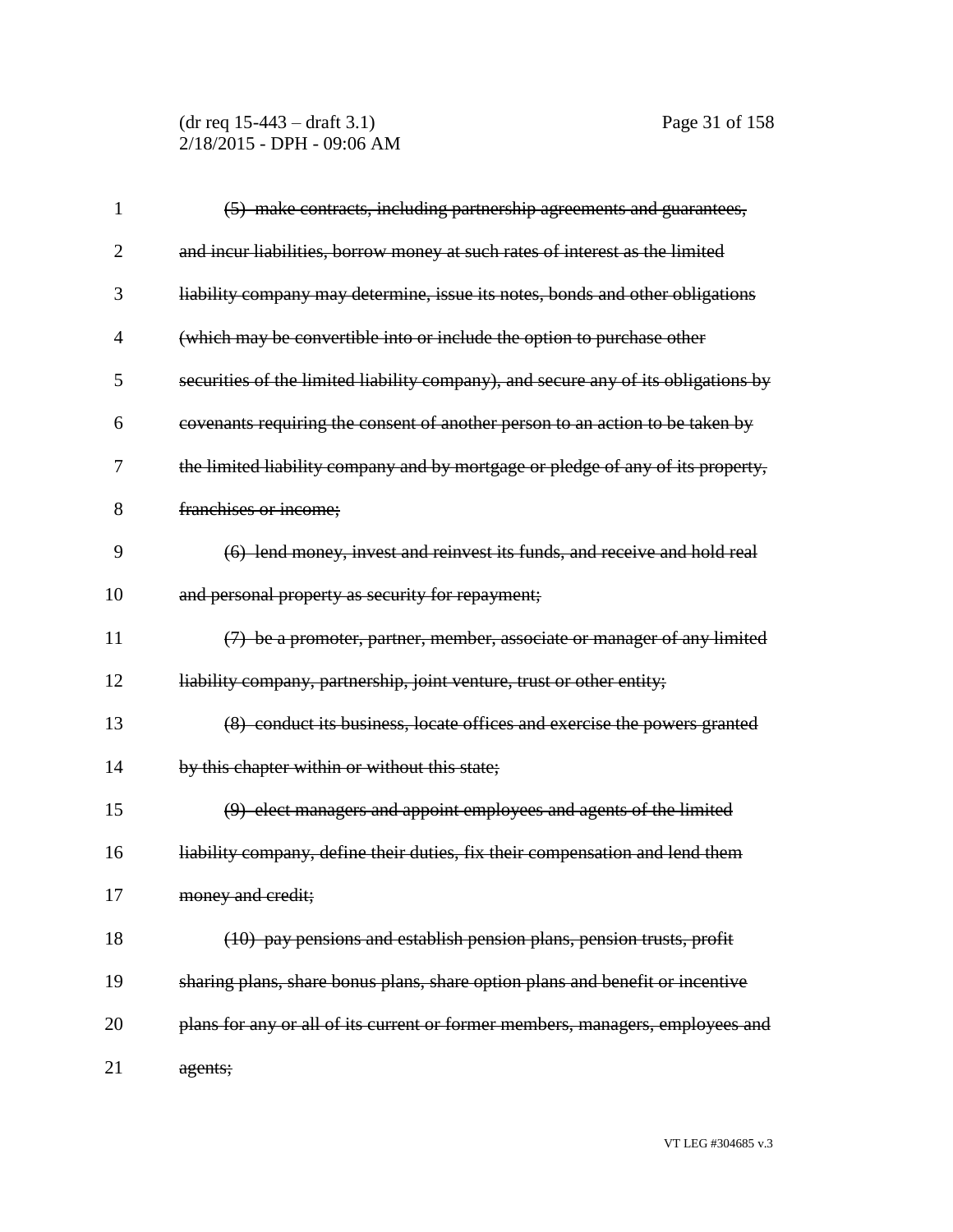(dr req 15-443 – draft 3.1) Page 32 of 158 2/18/2015 - DPH - 09:06 AM

| $\mathbf{1}$   | (11) make donations for the public welfare or for charitable, scientific or        |
|----------------|------------------------------------------------------------------------------------|
| $\overline{2}$ | educational purposes;                                                              |
| 3              | (12) transact any lawful business that will aid governmental policy;               |
| $\overline{4}$ | (13) make payments or donations, or do any other act, not inconsistent             |
| 5              | with law, that furthers the business and affairs of the limited liability company; |
| 6              | and                                                                                |
| 7              | (14) delegate to any other person the authority to act for or in the name          |
| 8              | of the limited liability company.                                                  |
| 9              | (a) A limited liability company is an entity distinct from its members.            |
| 10             | (b) A limited liability company may have any lawful purpose, regardless of         |
| 11             | whether for profit.                                                                |
| 12             | (c) A limited liability company has perpetual duration.                            |
| 13             | $(d)(1)$ A limited liability company or a foreign limited liability company        |
| 14             | engaging in a business subject to any other provisions of law of this State        |
| 15             | governing or regulating business may be formed or authorized to transact           |
| 16             | business under this chapter only if permitted by, and subject to all limitations   |
| 17             | of, the other statute.                                                             |
| 18             | The following shall not be formed or authorized to transact business<br>(2)        |
| 19             | under this chapter:                                                                |
| 20             | (A) a credit union regulated under Title 8;                                        |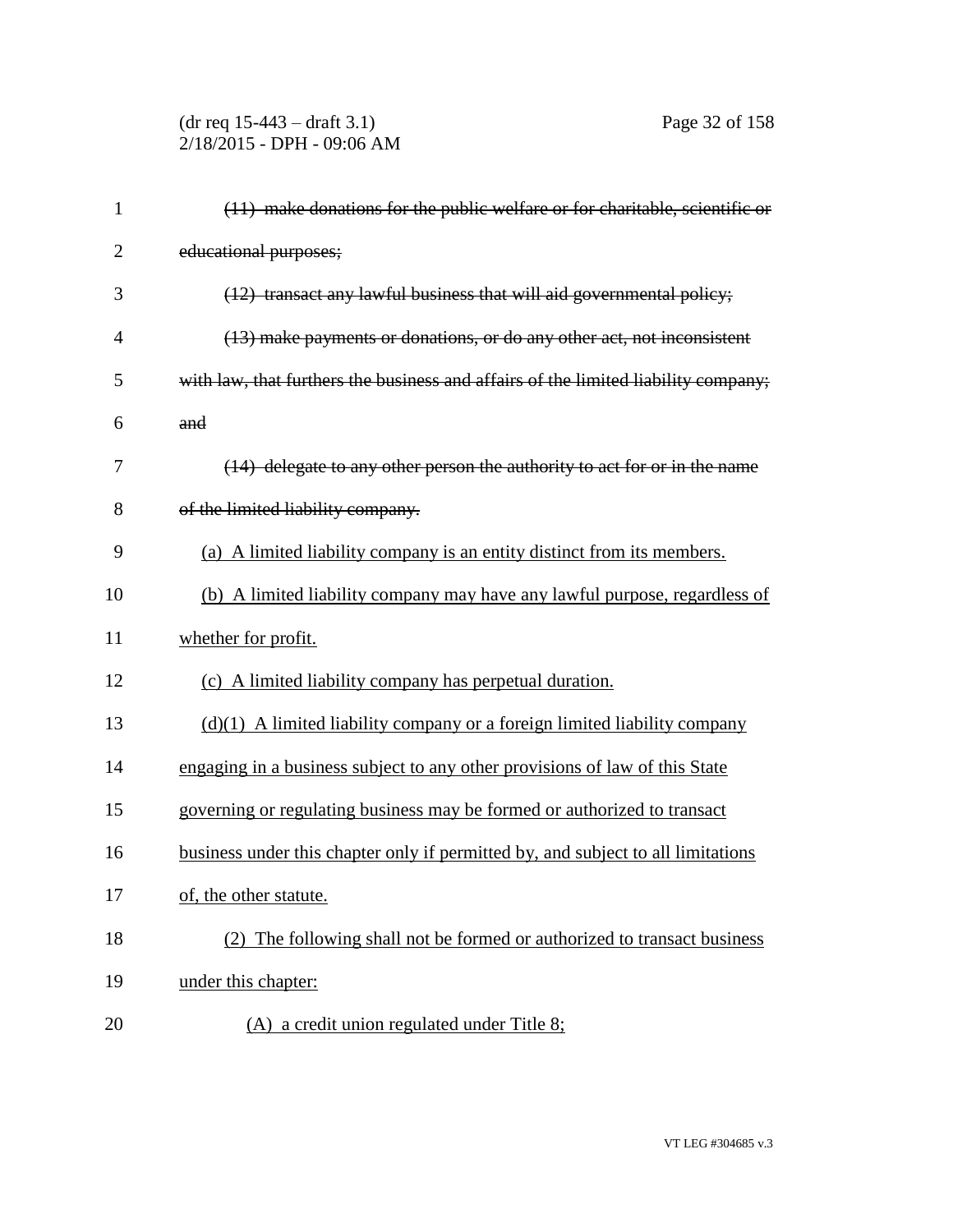(dr req 15-443 – draft 3.1) Page 33 of 158 2/18/2015 - DPH - 09:06 AM

| $\mathbf{1}$   | (B) an insurance company regulated under Title 8, except that a                   |
|----------------|-----------------------------------------------------------------------------------|
| $\overline{2}$ | captive insurance company regulated under 8 V.S.A. chapter 141 may be             |
| 3              | formed as a limited liability company;                                            |
| $\overline{4}$ | (C) a railroad company regulated under Title 19.                                  |
| 5              | (e) A limited liability company shall possess and may exercise all the            |
| 6              | powers and privileges granted by this chapter, any other law, its articles of     |
| 7              | organization, or its operating agreement, together with any powers incidental     |
| 8              | thereto, so far as the powers and privileges are necessary or convenient to the   |
| 9              | conduct, promotion, or attainment of the business purposes or activities of the   |
| 10             | limited liability company, including power to sue and to be sued, complain and    |
| 11             | defend in its company name, and the power to do all things necessary or           |
| 12             | convenient to carry on its activities.                                            |
| 13             | The law of this State governs:<br>(f)                                             |
| 14             | (1) the internal affairs of a limited liability company; and                      |
| 15             | (2) the liability of a member as member and a manager as manager for              |
| 16             | the debts, obligations, or other liabilities of a limited liability company.      |
| 17             | $(g)(1)$ Notwithstanding the provisions of subsections (a) and (b) of this        |
| 18             | section, a limited liability company or foreign limited liability company shall   |
| 19             | engage in rendering professional services only to the extent that, and subject to |
| 20             | the conditions and limitations under which, a professional corporation may        |
| 21             | engage in rendering professional services under chapter 4 of this title.          |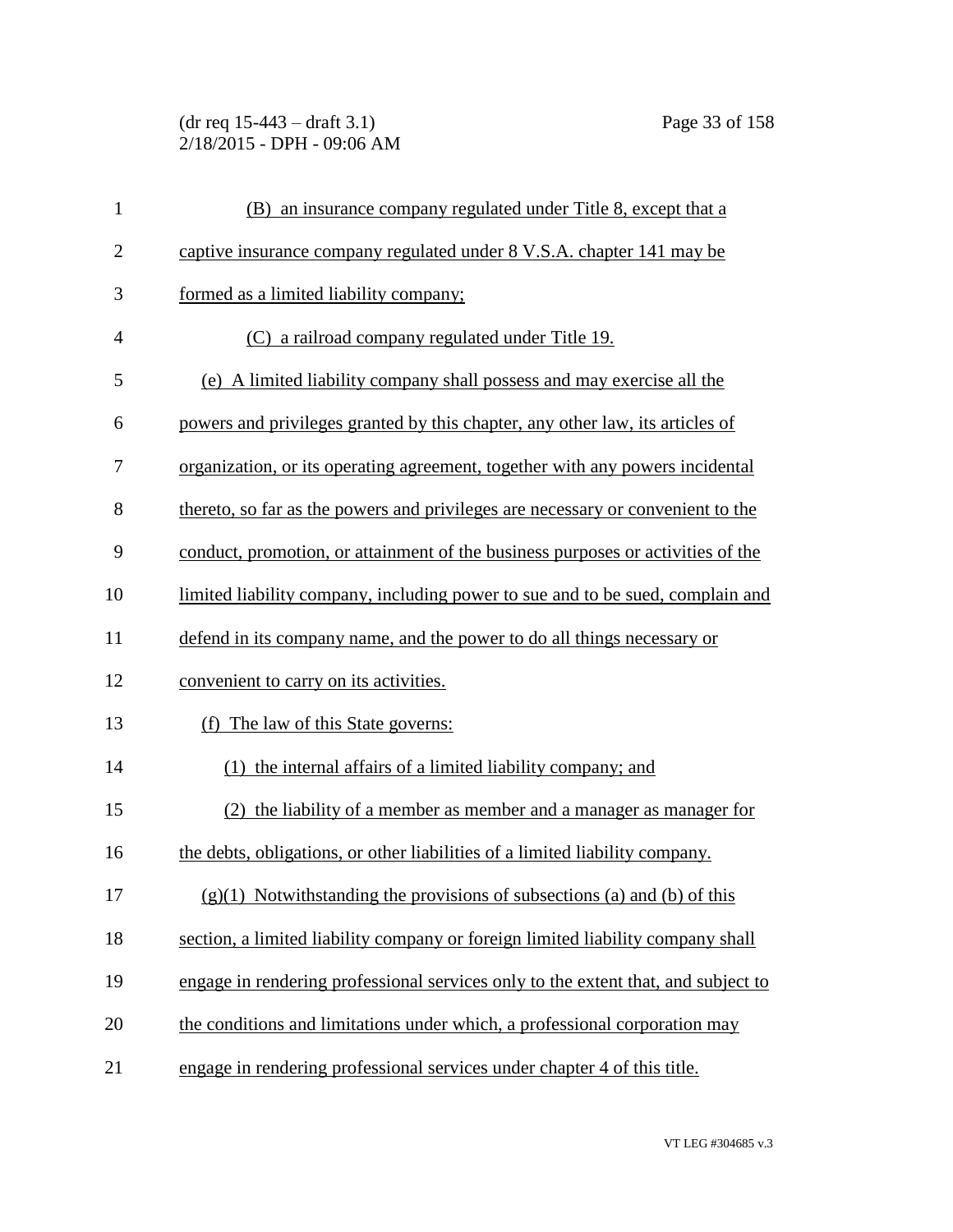(dr req 15-443 – draft 3.1) Page 34 of 158 2/18/2015 - DPH - 09:06 AM

| $\mathbf{1}$   | (2) For purposes of applying the provisions, conditions, and limitations          |
|----------------|-----------------------------------------------------------------------------------|
| $\overline{2}$ | of chapter 4 of this title, unless the licensing laws of this State expressly     |
| 3              | prohibit the provision of professional services by domestic and foreign limited   |
| $\overline{4}$ | liability companies:                                                              |
| 5              | (A) unless the context clearly requires otherwise, references to                  |
| 6              | 11 V.S.A. chapters 1–20, relating to business corporations shall be treated as    |
| 7              | references to this chapter, and references to a "corporation" shall be treated as |
| 8              | references to a limited liability company or foreign limited liability company;   |
| 9              | (B) the members shall be treated in the same manner as shareholders               |
| 10             | of a professional corporation;                                                    |
| 11             | managers shall be treated in the same manner as directors of a<br>(C)             |
| 12             | professional corporation;                                                         |
| 13             | (D) the persons signing the articles of organization of the company               |
| 14             | shall be treated in the same manner as the incorporators of a professional        |
| 15             | corporation; and                                                                  |
| 16             | the name shall comply with sections 3005 and 3116 of this title<br>(E)            |
| 17             | and, in addition, shall contain the word "Professional" or the abbreviation       |
| 18             | "P.L.C.," "PLC," "P.L.L.C.," or "PLLC."                                           |
| 19             | § 3013 3012. FEES                                                                 |
| 20             | * * *                                                                             |
| 21             | § 3023. ARTICLES OF ORGANIZATION                                                  |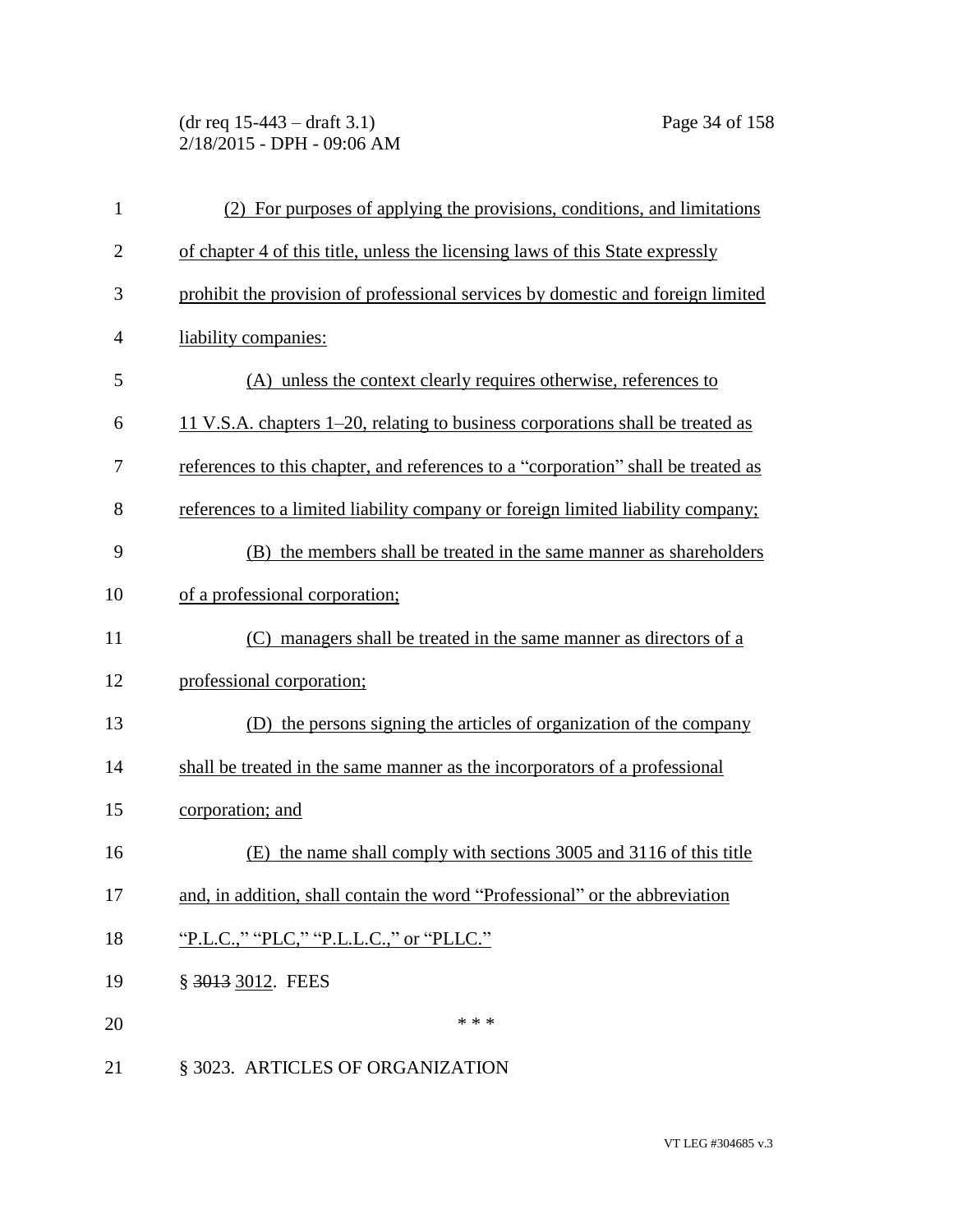(dr req 15-443 – draft 3.1) Page 35 of 158 2/18/2015 - DPH - 09:06 AM

| $\mathbf{1}$   | (a) Articles of organization of a limited liability company shall set forth:       |
|----------------|------------------------------------------------------------------------------------|
| $\overline{2}$ | (1) the name of the company;                                                       |
| 3              | (2) the address of the initial designated office;                                  |
| 4              | (3) the name and street address of the initial agent for service of process;       |
| 5              | (4) the name and address of each organizer;                                        |
| 6              | $(5)$ whether the company is a term limited liability company and, if so,          |
| 7              | the duration of the term; if the company has no members at the time of filing, a   |
| 8              | statement to that effect; and                                                      |
| 9              | (6) whether the company is an L3C;                                                 |
| 10             | (7) whether the company is to be manager-managed, and, if so, the name             |
| 11             | and address of each initial manager; and                                           |
| 12             | (8) whether the members of the company are to be liable for its debts              |
| 13             | and obligations under subsection 3043(b) of this title.                            |
| 14             | (b) Articles of organization of a limited liability company may set forth:         |
| 15             | (1) provisions permitted to be set forth in an operating agreement; and            |
| 16             | (2) other matters not inconsistent with law.                                       |
| 17             | (c) Articles of organization of a limited liability company may not vary the       |
| 18             | non-waivable provisions of subsection $(b)$ of section 3003 3003(b) of this title. |
| 19             | As to all other matters, if any provision of an operating agreement is             |
| 20             | inconsistent with the articles of organization:                                    |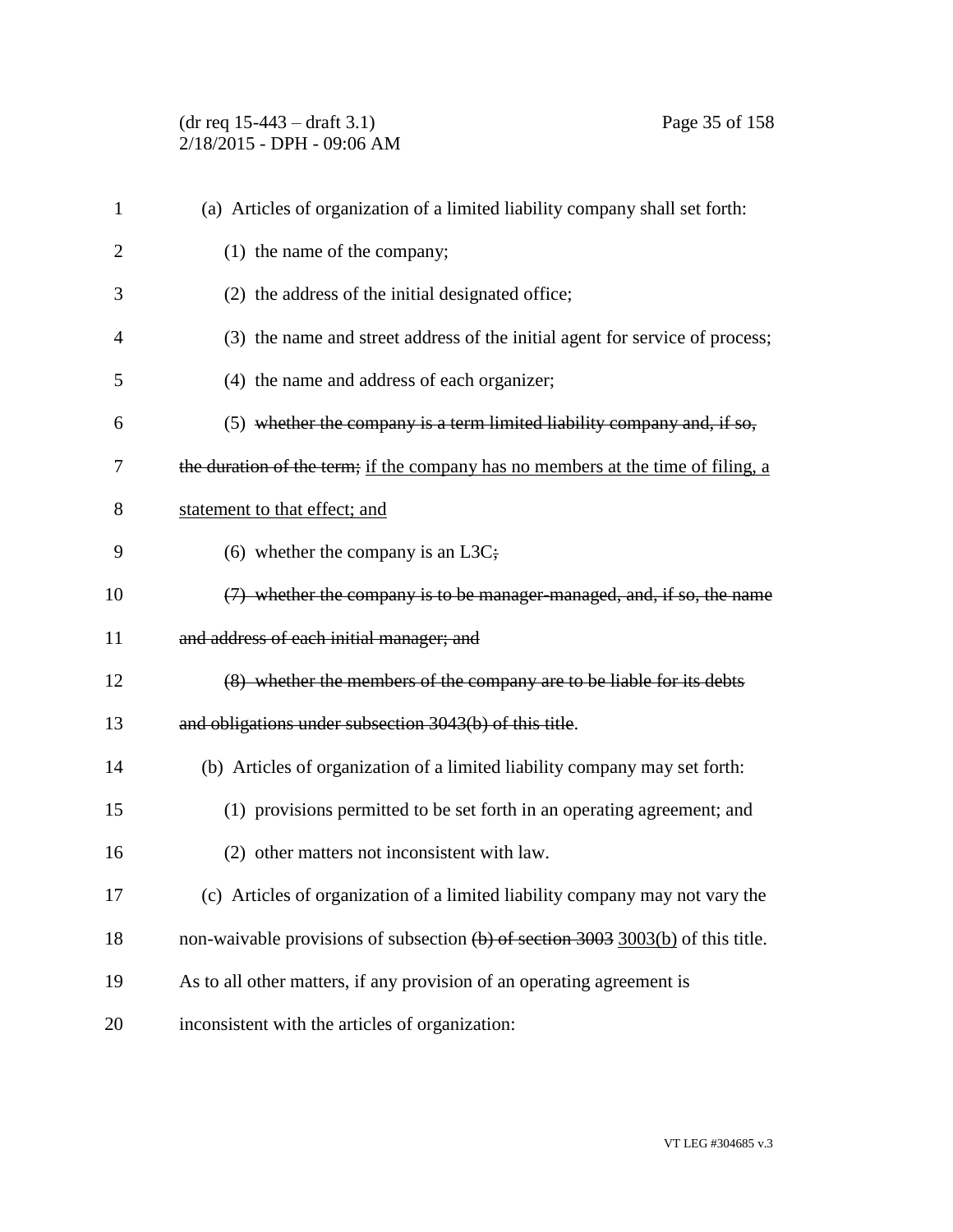## (dr req 15-443 – draft 3.1) Page 36 of 158 2/18/2015 - DPH - 09:06 AM

| (1) the operating agreement controls as to managers, members, and                 |
|-----------------------------------------------------------------------------------|
| members' transferees; and                                                         |
| (2) the articles of organization control as to persons other than                 |
| managers, members, and their transferees who relied on the articles to their      |
| detriment.                                                                        |
| (d) A limited liability company is an at-will company unless it is                |
| designated in its articles of organization as a term company.                     |
| (e) A limited liability company shall file the address of its principal office    |
| with the secretary of state within 90 days after its articles of organization are |
| filed.                                                                            |
| § 3024. AMENDMENT OR RESTATEMENT OF ARTICLES OF                                   |
| <b>ORGANIZATION</b>                                                               |
| (a) Articles of organization of a limited liability company may be amended        |
| at any time by delivering articles of amendment to the secretary of state         |
| Secretary of State for filing. The articles of amendment must shall set           |
| forth the:                                                                        |
| (1) name of the limited liability company;                                        |
| (2) date of filing of the articles of organization; and                           |
| (3) amendment to the articles.                                                    |
| (b) The articles of organization of a limited liability company may be            |
| amended at any time but shall be amended if:                                      |
|                                                                                   |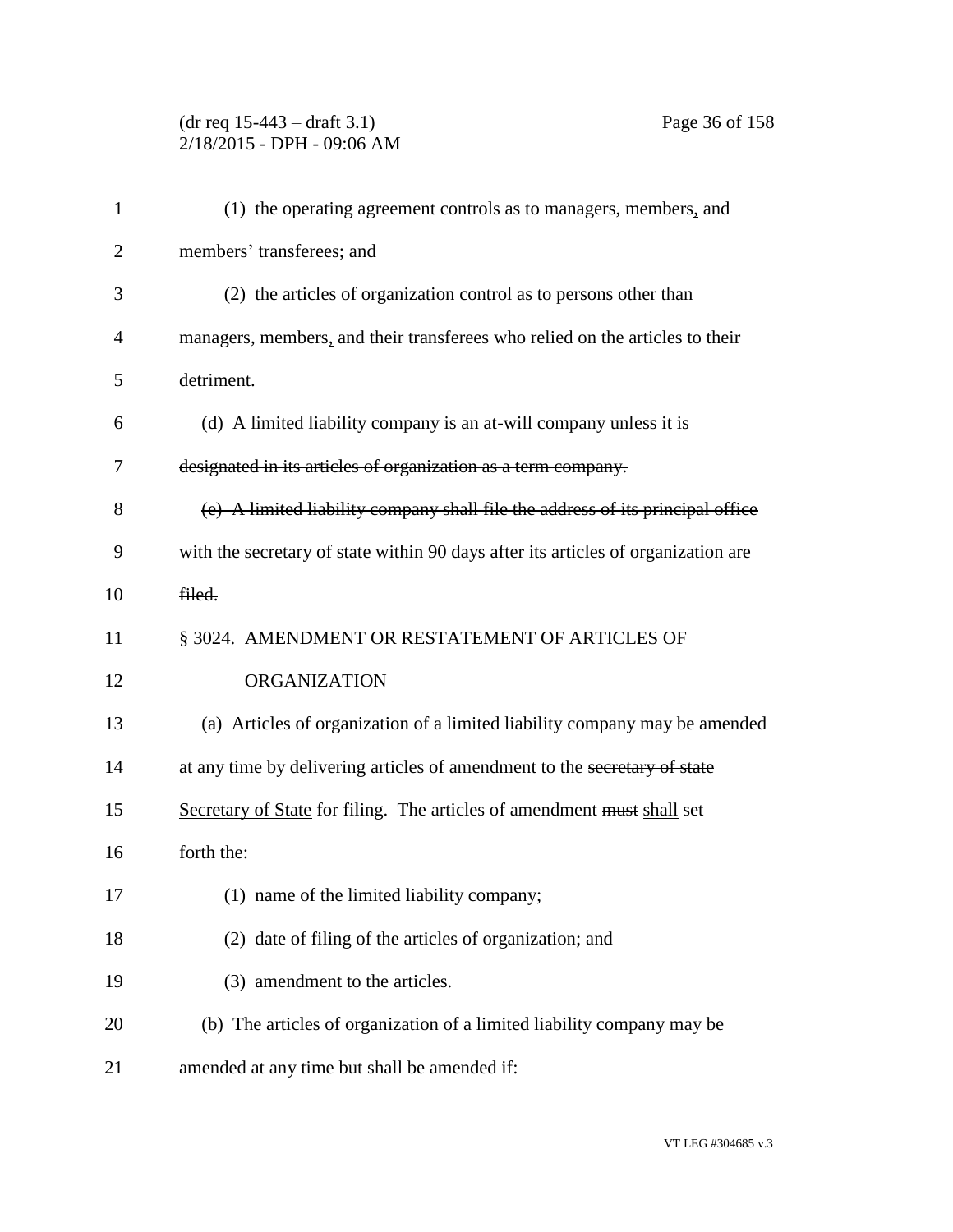# (dr req 15-443 – draft 3.1) Page 37 of 158 2/18/2015 - DPH - 09:06 AM

| $\mathbf{1}$   | (1) there is a change in the name of the company;                                               |
|----------------|-------------------------------------------------------------------------------------------------|
| $\overline{2}$ | $(2)$ there is a change in the duration of the term;                                            |
| 3              | (3) there is a change in whether the management of the limited liability                        |
| $\overline{4}$ | company is vested in managers or members;                                                       |
| 5              | (4) there is a change in whether the members of the company are to be                           |
| 6              | liable for its debts and obligations under subsection (b) of section 3043 of this               |
| 7              | title;                                                                                          |
| 8              | (5) there is a change in any other matter set forth in the articles of                          |
| 9              | organization under subsection $(b)$ of section 3023 3023(b) of this title; or                   |
| 10             | $\left(\frac{6}{3}\right)$ the articles of organization contain a false or erroneous statement. |
| 11             | (c) A limited liability company may restate its articles of organization at                     |
| 12             | any time. Restated articles of organization must shall be signed and filed in the               |
| 13             | same manner as articles of amendment. Restated articles of organization must                    |
| 14             | shall be designated as such in the heading and state in the heading or in an                    |
| 15             | introductory paragraph the limited liability company's present name and, if it                  |
| 16             | has been changed, all of its former names and the date of the filing of its initial             |
| 17             | articles of organization.                                                                       |
| 18             | § 3025. SIGNING OF DOCUMENTS                                                                    |
| 19             | (a) Except as otherwise provided in this chapter, a document to be filed                        |
| 20             | by or on behalf of a limited liability company in the office of the secretary of                |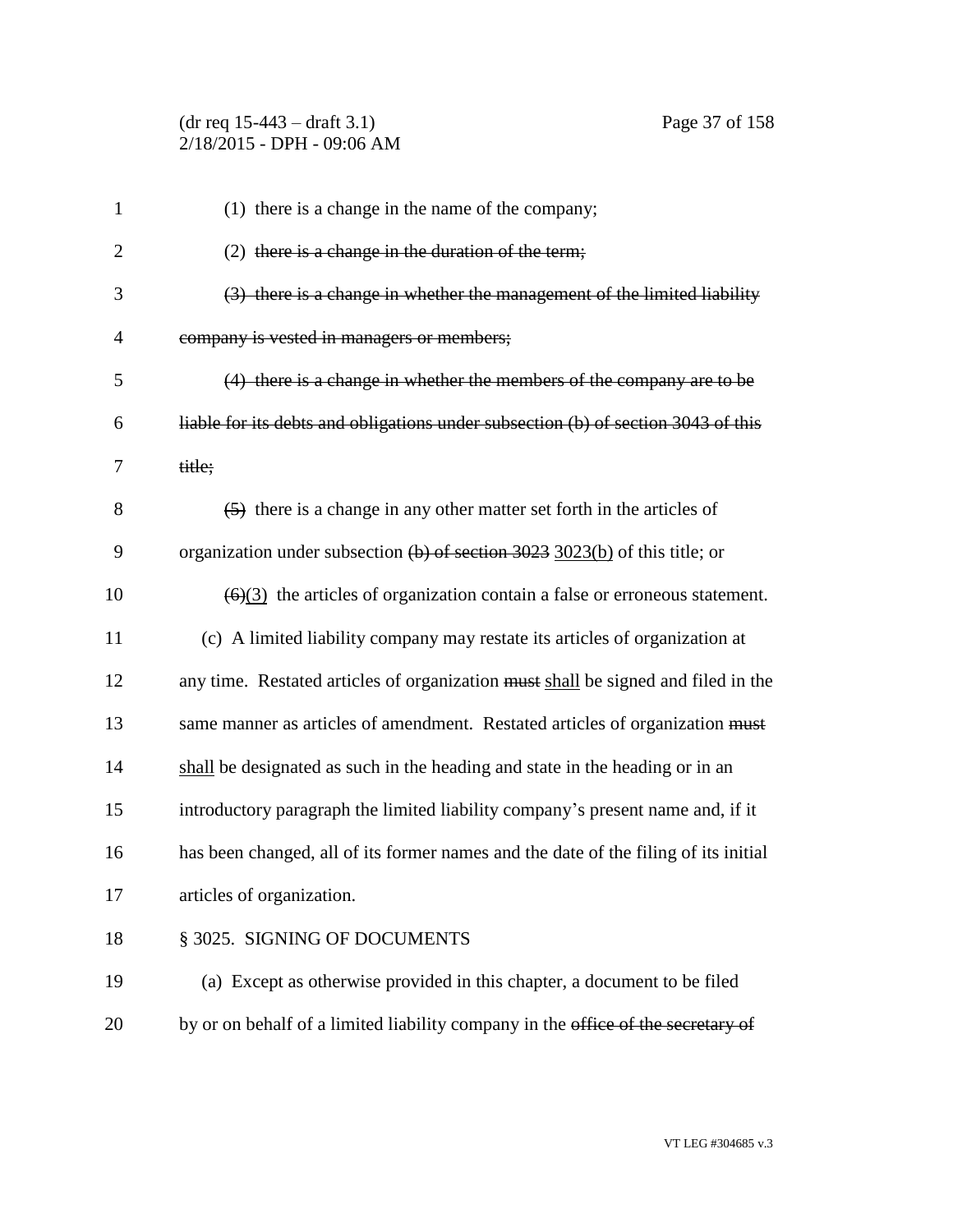(dr req 15-443 – draft 3.1) Page 38 of 158 2/18/2015 - DPH - 09:06 AM

| $\mathbf{1}$   | state Office of the Secretary of State must be signed in the name of the       |
|----------------|--------------------------------------------------------------------------------|
| $\overline{2}$ | company by a:                                                                  |
| 3              | (1) manager of a manager-managed company;                                      |
| $\overline{4}$ | (2) member of a member-managed company;                                        |
| 5              | (3) person organizing the company, if the company has not been                 |
| 6              | formed; or                                                                     |
| 7              | (4) fiduciary, if the company is in the hands of a receiver, trustee or        |
| 8              | other court-appointed fiduciary.                                               |
| 9              | (1) a person authorized by the company;                                        |
| 10             | a person organizing the company, if it is the company's initial                |
| 11             | articles of organization; or                                                   |
| 12             | (3) a fiduciary, if the company is in the hands of a receiver, trustee or      |
| 13             | other court-appointed fiduciary.                                               |
| 14             | (b) A document signed under subsection (a) of this section shall state         |
| 15             | adjacent to the signature the name and capacity of the signer.                 |
| 16             | (c) A person signing a document to be filed under subsection $(a)$ of this     |
| 17             | section may do so as an attorney-in-fact. An authorization, including a power  |
| 18             | of attorney, to sign a document shall be in writing, but need not be sworn to, |
| 19             | verified or acknowledged or filed in the office of the secretary of state. The |
| 20             | authorization shall be retained by the limited liability company. Any record   |
| 21             | filed under this chapter may be signed by an agent.                            |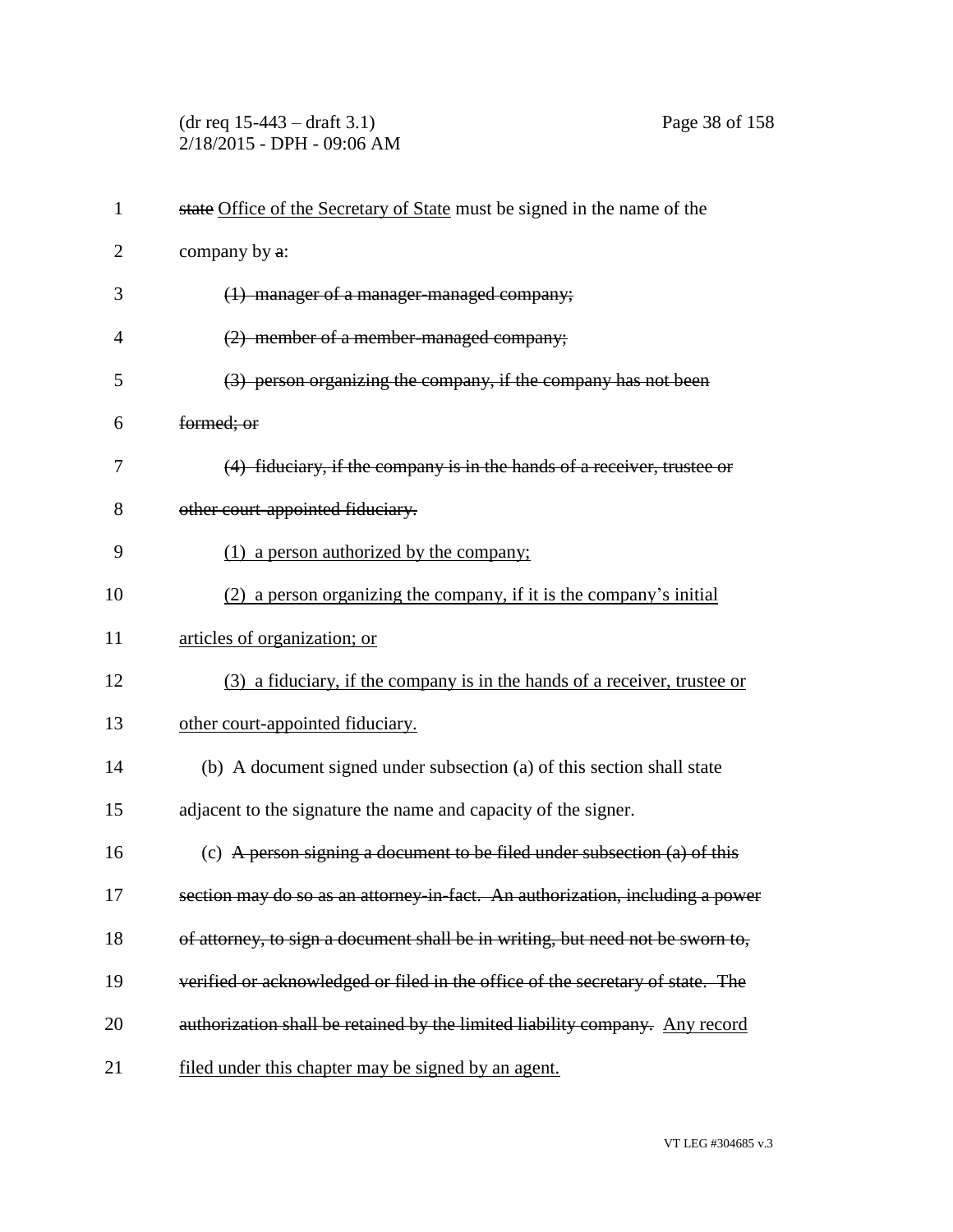(dr req 15-443 – draft 3.1) Page 39 of 158 2/18/2015 - DPH - 09:06 AM

| $\mathbf{1}$   | (d) An individual who signs a record authorized or required to be filed             |
|----------------|-------------------------------------------------------------------------------------|
| $\overline{2}$ | under this chapter affirms under penalty of perjury that the information stated     |
| 3              | in the record is accurate.                                                          |
| $\overline{4}$ | § 3026. FILING IN OFFICE OF SECRETARY OF STATE                                      |
| 5              | (a) The original signed copy, together with a duplicate copy that may be            |
| 6              | either a signed, photocopied or conformed copy, of the articles of organization     |
| 7              | or any other document required to be filed pursuant to this chapter shall be        |
| 8              | delivered to the secretary of state Secretary of State. If the secretary of state   |
| 9              | Secretary of State determines that a document conforms to the filing provisions     |
| 10             | of this chapter, the secretary of state Secretary of State shall, when all required |
| 11             | filing fees have been paid:                                                         |
| 12             | (1) endorse each signed original and duplicate copy with the word                   |
| 13             | "filed" and the date and time of the acceptance for filing;                         |
| 14             | (2) retain the signed original in the secretary of state's office Office of         |
| 15             | the Secretary of State; and                                                         |
| 16             | (3) return the duplicate copy to the limited liability company or to its            |
| 17             | representative.                                                                     |
| 18             | (b) If the secretary of state Secretary of State is unable to make the              |
| 19             | determination required under subsection (a) of this section for filing the articles |
| 20             | of organization at the time a document is delivered for filing, the document is     |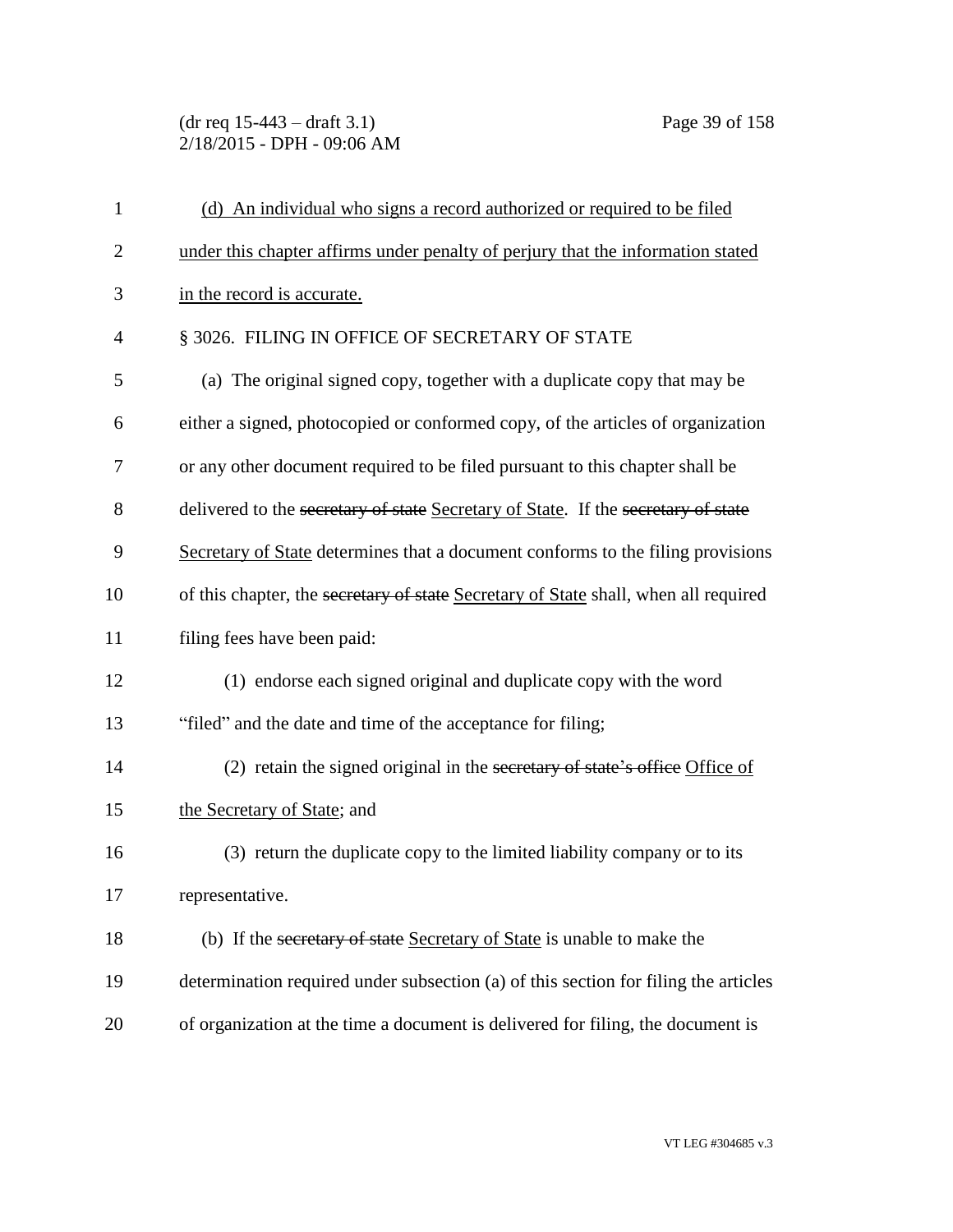(dr req 15-443 – draft 3.1) Page 40 of 158 2/18/2015 - DPH - 09:06 AM

| $\mathbf{1}$   | deemed to have been filed at the time of delivery if the secretary of state       |
|----------------|-----------------------------------------------------------------------------------|
| $\overline{c}$ | Secretary of State subsequently determines that:                                  |
| 3              | (1) the document as delivered conforms to the filing provisions of this           |
| 4              | chapter; or                                                                       |
| 5              | (2) within 20 days after notification of nonconformance is given by the           |
| 6              | secretary Secretary to the limited liability company or its representative, the   |
| 7              | document is brought into conformance.                                             |
| 8              | (c) If the filing and determination requirements of this chapter are not          |
| 9              | satisfied within the time prescribed in subdivision $(b)(2)$ of this section, the |
| 10             | document shall not be filed.                                                      |
| 11             | (d) A document accepted for filing by the secretary of state Secretary of         |
| 12             | State is effective:                                                               |
| 13             | (1) on the date it is filed, as evidenced by the secretary of state Secretary     |
| 14             | of State maintaining a record of the date and time of the filing;                 |
| 15             | (2) at the time specified in the document as its effective time; or               |
| 16             | (3) on the date and at the time specified in the document if the document         |
| 17             | specifies a delayed effective date and time.                                      |
| 18             | (e) If a delayed effective date for a document is specified but no time is        |
| 19             | specified, the document is effective at 12:01 a.m. on that date. A delayed        |
| 20             | effective date that is later than the 90th day after the document is filed makes  |
| 21             | the document effective as of the 90th day.                                        |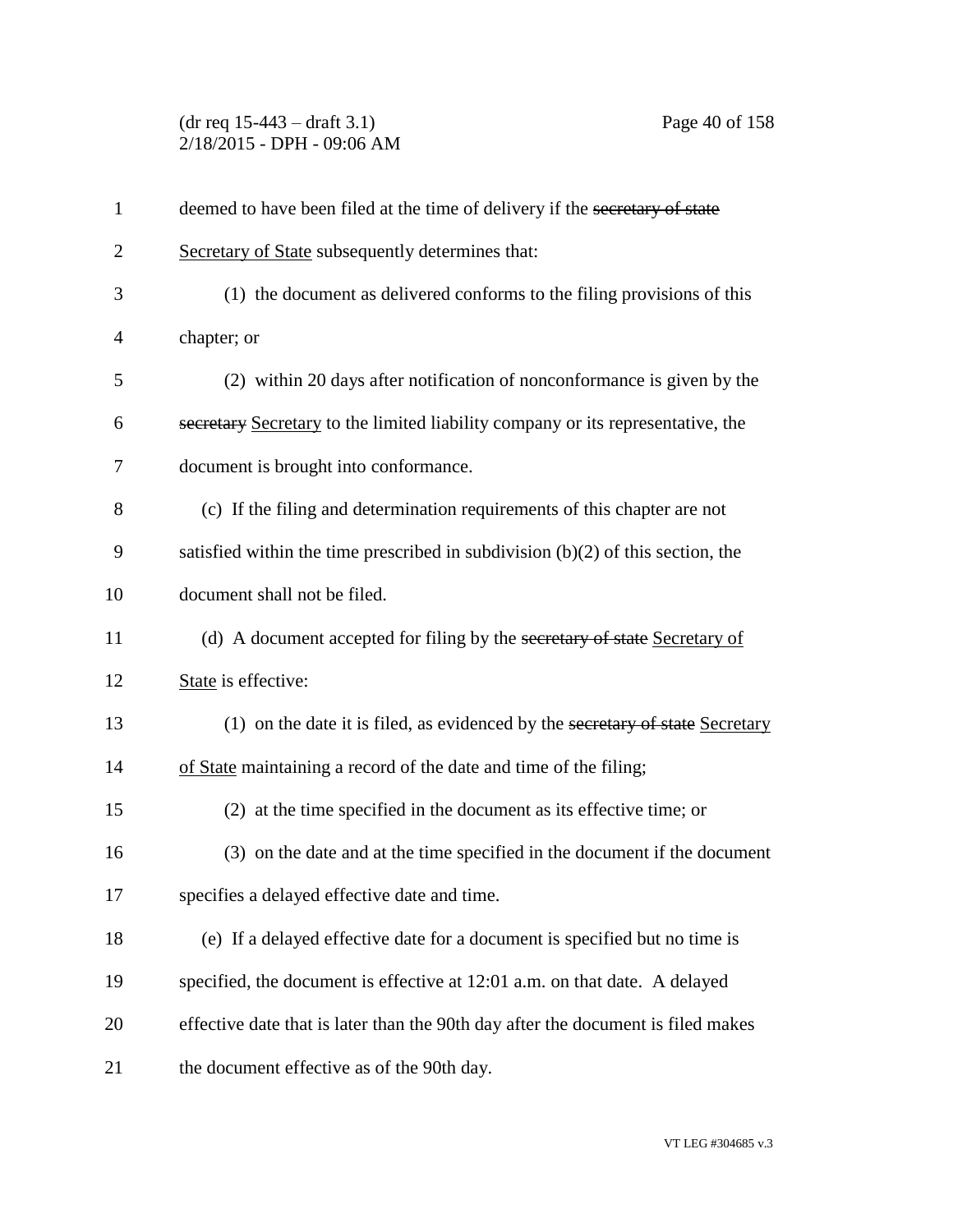# (dr req 15-443 – draft 3.1) Page 41 of 158 2/18/2015 - DPH - 09:06 AM

| $\mathbf{1}$   | (f) An original copy may consist of an electronic communication received          |
|----------------|-----------------------------------------------------------------------------------|
| $\overline{2}$ | by the secretary of state's Secretary of State's office, endorsement may consist  |
| 3              | of an attached electronic record, and the delivery of a duplicate may be done     |
| $\overline{4}$ | electronically.                                                                   |
| 5              | § 3027. CORRECTING FILED DOCUMENT                                                 |
| 6              | (a) A limited liability company or foreign limited liability company may          |
| 7              | correct a document filed by the secretary of state Secretary of State if the      |
| 8              | document contains a false or erroneous statement or was defectively signed.       |
| 9              | (b) A document is corrected:                                                      |
| 10             | (1) by preparing articles of correction that:                                     |
| 11             | (A) describe the document, including its filing date, or attach a copy            |
| 12             | of it to the articles of correction;                                              |
| 13             | (B) specify the incorrect statement and the reason it is incorrect or the         |
| 14             | manner in which the signing was defective;                                        |
| 15             | (C) correct the incorrect statement or defective signing; and                     |
| 16             | (2) by delivering the corrected document to the secretary of state                |
| 17             | Secretary of State for filing.                                                    |
| 18             | (c) Articles of correction are effective retroactively to the effective date of   |
| 19             | the document they correct. However, a person who has relied on the                |
| 20             | uncorrected document and was adversely affected by the correction is not          |
| 21             | bound by the correction until the articles are filed. When filed by the Secretary |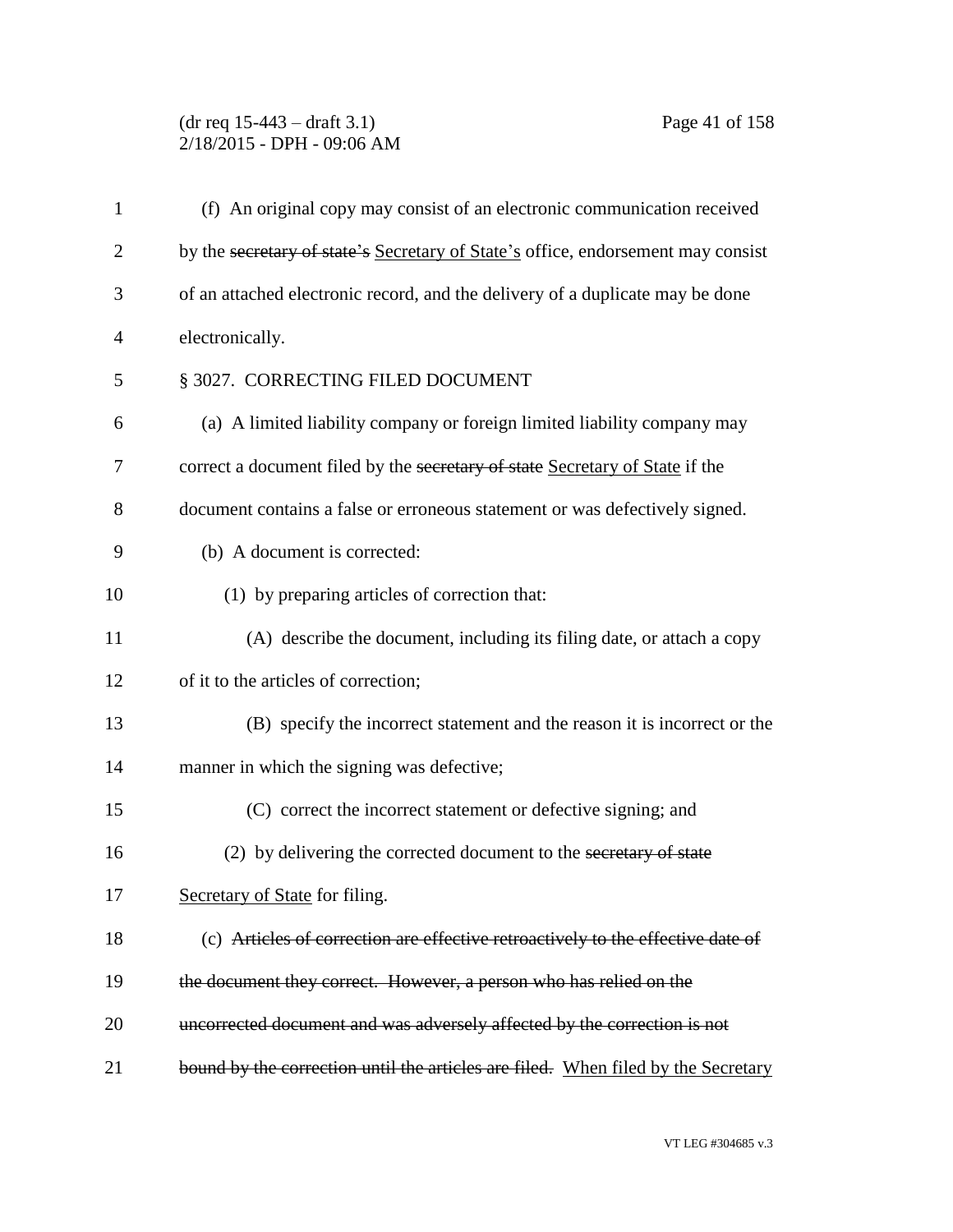(dr req 15-443 – draft 3.1) Page 42 of 158 2/18/2015 - DPH - 09:06 AM

| $\mathbf{1}$   | of State, articles of correction filed under subsection (a) of this section are      |
|----------------|--------------------------------------------------------------------------------------|
| $\overline{2}$ | effective retroactively as of the effective date of the record the articles correct, |
| 3              | but the articles are effective when filed as to persons that previously relied on    |
| 4              | the uncorrected record and would be adversely affected by the retroactive            |
| 5              | effect.                                                                              |
| 6              | § 3028. CERTIFICATE OF EXISTENCE OR AUTHORIZATION                                    |
| 7              | (a) A person may request the secretary of state Secretary of State to furnish        |
| 8              | a certificate of existence for a limited liability company or a certificate of       |
| 9              | authorization for a foreign limited liability company.                               |
| 10             | (b) A certificate of existence for a limited liability company shall set forth:      |
| 11             | (1) the company's name;                                                              |
| 12             | (2) that it is duly organized under the laws of this state, State and the            |
| 13             | date of organization, whether it is an at-will or term company, and, if the latter,  |
| 14             | the duration of the term; and                                                        |
| 15             | (3) that articles of termination have not been filed; and                            |
| 16             | (4) other facts of record in the office of the secretary of state which may          |
| 17             | be requested by the applicant.                                                       |
| 18             | (c) A certificate of authorization for a foreign limited liability company           |
| 19             | shall set forth:                                                                     |
| 20             | (1) the company's name used in this state State;                                     |
| 21             | (2) that it is authorized to transact business in this state State; and              |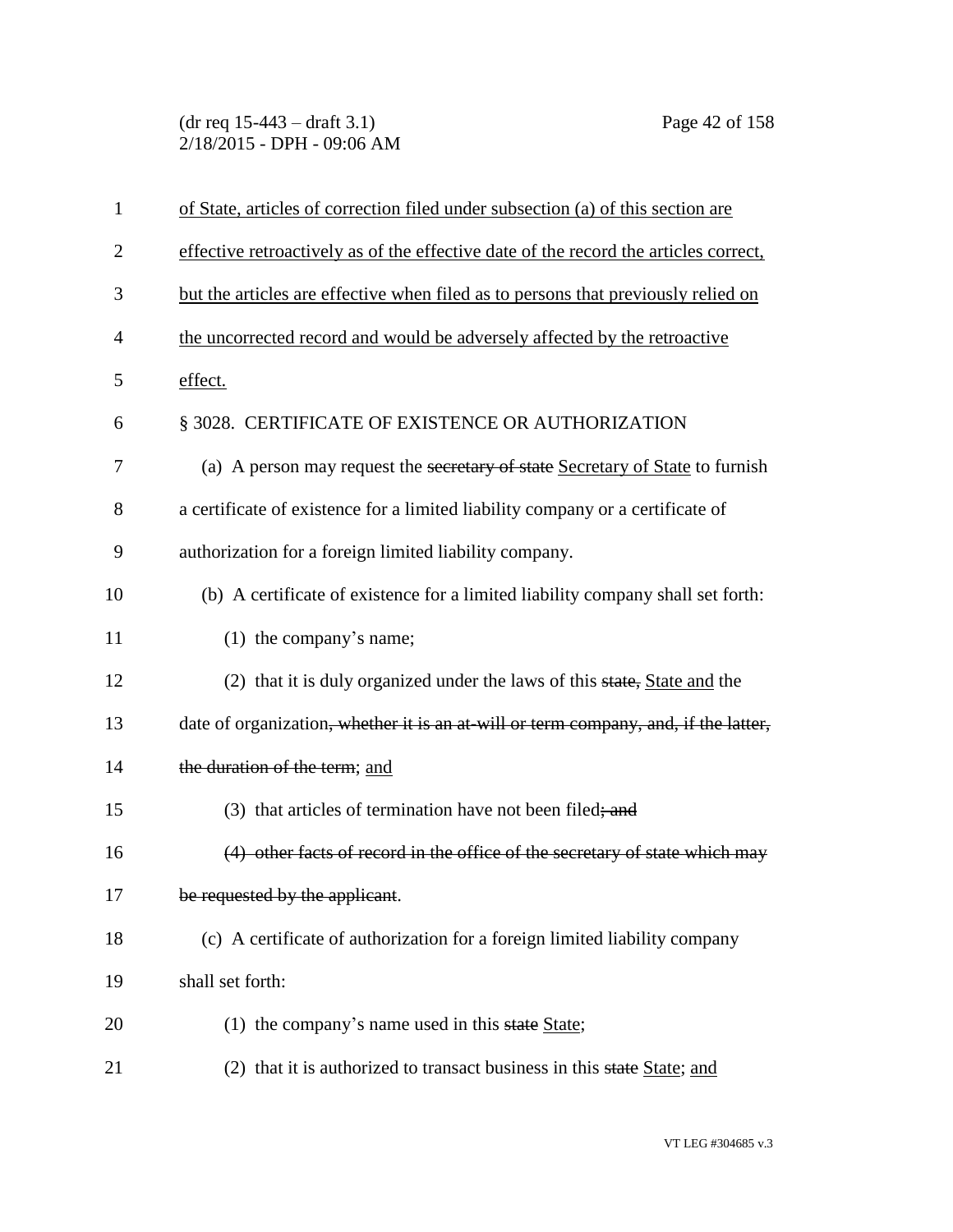# (dr req 15-443 – draft 3.1) Page 43 of 158 2/18/2015 - DPH - 09:06 AM

| $\mathbf{1}$   | (3) that a certificate of cancellation has not been filed; and                    |
|----------------|-----------------------------------------------------------------------------------|
| $\overline{2}$ | (4) other facts of record in the office of the secretary of state which may       |
| 3              | be requested by the applicant.                                                    |
| $\overline{4}$ | (d) Subject to any qualification stated in the certificate, a certificate of      |
| 5              | existence or authorization issued by the secretary of state Secretary of State    |
| 6              | may be relied upon as conclusive evidence that the domestic or foreign limited    |
| 7              | liability company is in existence or is authorized to transact business in this   |
| 8              | state State.                                                                      |
| 9              | § 3029. LIABILITY FOR FALSE STATEMENT IN FILED DOCUMENT                           |
| 10             | If a document authorized or required to be filed under this chapter filed with    |
| 11             | the Secretary of State contains a false statement, one who suffers loss by        |
| 12             | reliance on the statement may recover damages for the loss from a person who      |
| 13             | signed the document or caused another to sign it on the person's behalf and       |
| 14             | knew the statement to be false at the time the document was signed.               |
| 15             | § 3030. FILING BY JUDICIAL ACT                                                    |
| 16             | If a person required by section 3025 of this title to sign any document fails     |
| 17             | or refuses to do so, any other person who is adversely affected by the failure or |
| 18             | refusal may petition the superior court Superior Court to direct the signing of   |
| 19             | the document. If the court Court finds that it is proper for the document to be   |
| 20             | signed and that a person so designated has failed or refused to sign the          |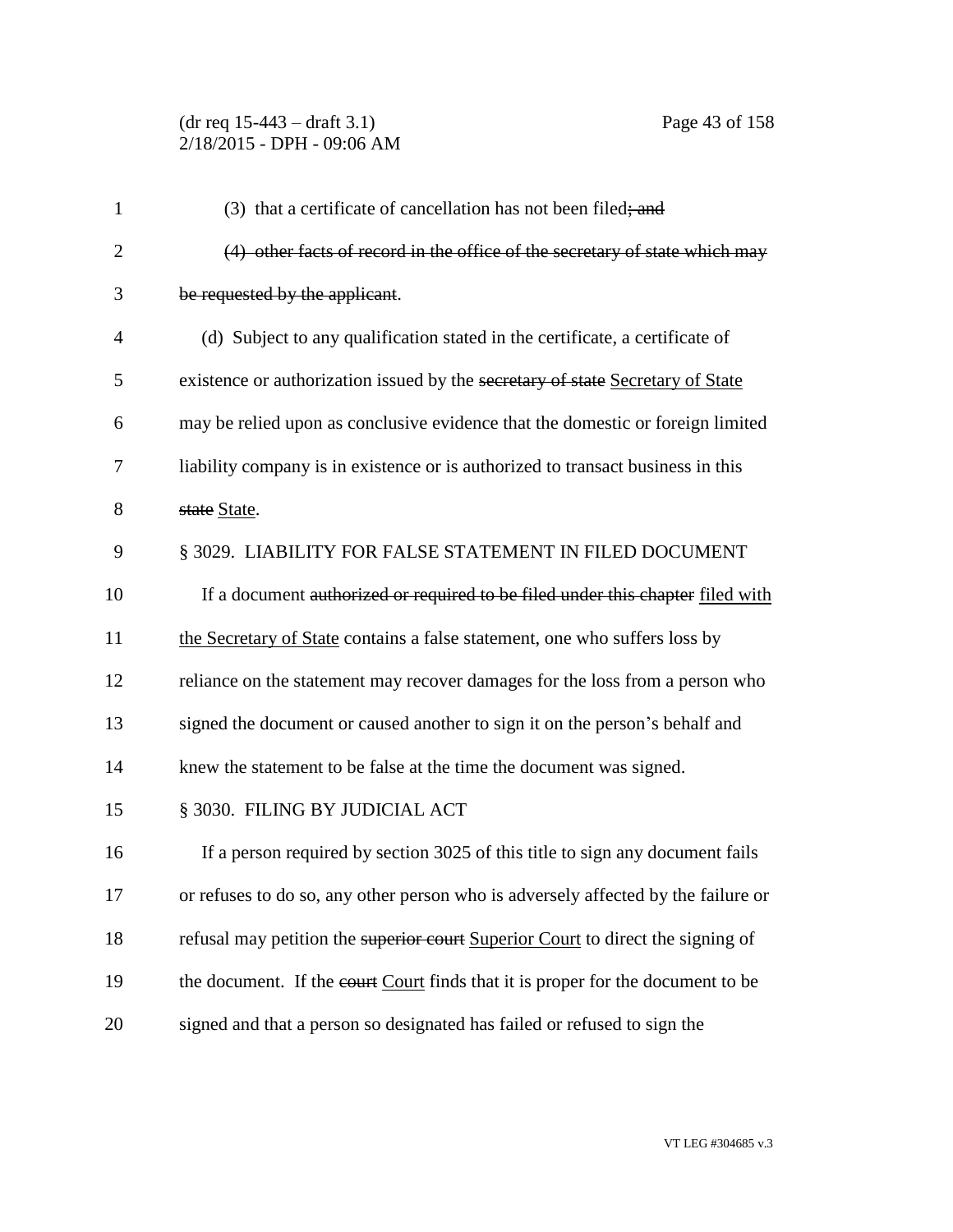(dr req 15-443 – draft 3.1) Page 44 of 158 2/18/2015 - DPH - 09:06 AM

| $\mathbf{1}$   | document, it shall order the secretary of state Secretary of State to sign and file |
|----------------|-------------------------------------------------------------------------------------|
| $\overline{2}$ | an appropriate document.                                                            |
| 3              | * * *                                                                               |
| $\overline{4}$ | § 3033. ANNUAL REPORT FOR SECRETARY OF STATE                                        |
| 5              | (a) Each domestic limited liability company and each foreign limited                |
| 6              | liability company authorized to transact business in this State shall file an       |
| 7              | annual report with the Secretary of State. The annual report shall set forth the    |
| 8              | following information:                                                              |
| 9              | (1) the name of the company and the state or country under whose law it             |
| 10             | is organized;                                                                       |
| 11             | (2) the address of its designated office and the name of its designated             |
| 12             | agent at that office in this State.                                                 |
| 13             | (b) Information in the annual report shall be current as of the date the            |
| 14             | annual report is signed on behalf of the company.                                   |
| 15             | (c) The annual report shall be delivered to the Secretary of State within           |
| 16             | three months after the expiration of the company's fiscal year.                     |
| 17             | § 3034. INVOLUNTARY TERMINATION                                                     |
| 18             | The articles of organization of a limited liability company that fails<br>(a)(1)    |
| 19             | to file an annual report required by section 3033 of this title shall terminate and |
| 20             | the provisions of this section shall apply to the limited liability company.        |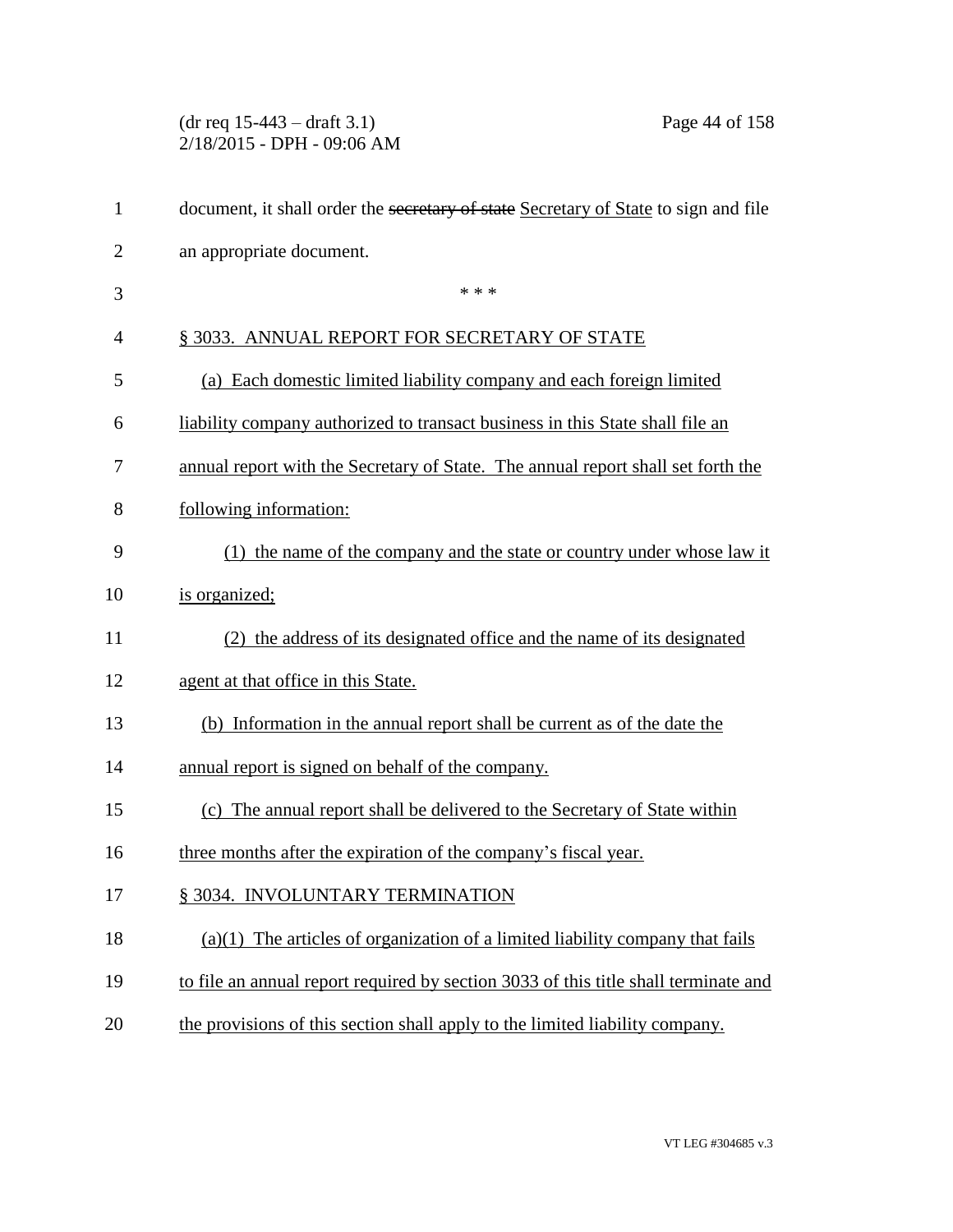(dr req 15-443 – draft 3.1) Page 45 of 158 2/18/2015 - DPH - 09:06 AM

| $\mathbf{1}$   | (2) The certificate of authority of a foreign limited liability company           |
|----------------|-----------------------------------------------------------------------------------|
| $\mathbf{2}$   | that fails to file an annual report required by section 3033 of this title shall  |
| 3              | terminate and the Secretary of State shall notify the company of the              |
| $\overline{4}$ | termination.                                                                      |
| 5              | (3) If a company that has had its articles of organization terminated or          |
| 6              | had its certificate of authority terminated files its annual report together with |
| 7              | the annual report filing fee and the reinstatement fee for each year the company  |
| 8              | failed to file its annual report, its articles of organization or certificate of  |
| 9              | authority, as the case may be, shall be reinstated by the Secretary of State.     |
| 10             | (b) When the reinstatement becomes effective, it relates back to and takes        |
| 11             | effect as of the effective date of termination of the company's articles of       |
| 12             | organization or the date the company's certificate of authority was terminated    |
| 13             | under subsection (a) of this section as if the termination never occurred.        |
| 14             | (c) A limited liability company or a foreign limited liability company shall      |
| 15             | lose the right to retain its name if the annual report required under subsection  |
| 16             | (a) of this section is not filed on or before five years after the date when the  |
| 17             | report is due.                                                                    |
| 18             | (d) Involuntary termination under this section does not:                          |
| 19             | (1) prevent commencement of a proceeding against the limited liability            |
| 20             | company or the foreign limited liability company in its company name;             |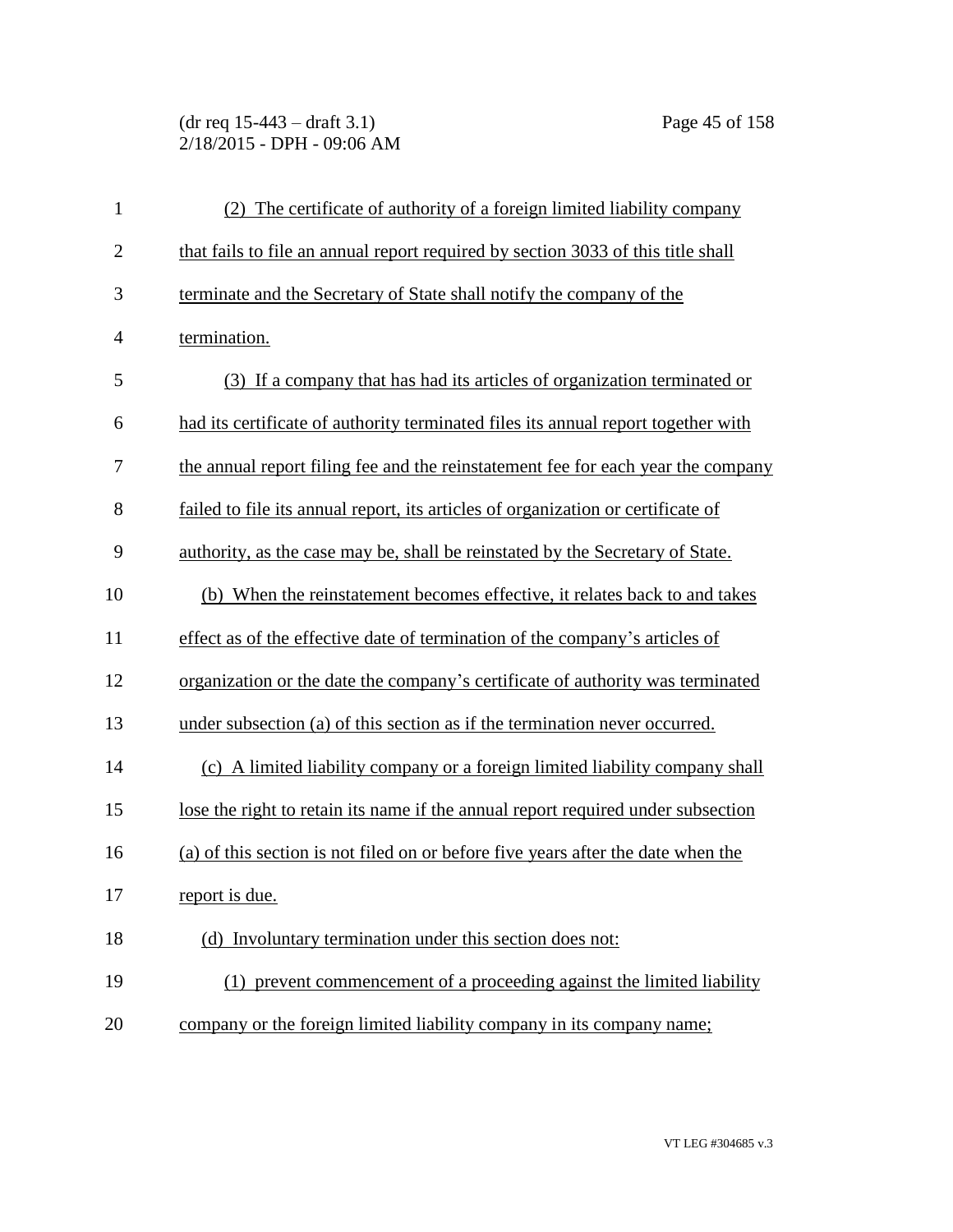(dr req 15-443 – draft 3.1) Page 46 of 158 2/18/2015 - DPH - 09:06 AM

| 1              | provided that a proceeding is subject to dismissal unless the company is        |
|----------------|---------------------------------------------------------------------------------|
| $\overline{2}$ | reinstated in accordance with subsections (a) and (b) of this section;          |
| 3              | (2) abate or suspend a proceeding pending by or against the limited             |
| 4              | liability company or foreign limited liability company on the effective date of |
| 5              | involuntary termination; or                                                     |
| 6              | (3) terminate the authority of the designated agent of the limited liability    |
| 7              | company or foreign limited liability company;                                   |
| 8              | (4) alter the limited liability status of members or managers of the            |
| 9              | limited liability company or foreign limited liability company; or              |
| 10             | (5) impair the validity of acts of the limited liability company during the     |
| 11             | period between involuntary termination and reinstatement.                       |
| 12             | * * *                                                                           |
| 13             | § 3041. AGENCY OF MEMBERS AND MANAGERS NO AGENCY                                |
| 14             | POWER OF MEMBER AS MEMBER                                                       |
| 15             | (a) Subject to subsections (b) and (c) of this section:                         |
| 16             | (1) each member is an agent of the limited liability company for the            |
| 17             | purpose of its business;                                                        |
| 18             | (2) an act of a member, including the signing of an instrument in the           |
| 19             | company name, for apparently carrying on in the ordinary course the             |
| 20             | company's business or business of the kind carried on by the company binds      |
| 21             | the company, unless the member had no authority to act for the company in the   |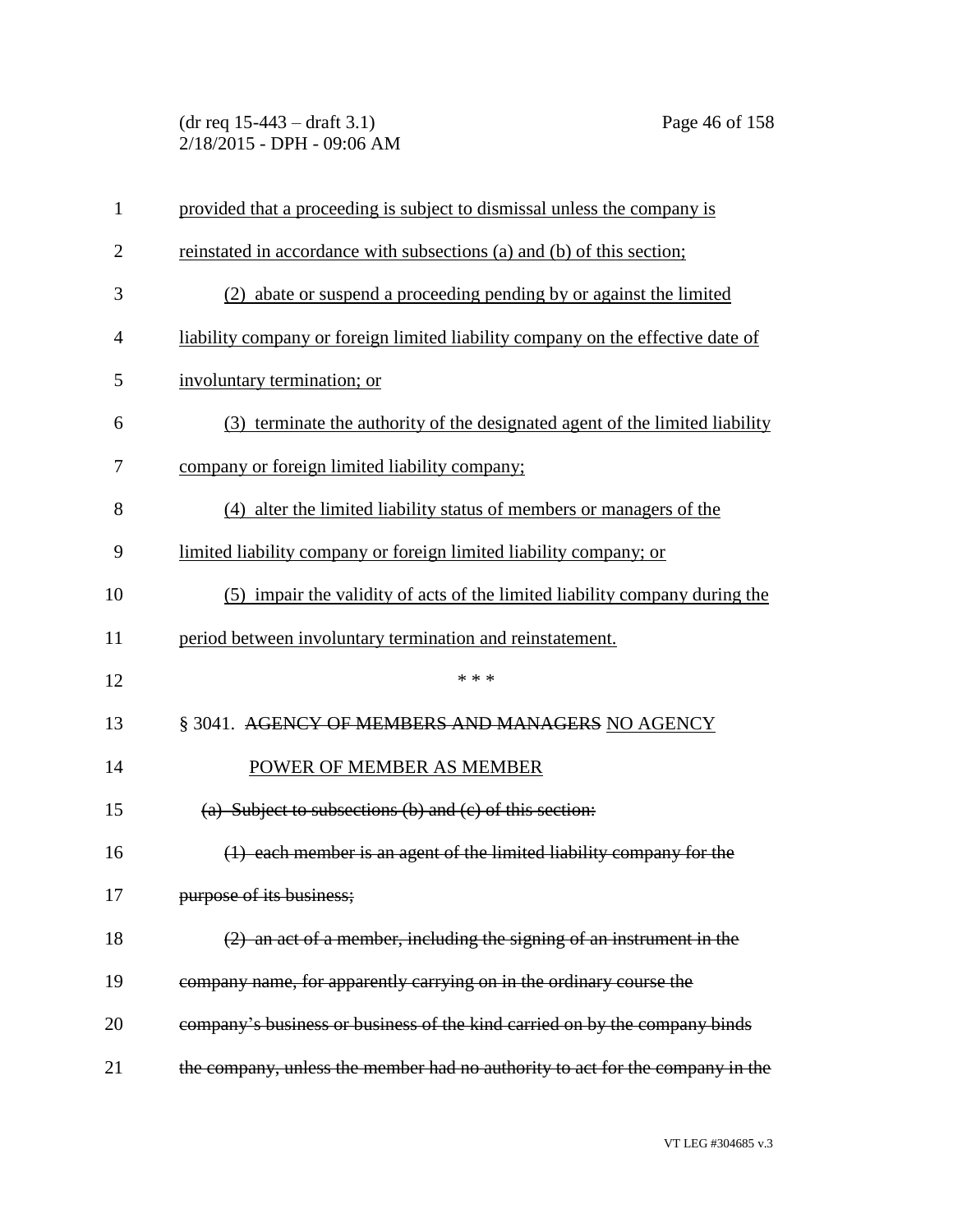(dr req 15-443 – draft 3.1) Page 47 of 158 2/18/2015 - DPH - 09:06 AM

| particular matter and the person with whom the member was dealing knew or    |
|------------------------------------------------------------------------------|
| had received notice that the member lacked such authority; and               |
| (3) an act of a member which is not apparently for carrying on in the        |
| ordinary course the company's business or business of the kind carried on by |
| the company binds the company only if the act was authorized by the other    |
| members.                                                                     |
| (b) Subject to subsection (c) of this section, in a manager-managed limited  |
| liability company:                                                           |
| (1) a member is not an agent of the company for the purpose of its           |
| business solely by reason of being a member;                                 |
| (2) each manager is an agent of the company for the purpose of its           |
| business;                                                                    |
| (3) an act of a manager, including the signing of an instrument in the       |
| company name, for apparently carrying on in the ordinary course the          |
| company's business or business of the kind carried on by the company binds   |
| the company, unless the manager had no authority to act for the company in   |
| the particular matter and the person with whom the manager was dealing knew  |
| or had notice that the manager lacked such authority; and                    |
| (4) an act of a manager which is not apparently for carrying on in the       |
| ordinary course the company's business or business of the kind carried on by |
|                                                                              |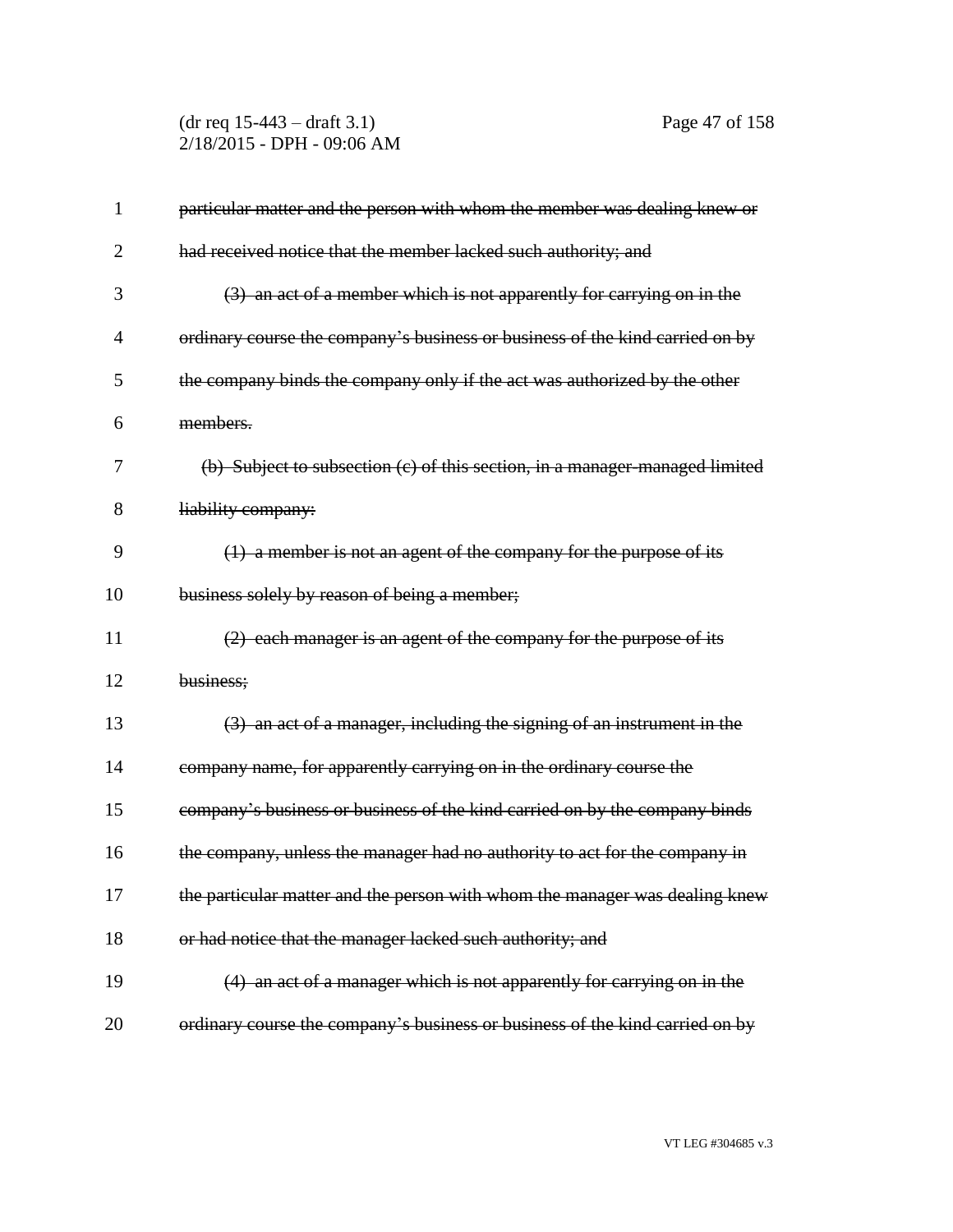(dr req 15-443 – draft 3.1) Page 48 of 158 2/18/2015 - DPH - 09:06 AM

| 1              | the company binds the company only if the act was authorized under                |
|----------------|-----------------------------------------------------------------------------------|
| $\overline{2}$ | subdivision $3054(b)(2)$ of this title.                                           |
| 3              | (c) Unless the articles of organization limit their authority, any member of      |
| $\overline{4}$ | a member-managed limited liability company, or any manager of a manager-          |
| 5              | managed company, may sign and deliver any instrument transferring or              |
| 6              | affecting the company's interest in real property, which instrument is            |
| 7              | conclusive in favor of a person who gives value without knowledge of the lack     |
| 8              | of the authority of the person signing and delivering the instrument.             |
| 9              | (a) A member is not an agency of a limited liability company solely by            |
| 10             | reason of being a member.                                                         |
| 11             | (b) A person's status as a member does not prevent or restrict law other          |
| 12             | than this title from imposing liability on a limited liability company because of |
| 13             | the person's conduct.                                                             |
| 14             | § 3042. LIMITED LIABILITY COMPANY LIABLE FOR MEMBER'S OR                          |
| 15             | <b>MANAGER'S ACTIONABLE CONDUCT</b>                                               |
| 16             | A limited liability company is liable for loss or injury caused to a person, or   |
| 17             | for a penalty incurred, as a result of a wrongful act or omission or other        |
| 18             | actionable conduct of a member or manager acting in the ordinary course of        |
| 19             | business of the company or with authority of the company.                         |
| 20             | § 3043 3042. LIABILITY OF MEMBERS AND MANAGERS                                    |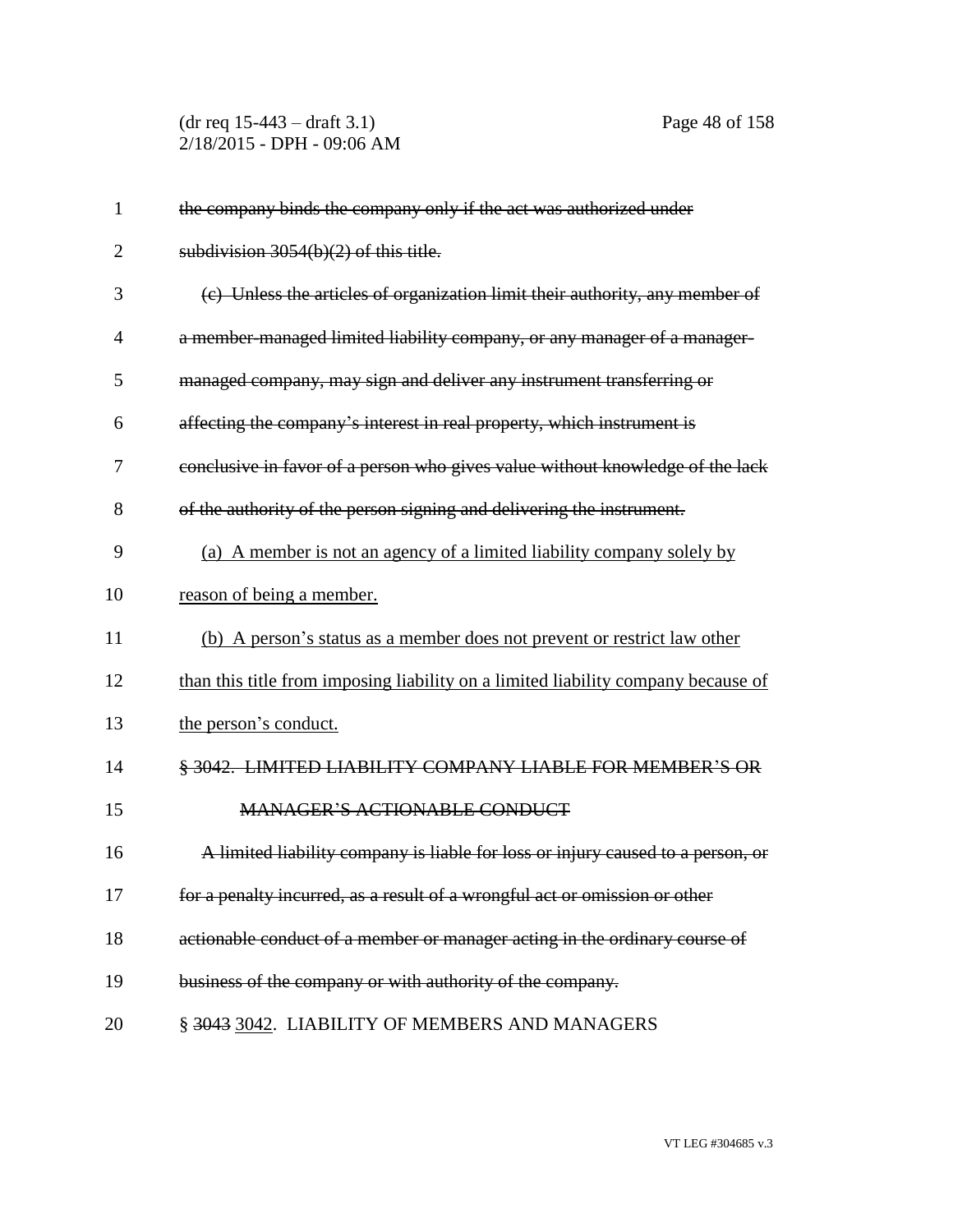### (dr req 15-443 – draft 3.1) Page 49 of 158 2/18/2015 - DPH - 09:06 AM

| 1              | (a) Except as otherwise provided in subsection (b) of this section, the The         |
|----------------|-------------------------------------------------------------------------------------|
| $\overline{2}$ | debts, obligations and, or other liabilities of a limited liability company,        |
| 3              | whether arising in contract, tort, or otherwise,:                                   |
| $\overline{4}$ | $(1)$ are solely the debts, obligations and, or other liabilities of the            |
| 5              | company. A member or manager is not personally liable for a debt, obligation        |
| 6              | or liability of the company solely by reason of being or acting as a member or      |
| 7              | manager, except that such member or manager may become personally liable            |
| 8              | by reason of his or her own acts or conduct; and                                    |
| 9              | (2) do not become the debts, obligations, or other liabilities of a member          |
| 10             | or manager solely by reason of the member acting as a member or the manager         |
| 11             | acting as a manager.                                                                |
| 12             | (b) All or specified members of a limited liability company are liable in           |
| 13             | their capacity as members for all or specified debts, obligations or liabilities of |
| 14             | the company if:                                                                     |
| 15             | $(1)$ a provision to that effect is contained in the articles of                    |
| 16             | organization; and                                                                   |
| 17             | $(2)$ a member so liable has consented in writing to the adoption of the            |
| 18             | provision or to be bound by the provision.                                          |
| 19             | The failure of a limited liability company to observe any particular formalities    |
| 20             | relating to the exercise of its power or management of its activities is not a      |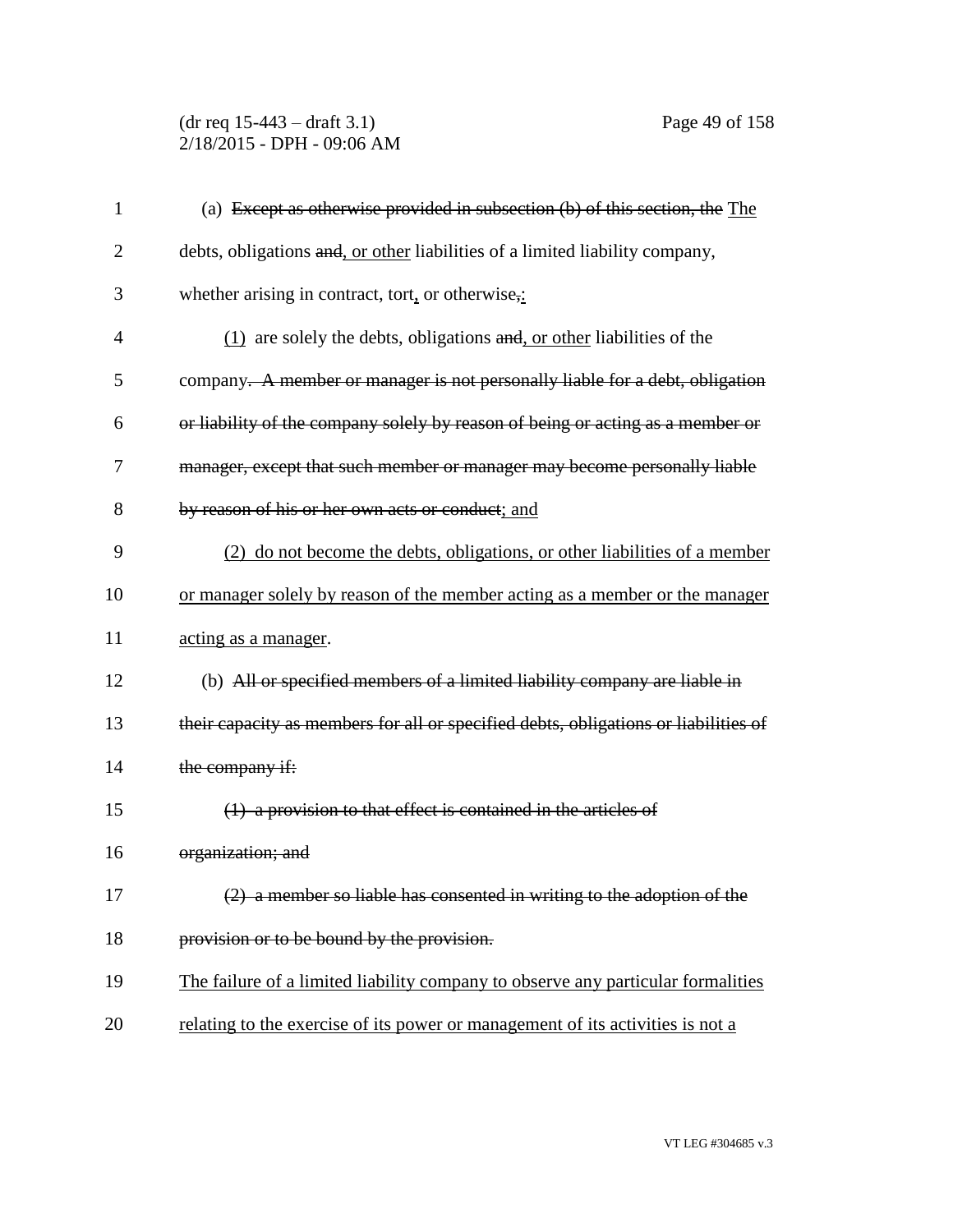(dr req 15-443 – draft 3.1) Page 50 of 158 2/18/2015 - DPH - 09:06 AM

| 1              | ground for imposing liability on a member or manager for the debts,               |
|----------------|-----------------------------------------------------------------------------------|
| $\overline{2}$ | obligations, or other liabilities of the company.                                 |
| 3              | Subchapter 4. Relations of Members to Each Other                                  |
| $\overline{4}$ | and to Limited Liability Company                                                  |
| 5              | § 3051. BECOMING A MEMBER                                                         |
| 6              | (a) If a limited liability company is to have only one member upon                |
| 7              | formation, the person becomes a member as agreed by that person and the           |
| 8              | organizer of the company. That person and the organizer may be, but need not      |
| 9              | be, different persons. If different, the organizer acts on behalf of the initial  |
| 10             | member.                                                                           |
| 11             | (b) If a limited liability company is to have more than one member upon           |
| 12             | formation, those persons become members as agreed by the persons before the       |
| 13             | formation of the company. The organizer acts on behalf of the persons in          |
| 14             | forming the company and may be, but need not be, one of the persons.              |
| 15             | (c) If articles of organization filed with the Secretary of State contain the     |
| 16             | statement required by subdivision $3023(a)(5)$ of this title, a person becomes an |
| 17             | initial member of the limited liability company with the consent of a majority    |
| 18             | of the organizers. The organizers may consent to more than one person             |
| 19             | simultaneously becoming the company's initial members.                            |
| 20             | (d) After formation of a limited liability company, a person becomes a            |
| 21             | member:                                                                           |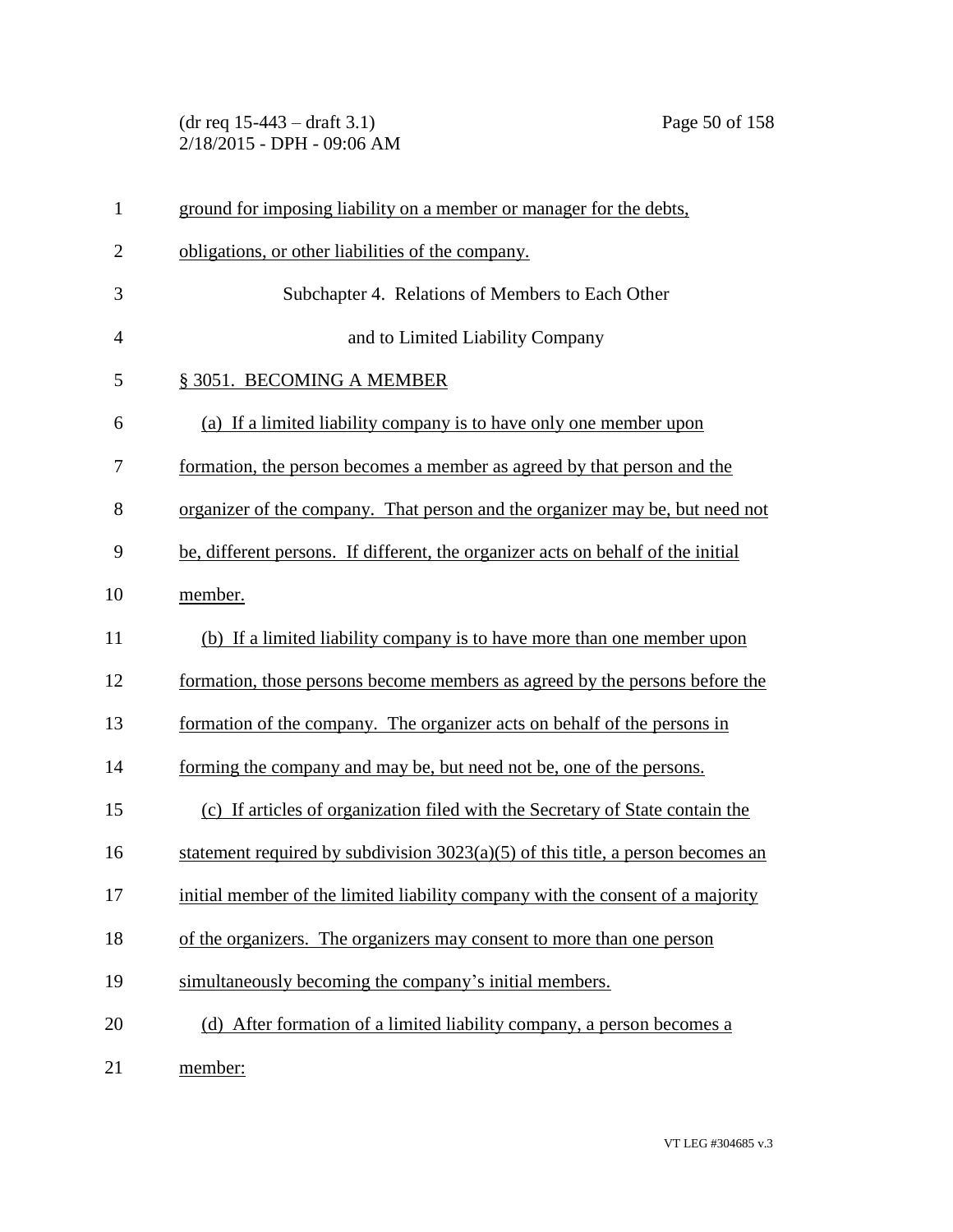# (dr req 15-443 – draft 3.1) Page 51 of 158 2/18/2015 - DPH - 09:06 AM

| 1              | (1) as provided in the operating agreement;                                        |
|----------------|------------------------------------------------------------------------------------|
| $\overline{2}$ | (2) as the result of a transaction effective under subchapter 10 of this           |
| 3              | chapter;                                                                           |
| 4              | (3) with the affirmative vote or consent of all the members; or                    |
| 5              | (4) if, within 90 consecutive days after the company ceases to have any            |
| 6              | members:                                                                           |
| 7              | (A) the last person to have been a member or the legal representative              |
| 8              | of that person designates a person to become a member; and                         |
| 9              | (B) the designated person consents to become a member.                             |
| 10             | (e) A person may become a member without acquiring a distributional                |
| 11             | interest and without making or being obligated to make a contribution to the       |
| 12             | limited liability company.                                                         |
| 13             | § 3051 3052. FORM OF CONTRIBUTION                                                  |
| 14             | A contribution of a member of a limited liability company may consist of           |
| 15             | tangible or intangible property or other benefit to the company, including         |
| 16             | money, promissory notes, services performed or other obligations, agreements       |
| 17             | to contribute eash money or property, or contracts for services to be performed.   |
| 18             | § 3052 3053. MEMBER'S LIABILITY FOR CONTRIBUTIONS                                  |
| 19             | (a) A member's person's obligation to contribute money, property or other          |
| 20             | benefit to, or to perform services for, make a contribution to a limited liability |
| 21             | company is not excused by the member's death, disability, or other inability to    |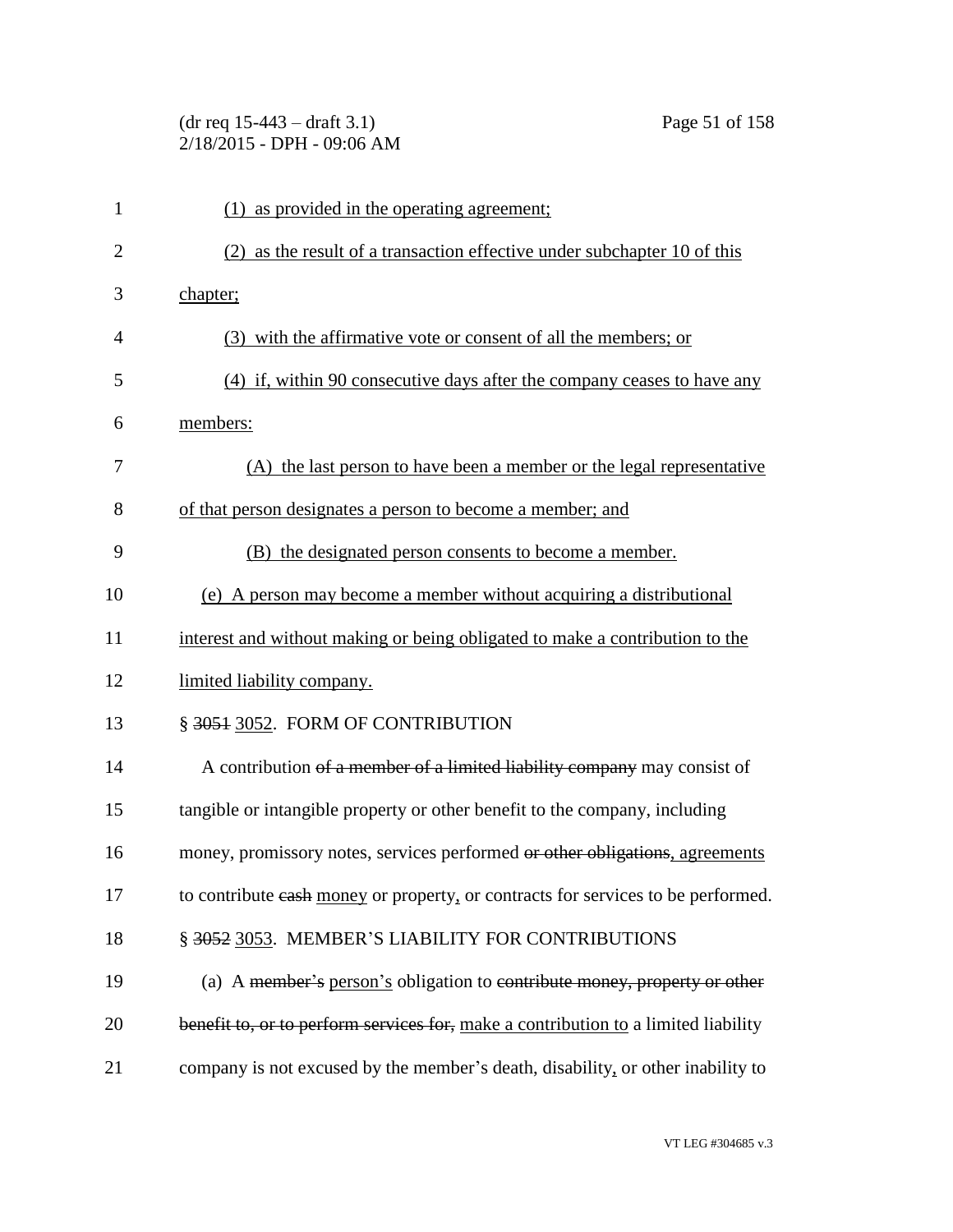### (dr req 15-443 – draft 3.1) Page 52 of 158 2/18/2015 - DPH - 09:06 AM

| $\mathbf{1}$   | perform personally. If a member person does not make the required                             |
|----------------|-----------------------------------------------------------------------------------------------|
| $\overline{2}$ | contribution of property or services, the member person's estate is obligated at              |
| 3              | the option of the company to contribute money equal to that portion of the                    |
| $\overline{4}$ | value of the stated contribution part of the contribution which has not been                  |
| 5              | made.                                                                                         |
| 6              | (b) A creditor of a limited liability company who extends credit or                           |
| 7              | otherwise acts in reliance on an obligation described in subsection (a) of this               |
| 8              | section, and without notice of any compromise under subdivision $\left(\frac{e}{5}\right)$ of |
| 9              | section $3054$ 3054(d)(4) of this title, may enforce the original obligation.                 |
| 10             | § 3053. MEMBER'S AND MANAGER'S RIGHTS TO PAYMENTS AND                                         |
| 11             | <b>REIMBURSEMENT</b>                                                                          |
| 12             | (a) Subject to the provisions of section 3062 of this title, a limited liability              |
| 13             | company shall reimburse a member or manager for payments made and                             |
| 14             | indemnify a member or manager for liabilities incurred by the member or                       |
| 15             | manager in the ordinary course of the business of the company or for the                      |
| 16             | preservation of its business or property.                                                     |
| 17             | (b) A limited liability company shall reimburse a member for an advance to                    |
| 18             | the company beyond the amount of contribution the member agreed to make.                      |
| 19             | (c) A payment or advance made by a member which gives rise to an                              |
| 20             | obligation of a limited liability company under subsection (a) or (b) of this                 |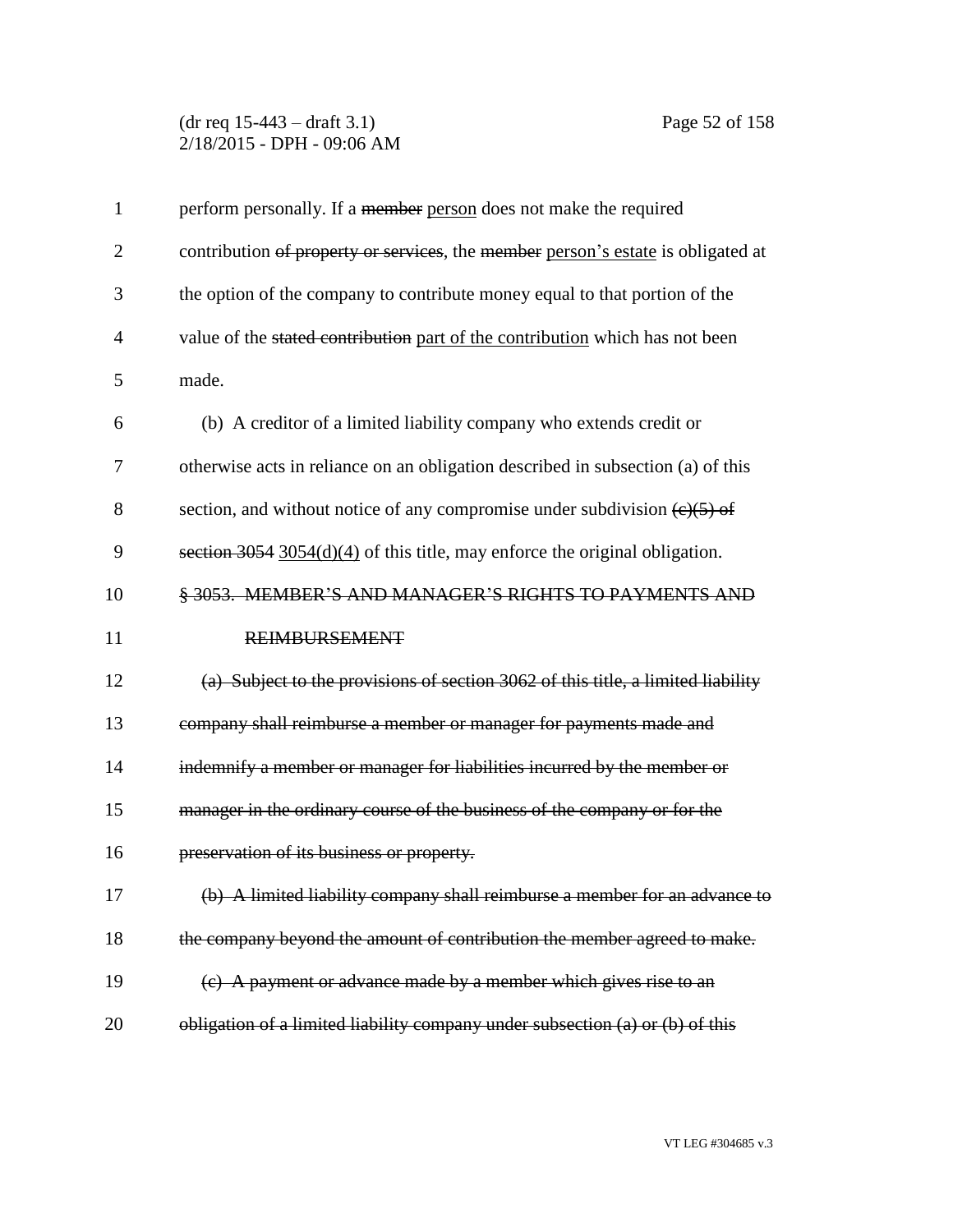(dr req 15-443 – draft 3.1) Page 53 of 158 2/18/2015 - DPH - 09:06 AM

| $\mathbf{1}$   | section constitutes a loan to the company upon which interest accrues from the     |
|----------------|------------------------------------------------------------------------------------|
| $\overline{2}$ | date of the payment or advance.                                                    |
| 3              | (d) A member is not entitled to remuneration for services performed for a          |
| 4              | limited liability company, except for reasonable compensation for services         |
| 5              | rendered in winding up the business of the company.                                |
| 6              | § 3054. MANAGEMENT OF LIMITED LIABILITY COMPANY                                    |
| 7              | (a) In a member-managed limited liability company:                                 |
| 8              | (1) each member has equal rights in the management and conduct of the              |
| 9              | company's business; and                                                            |
| 10             | $(2)$ except as otherwise provided in subsection $(c)$ of this section or in       |
| 11             | subdivision $3101(3)(A)$ of this title, any matter relating to the business of the |
| 12             | company may be decided by a majority of the members.                               |
| 13             | (b) In a manager-managed limited liability company:                                |
| 14             | $(1)$ except as otherwise provided in subsection $(c)$ of this section, the        |
| 15             | managers have the exclusive authority to manage and conduct the company's          |
| 16             | business;                                                                          |
| 17             | (2) except as specified in subsection (c) of this section or in subdivision        |
| 18             | $3101(3)(A)$ of this title, any matter relating to the business of the company may |
| 19             | be exclusively decided by the manager or, if there is more than one manager,       |
| 20             | by a majority of the managers; and                                                 |
| 21             | $(3)$ a manager:                                                                   |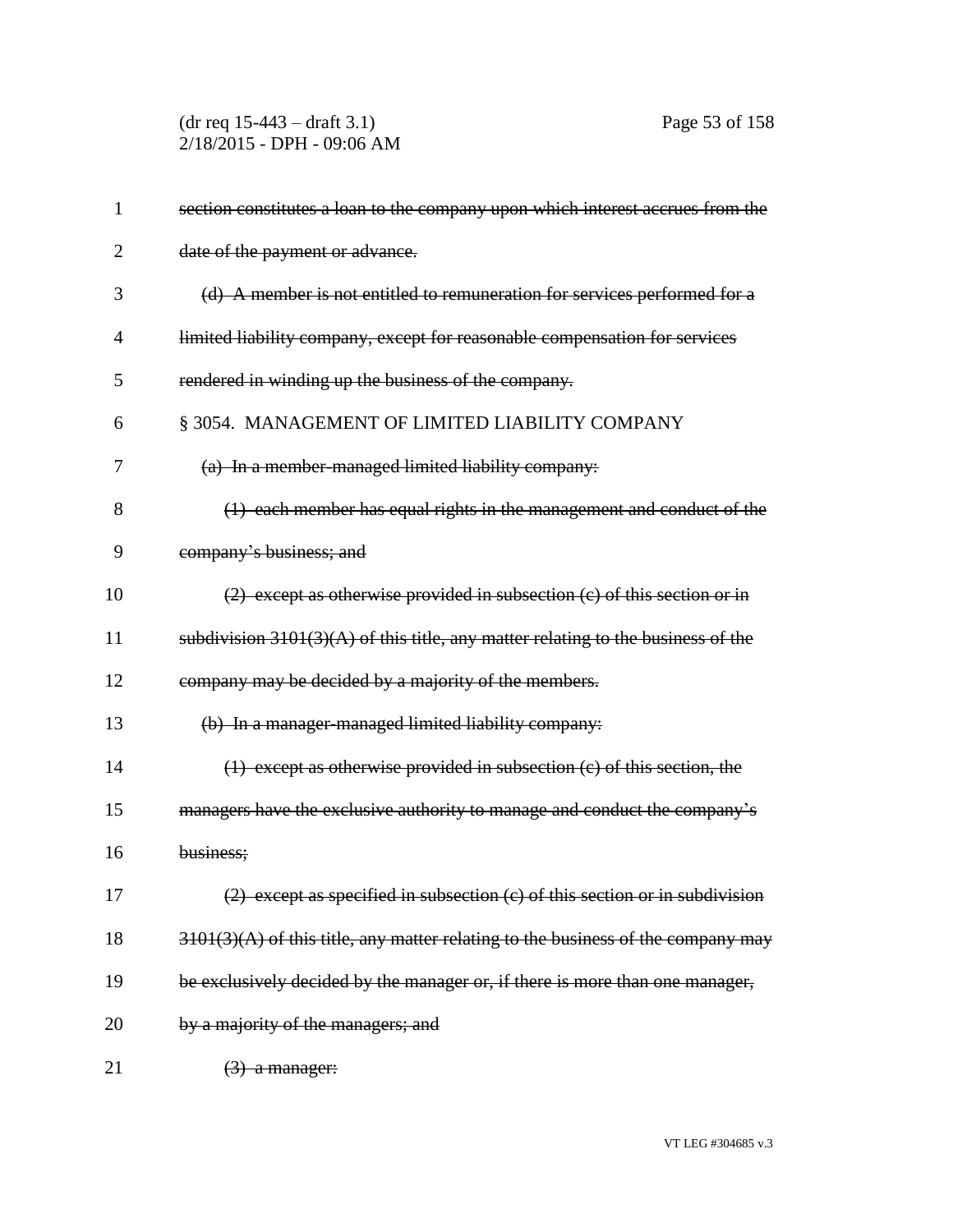(dr req 15-443 – draft 3.1) Page 54 of 158 2/18/2015 - DPH - 09:06 AM

| 1              | (A) must be designated, appointed, elected, removed or replaced by a             |
|----------------|----------------------------------------------------------------------------------|
| $\overline{2}$ | vote, approval or consent of a majority of the members; and                      |
| 3              | (B) holds office until a successor has been elected and qualified,               |
| 4              | unless the manager sooner resigns or is removed.                                 |
| 5              | (c) Matters of a limited liability company's business requiring the consent      |
| 6              | of all the members are:                                                          |
| 7              | (1) the amendment of the operating agreement under section 3003 of               |
| 8              | this title;                                                                      |
| 9              | (2) the authorization or ratification of acts or transactions under              |
| 10             | subdivision $3003(b)(2)(B)$ of this title which would otherwise violate the duty |
| 11             | of loyalty;                                                                      |
| 12             | (3) an amendment to the articles of organization under section 3024 of           |
| 13             | this title;                                                                      |
| 14             | (4) the compromise of an obligation to make a contribution under                 |
| 15             | subsection 3052(b) of this title;                                                |
| 16             | (5) the compromise, as among members, of an obligation of a member               |
| 17             | to make a contribution or return money or other property paid or distributed in  |
| 18             | violation of this chapter;                                                       |
| 19             | $(6)$ the making of interim distributions under subsection (a) of section        |
| 20             | 3055 of this title;                                                              |
| 21             | $(7)$ the admission of a new member;                                             |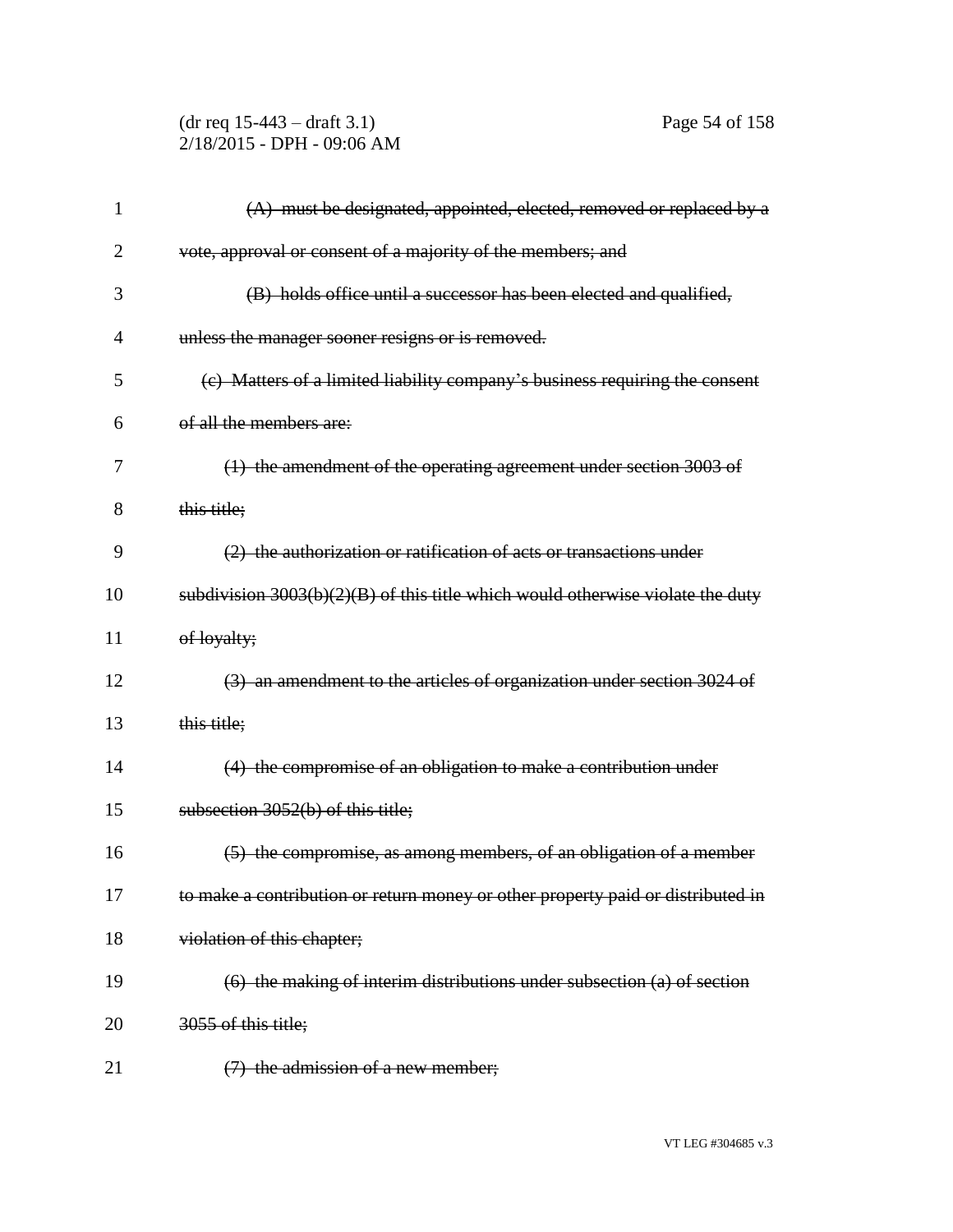# (dr req 15-443 – draft 3.1) Page 55 of 158 2/18/2015 - DPH - 09:06 AM

| 1              | (8) the use of the company's property to redeem an interest subject to a        |
|----------------|---------------------------------------------------------------------------------|
| $\overline{2}$ | charging order;                                                                 |
| 3              | (9) a waiver of the right to have the company's business wound up and           |
| $\overline{4}$ | the company terminated under subsection 3102(b) of this title; and              |
| 5              | (10) the sale, lease, exchange or other disposal of all, or substantially all,  |
| 6              | of the company's property with or without goodwill.                             |
| 7              | (d) Action requiring the consent of members or managers under this              |
| 8              | chapter may be taken at a meeting of the members or managers. An action that    |
| 9              | may be taken at a meeting of the members or managers may be taken without a     |
| 10             | meeting if the action is taken by all of the members or managers entitled to    |
| 11             | vote on the action. The action must be evidenced by one or more consents        |
| 12             | reflected in a record describing the action taken and signed by all of the      |
| 13             | members or managers entitled to vote on the action.                             |
| 14             | (e) A member or manager may appoint a proxy to vote or otherwise act for        |
| 15             | the member or manager by signing an appointment instrument, either              |
| 16             | personally or by the member's or manager's attorney in fact. An appointment     |
| 17             | of a proxy is valid for 11 months unless a different time is specified in the   |
| 18             | appointment instrument. An appointment is revocable by the member or            |
| 19             | manager unless the appointment form conspicuously states that it is irrevocable |
| 20             | and the appointment is coupled with an interest, in which case the appointment  |
| 21             | is revoked when the coupled interest is extinguished.                           |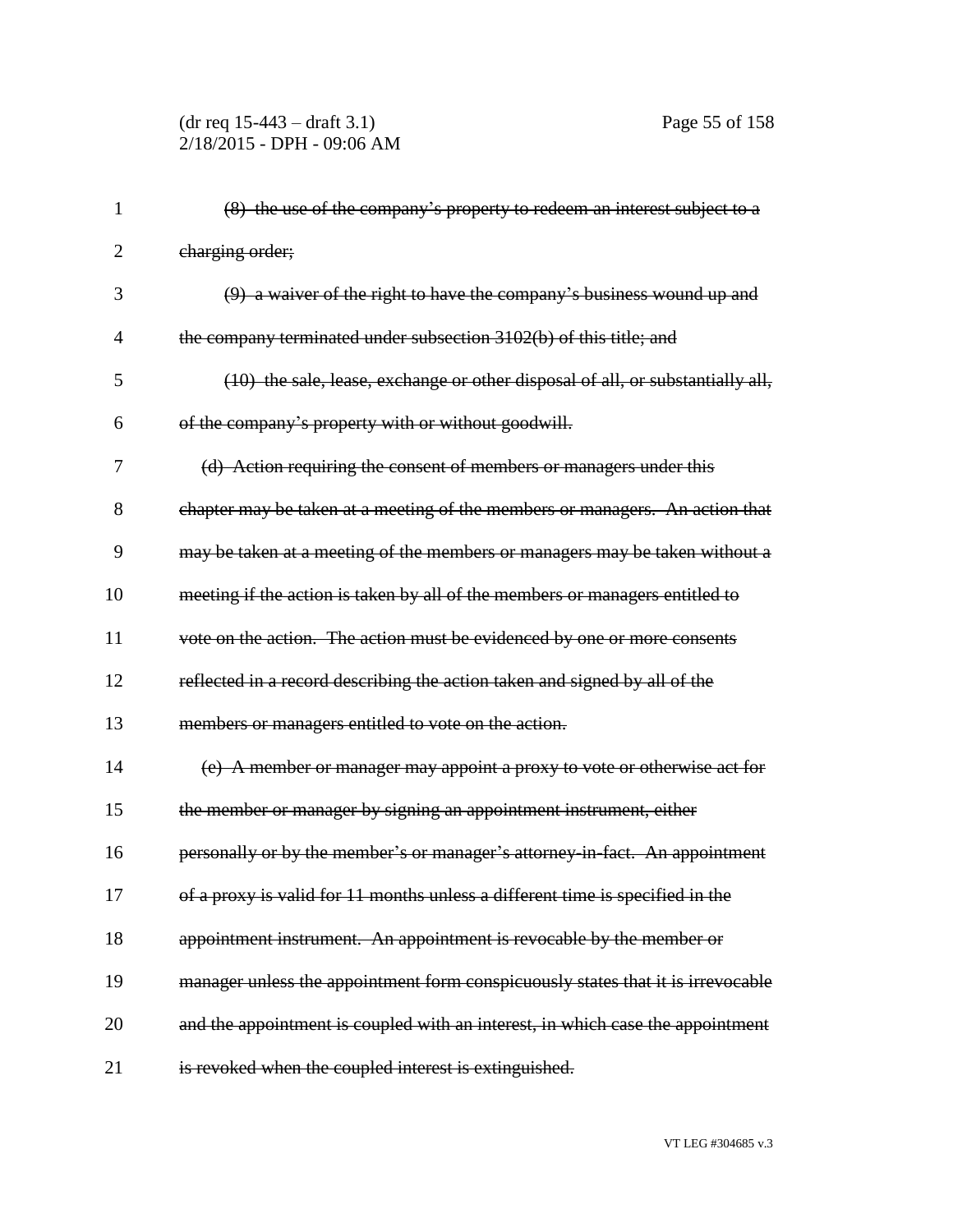(dr req 15-443 – draft 3.1) Page 56 of 158 2/18/2015 - DPH - 09:06 AM

| $\mathbf{1}$   | (a) A limited liability company is a member-managed limited liability         |
|----------------|-------------------------------------------------------------------------------|
| $\overline{2}$ | company unless the operating agreement:                                       |
| 3              | (1) expressly provides that:                                                  |
| 4              | (A) the company is or will be "manager-managed";                              |
| 5              | (B) the company is or will be "managed by managers"; or                       |
| 6              | (C) management of the company is or will be "vested in                        |
| 7              | managers"; or                                                                 |
| 8              | (2) includes words of similar import.                                         |
| 9              | (b) In a member-managed limited liability company:                            |
| 10             | (1) the management and conduct of the company are vested in the               |
| 11             | members;                                                                      |
| 12             | (2) each member has equal rights in the management and conduct of the         |
| 13             | company's activities; and                                                     |
| 14             | (3) except as otherwise provided in subsection (d) of this section, any       |
| 15             | matter relating to the activities of the company may be decided by a majority |
| 16             | of the members.                                                               |
| 17             | (c) In a manager-managed limited liability company:                           |
| 18             | (1) Except as otherwise provided in subsection (d) of this section, the       |
| 19             | managers have the exclusive authority to manage and conduct the company's     |
| 20             | activities.                                                                   |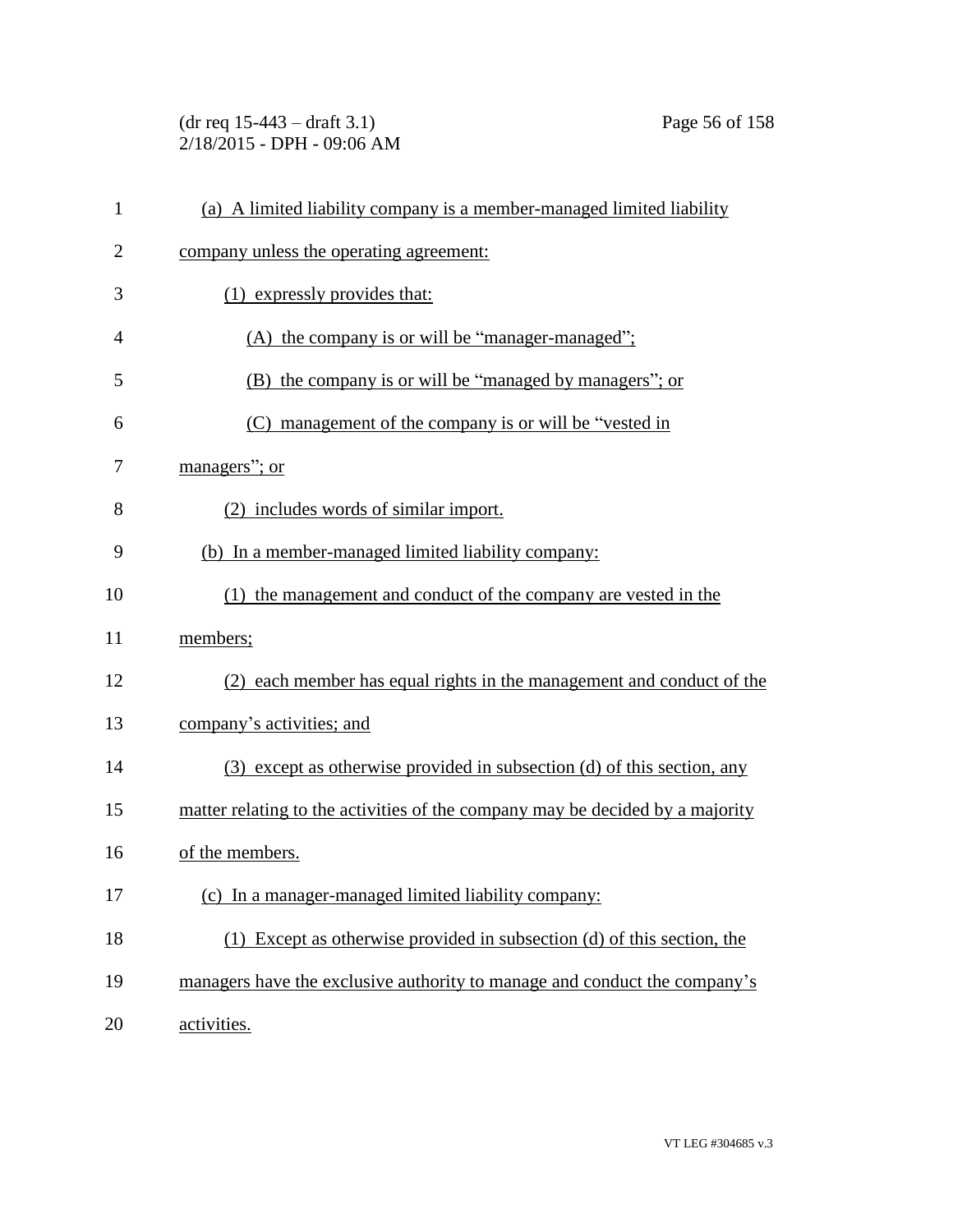# (dr req 15-443 – draft 3.1) Page 57 of 158 2/18/2015 - DPH - 09:06 AM

| $\mathbf{1}$   | (2) Each manager has equal rights in the management and conduct of               |
|----------------|----------------------------------------------------------------------------------|
| $\overline{2}$ | the company's activities.                                                        |
| 3              | (3) Except as specified in subsection (d) of this section, any matter            |
| 4              | relating to the activities of the company may be exclusively decided by the      |
| 5              | manager or, if there is more than one manager, by a majority of the managers.    |
| 6              | $(4)(A)$ A manager may be chosen at any time by the affirmative vote or          |
| 7              | consent of a majority of the members and remains a manager until a successor     |
| 8              | has been chosen, unless the manager at an earlier time resigns, is removed, or   |
| 9              | dies, or, in the case of a manager that is not an individual, terminates.        |
| 10             | (B) A manager may be removed at any time by the affirmative vote                 |
| 11             | or consent of a majority of the members without notice or cause.                 |
| 12             | $(5)(A)$ A person need not be a member to be a manager, but the                  |
| 13             | dissociation of a member that is also a manager removes the person as a          |
| 14             | manager.                                                                         |
| 15             | (B) If a person that is both a manager and a member ceases to be a               |
| 16             | manager, that cessation does not by itself dissociate the person as a member.    |
| 17             | (6) A person's ceasing to be a manager does not discharge any debt,              |
| 18             | obligation, or other liability to the limited liability company or members which |
| 19             | the person incurred while a manager.                                             |
| 20             | (d) Except as provided in the operating agreement, the affirmative vote or       |
| 21             | consent of all the members is required to:                                       |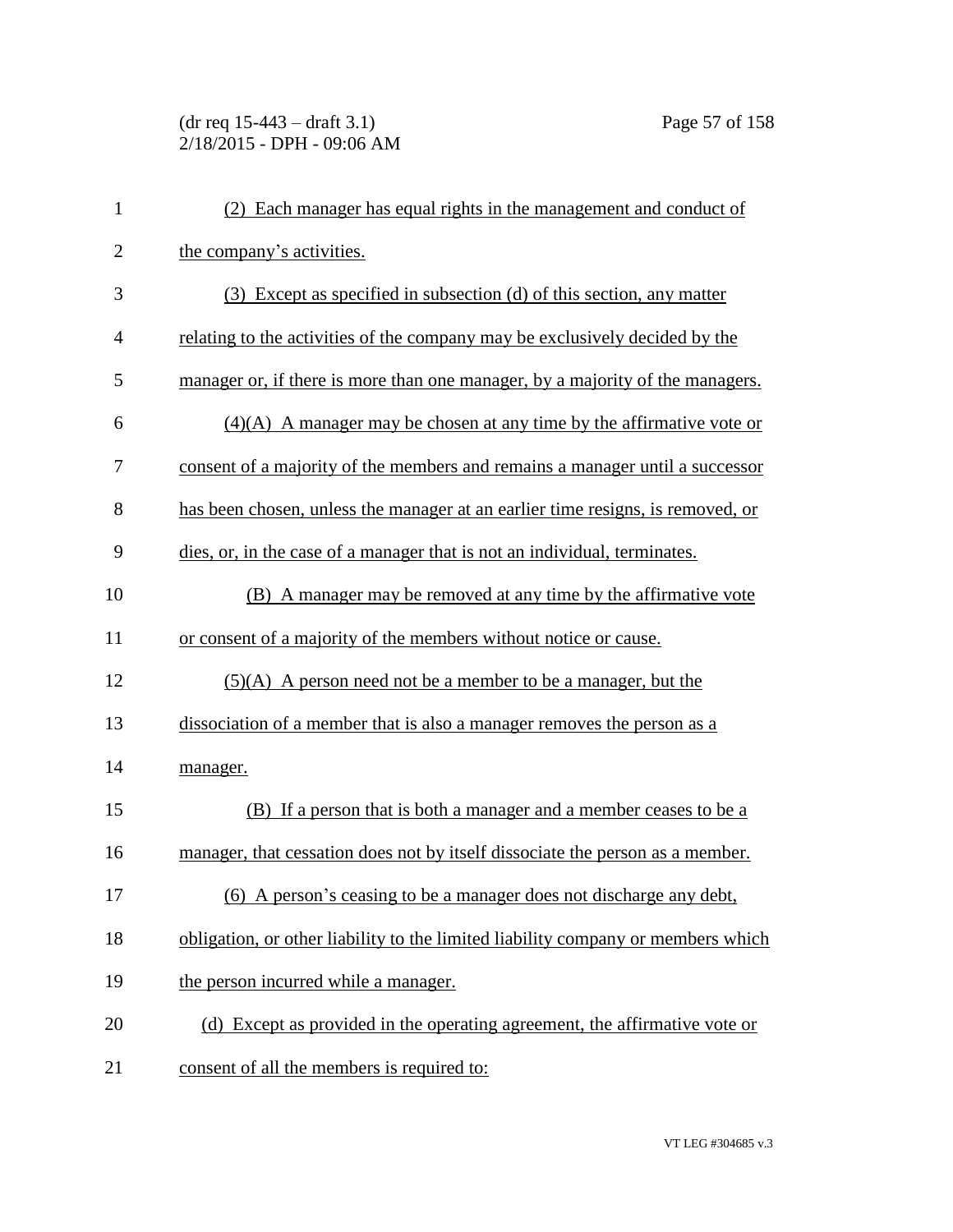(dr req 15-443 – draft 3.1) Page 58 of 158 2/18/2015 - DPH - 09:06 AM

| $\mathbf{1}$   | (1) amend the operating agreement of a limited liability company;                 |
|----------------|-----------------------------------------------------------------------------------|
| $\overline{2}$ | (2) amend the articles of organization under section 3024 of this title;          |
| 3              | (3) compromise an obligation to make a contribution under section 3053            |
| 4              | of this title;                                                                    |
| 5              | (4) compromise, as among members, an obligation of a member to make               |
| 6              | a contribution or return money or other property paid or distributed in violation |
| 7              | of this chapter;                                                                  |
| 8              | $(5)$ make interim distributions under subsection 3055(a) of this title;          |
| 9              | (6) admit a new member;                                                           |
| 10             | (7) use the company's property to redeem an interest subject to a                 |
| 11             | charging order;                                                                   |
| 12             | (8) waive the right to have the company's business wound up and the               |
| 13             | company terminated under subsection 3102(b) of this title; and                    |
| 14             | (9) sell, lease, exchange or otherwise dispose of all, or substantially all,      |
| 15             | of the company's property with or without goodwill.                               |
| 16             | $(e)(1)$ A member or manager may appoint a proxy to vote or otherwise act         |
| 17             | for the member or manager by signing an appointment instrument, either            |
| 18             | personally or by the member's or manager's attorney-in-fact.                      |
| 19             | (2) An appointment of a proxy is valid for 11 months unless a different           |
| 20             | time is specified in the appointment instrument.                                  |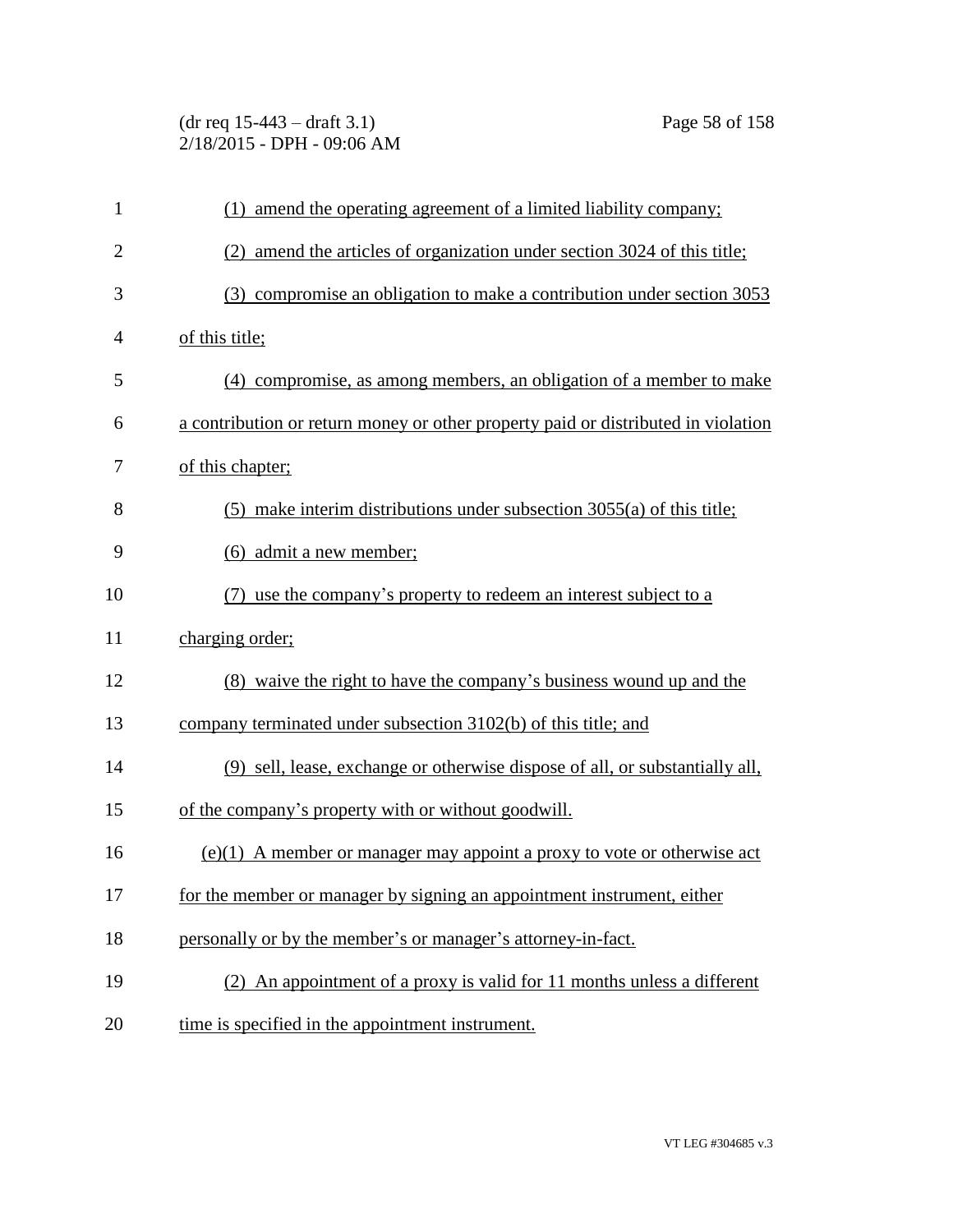(dr req 15-443 – draft 3.1) Page 59 of 158 2/18/2015 - DPH - 09:06 AM

| $\mathbf{1}$   | (3) An appointment is revocable by the member or manager unless the               |
|----------------|-----------------------------------------------------------------------------------|
| $\overline{c}$ | appointment form conspicuously states that it is irrevocable and the              |
| 3              | appointment is coupled with an interest, in which case the appointment is         |
| $\overline{4}$ | revoked when the coupled interest is extinguished.                                |
| 5              | $(f)(1)$ An action requiring the affirmative vote or consent of members under     |
| 6              | this title may be taken without a meeting, if the action is approved in a consent |
| 7              | by members having not less than the minimum number of votes that would be         |
| 8              | necessary to authorize or take the action at a meeting at which all members       |
| 9              | entitled to vote thereon were present and voted.                                  |
| 10             | (2) A member may appoint a proxy or other agent to consent or                     |
| 11             | otherwise act for the member by signing an appointing record, personally or by    |
| 12             | the member's agent.                                                               |
| 13             | $(g)(1)$ An action that may be taken at a meeting of the managers may be          |
| 14             | taken without a meeting if the action is approved by consent of all managers      |
| 15             | entitled to vote on the action.                                                   |
| 16             | The action must be evidenced by one or more consents reflected in a<br>(2)        |
| 17             | record describing the action taken and signed by all managers entitled to vote    |
| 18             | on the action.                                                                    |
| 19             | (h) The dissolution of a limited liability company does not affect the            |
| 20             | applicability of this section. However, a person that wrongfully causes           |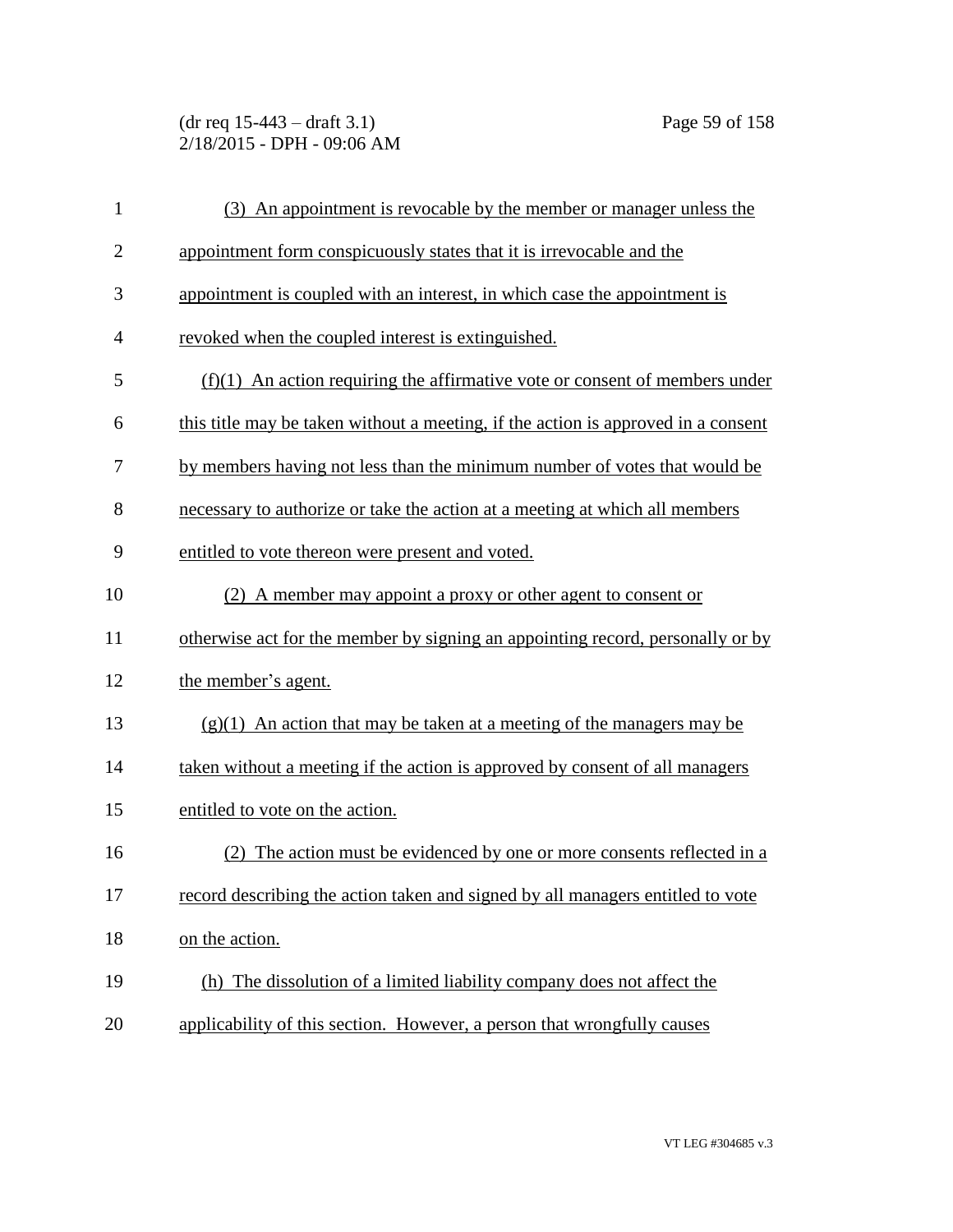(dr req 15-443 – draft 3.1) Page 60 of 158 2/18/2015 - DPH - 09:06 AM

| $\mathbf{1}$   | dissolution of the company loses the right to participate in management as a        |
|----------------|-------------------------------------------------------------------------------------|
| $\overline{2}$ | member and a manager.                                                               |
| 3              | (i) This chapter does not entitle a member to remuneration for services             |
| $\overline{4}$ | performed for a member-managed limited liability company, except for                |
| 5              | reasonable compensation for services rendered in winding up the activities of       |
| 6              | the company.                                                                        |
| 7              | § 3055. SHARING OF PROFITS AND LOSSES AND RIGHT TO                                  |
| 8              | <b>DISTRIBUTIONS</b>                                                                |
| 9              | (a) The profits and losses of a limited liability company shall be allocated        |
| 10             | among the members or the holders of distributional interests, as the case may       |
| 11             | be, in proportion to the agreed value, as stated in the limited liability company   |
| 12             | records required to be kept under this chapter, of the contributions made by        |
| 13             | each member, taking into account variations in the capital contributions of         |
| 14             | each member during the period for which such allocations are made.                  |
| 15             | (b) Any distributions made by a limited liability company before its                |
| 16             | dissolution and winding up shall be made among the members or the holders of        |
| 17             | distributional interests, as the case may be, in proportion to the agreed value, as |
| 18             | stated in the limited liability company records required to be kept under this      |
| 19             | chapter, of the contributions made by each member as of the date of such            |
| 20             | distribution.                                                                       |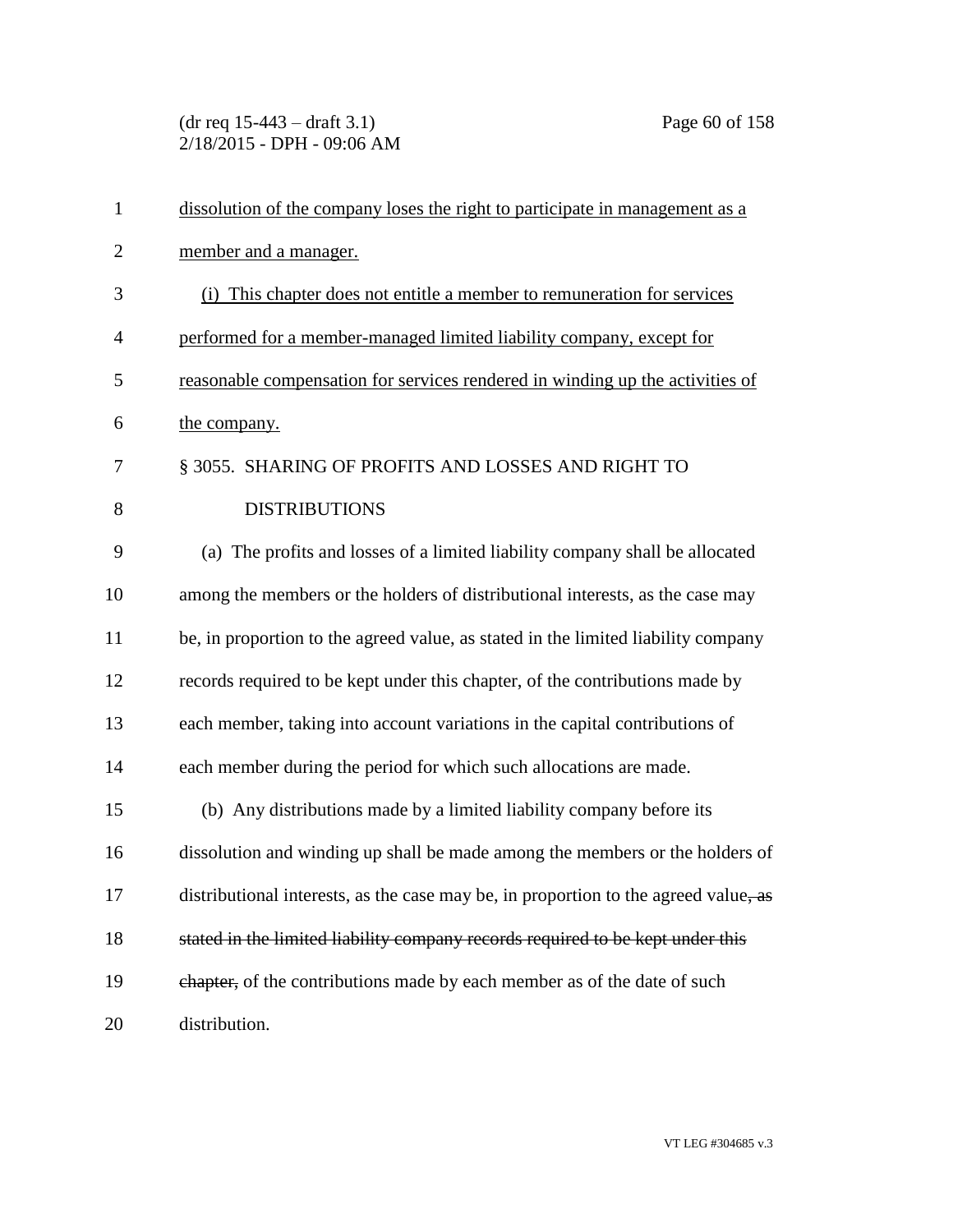(dr req 15-443 – draft 3.1) Page 61 of 158 2/18/2015 - DPH - 09:06 AM

| $\mathbf{1}$   | $(c)(1)$ A member has a right to a distribution before the dissolution and                       |
|----------------|--------------------------------------------------------------------------------------------------|
| $\overline{2}$ | winding up of a limited liability company only if the company decides to make                    |
| 3              | an interim distribution.                                                                         |
| 4              | (2) A person's dissociation does not entitle the person to a distribution.                       |
| 5              | (d) A member has no right to receive, and may not be required to accept, a                       |
| 6              | distribution in kind.                                                                            |
| 7              | $\left(\frac{d}{e}\right)$ If a member or transferee becomes entitled to receive a distribution, |
| 8              | the member or transferee has the status of, and is entitled to all remedies                      |
| 9              | available to, a creditor of the limited liability company with respect to the                    |
| 10             | distribution.                                                                                    |
| 11             | § 3056. LIMITATIONS ON DISTRIBUTIONS                                                             |
| 12             | * * *                                                                                            |
| 13             | § 3057. LIABILITY FOR UNLAWFUL DISTRIBUTIONS                                                     |
| 14             | * * *                                                                                            |
| 15             | § 3058. MEMBER'S RIGHT TO INFORMATION RIGHTS                                                     |
| 16             | (a) Each In a member-managed limited liability company, each member of                           |
| 17             | former member, his or her agents or attorneys, has the right, subject to such                    |
| 18             | reasonable standards, including standards governing what information and                         |
| 19             | documents are to be furnished and at what time and location, as may be set                       |
| 20             | forth in the articles of organization, an operating agreement, or otherwise                      |
| 21             | established by the manager or, if there is no manager, then by the members, to                   |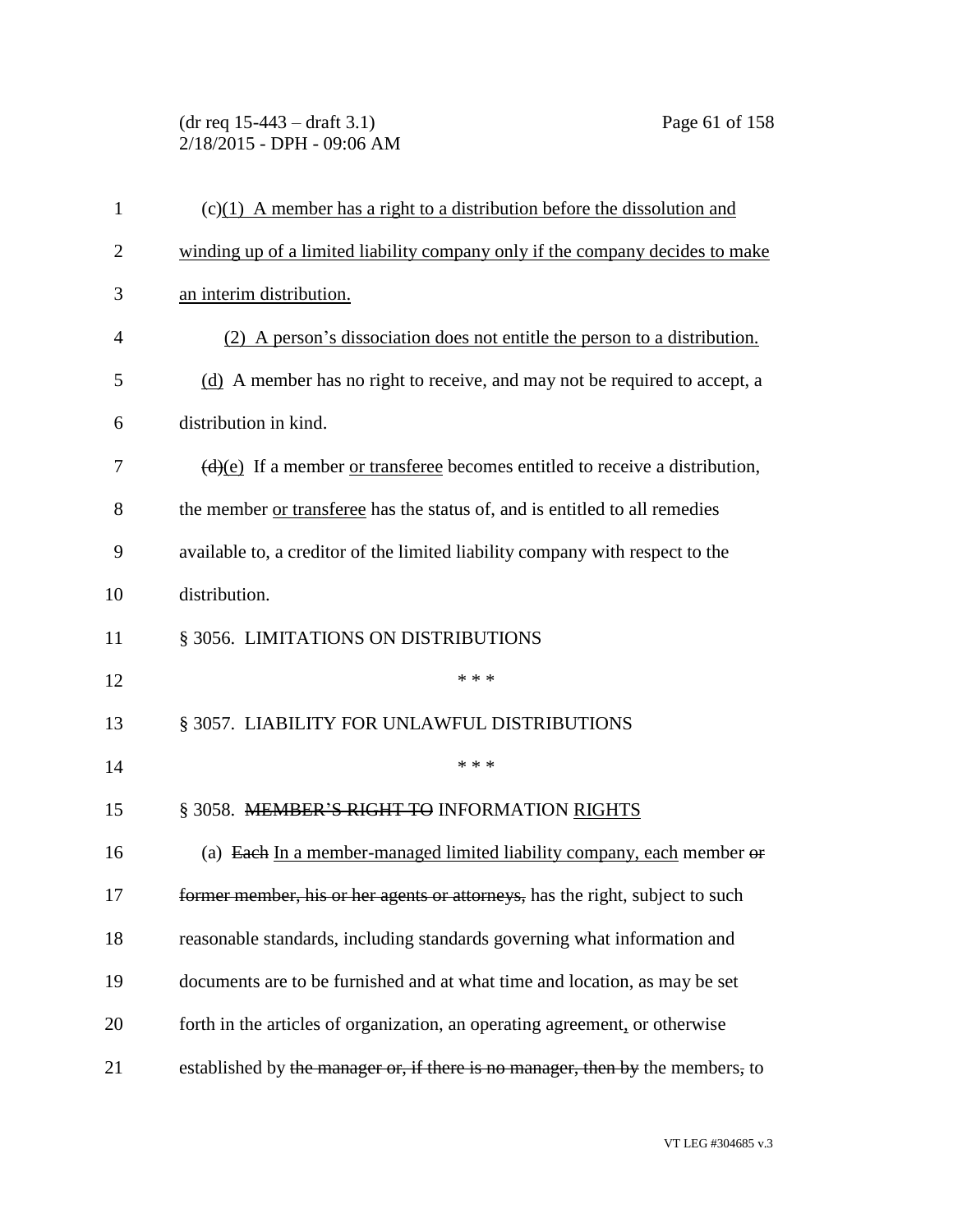### (dr req 15-443 – draft 3.1) Page 62 of 158 2/18/2015 - DPH - 09:06 AM

| $\mathbf{1}$   | obtain from the company from time to time and upon reasonable demand for           |
|----------------|------------------------------------------------------------------------------------|
| $\overline{2}$ | any purpose reasonably related to the member's interest as a member of the         |
| 3              | limited liability company during the period in which he or she was a member:       |
| 4              | (1) information regarding the status of the business and the financial             |
| 5              | condition of the company;                                                          |
| 6              | (2) promptly after becoming available, a copy of the company's federal,            |
| 7              | state and local income tax returns and financial statements, if any, for the three |
| 8              | most recent years or, if such returns and statements were not prepared for any     |
| 9              | reason, copies of the information and statements provided to, or which should      |
| 10             | have been provided to, the members or the owners of financial rights to enable     |
| 11             | them to prepare their federal, state and local tax returns for such period;        |
| 12             | (3) a current list of the name and last known business, residence or               |
| 13             | mailing address of each member and manager;                                        |
| 14             | (4) a copy of the articles of organization and any operating agreement             |
| 15             | and all amendments thereto, together with copies of any written powers of          |
| 16             | attorney pursuant to which the articles of organization, operating agreement       |
| 17             | and all amendments thereto have been executed;                                     |
| 18             | (5) information regarding the amount of cash and description and                   |
| 19             | statement of the agreed value of any other property or services contributed by     |
| 20             | each member and which each member has agreed to contribute in the future,          |
| 21             | and the date on which each member became a member; and                             |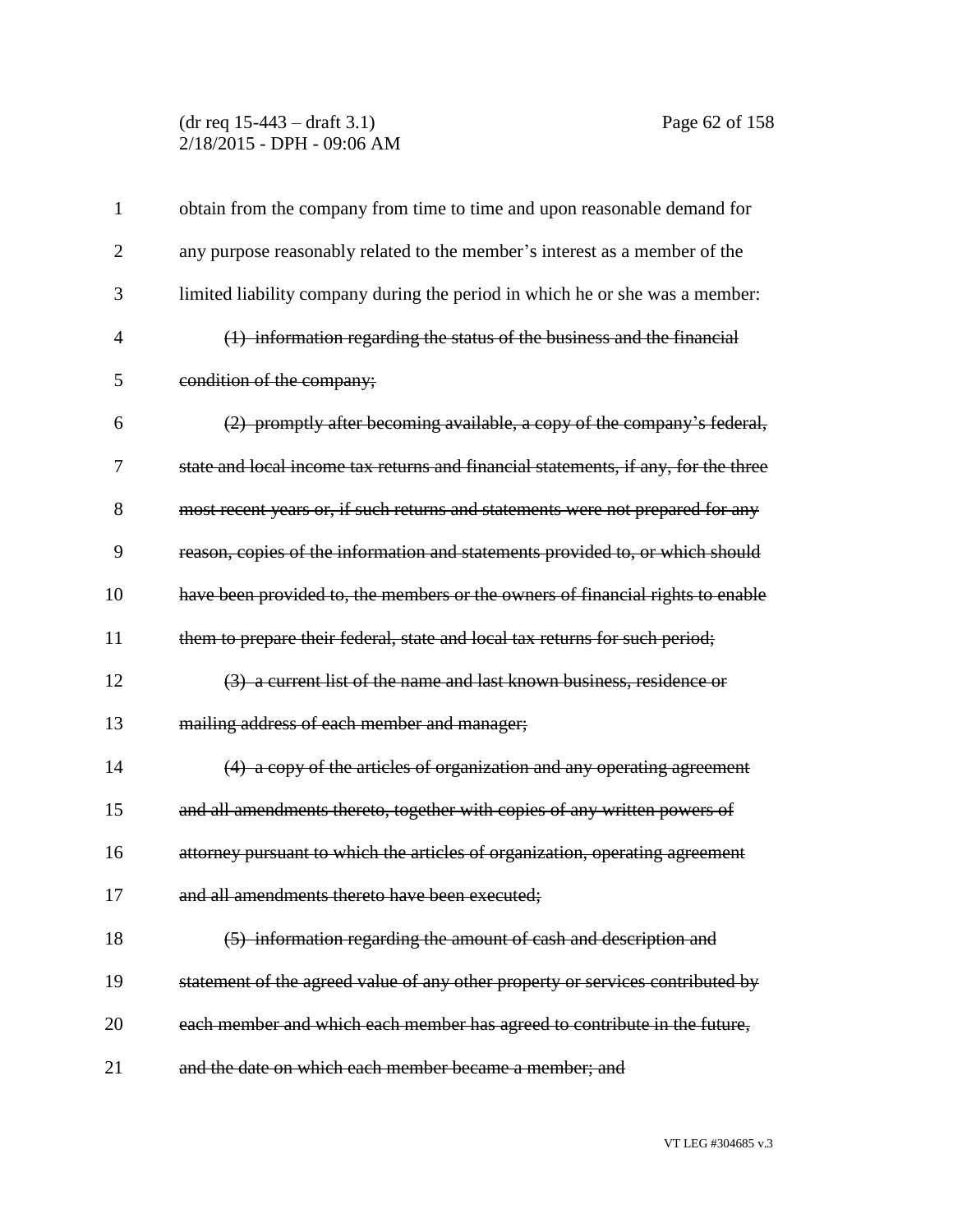(dr req 15-443 – draft 3.1) Page 63 of 158 2/18/2015 - DPH - 09:06 AM

| $\mathbf{1}$   | (6) such other information regarding the affairs of the limited liability        |
|----------------|----------------------------------------------------------------------------------|
| $\overline{2}$ | company that is just and reasonable.                                             |
| 3              | (1) information concerning the company's business or affairs reasonably          |
| 4              | required for the proper exercise of the member's rights and duties under the     |
| 5              | operating agreement or this chapter; and                                         |
| 6              | (2) other information concerning the company's business or affairs,              |
| 7              | except to the extent the demand or the information demanded is unreasonable      |
| 8              | or otherwise improper under the circumstances.                                   |
| 9              | (b) In a manager-managed limited liability company:                              |
| 10             | (1) the right to receive information as stated in subdivision $(a)(1)$ of this   |
| 11             | section shall apply to the managers and not the members;                         |
| 12             | (2) during regular business hours and at a reasonable location specified         |
| 13             | by the company, a member may inspect and copy information regarding the          |
| 14             | activities, affairs, financial condition, and other circumstances of the company |
| 15             | as is just and reasonable if:                                                    |
| 16             | (A) the member seeks the information for a purpose reasonably                    |
| 17             | related to the member's interest as a member;                                    |
| 18             | (B) the member makes a demand in a record received by the                        |
| 19             | company, describing with reasonable particularity the information sought and     |
| 20             | the purpose for seeking the information; and                                     |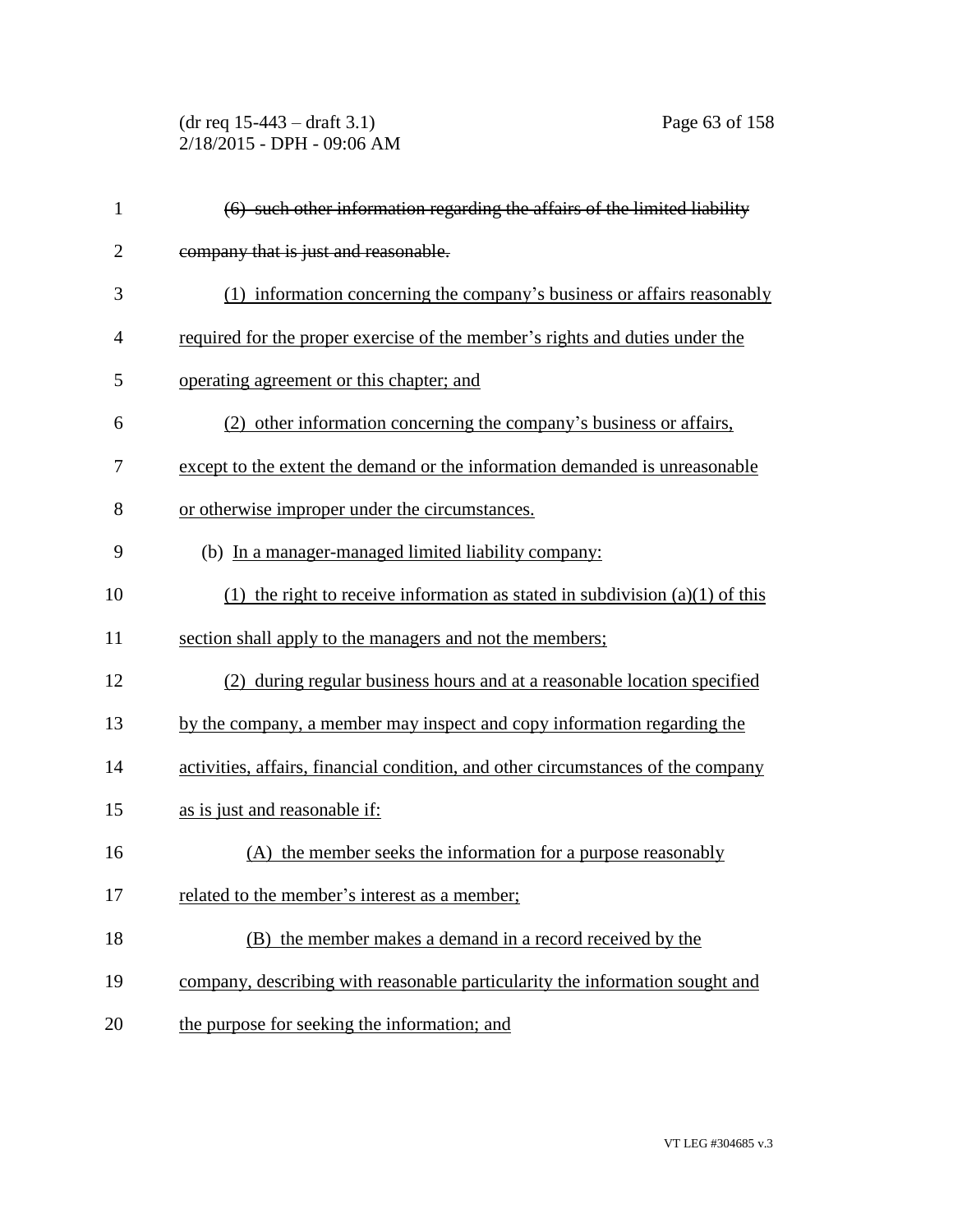# (dr req 15-443 – draft 3.1) Page 64 of 158 2/18/2015 - DPH - 09:06 AM

| $\mathbf{1}$   | (C) the information sought is directly connected to the member's                            |
|----------------|---------------------------------------------------------------------------------------------|
| $\overline{2}$ | purpose; and                                                                                |
| 3              | (3) the managers shall have the right to keep confidential from members                     |
| $\overline{4}$ | who are not managers, for such period of time as the managers deem                          |
| 5              | reasonable, any information which the managers reasonably believe to be in                  |
| 6              | the nature of trade secrets or other information the disclosure of which the                |
| 7              | managers in good faith believe is not in the best interest of the company.                  |
| 8              | (c) A company may impose a reasonable charge, limited to the costs of                       |
| 9              | labor and material, for copies of records or other information furnished under              |
| 10             | this section.                                                                               |
| 11             | $\left(\frac{e}{d}\right)$ A company may maintain its records in other than written form if |
| 12             | such form is capable of conversion into written form within a reasonable time               |
| 13             | or into an electronic form that may be prescribed by the secretary of state                 |
| 14             | Secretary of State.                                                                         |
| 15             | $\overline{(d)(e)}$ Any demand under this section shall:                                    |
| 16             | $(1)$ be in writing;                                                                        |
| 17             | (2) be made in good faith and for a proper purpose; and                                     |
| 18             | (3) describe with reasonable particularity the purpose and the records or                   |
| 19             | information desired.                                                                        |
| 20             | (e) A company shall furnish to a member and to the legal representative of                  |
| 21             | a deceased member or member under legal disability:                                         |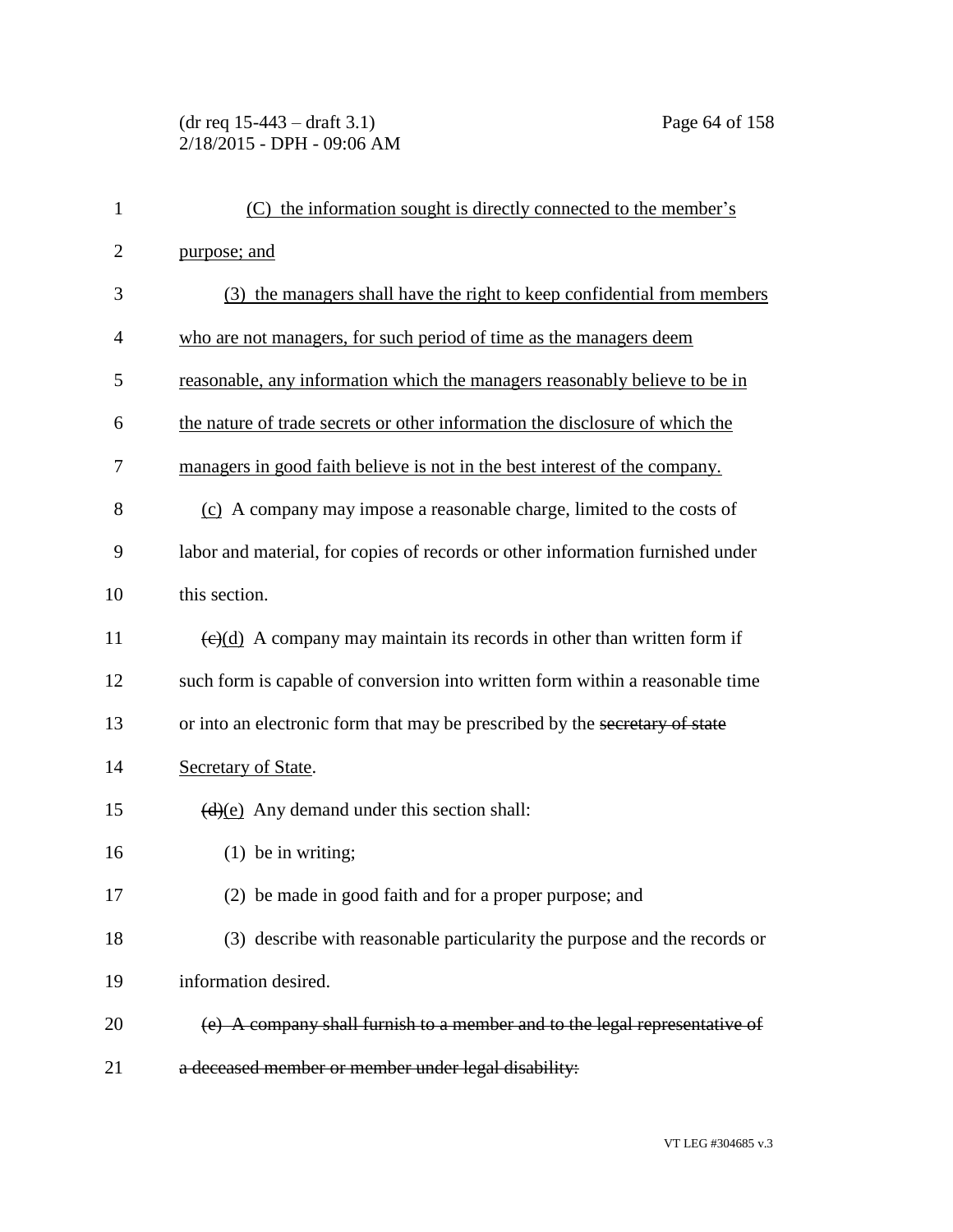(dr req 15-443 – draft 3.1) Page 65 of 158 2/18/2015 - DPH - 09:06 AM

| $\mathbf{1}$   | (1) without demand, information concerning the company's business or               |
|----------------|------------------------------------------------------------------------------------|
| $\overline{2}$ | affairs reasonably required for the proper exercise of the member's rights and     |
| 3              | duties under the operating agreement or this chapter; and                          |
| $\overline{4}$ | (2) on demand, other information concerning the company's business or              |
| 5              | affairs, except to the extent the demand or the information demanded is            |
| 6              | unreasonable or otherwise improper under the circumstances.                        |
| 7              | $(f)(1)$ A member or person dissociated as a member may exercise the rights        |
| 8              | under this section through an agent or, in the case of an individual under legal   |
| 9              | disability, a legal representative.                                                |
| 10             | (2) Any restriction or condition imposed by the operating agreement or             |
| 11             | under subsection (h) of this section applies both to the agent or legal            |
| 12             | representative of such a member and to a person dissociated as a member.           |
| 13             | (g) Subject to section 3075 of this title, the rights under this section do not    |
| 14             | extend to a person who is a transferee of an interest in a limited liability       |
| 15             | company, except that a transferee is entitled to an account of the company's       |
| 16             | transactions only from the date of dissolution.                                    |
| 17             | $(h)(1)$ In addition to any restriction or condition stated in this section or the |
| 18             | company's operating agreement, a limited liability company may impose              |
| 19             | reasonable restrictions and conditions on access to and use of information to be   |
| 20             | furnished under this section, including designating information confidential       |
| 21             | and imposing nondisclosure and safeguarding obligations on the recipient.          |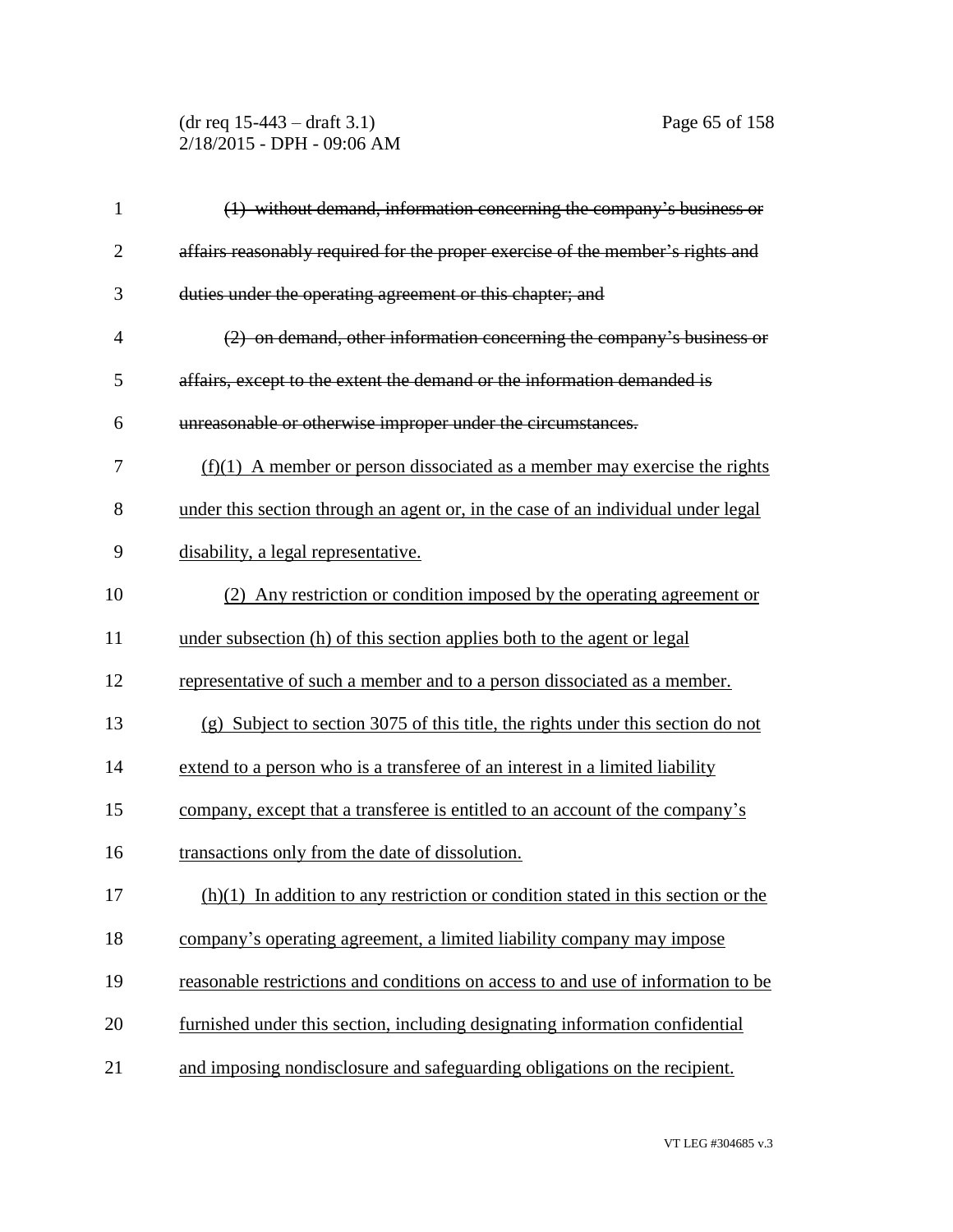(dr req 15-443 – draft 3.1) Page 66 of 158 2/18/2015 - DPH - 09:06 AM

| $\mathbf{1}$   | (2) In a dispute concerning the reasonableness of a restriction under this      |
|----------------|---------------------------------------------------------------------------------|
| $\overline{2}$ | subsection, the company has the burden of proving reasonableness.               |
| 3              | $(f(x))$ Failure of the company to keep or maintain any of the records or       |
| $\overline{4}$ | information required pursuant to this section shall not be grounds for imposing |
| 5              | liability on any person for the debts and obligations of the company.           |
| 6              | $(g)$ The managers shall have the right to keep confidential from members       |
| 7              | who are not managers, for such period of time as the managers deem              |
| 8              | reasonable, any information which the managers reasonably believe to be in      |
| 9              | the nature of trade secrets or other information the disclosure of which the    |
| 10             | managers in good faith believe is not in the best interest of the company.      |
| 11             | § 3059. GENERAL STANDARDS OF MEMBER'S AND MANAGER'S                             |
| 12             | <b>CONDUCT</b>                                                                  |
| 13             | (a) The only fiduciary duties a member owes to a member-managed limited         |
| 14             | liability company and its other members are the duty of loyalty and the duty of |
| 15             | care imposed by subsections (b) and (c) of this section.                        |
| 16             | (b) A member's duty of loyalty to a member-managed limited liability            |
| 17             | company and its other members is limited to the following:                      |
| 18             | (1) to account to the company and to hold as trustee for it any property,       |
| 19             | profit, or benefit derived by the member in the conduct or winding up of the    |
| 20             | company's business or derived from a use by the member of the company's         |
| 21             | property, including the appropriation of the company's opportunity;             |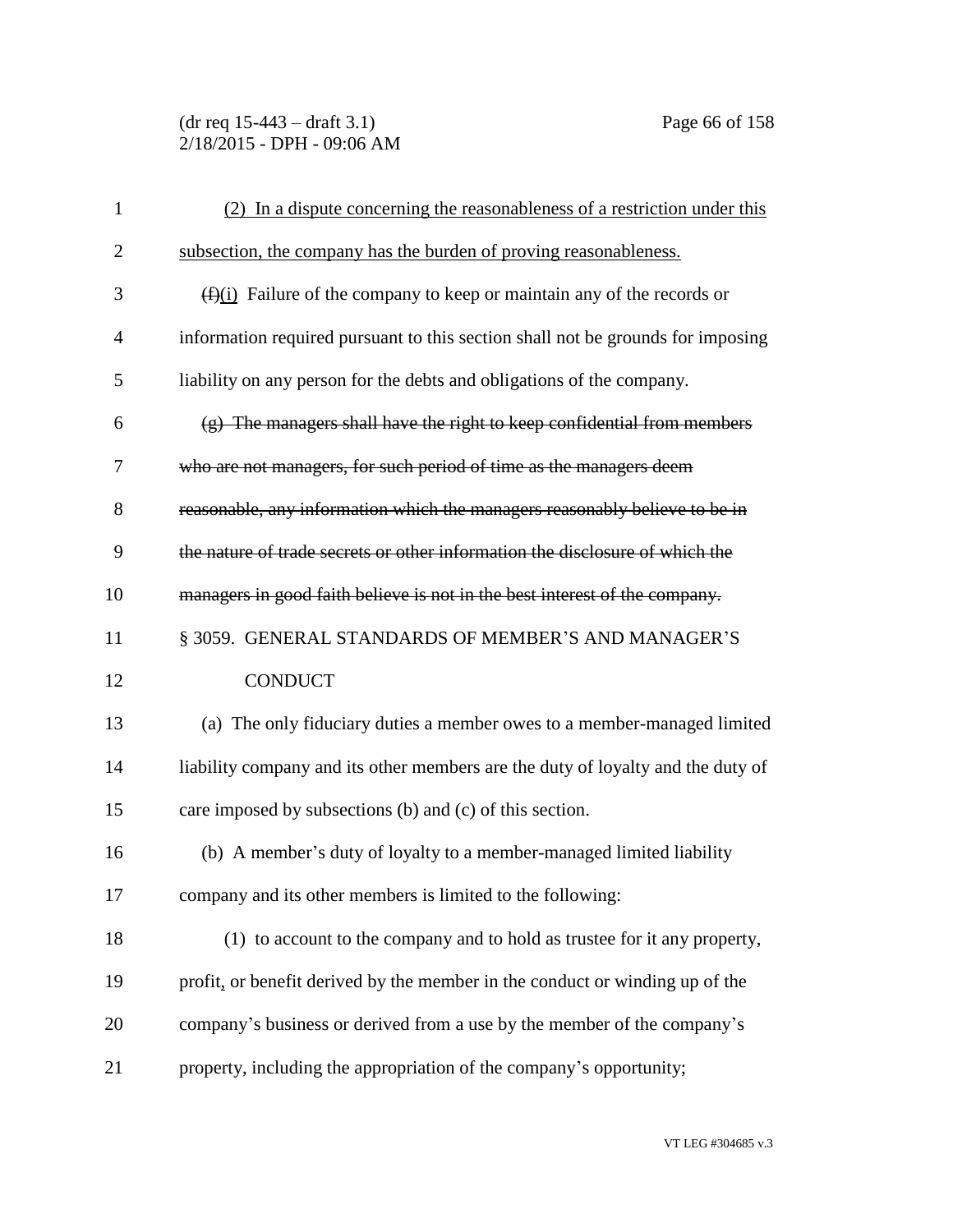## (dr req 15-443 – draft 3.1) Page 67 of 158 2/18/2015 - DPH - 09:06 AM

| $\mathbf{1}$   | (2) to refrain from dealing with the company in the conduct or winding           |
|----------------|----------------------------------------------------------------------------------|
| $\overline{2}$ | up of the company's business as or on behalf of a party having an interest       |
| 3              | adverse to the company; and                                                      |
| $\overline{4}$ | (3) to refrain from competing with the company in the conduct of the             |
| 5              | company's business before the dissolution of the company.                        |
| 6              | (c) A member's duty of care to a member-managed limited liability                |
| 7              | company and its other members in the conduct of and winding up of the            |
| 8              | company company's business shall be to act in good faith, with the care an       |
| 9              | ordinary prudent person in a like position would exercise under similar          |
| 10             | eircumstances and in a manner the member reasonably believes to be in the        |
| 11             | best interests of the limited liability company is limited to refrain from       |
| 12             | engaging in grossly negligent or reckless conduct, or a knowing violation of     |
| 13             | the law.                                                                         |
| 14             | (d) A member shall discharge the duties to a member-managed limited              |
| 15             | liability company and its other members under this chapter or under the          |
| 16             | operating agreement and exercise any rights consistently with the obligation of  |
| 17             | good faith and fair dealing.                                                     |
| 18             | (e) A member of a member-managed limited liability company does not              |
| 19             | violate a duty or obligation under this chapter or under the operating agreement |
| 20             | merely because the member's conduct furthers the member's own interest.          |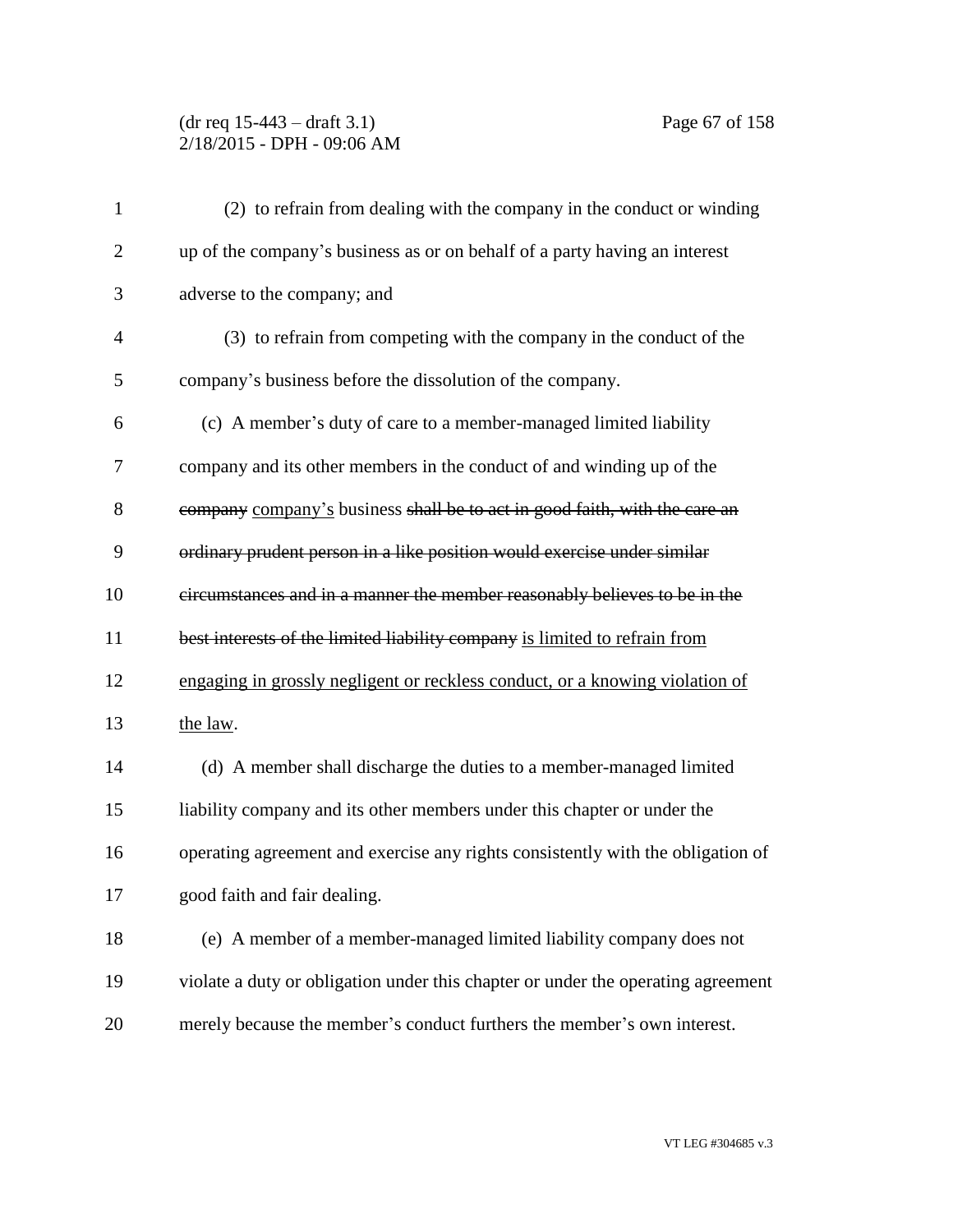(dr req 15-443 – draft 3.1) Page 68 of 158 2/18/2015 - DPH - 09:06 AM

| $\mathbf{1}$   | (f) A member of a member-managed limited liability company may lend              |
|----------------|----------------------------------------------------------------------------------|
| $\overline{2}$ | money to and transact other business with the company. As to each loan or        |
| 3              | transaction, the rights and obligations of the member are the same as those of a |
| $\overline{4}$ | person who is not a member, subject to other applicable law.                     |
| 5              | $(g)$ This section applies to a person winding up the limited liability          |
| 6              | company's business as the personal or legal representative of the last surviving |
| 7              | member as if the person were a member.                                           |
| 8              | (f) All the members of a member-managed limited liability company or a           |
| 9              | manager-managed limited liability company may authorize or ratify, after full    |
| 10             | disclosure of all material facts, a specific act or transaction that otherwise   |
| 11             | would violate the duty of loyalty.                                               |
| 12             | (g) It is a defense to a claim under subdivision $(b)(2)$ of this section and    |
| 13             | any comparable claim in equity or at common law that the transaction was fair    |
| 14             | to the limited liability company.                                                |
| 15             | (h) This section applies to a person winding up the limited liability            |
| 16             | company's business as the personal or legal representative of the last surviving |
| 17             | member of the company as if the person were a member.                            |
| 18             | $(h)(i)$ In a manager-managed limited liability company:                         |
| 19             | $(1)$ a member who is not also a manager owes no duties to the company           |
| 20             | or to the other members solely by reason of being a member;                      |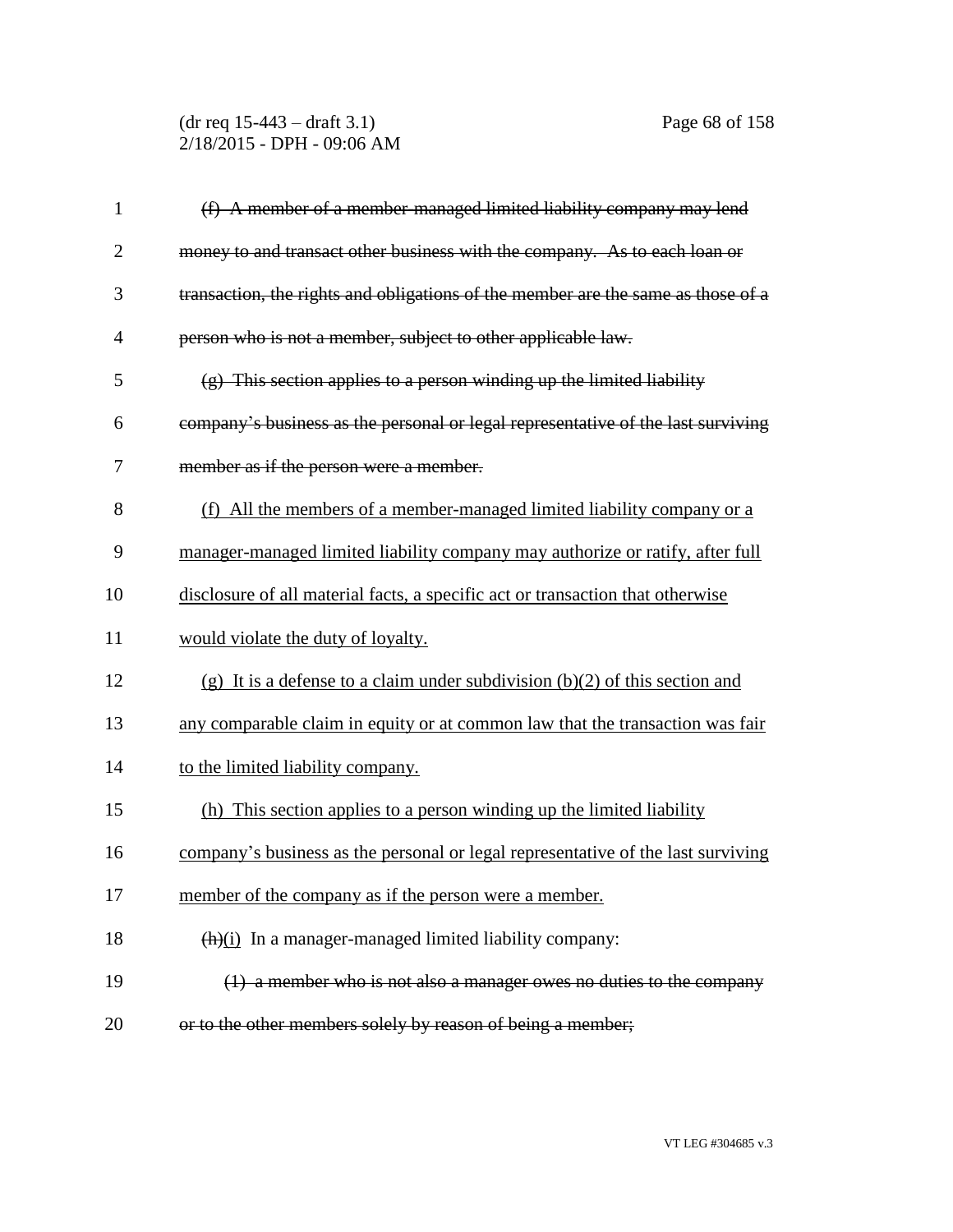(dr req 15-443 – draft 3.1) Page 69 of 158 2/18/2015 - DPH - 09:06 AM

| $\mathbf{1}$   | (2) a manager is held to the same standards of conduct prescribed for             |
|----------------|-----------------------------------------------------------------------------------|
| $\overline{2}$ | members in subsections (b) through (f) of this section;                           |
| 3              | (3) a member who pursuant to the operating agreement exercises some               |
| $\overline{4}$ | or all of the rights of a manager in the management and conduct of the            |
| 5              | company's business is held to the standards of conduct in subsections (b)         |
| 6              | through (f) of this section to the extent that the member exercises the           |
| 7              | managerial authority vested in a manager by this chapter; and                     |
| 8              | (4) a manager is relieved of liability imposed by law for violation of the        |
| 9              | standards prescribed by subsections (b) through (f) of this section to the extent |
| 10             | of the managerial authority delegated to the members by the operating             |
| 11             | agreement.                                                                        |
| 12             | (1) subsections (a), (b), (c), and (g) of this section apply to the manager       |
| 13             | or managers and not the members, and the duty stated in subdivision $(b)(3)$ of   |
| 14             | this section continues until winding up is completed;                             |
| 15             | (2) subsection (d) of this section applies to managers and members;               |
| 16             | (3) subsection (e) of this section applies only to members;                       |
| 17             | $(4)$ the power to ratify under subsection $(f)$ of this section applies only to  |
| 18             | members;                                                                          |
| 19             | (5) subject to subsection (d) of this section, a member does not have any         |
| 20             | duty to the company or to the other members solely by reason of being a           |
| 21             | member;                                                                           |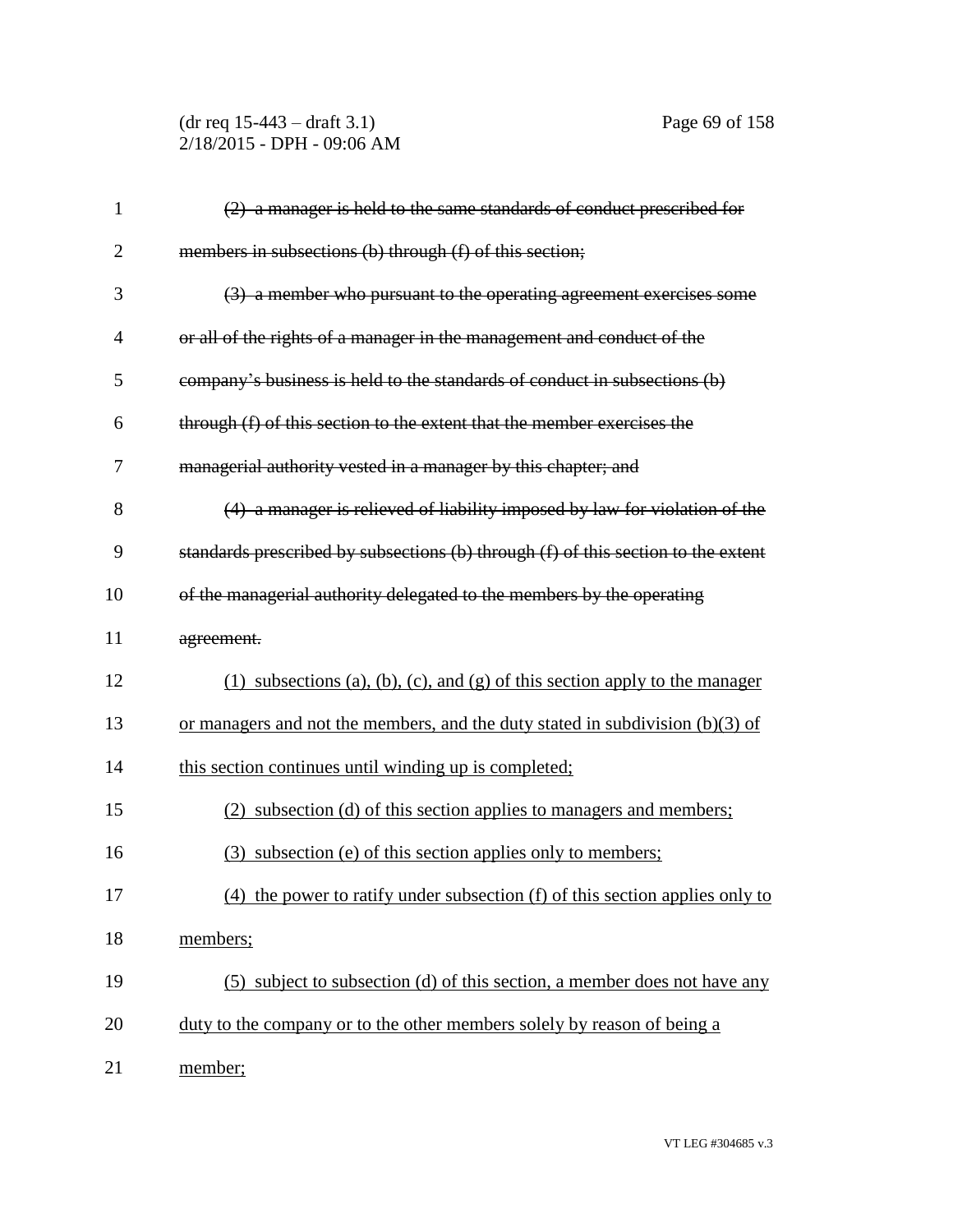(dr req 15-443 – draft 3.1) Page 70 of 158 2/18/2015 - DPH - 09:06 AM

| $\mathbf{1}$   | (6) a member who pursuant to the operating agreement exercises some                              |
|----------------|--------------------------------------------------------------------------------------------------|
| $\overline{2}$ | or all of the rights of a manager in the management and conduct of the                           |
| 3              | company's business is held to the standards of conduct in subsections (a), (b),                  |
| $\overline{4}$ | (c), and (g) of this section to the extent that the member exercises the                         |
| 5              | managerial authority vested in a manager by this chapter; and                                    |
| 6              | a manager is relieved of liability imposed by law for violation of the                           |
| 7              | standards prescribed by subsections (a), (b), (c), and (g) of this section to the                |
| 8              | extent of the managerial authority delegated to the members by the operating                     |
| 9              | agreement.                                                                                       |
| 10             | $\overrightarrow{(i)}$ In discharging his or her duties, a <del>member-manager</del> member or a |
| 11             | manager is entitled to rely on information, opinions, reports, or statements,                    |
| 12             | including financial statements and other financial data, if prepared or                          |
| 13             | presented by:                                                                                    |
| 14             | (1) One one or more member-managers members, managers, officers, or                              |
| 15             | employees of the company whom the member-manager member or manager                               |
| 16             | reasonably believes to be reliable and competent in the matter presented;                        |
| 17             | (2) Legal legal counsel, public accountants, or other persons as to                              |
| 18             | matters the member-manager member or manager reasonably believes are                             |
| 19             | within the person's professional or expert competence; or                                        |
| 20             | (3) A $\underline{a}$ committee of the <del>member-managers</del> members or managers of         |
| 21             | which the member manager member or manager is not a member if the                                |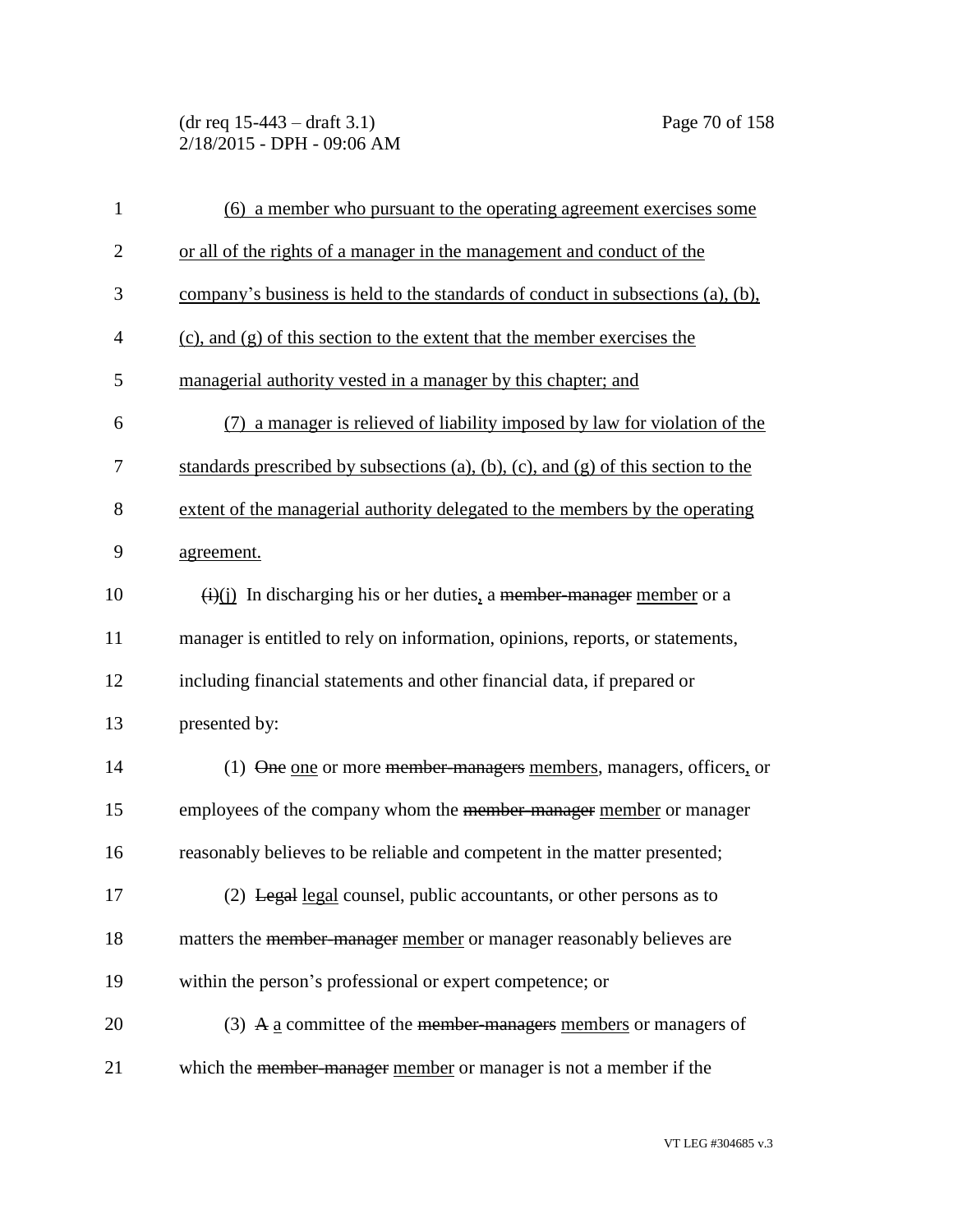(dr req 15-443 – draft 3.1) Page 71 of 158 2/18/2015 - DPH - 09:06 AM

| $\mathbf{1}$   | member manager member or manager reasonably believes the committee                          |
|----------------|---------------------------------------------------------------------------------------------|
| $\overline{2}$ | merits confidence.                                                                          |
| 3              | $\overrightarrow{()}$ (k) A member manager member or manager is not acting in good faith if |
| $\overline{4}$ | he or she has knowledge concerning the matter if the matter in question that                |
| 5              | makes reliance permitted by subsection $(i)$ $(j)$ of this section unwarranted.             |
| 6              | $\frac{f(k)(1)(1)}{k}$ A member of a member-managed limited liability company or a          |
| 7              | manager of a manager-managed limited liability company may lend money to                    |
| 8              | and transact other business with the company.                                               |
| 9              | (2) As to each loan or transaction, the rights and obligations of the                       |
| 10             | member or manager, as applicable, are the same as those of a person who is not              |
| 11             | a member or manager, subject to other applicable law.                                       |
| 12             | (m) A member-manager member or manager is not liable for any action                         |
| 13             | taken as a member-manager member or manager or any failure to take any                      |
| 14             | action, if the member-manager member or manager performed the duties of his                 |
| 15             | or her office in compliance with this section.                                              |
| 16             | § 3060. ACTIONS BY MEMBERS                                                                  |
| 17             | (a) A member may maintain an action against a limited liability company                     |
| 18             | or another member for legal or equitable relief, with or without an accounting              |
| 19             | as to the company's business, to enforce:                                                   |
| 20             | $(1)$ the member's rights under the operating agreement;                                    |
| 21             | (2) the member's rights under this chapter; and                                             |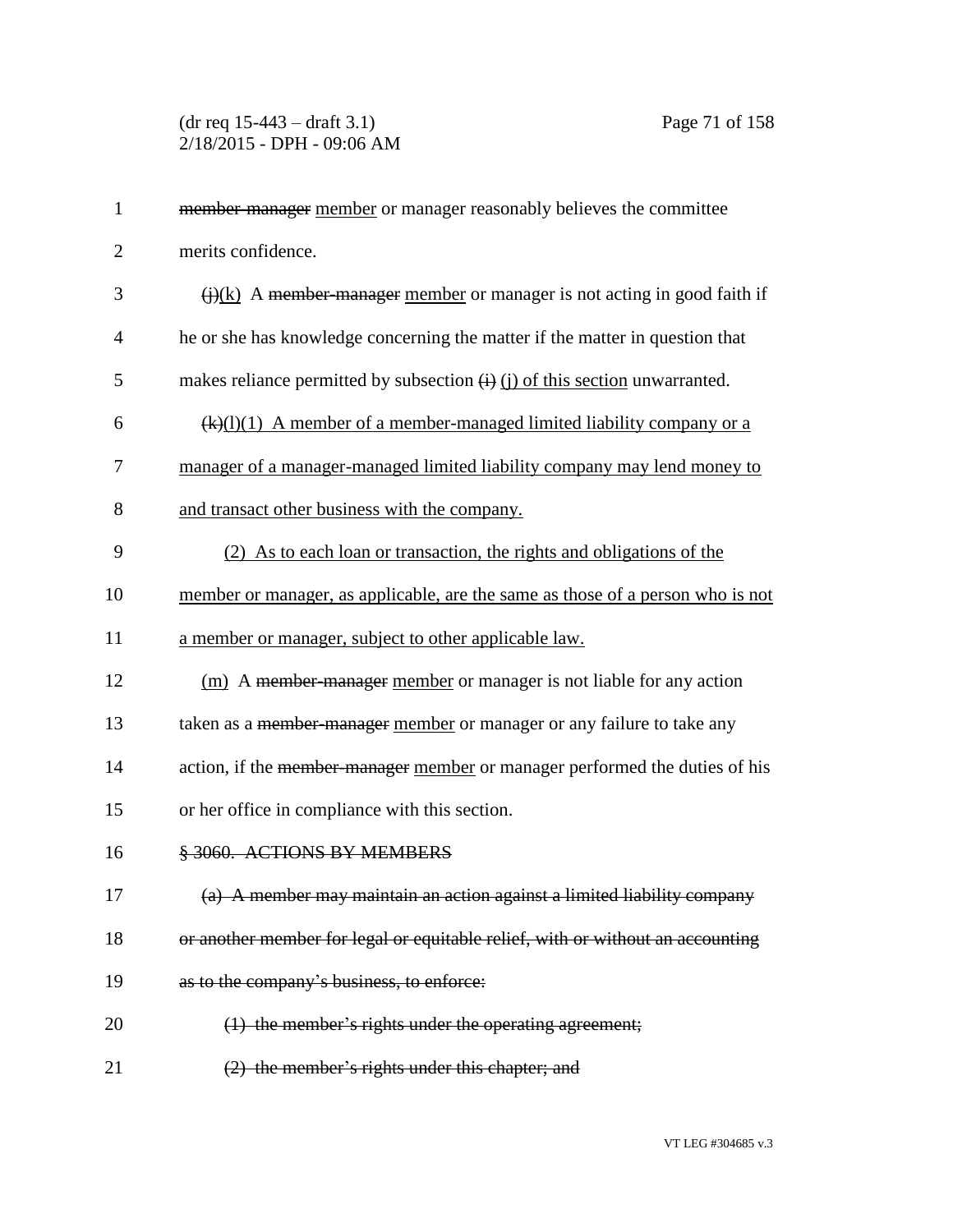(dr req 15-443 – draft 3.1) Page 72 of 158 2/18/2015 - DPH - 09:06 AM

| $\mathbf{1}$   | (3) the rights and otherwise protect the interests of the member,               |
|----------------|---------------------------------------------------------------------------------|
| $\overline{2}$ | including rights and interests arising independently of the member's            |
| 3              | relationship to the company.                                                    |
| $\overline{4}$ | (b) The accrual, and any time limited for the assertion, of a right of action   |
| 5              | for a remedy under this section is governed by other law. A right to an         |
| 6              | accounting upon a dissolution and winding up does not revive a claim barred     |
| 7              | $by$ law.                                                                       |
| 8              | § 3060. REIMBURSEMENT, INDEMNIFICATION, AND INSURANCE                           |
| 9              | (a) A member-managed limited liability company shall reimburse a                |
| 10             | member, and a manager-managed limited liability company shall reimburse a       |
| 11             | manager, for payments made and indemnify the member or manager for              |
| 12             | liabilities reasonably incurred by the member or manager in the ordinary and    |
| 13             | proper conduct of the activities of the limited liability company or for the    |
| 14             | preservation of its activities or property.                                     |
| 15             | (b) A limited liability company may purchase and maintain insurance on          |
| 16             | behalf of a member or manager against liability asserted against or incurred by |
| 17             | the member or manager in that capacity or arising from that status whether or   |
| 18             | not the operation agreement is permitted to provide for the member or manager   |
| 19             | to be indemnified against the liability.                                        |
| 20             | (c) A limited liability company shall reimburse a member for an advance to      |
| 21             | the company beyond the amount of contribution the member agreed to make.        |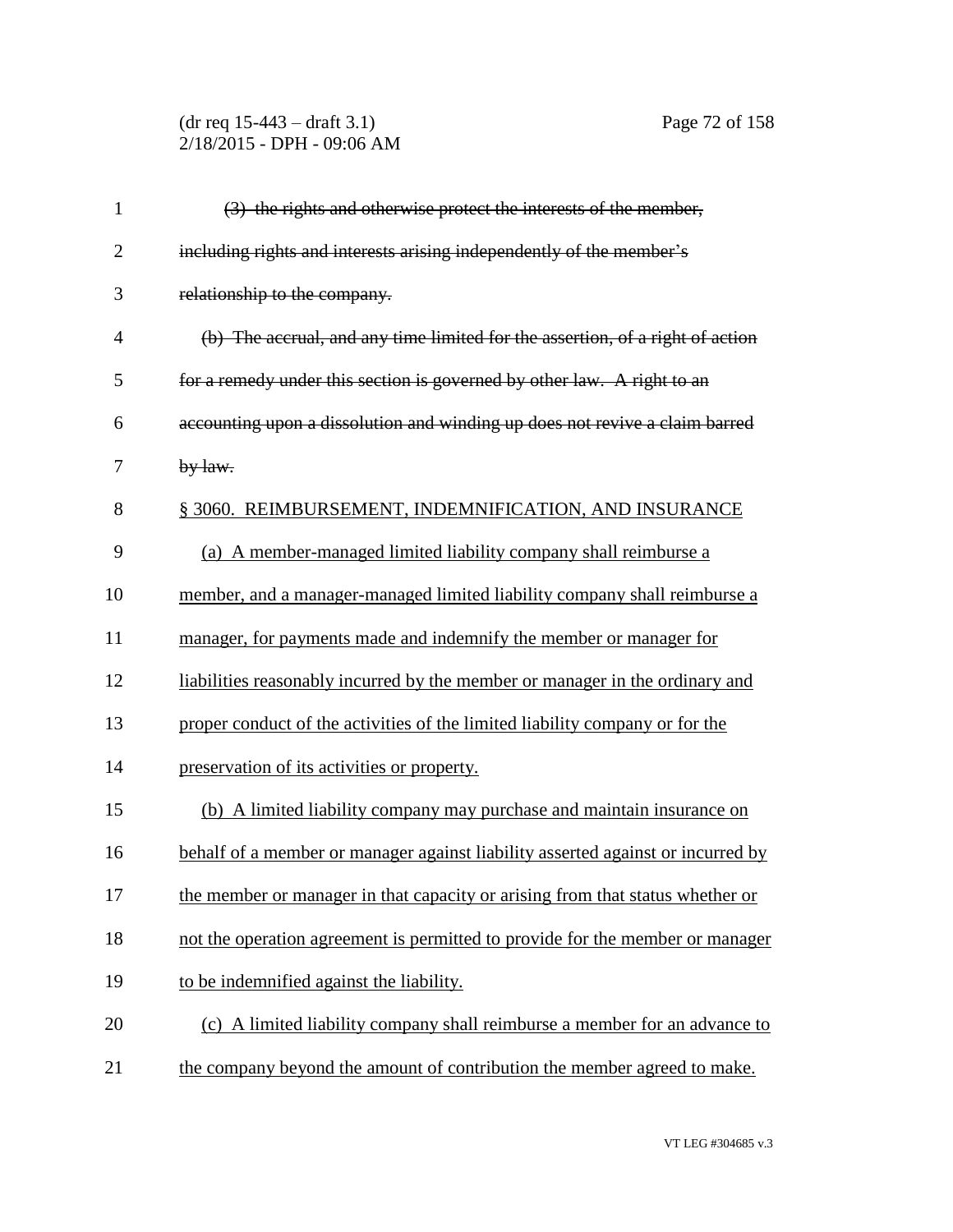(dr req 15-443 – draft 3.1) Page 73 of 158 2/18/2015 - DPH - 09:06 AM

| $\mathbf{1}$   | (d) A payment or advance that gives rise to an obligation of a limited            |
|----------------|-----------------------------------------------------------------------------------|
| $\overline{2}$ | liability company under subsections (a) through (c) of this section constitutes a |
| 3              | loan to the company, which accrues interest from the date of the payment or       |
| 4              | advance.                                                                          |
| 5              | (e) A member is not entitled to remuneration for services performed for a         |
| 6              | limited liability company even in the capacity as a manager of a                  |
| 7              | manager-managed company, except for reasonable compensation for services          |
| 8              | rendered in winding up the activities of the company.                             |
| 9              | § 3061. CONTINUATION OF TERM LIMITED LIABILITY COMPANY                            |
| 10             | <b>BEYOND EXPIRATION OF STATED DURATION</b>                                       |
| 11             | (a) If a term limited liability company is continued after the expiration of      |
| 12             | its term, the rights and duties of the members and managers, if any, remain the   |
| 13             | same as they were at the expiration of the term except to the extent inconsistent |
| 14             | with rights and duties of members and managers of an at-will limited liability    |
| 15             | company.                                                                          |
| 16             | (b) If the members in a member-managed limited liability company or the           |
| 17             | managers in a manager-managed company continue the business without any           |
| 18             | winding up of the business of the company, it continues as an at-will company.    |
| 19             | [Repealed.]                                                                       |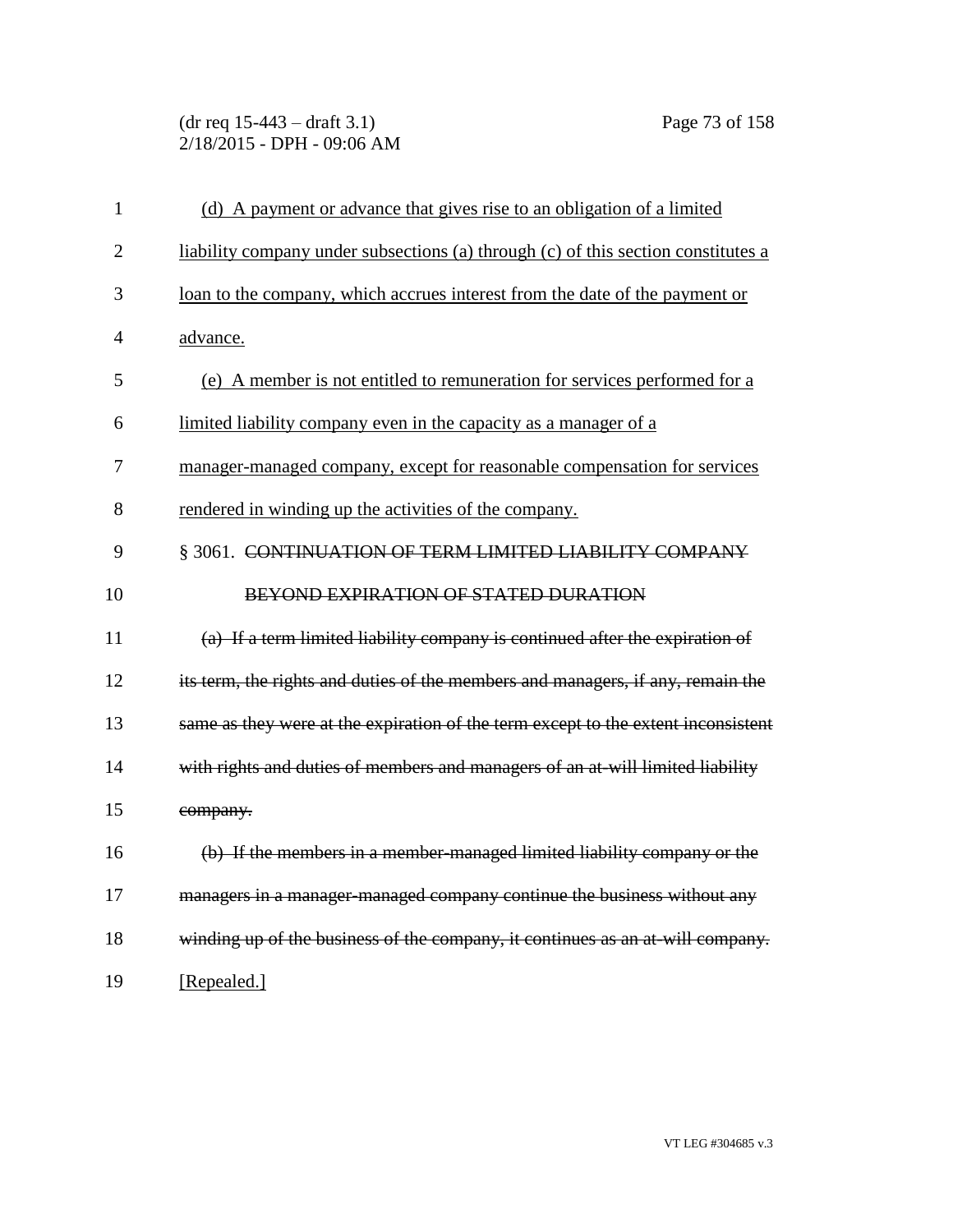(dr req 15-443 – draft 3.1) Page 74 of 158 2/18/2015 - DPH - 09:06 AM

| $\mathbf{1}$ | § 3062. AUTHORITY TO INDEMNIFY                                                    |
|--------------|-----------------------------------------------------------------------------------|
| 2            | (a) Except as provided in subsection (d) of this section, a limited liability     |
| 3            | company may indemnify a person made a party to a proceeding because the           |
| 4            | person is or was a manager or member against liability incurred in the            |
| 5            | proceeding if:                                                                    |
| 6            | (1) the person conducted himself or herself in good faith; and                    |
| 7            | $(2)$ the person reasonably believed:                                             |
| 8            | (A) in the case of conduct in the person's official capacity with the             |
| 9            | limited liability company, that the person's conduct was in the company's best    |
| 10           | interests; and                                                                    |
| 11           | (B) in all other cases, that the person's conduct was at least not                |
| 12           | opposed to the company's best interests; and                                      |
| 13           | (3) in the case of any proceeding brought by a governmental entity, the           |
| 14           | person had no reasonable cause to believe his or her conduct was unlawful, and    |
| 15           | the person is not finally found to have engaged in a reckless or intentional      |
| 16           | unlawful act.                                                                     |
| 17           | (b) A person's conduct, with respect to an employee benefit plan for a            |
| 18           | purpose the person reasonably believed to be in the interests of the participants |
| 19           | in and beneficiaries of the plan, is conduct that satisfies the requirement of    |
| 20           | subdivision $(a)(2)(B)$ of this section.                                          |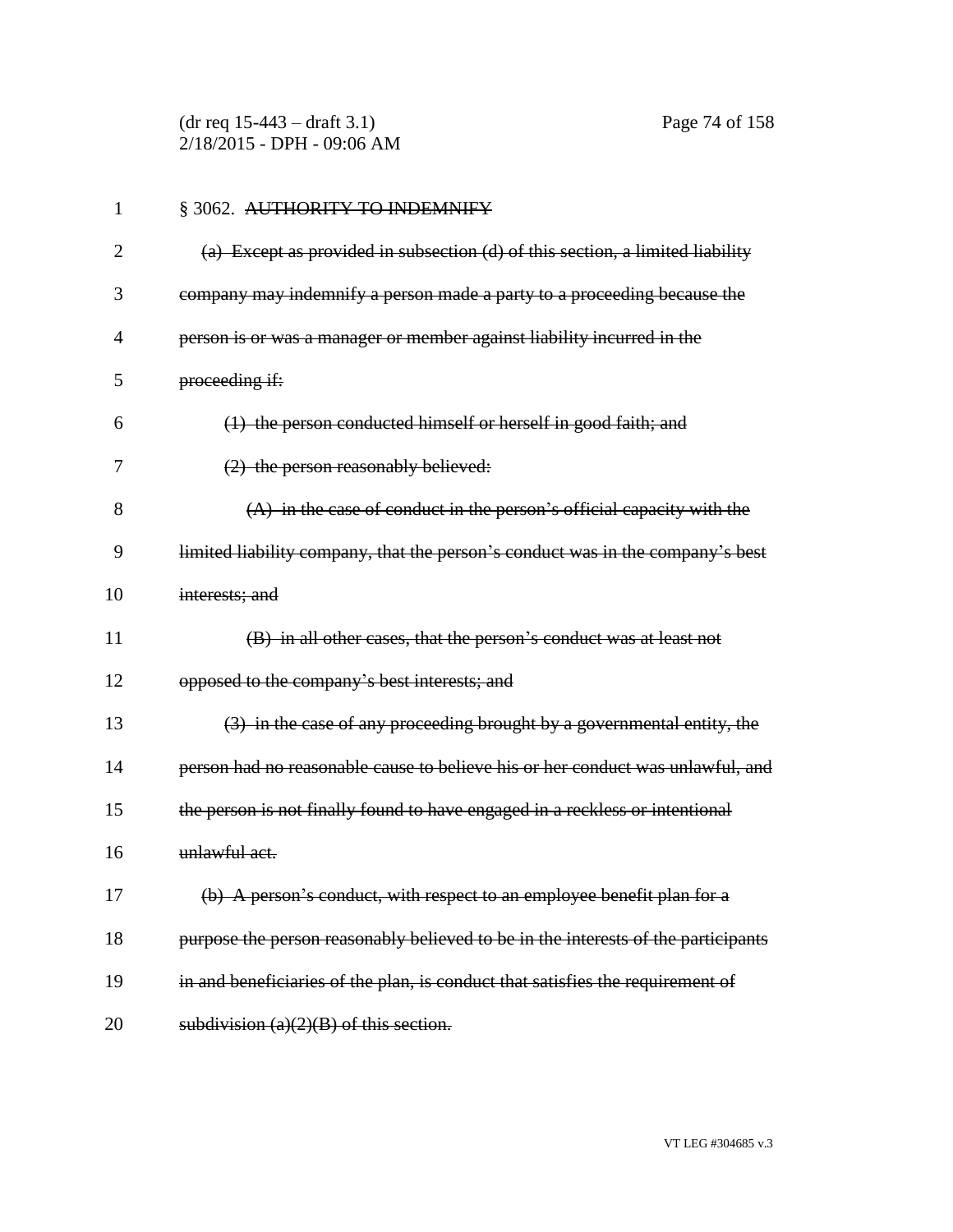#### (dr req 15-443 – draft 3.1) Page 75 of 158 2/18/2015 - DPH - 09:06 AM

| $\mathbf{1}$   | (c) The termination of a proceeding by judgment, order, settlement,               |
|----------------|-----------------------------------------------------------------------------------|
| $\overline{2}$ | conviction or upon a plea of nolo contendere or its equivalent is not, of itself, |
| 3              | determinative that the person did not meet the standard of conduct described in   |
| $\overline{4}$ | this section.                                                                     |
| 5              | $(d)$ Notwithstanding subsection $(e)$ of this section, a limited liability       |
| 6              | company may not indemnify a person under this section:                            |
| 7              | $(1)$ in connection with a proceeding by or in the right of the limited           |
| 8              | liability company in which the person was adjudged liable to the limited          |
| 9              | liability company; or                                                             |
| 10             | (2) in connection with any other proceeding charging improper personal            |
| 11             | benefit to the person, whether or not involving action in the person's official   |
| 12             | eapacity, in which the person was adjudged liable on the basis that personal      |
| 13             | benefit was improperly received by the person.                                    |
| 14             | (e) Indemnification permitted under this section in connection with a             |
| 15             | proceeding by or in the right of the limited liability company is limited to      |
| 16             | reasonable expenses incurred in connection with the proceeding.                   |
| 17             | (f) The limited liability company may indemnify an employee or agent of           |
| 18             | the limited liability company who is not a manager or member to the same          |
| 19             | extent that it may indemnify a manager or member. [Repealed.]                     |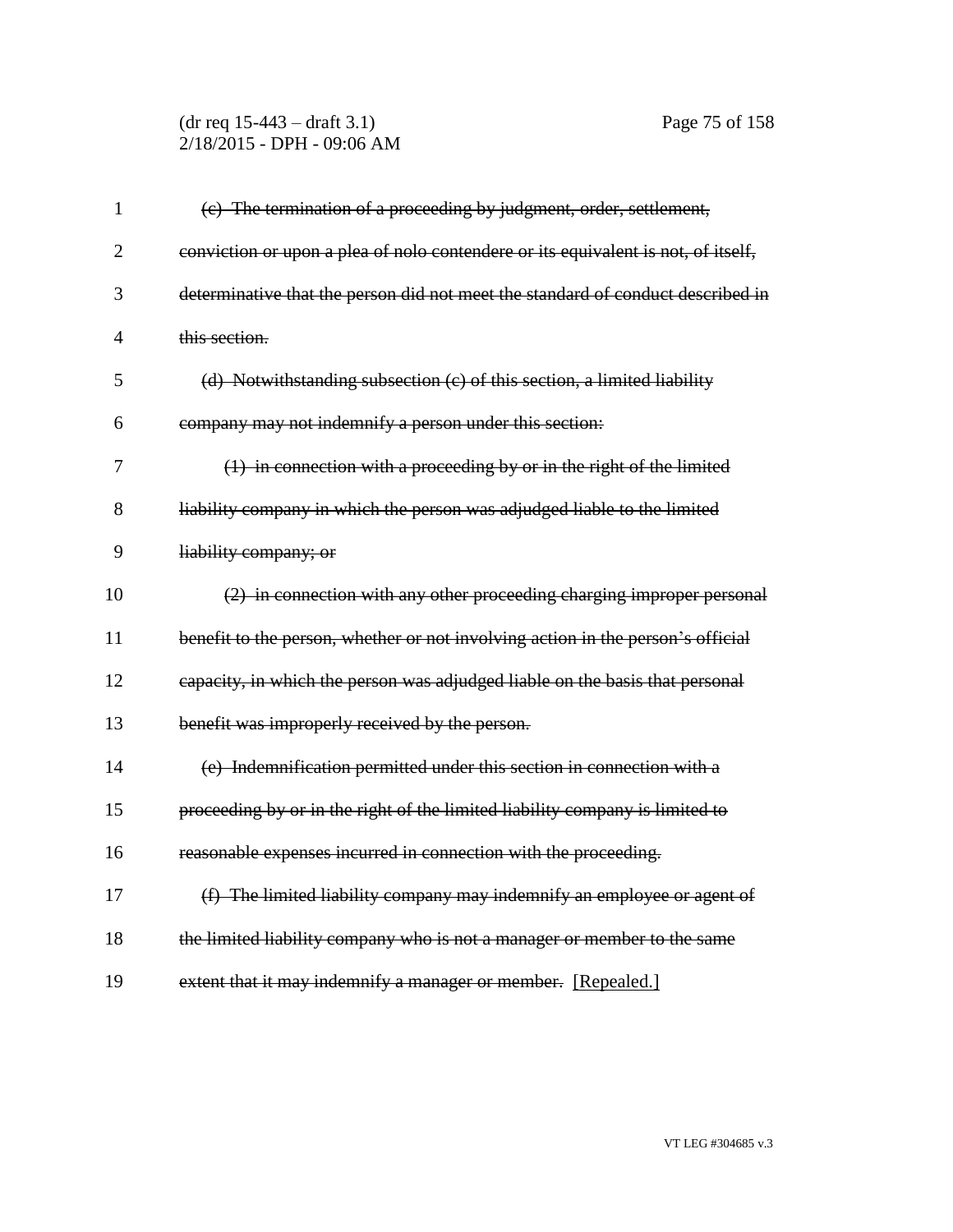(dr req 15-443 – draft 3.1) Page 76 of 158 2/18/2015 - DPH - 09:06 AM

| $\mathbf{1}$   | Subchapter 5. Transferees and Creditors of Member                                            |
|----------------|----------------------------------------------------------------------------------------------|
| $\overline{2}$ | § 3071. MEMBER'S DISTRIBUTIONAL INTEREST                                                     |
| 3              | (a) A member is not a co-owner of, and has no transferable interest in,                      |
| $\overline{4}$ | property of a limited liability company.                                                     |
| 5              | $\leftrightarrow$ A distributional interest in a limited liability company is personal       |
| 6              | property and, subject to sections 3072 and 3073 of this title, may be transferred            |
| 7              | in whole or in part.                                                                         |
| 8              | $\left(\frac{e}{e}\right)$ An operating agreement may provide that a distributional interest |
| 9              | may be evidenced by a certificate of the interest issued by the limited liability            |
| 10             | company and, subject to section 3073 of this title, may also provide for the                 |
| 11             | transfer of any interest represented by the certificate by a transfer of the                 |
| 12             | certificate.                                                                                 |
| 13             | § 3072. TRANSFER OF DISTRIBUTIONAL INTEREST                                                  |
| 14             | (a) A transfer, in whole or in part, of a distributional interest:                           |
| 15             | $(1)$ is permissible;                                                                        |
| 16             | (2) does not by itself cause a member's dissociation or a dissolution and                    |
| 17             | winding up of the company's activities; and                                                  |
| 18             | (3) subject to section 3075 of this title, does not entitle the transferee to:               |
| 19             | (A) become or to exercise any rights of a member:                                            |
| 20             | (B) participate in the management or conduct of the company's                                |
| 21             | activities; or                                                                               |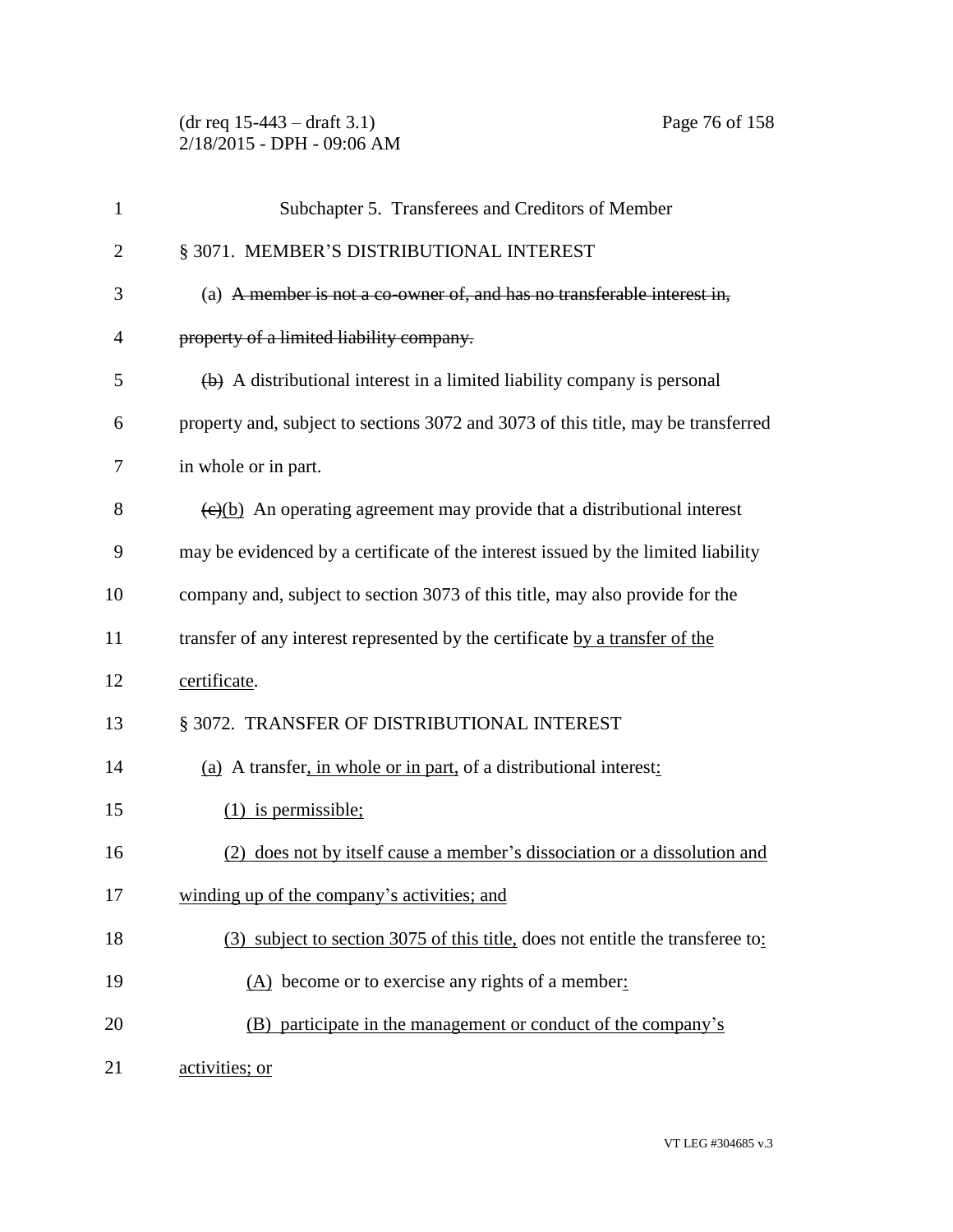(dr req 15-443 – draft 3.1) Page 77 of 158 2/18/2015 - DPH - 09:06 AM

| $\mathbf{1}$   | (C) except as otherwise provided in subsection 3073(d) of this title,              |
|----------------|------------------------------------------------------------------------------------|
| $\overline{2}$ | have access to records or other information concerning the company's               |
| 3              | activities.                                                                        |
| 4              | (b) A transfer of a distributional interest entitles the transferee to receive, to |
| 5              | the extent transferred in accordance with the transfer, only the distributions to  |
| 6              | which the transferor would be entitled otherwise be entitled with respect to the   |
| 7              | interest. A member ceases to be a member upon transfer of all of the               |
| 8              | member's distributional interest other than a transfer for security purposes or a  |
| 9              | court order charging the member's distributional interest, which in either case    |
| 10             | has not been foreclosed.                                                           |
| 11             | (c) Except as otherwise provided in subdivision $3081(4)(B)$ of this title, if a   |
| 12             | member transfers a distributional interest, the transferor retains the rights of a |
| 13             | member other than the distributional interest transferred and retains all duties   |
| 14             | and obligations of a member.                                                       |
| 15             | (d) A transfer of a distributional interest in violation of a restriction on       |
| 16             | transfer contained in the operating agreement is ineffective if the intended       |
| 17             | transferee has knowledge or notice of the restriction at the time of transfer.     |
| 18             | § 3073. RIGHTS OF TRANSFEREE                                                       |
| 19             | (a) A transferee of a distributional interest may become a member of a             |
| 20             | limited liability company if and to the extent that the transferor gives the       |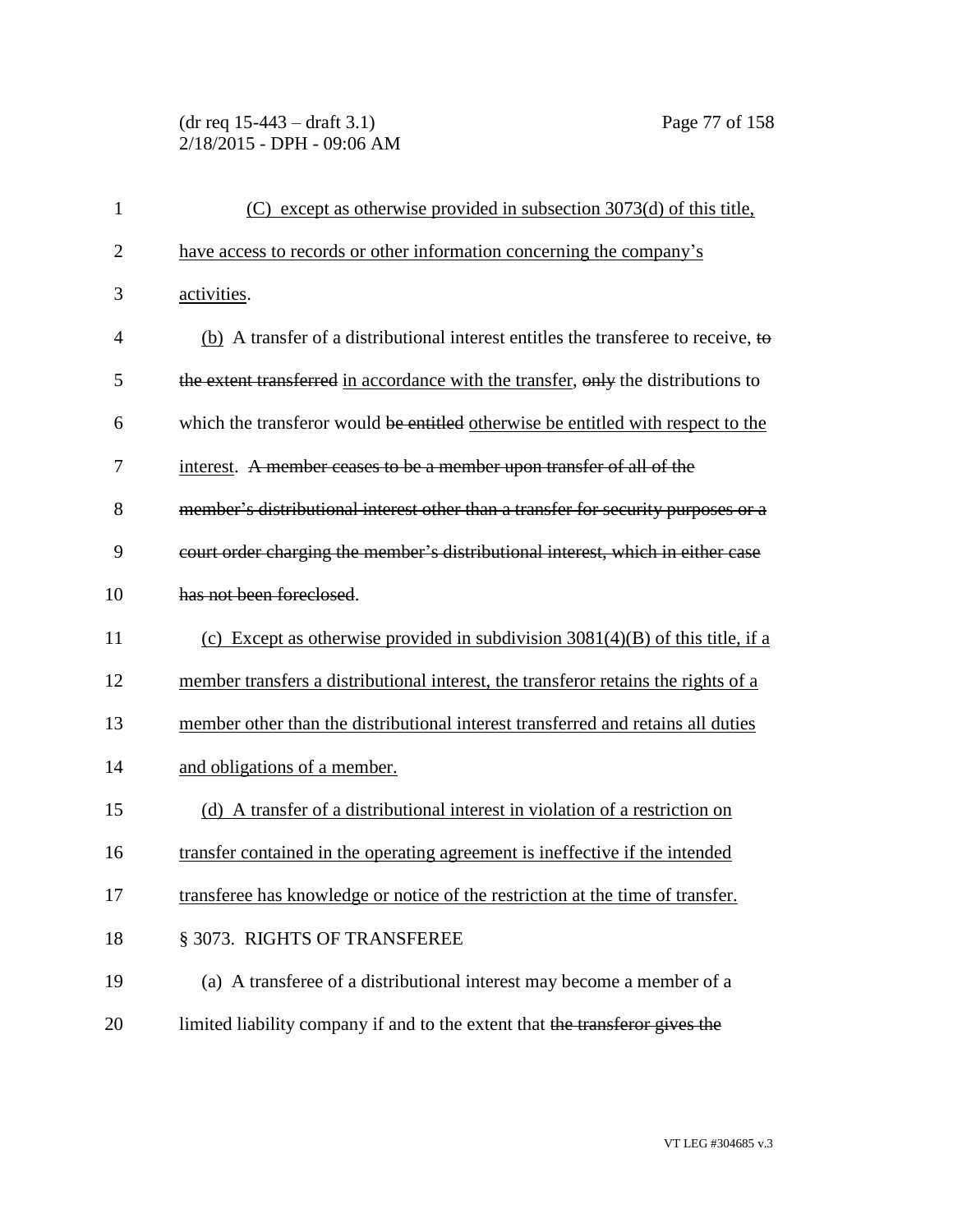(dr req 15-443 – draft 3.1) Page 78 of 158 2/18/2015 - DPH - 09:06 AM

| $\mathbf{1}$   | transferee the right in accordance with authority described in the operating   |
|----------------|--------------------------------------------------------------------------------|
| $\overline{2}$ | agreement or all other members consent.                                        |
| 3              | $(b)(1)$ A transferee who has become a member, has the rights and powers,      |
| $\overline{4}$ | and is subject to the restrictions and liabilities, of a member under the      |
| 5              | operating agreement and this chapter to the extent of the membership interest  |
| 6              | transferred.                                                                   |
| 7              | (2) A transferee who becomes a member also is liable for the transferor        |
| 8              | member's obligations to make contributions under section 3052 3053 of this     |
| 9              | title and for obligations under section 3057 of this title to return unlawful  |
| 10             | distributions, but the transferee is not obligated for the transferor member's |
| 11             | liabilities unknown to the transferee at the time the transferee becomes a     |
| 12             | member and which could not be ascertained from the articles of organization    |
| 13             | or the operating agreement made available to the transferee, and is not        |
| 14             | personally liable for any obligation of the limited liability company incurred |
| 15             | before the transferee's admission as a member.                                 |
| 16             | (c) Whether or not a transferee of a distributional interest becomes a         |
| 17             | member under subsection (a) of this section, the transferor retains all duties |
| 18             | and obligations of a member and is not released from liability to the limited  |
| 19             | liability company and the other members under the operating agreement or this  |
| 20             | chapter unless all other members consent.                                      |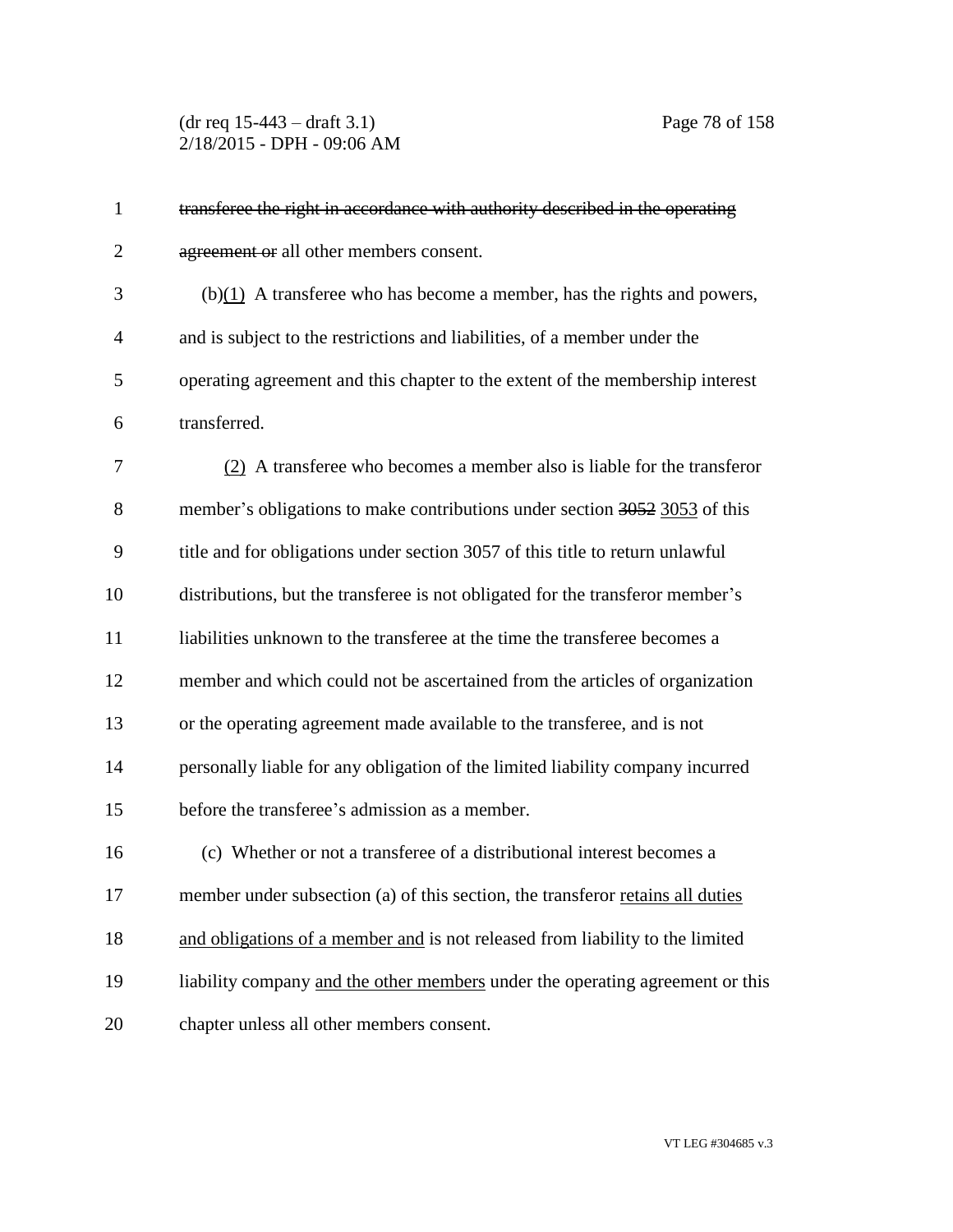(dr req 15-443 – draft 3.1) Page 79 of 158 2/18/2015 - DPH - 09:06 AM

| $\mathbf{1}$   | (d) A transferee who does not become a member is not entitled to                 |
|----------------|----------------------------------------------------------------------------------|
| $\overline{2}$ | participate in the management or conduct of the limited liability company's      |
| 3              | business or affairs, require access to information concerning the company's      |
| $\overline{4}$ | transactions, or inspect or copy any of the company's books and other records,   |
| 5              | except that in a dissolution and winding up of a limited liability company, a    |
| 6              | transferee is entitled to an account of the company's transactions only from the |
| 7              | date of dissolution.                                                             |
| 8              | (e) A transferee who does not become a member is entitled to:                    |
| 9              | (1) receive, in accordance with the transfer, distributions to which the         |
| 10             | transferor would otherwise be entitled;                                          |
| 11             | (2) receive, upon dissolution and winding up of the limited liability            |
| 12             | company's business:                                                              |
| 13             | (A) in accordance with the transfer, the net amount otherwise                    |
| 14             | distributable to the transferor; and                                             |
| 15             | (B) a statement of account only from the date of the latest statement            |
| 16             | of account agreed to by all the members;                                         |
| 17             | (3) receive the transferee's distributional interest of a company having a       |
| 18             | specified term purchased as provided under subdivision $3091(a)(2)$ and section  |
| 19             | 3092 of this title; and                                                          |
| 20             | (4) seek a judicial determination that it is equitable to dissolve and wind      |
| 21             | up the company's business for the failure to cause the transferee's              |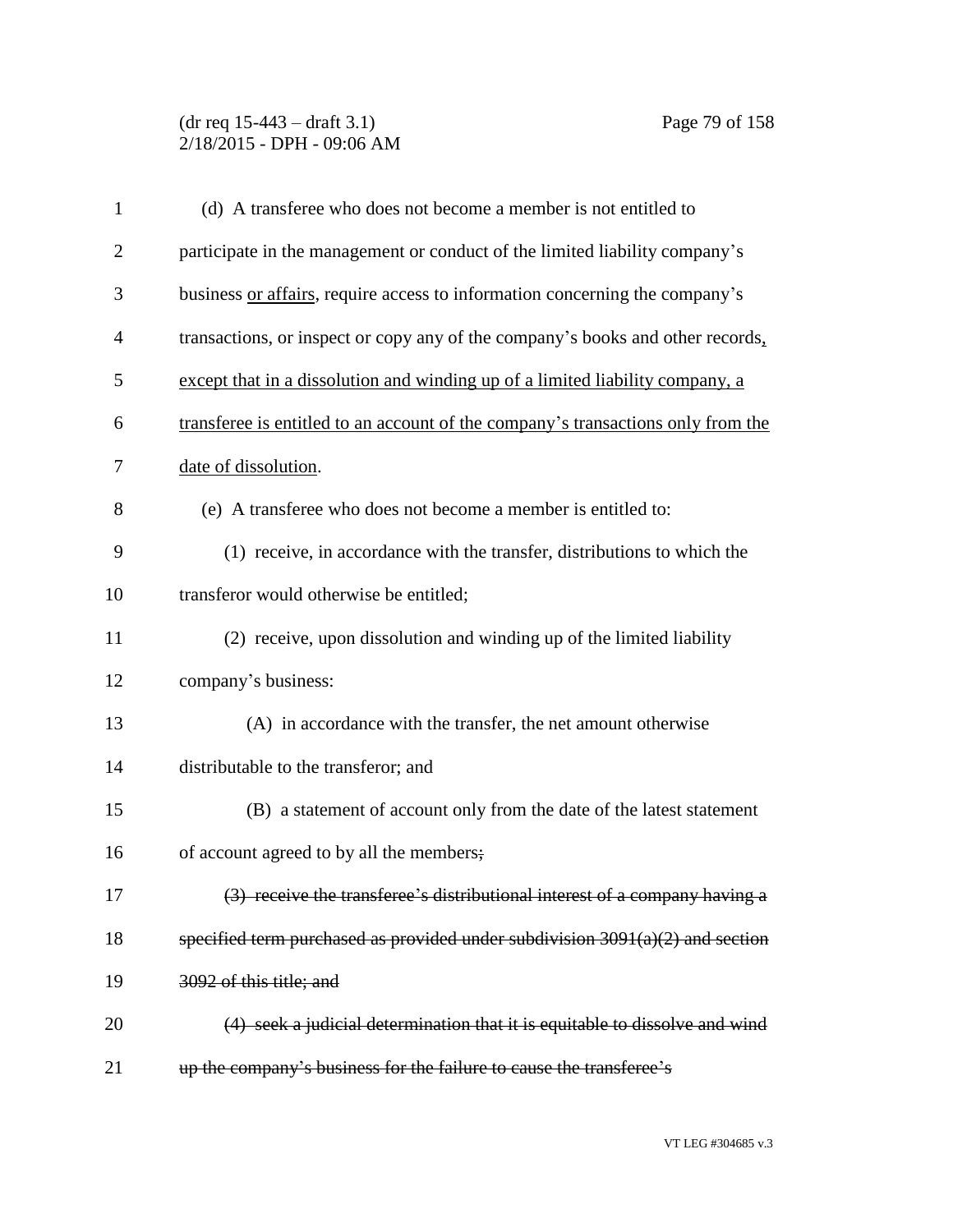(dr req 15-443 – draft 3.1) Page 80 of 158 2/18/2015 - DPH - 09:06 AM

| $\mathbf{1}$   | distributional interest to be purchased under subdivision $3091(a)(2)$ and section |
|----------------|------------------------------------------------------------------------------------|
| $\overline{2}$ | 3092 of this title.                                                                |
| 3              | (f) A limited liability company need not give effect to a transfer or a            |
| $\overline{4}$ | transferee's rights under this section until it has notice of the transfer in      |
| 5              | writing.                                                                           |
| 6              | § 3074. RIGHTS OF CREDITOR                                                         |
| 7              | (a) On application by a judgment creditor of a member of a limited liability       |
| 8              | company or of a member's transferee, a court having jurisdiction may charge        |
| 9              | the distributional interest of the judgment debtor to satisfy the judgment. The    |
| 10             | court may appoint a receiver of the share of the distributions due or to become    |
| 11             | due to the judgment debtor and make all other orders, directions, accounts and     |
| 12             | inquiries the judgment debtor might have made or which the circumstances           |
| 13             | may require to give effect to the charging order.                                  |
| 14             | (b) A charging order constitutes a lien on the judgment debtor's                   |
| 15             | distributional interest. The court may order a foreclosure of a lien on a          |
| 16             | distributional interest subject to the charging order at any time. A purchaser at  |
| 17             | the foreclosure sale has the rights of a transferee.                               |
| 18             | (c) At any time before foreclosure, a distributional interest charged may be       |
| 19             | redeemed:                                                                          |
| 20             | $(1)$ by the judgment debtor;                                                      |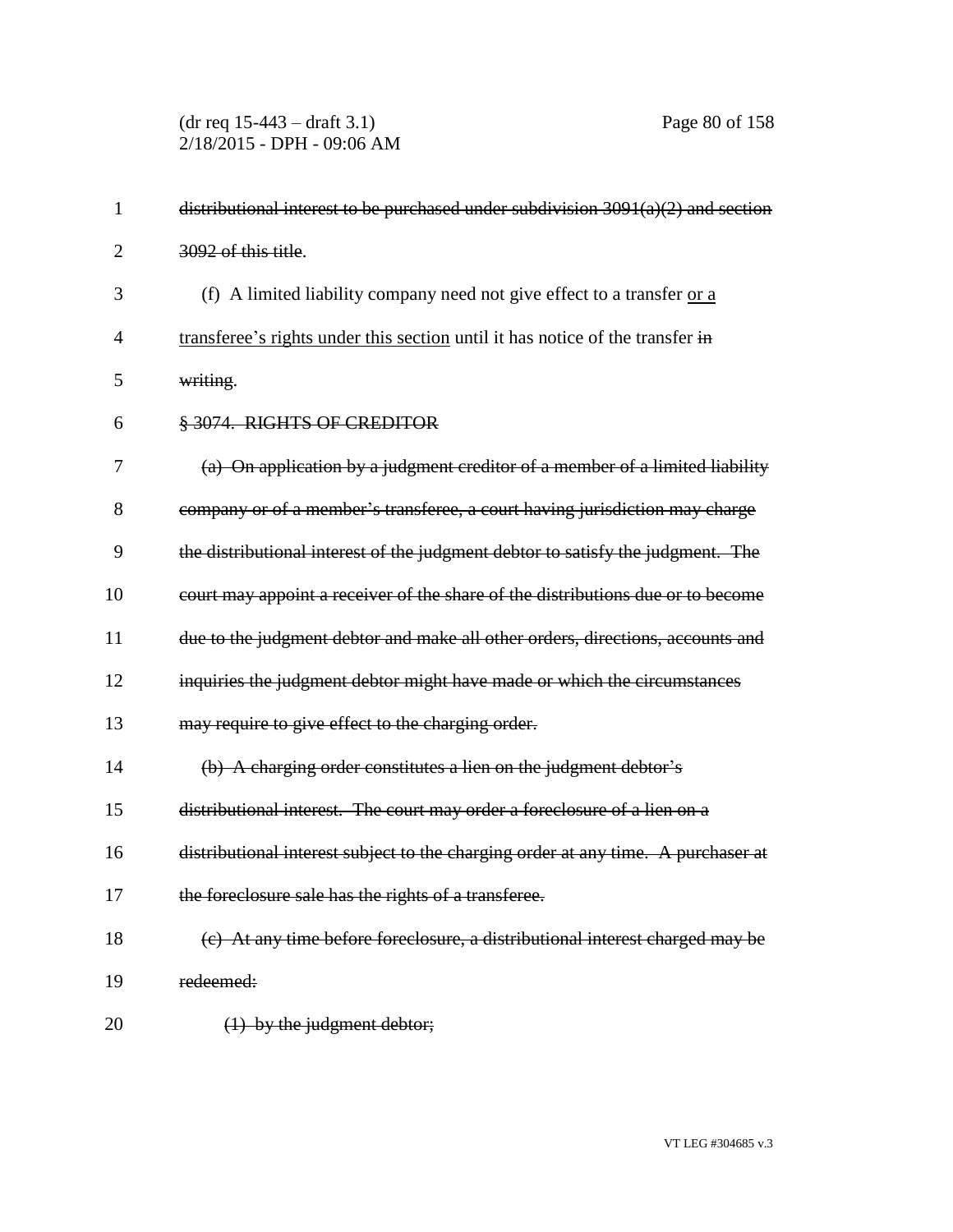(dr req 15-443 – draft 3.1) Page 81 of 158 2/18/2015 - DPH - 09:06 AM

| $\mathbf{1}$   | $(2)$ with property other than the limited liability company's property, by        |
|----------------|------------------------------------------------------------------------------------|
| $\overline{2}$ | one or more of the other members; or                                               |
| 3              | (3) with the limited liability company's property, but only if permitted           |
| 4              | by the operating agreement or upon the agreement of all members whose              |
| 5              | interests are not so charged.                                                      |
| 6              | (d) This chapter does not affect a member's right under exemption laws             |
| 7              | with respect to the member's distributional interest in a limited liability        |
| 8              | company.                                                                           |
| 9              | (e) This section provides the exclusive remedy by which a judgment                 |
| 10             | ereditor of a member or a transferee may satisfy a judgment out of the             |
| 11             | judgment debtor's distributional interest in a limited liability company.          |
| 12             | § 3074. CHARGING ORDER                                                             |
| 13             | $(a)(1)$ On application by a judgment creditor of a member or transferee, a        |
| 14             | court may enter a charging order against the distributional interest of the        |
| 15             | judgment debtor for the unsatisfied amount of the judgment.                        |
| 16             | Except as provided in subsection (f) of this section, a charging order             |
| 17             | constitutes a lien on a judgment debtor's distributional interest and requires the |
| 18             | limited liability company to pay over to the person to which the charging order    |
| 19             | was issued any distribution that would otherwise be paid to the judgment           |
| 20             | debtor.                                                                            |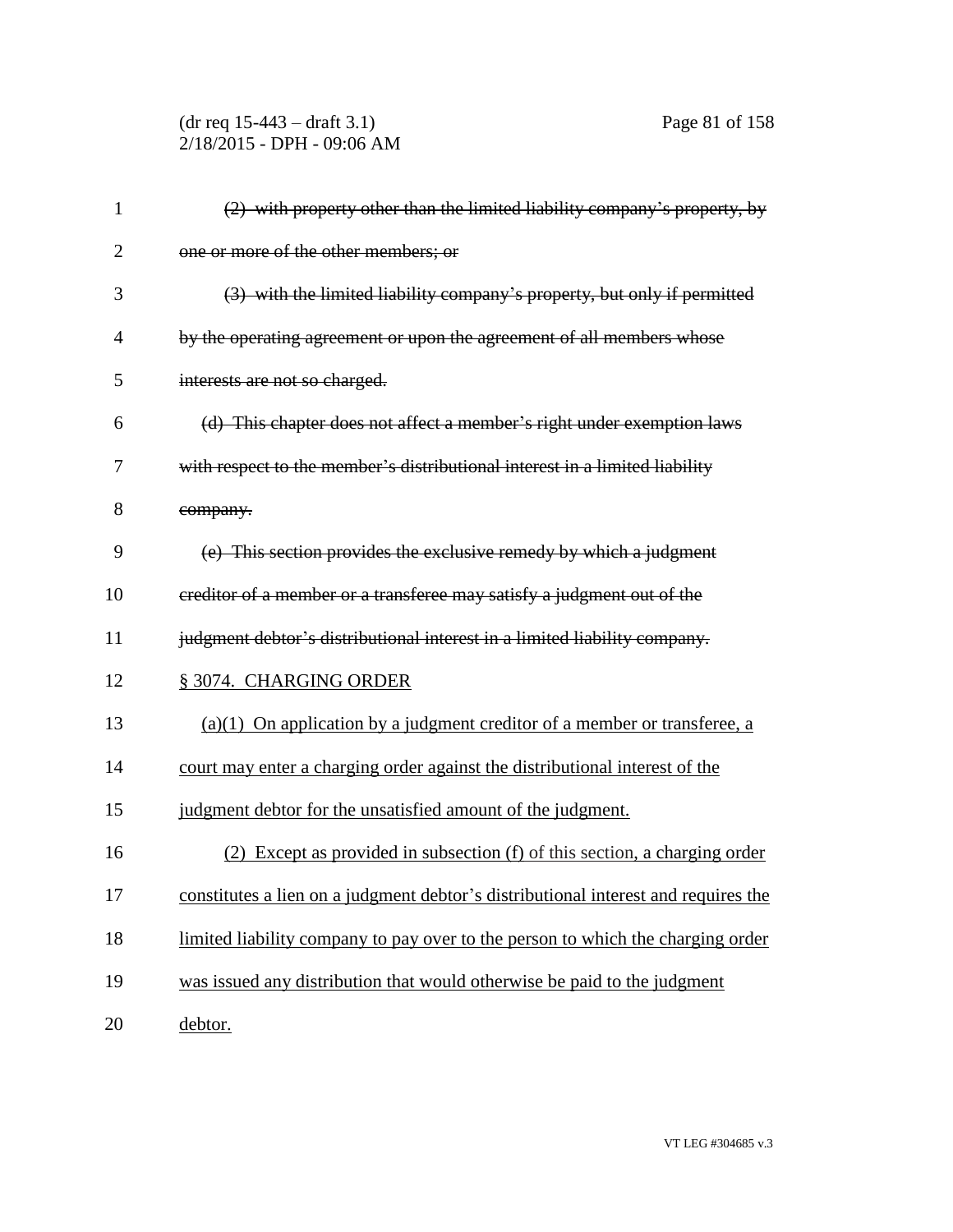(dr req 15-443 – draft 3.1) Page 82 of 158 2/18/2015 - DPH - 09:06 AM

| $\mathbf{1}$   | (b) To the extent necessary to effectuate the collection of distributions        |
|----------------|----------------------------------------------------------------------------------|
| $\overline{2}$ | pursuant to a charging order in effect under subsection (a) of this section, the |
| 3              | court may:                                                                       |
| $\overline{4}$ | (1) appoint a receiver of the distributions subject to the charging order,       |
| 5              | with the power to make all inquiries the judgment debtor might have              |
| 6              | made; and                                                                        |
| 7              | (2) make all other orders necessary to give effect to the charging order.        |
| 8              | $(c)(1)$ Upon a showing that distributions under a charging order will not       |
| 9              | pay the judgment debt within a reasonable time, the court may foreclose the      |
| 10             | lien and order the sale of the distributional interest.                          |
| 11             | (2) Except as provided in subsection (f) of this section, the purchaser at       |
| 12             | the foreclosure sale obtains only the distributional interest, does not thereby  |
| 13             | become a member, and is subject to section 3073 of this title.                   |
| 14             | (d) At any time before foreclosure under subsection (c) of this section, the     |
| 15             | member or transferee whose distributional interest is subject to a charging      |
| 16             | order under subsection (a) of this section may extinguish the charging order by  |
| 17             | satisfying the judgment and filing a certified copy of the satisfaction with the |
| 18             | court that issued the charging order.                                            |
| 19             | (e) At any time before foreclosure under subsection (c) of this section, a       |
| 20             | limited liability company or one or more members whose distributional            |
| 21             | interests are not subject to the charging order may pay to the judgment creditor |
|                |                                                                                  |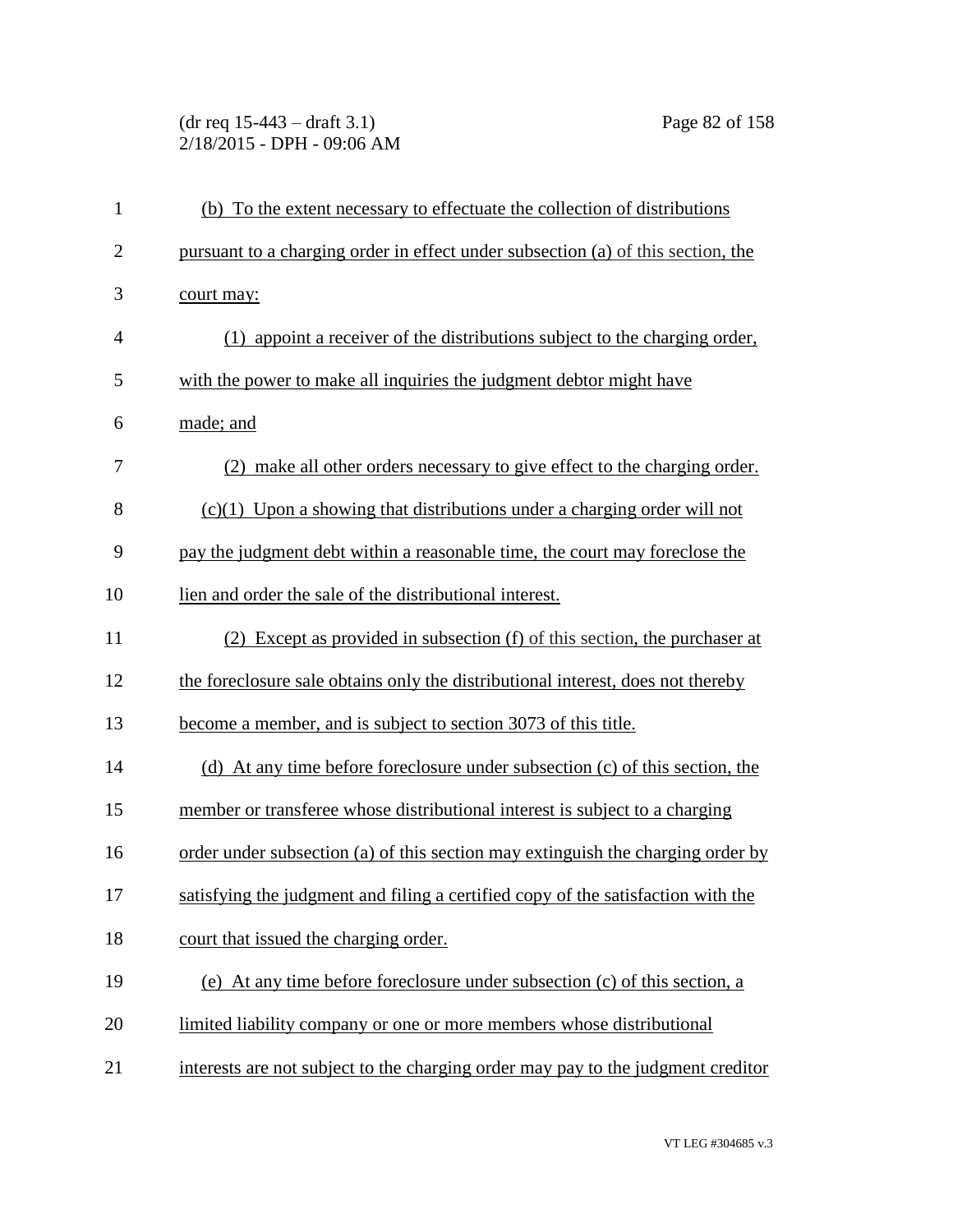(dr req 15-443 – draft 3.1) Page 83 of 158 2/18/2015 - DPH - 09:06 AM

| $\mathbf{1}$   | the full amount due under the judgment and thereby succeed to the rights of the |
|----------------|---------------------------------------------------------------------------------|
| $\overline{c}$ | judgment creditor, including the charging order.                                |
| 3              | (f) This section does not deprive any member or transferee of the benefit of    |
| $\overline{4}$ | any exemption laws applicable to the member's or transferee's distributional    |
| 5              | interest.                                                                       |
| 6              | (g) If a court orders foreclosure of a charging order lien against the sole     |
| 7              | member of a limited liability company:                                          |
| 8              | (1) the court shall confirm the sale;                                           |
| 9              | (2) the purchaser at the sale obtains the member's entire interest, not         |
| 10             | only the member's transferable interest;                                        |
| 11             | (3) the purchaser thereby becomes a member; and                                 |
| 12             | (4) the person whose interest was subject to the foreclosed charging            |
| 13             | order is dissociated as a member.                                               |
| 14             | (h) This section provides the exclusive remedy by which a person, who in        |
| 15             | the capacity of a judgment creditor seeks to enforce a judgment against a       |
| 16             | member or transferee, may satisfy the judgment from the judgment debtor's       |
| 17             | distributional interest.                                                        |
| 18             | § 3075. POWER OF ESTATE OF DECEASED OR MEMBER WHO IS                            |
| 19             | <b>INCOMPETENT</b>                                                              |
| 20             | If a member who is an individual dies or a court adjudges the member to be      |
| 21             | incompetent to manage the member's person or property, the member's             |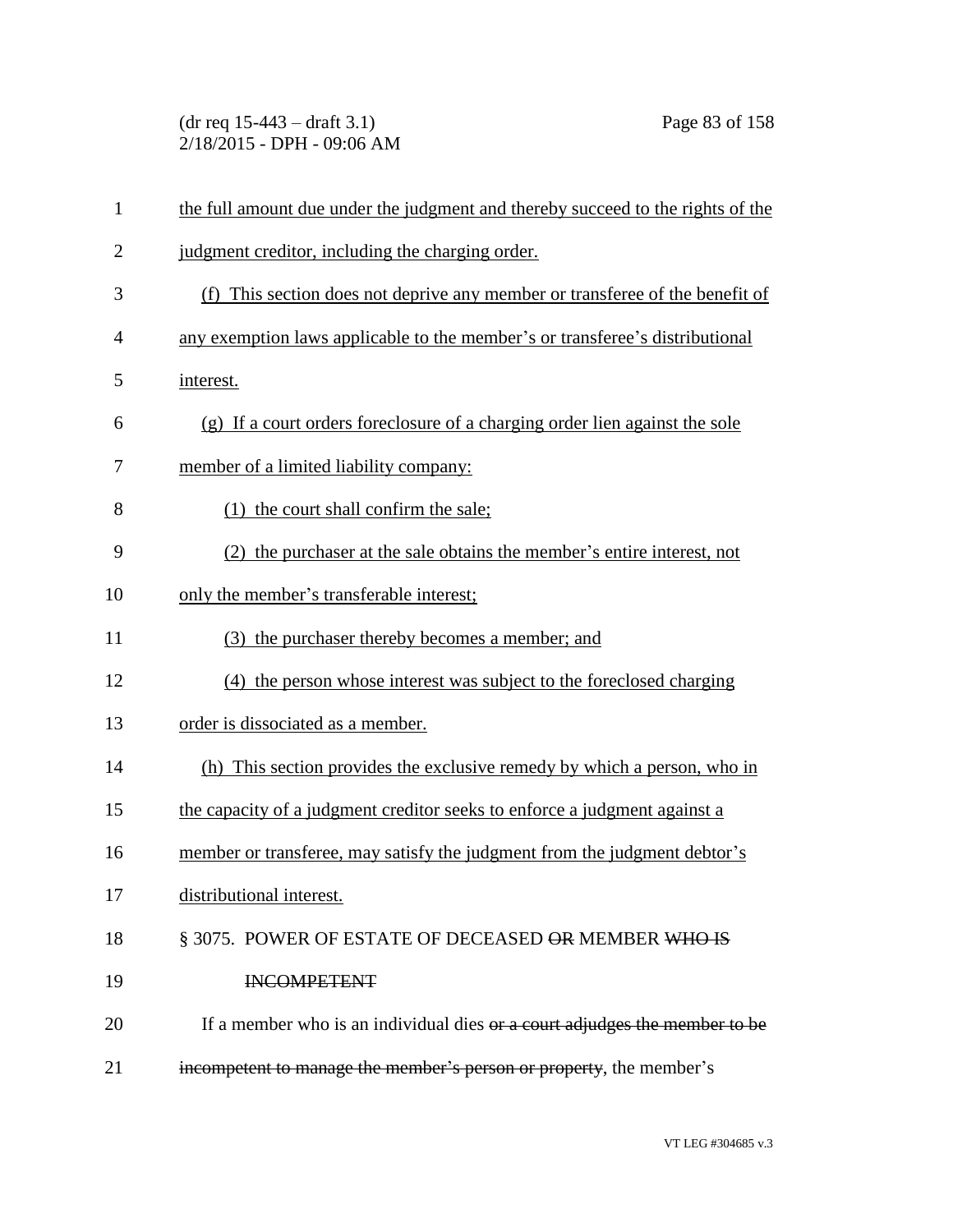(dr req 15-443 – draft 3.1) Page 84 of 158 2/18/2015 - DPH - 09:06 AM

| $\mathbf{1}$   | executor, administrator, guardian, conservator or other legal representative           |
|----------------|----------------------------------------------------------------------------------------|
| $\overline{2}$ | may exercise all of the member's rights for the purpose of settling the                |
| 3              | member's estate or administering the member's property. If a member is a               |
| 4              | corporation, trust, or other entity and is dissolved or terminated, the powers of      |
| 5              | the member may be exercised by its legal representative or successor the rights        |
| 6              | of a transferee under section 3073 of this title, and, for purposes of settling the    |
| 7              | estate, the member's legal representative may exercise the rights the deceased         |
| 8              | member had under section 3058 of this title.                                           |
| 9              | Subchapter 6. Member's Dissociation                                                    |
| 10             | § 3081. EVENTS CAUSING MEMBER'S DISSOCIATION                                           |
| 11             | A member person is dissociated from a limited liability company upon the               |
| 12             | occurrence of any of the following events:                                             |
| 13             | (1) the company's having notice of the member's express will to                        |
| 14             | withdraw upon the date of notice or $\theta$ , if a later withdrawal date is specified |
| 15             | by the member, on the later date;                                                      |
| 16             | (2) an event agreed to in the operating agreement as causing the                       |
| 17             | member's dissociation;                                                                 |
| 18             | (3) the member's expulsion pursuant to the operating agreement;                        |
| 19             | (4) the member's expulsion by unanimous vote of the other members if:                  |
| 20             | (A) it is unlawful to carry on the company's business with the person                  |
| 21             | as a member;                                                                           |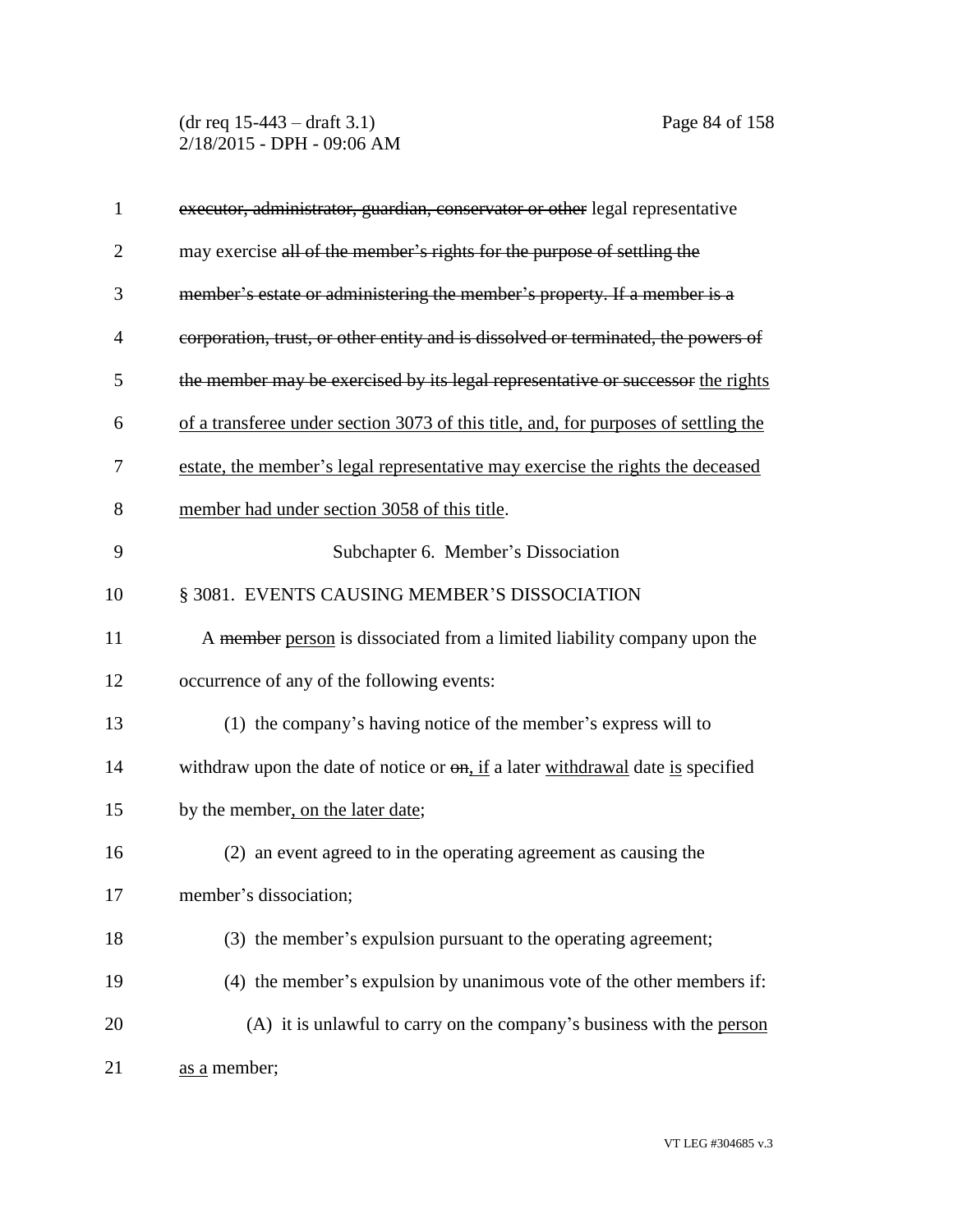# (dr req 15-443 – draft 3.1) Page 85 of 158 2/18/2015 - DPH - 09:06 AM

| $\mathbf{1}$   | (B) there has been a transfer of substantially all of the member's                    |
|----------------|---------------------------------------------------------------------------------------|
| $\overline{2}$ | distributional interest, other than a transfer for security purposes, or a court      |
| 3              | order charging the member's distributional interest, which has not been               |
| $\overline{4}$ | foreclosed;                                                                           |
| 5              | (C) a corporate corporation that is a member fails to obtain a                        |
| 6              | revocation of its certificate of dissolution or a reinstatement of its charter or its |
| 7              | right to conduct business within 90 days after the company notifies such              |
| 8              | member that it will be expelled because it has filed a certificate of dissolution     |
| 9              | or the equivalent, its charter has been revoked, or its right to conduct business     |
| 10             | has been suspended in this state or by the jurisdiction of its incorporation; or      |
| 11             | (D) a partnership or a limited liability company that is a member has                 |
| 12             | been dissolved and its business is being wound up;                                    |
| 13             | (5) on application by the company or another member, the member's                     |
| 14             | expulsion by judicial determination because the member:                               |
| 15             | (A) engaged in wrongful conduct that has adversely and materially                     |
| 16             | affected, or will adversely and materially affect, the company's business;            |
| 17             | (B) willfully or persistently committed a material breach of the                      |
| 18             | operating agreement or of a duty owed to the company or the other members             |
| 19             | under section 3059 of this title; or                                                  |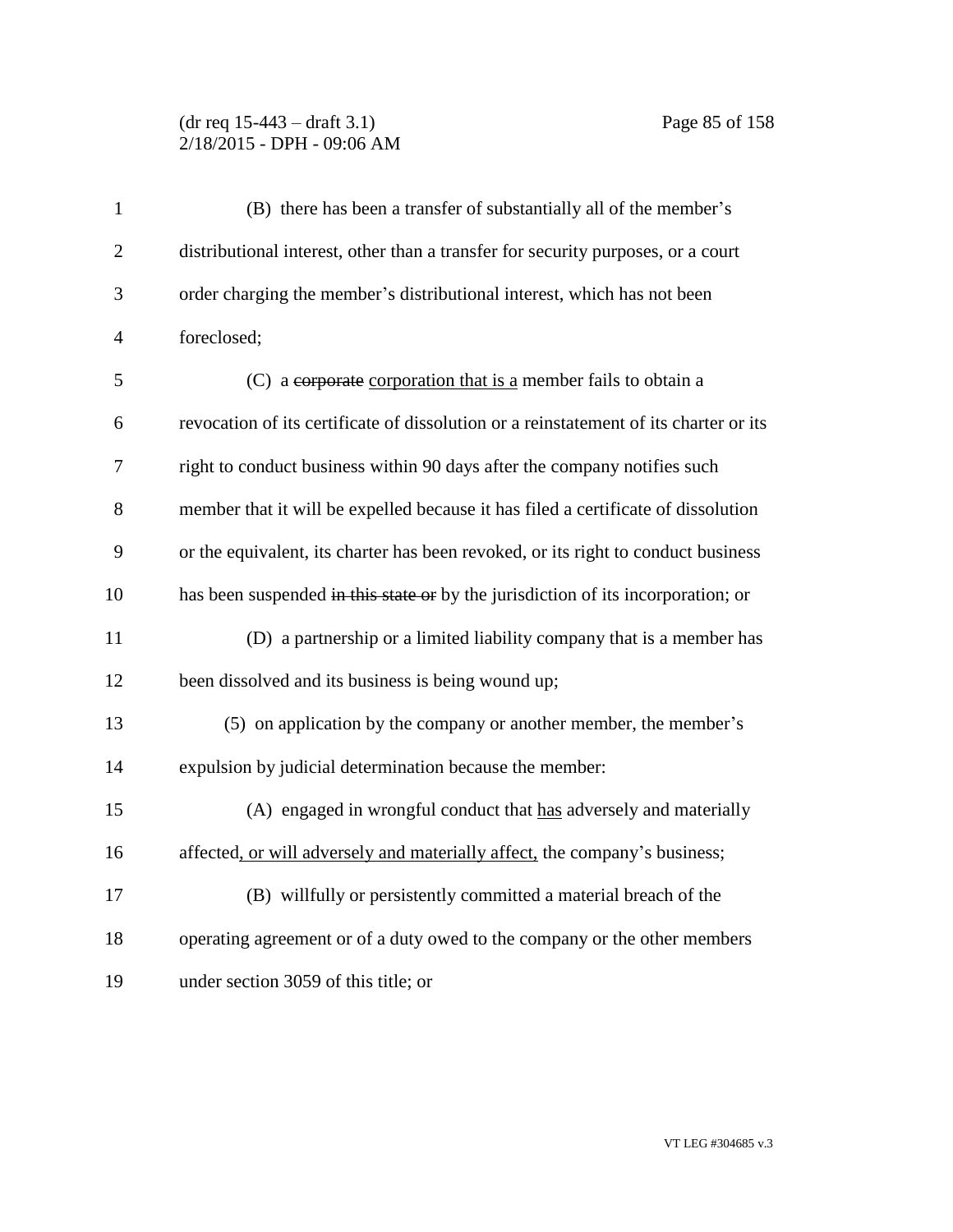# (dr req 15-443 – draft 3.1) Page 86 of 158 2/18/2015 - DPH - 09:06 AM

| $\mathbf{1}$   | (C) engaged in conduct relating to the company's business which                 |
|----------------|---------------------------------------------------------------------------------|
| $\overline{2}$ | makes it not reasonably practicable to carry on the business with the person as |
| 3              | a member;                                                                       |
| 4              | (6) the member's in a member-managed limited liability company, the             |
| 5              | member:                                                                         |
| 6              | (A) becoming becomes a debtor in bankruptcy;                                    |
| 7              | (B) executing executes an assignment for the benefit of creditors;              |
| 8              | (C) seeking, consenting to or acquiescing in seeks, consents to, or             |
| 9              | acquiesces in, the appointment of a trustee, receiver, or liquidator of the     |
| 10             | member or of all or substantially all of the member's property; or              |
| 11             | (D) failing fails, within 90 days after the appointment, to have                |
| 12             | vacated or stayed the appointment of a trustee, receiver, or liquidator of the  |
| 13             | member or of all or substantially all of the member's property obtained without |
| 14             | the member's consent or acquiescence, or failing fails within 90 days after the |
| 15             | expiration of a stay to have the appointment vacated;                           |
| 16             | (7) in the case of a member who is an individual:                               |
| 17             | (A) the member's death; $or$                                                    |
| 18             | (B) in a member-managed limited liability company:                              |
| 19             | $(i)$ the appointment of a guardian or general conservator for the              |
| 20             | member; or                                                                      |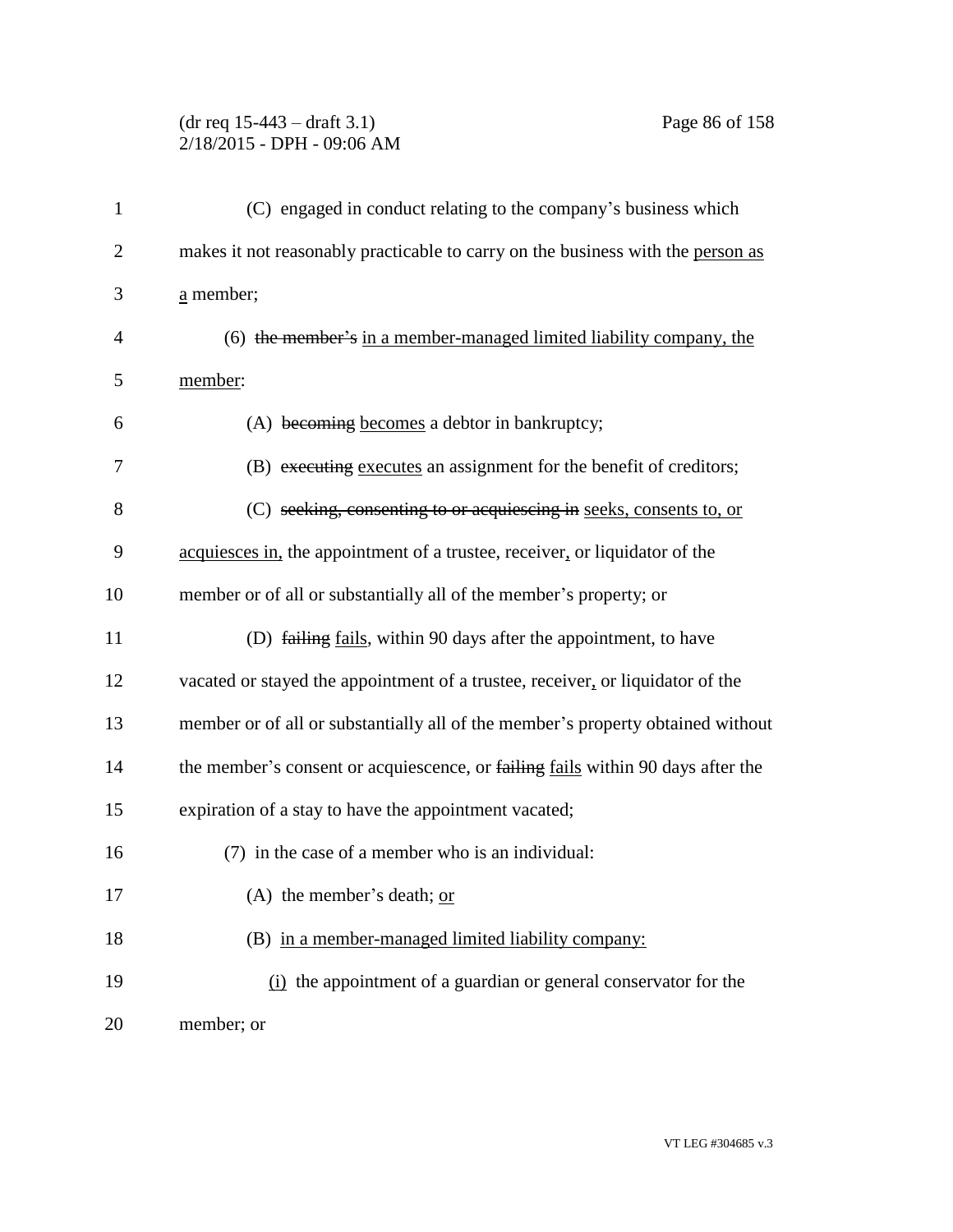# (dr req 15-443 – draft 3.1) Page 87 of 158 2/18/2015 - DPH - 09:06 AM

| $\mathbf{1}$   | $\left(\frac{C}{\text{ii}}\right)$ a judicial determination that the member has otherwise |
|----------------|-------------------------------------------------------------------------------------------|
| $\overline{2}$ | become incapable of performing the member's duties under the operating                    |
| 3              | agreement;                                                                                |
| 4              | (8) in the case of a member that is a trust or is acting as a member by                   |
| 5              | virtue of being a trustee of a trust, distribution of the trust's entire rights to        |
| 6              | receive distributions from the company, but not merely by reason of the                   |
| 7              | substitution of a successor trustee;                                                      |
| 8              | (9) in the case of a member that is an estate or is acting as a member by                 |
| 9              | virtue of being a personal representative of an estate, distribution of the estate's      |
| 10             | entire rights to receive distributions from distributional interest in the                |
| 11             | company, but not merely the substitution of a successor personal                          |
| 12             | representative;                                                                           |
| 13             | (10) termination of the existence of a member if the member is not an                     |
| 14             | individual, partnership, limited liability company, corporation, estate, or trust         |
| 15             | other than a business trust; or                                                           |
| 16             | (11) the company participates in a merger under subchapter 10 of this                     |
| 17             | chapter and:                                                                              |
| 18             | (A) the company is not the surviving entity; or                                           |
| 19             | (B) the person otherwise ceases to be a member as a result of the                         |
| 20             | merger;                                                                                   |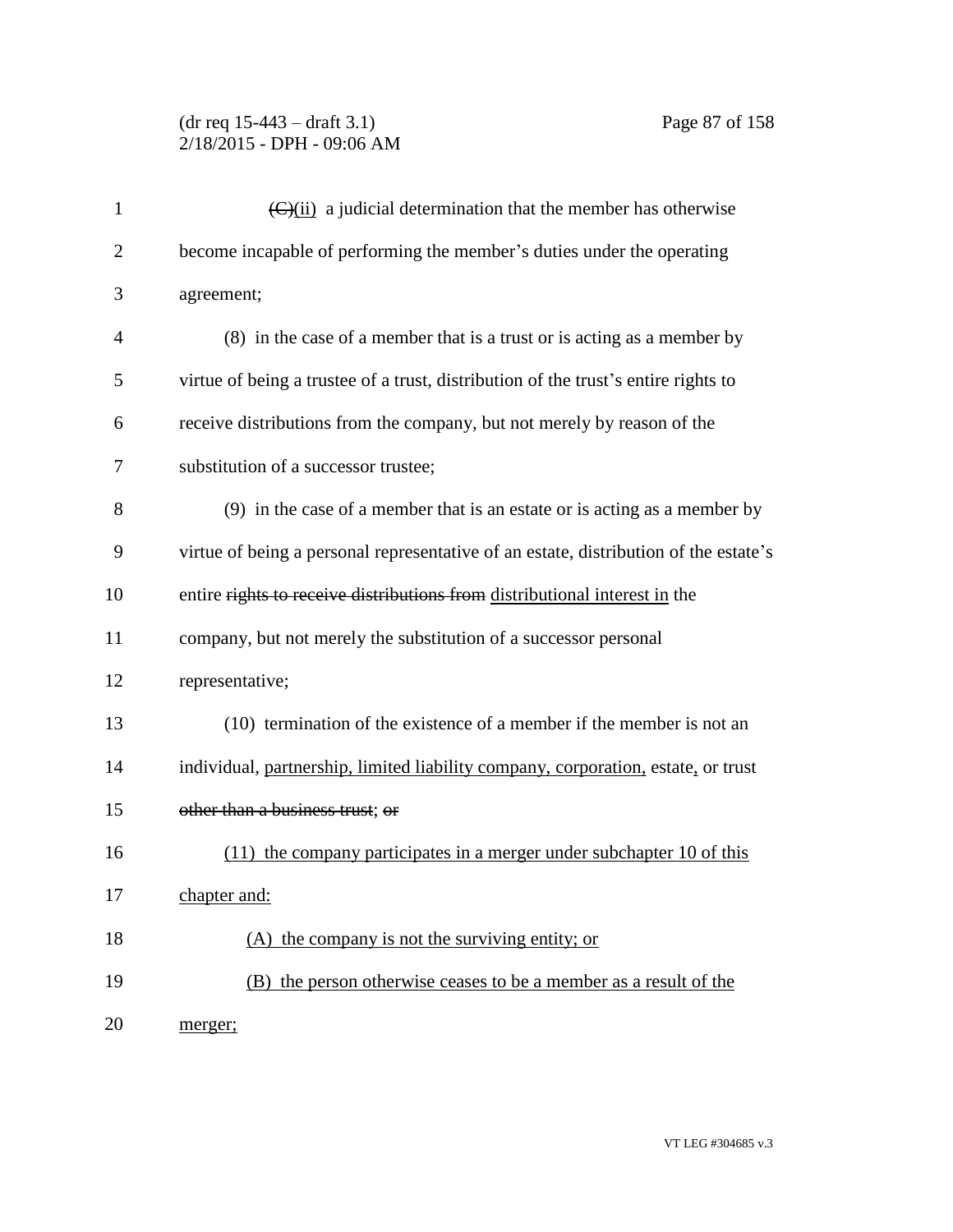(dr req 15-443 – draft 3.1) Page 88 of 158 2/18/2015 - DPH - 09:06 AM

| $\mathbf{1}$   | $(12)$ the company participates in a conversion under subchapter 10 of               |
|----------------|--------------------------------------------------------------------------------------|
| $\overline{2}$ | this chapter;                                                                        |
| 3              | $(13)$ the company participates in a domestication under subchapter 10 of            |
| $\overline{4}$ | this chapter, and, the person ceases to be a member as a result of the               |
| 5              | domestication; or                                                                    |
| 6              | $(11)(14)$ termination of a member's continued membership in a limited               |
| 7              | liability company for any other reason.                                              |
| 8              | § 3082. MEMBER'S POWER TO DISSOCIATE; WRONGFUL                                       |
| 9              | <b>DISSOCIATION</b>                                                                  |
| 10             | (a) A member person has the power to dissociate as a member from a                   |
| 11             | limited liability company at any time, rightfully or wrongfully, by express will     |
| 12             | pursuant to subdivision (1) of section 3081 of this title; but in the case of an at- |
| 13             | will limited liability company, upon not less than 90 days' advance written          |
| 14             | notice to the company and other members.                                             |
| 15             | (b) A member's dissociation from a limited liability company is wrongful             |
| 16             | only if the dissociation:                                                            |
| 17             | $(1)$ + is in breach of an express provision of the operating agreement or           |
| 18             | articles of organization or this chapter, including the failure to provide timely    |
| 19             | written notice of withdrawal from an at-will limited liability company under         |
| 20             | subsection (a) of this section; or                                                   |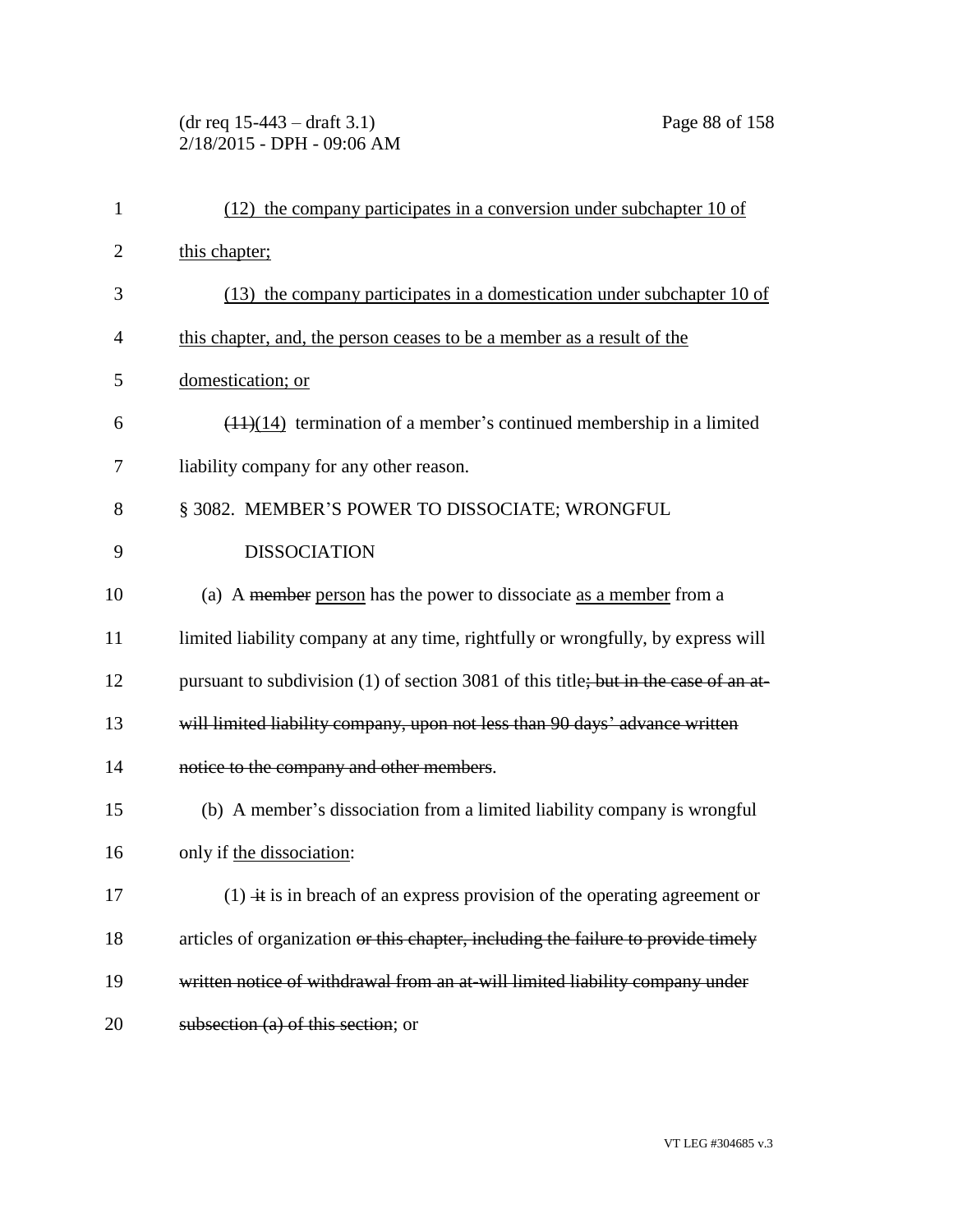(dr req 15-443 – draft 3.1) Page 89 of 158 2/18/2015 - DPH - 09:06 AM

| $\mathbf{1}$   | $(2)$ before the expiration of a minimum term set for this purpose in the              |
|----------------|----------------------------------------------------------------------------------------|
| $\overline{2}$ | articles of organization or the operating agreement of a term limited liability        |
| 3              | company occurs before the termination of the company and:                              |
| $\overline{4}$ | (A) the member withdraws as a member by express will;                                  |
| 5              | (B) the member is expelled as a member by judicial determination                       |
| 6              | under subdivision $(5)$ of section 3081(5) of this title;                              |
| 7              | (C) the member is dissociated <u>under subdivision <math>3081(6)(A)</math> of this</u> |
| 8              | title by becoming a debtor in bankruptcy; or                                           |
| 9              | (D) in the case of a member who is not an individual, trust other than                 |
| 10             | a business trust, or estate, the member is expelled or otherwise dissociated           |
| 11             | because it willfully dissolved or terminated its existence.                            |
| 12             | $(c)(1)$ A member who person that wrongfully dissociates as a member from              |
| 13             | a limited liability company is liable to the company and, subject to section           |
| 14             | 3131 of this title, to the other members for damages caused by the dissociation.       |
| 15             | (2) The liability is in addition to any other debt, obligation, or other               |
| 16             | liability of the member to the company or to the other members.                        |
| 17             | (d) If a limited liability company does not dissolve and wind up its business          |
| 18             | as a result of a member's wrongful dissociation under subsection (b) of this           |
| 19             | section, damages sustained by the company for the wrongful dissociation must           |
| 20             | be offset against distributions otherwise due the dissociated member after the         |
| 21             | dissociation.                                                                          |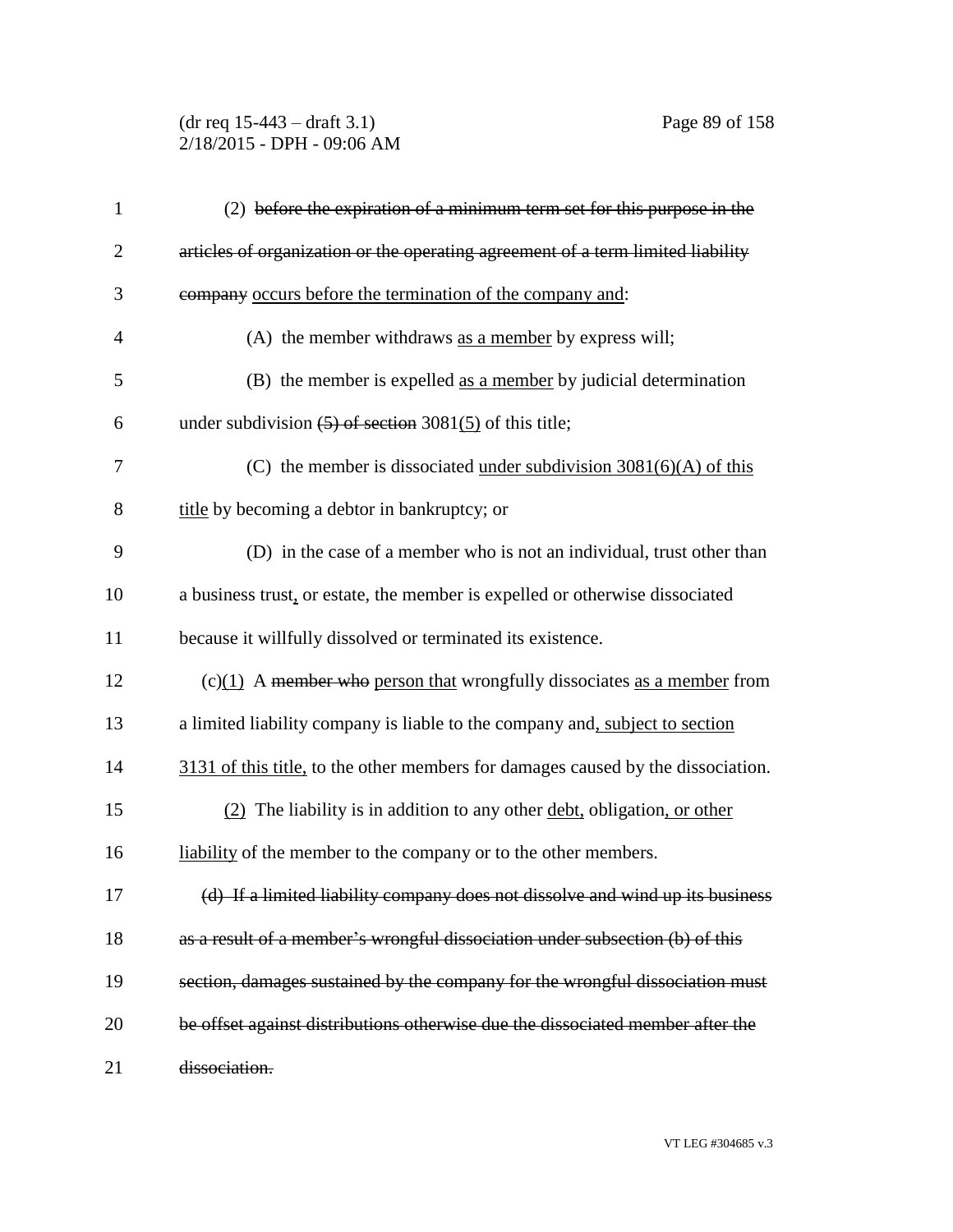(dr req 15-443 – draft 3.1) Page 90 of 158 2/18/2015 - DPH - 09:06 AM

| $\mathbf{1}$   | § 3083. EFFECT OF MEMBER'S DISSOCIATION                                           |
|----------------|-----------------------------------------------------------------------------------|
| $\overline{2}$ | (a) If under section 3101 of this title a member's dissociation from a            |
| 3              | limited liability company results in a dissolution and winding up of the          |
| 4              | company's business, subchapter 8 of this chapter applies. If a member's           |
| 5              | dissociation from a company does not result in a dissolution and winding up of    |
| 6              | the company's business under section 3101 of this title:                          |
| 7              | (1) in an at-will company, the company must cause the dissociated                 |
| 8              | member's distributional interest to be purchased under subchapter 7 of this       |
| 9              | chapter; and                                                                      |
| 10             | $(2)$ in a company having a specified term:                                       |
| 11             | $(A)$ if the company dissolves and winds up its business on or before             |
| 12             | the expiration of its specified term, subchapter 8 of this chapter applies to     |
| 13             | determine the dissociated member's rights to distributions; and                   |
| 14             | (B) if the company does not dissolve and wind up its business on or               |
| 15             | before the expiration of its specified term, the company must cause the           |
| 16             | dissociated member's distributional interest to be purchased under subchapter     |
| 17             | 7 of this chapter on the date of the expiration of the term specified at the time |
| 18             | of the member's dissociation.                                                     |
| 19             | (b) Upon a member's dissociation from When a person is dissociated as a           |
| 20             | member of a limited liability company:                                            |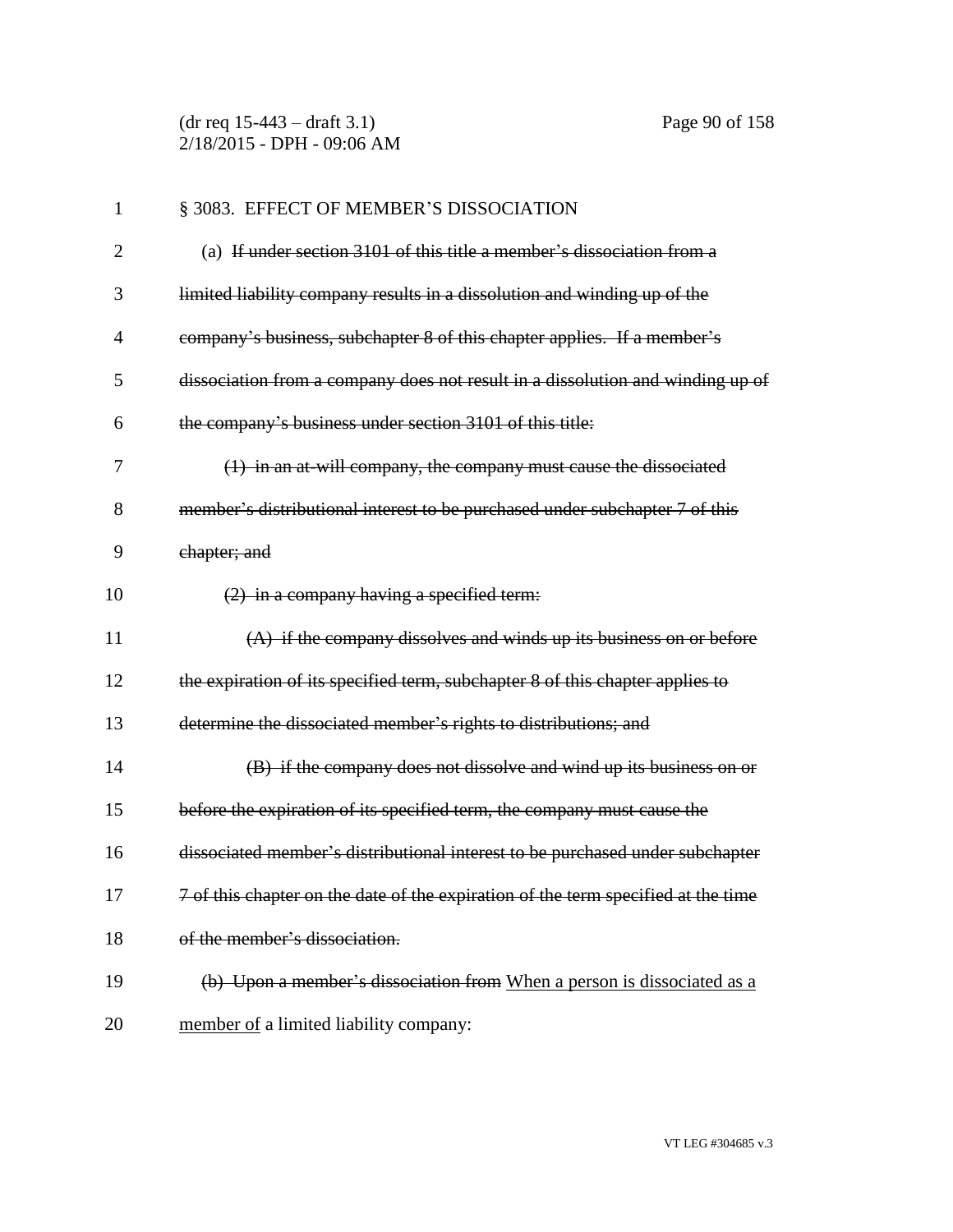# (dr req 15-443 – draft 3.1) Page 91 of 158 2/18/2015 - DPH - 09:06 AM

| $\mathbf{1}$   | (1) the member's person's right to participate as a member in the                     |
|----------------|---------------------------------------------------------------------------------------|
| $\overline{2}$ | management and conduct of the company's business terminates, except as                |
| 3              | otherwise provided in section 3103 of this title, and the member ceases to be a       |
| $\overline{4}$ | member and is treated the same as a transferee of a member under section 3072         |
| 5              | of this title;                                                                        |
| 6              | (2) the member's duty of loyalty under subdivision $3059(b)(3)$ of this               |
| 7              | title terminates if the company is member-managed, the person's fiduciary             |
| 8              | duties as a member end with regard to matters arising and events occurring            |
| 9              | after the person's dissociation; and                                                  |
| 10             | (3) the member's duty of loyalty under subdivisions $3059(b)(1)$ and $(2)$            |
| 11             | of this title and duty of care under subsection $3059(c)$ of this title continue only |
| 12             | with regard to matters arising and events occurring before the member's               |
| 13             | dissociation, unless the member participates in winding up the company's              |
| 14             | business pursuant to section 3103 of this title, in which case the member's duty      |
| 15             | of loyalty will continue unabated subject to section 3075 of this title and           |
| 16             | subchapter 10 of this chapter, any distributional interest owned by the person        |
| 17             | immediately before dissociation in the person's capacity as a member is owned         |
| 18             | by the person solely as a transferee.                                                 |
| 19             | (b) A person's dissociation as a member of a limited liability company does           |
| 20             | not of itself discharge the person from any debt, obligation, or other liability to   |
| 21             | the company or the other members that the person incurred while a member.             |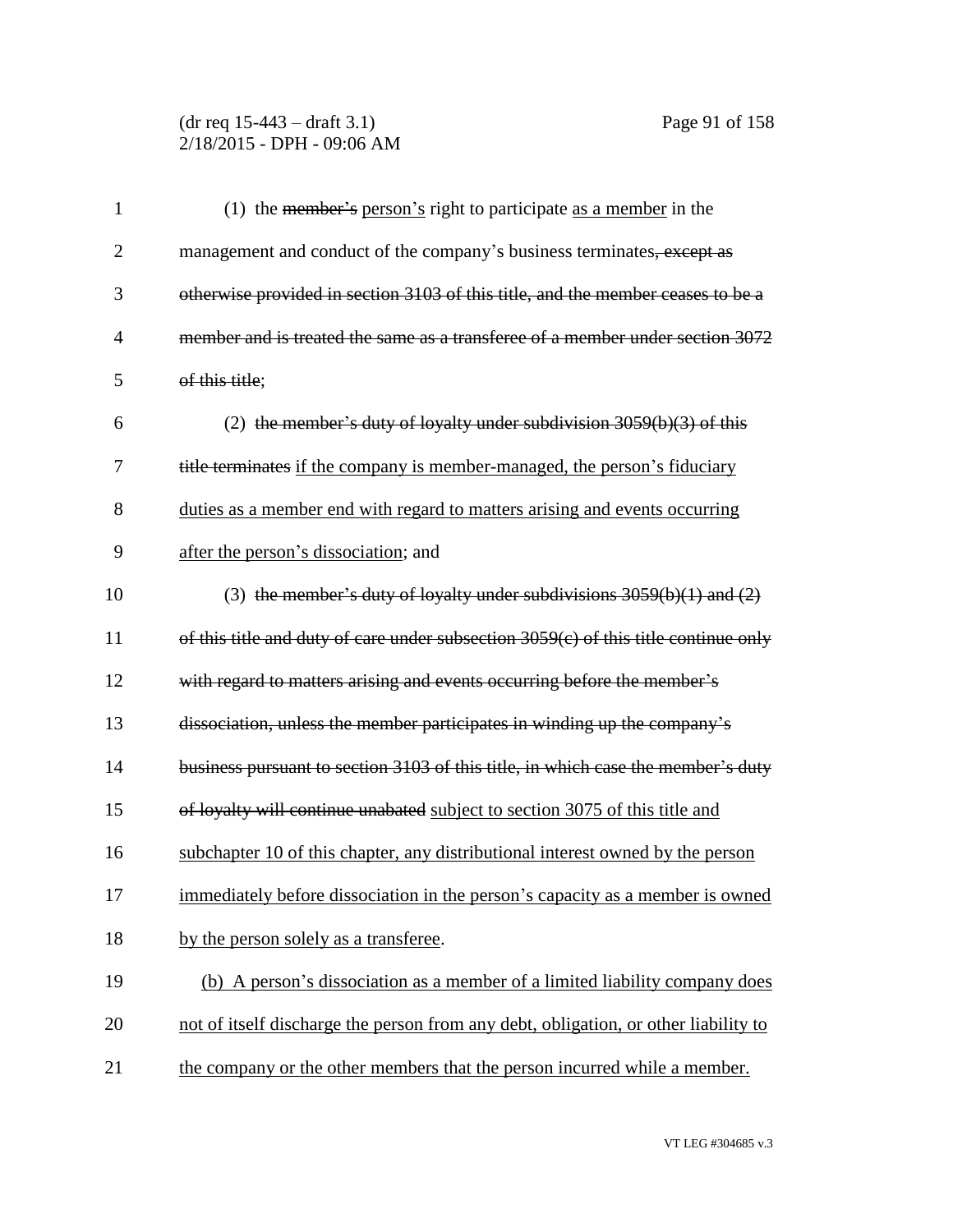(dr req 15-443 – draft 3.1) Page 92 of 158 2/18/2015 - DPH - 09:06 AM

| 1              | Subchapter 7: Member's Dissociation When Business Not Wound Up                 |
|----------------|--------------------------------------------------------------------------------|
| $\overline{2}$ | §§ 3091-3094. [Repealed.]                                                      |
| 3              | Subchapter 87: Winding Up Company Business                                     |
| $\overline{4}$ | § 3101. EVENTS CAUSING DISSOLUTION AND WINDING UP OF                           |
| 5              | <b>COMPANY BUSINESS</b>                                                        |
| 6              | (a) A limited liability company is dissolved, and its business must shall be   |
| 7              | wound up, upon the occurrence of any of the following events:                  |
| 8              | (1) an event specified in or circumstance that the operating agreement         |
| 9              | states causes dissolution;                                                     |
| 10             | (2) consent of the number or percentage of members specified in the            |
| 11             | operating agreement, or in the absence of a provision governing approval of a  |
| 12             | dissolution or winding up of the company contained in an operating agreement,  |
| 13             | the consent of all the members;                                                |
| 14             | (3) dissociation of a member-manager or, if none, a member of an at-           |
| 15             | will company for any reason specified in section 3081 of this title, and       |
| 16             | dissociation of a member-manager or, if none, a member of a term company       |
| 17             | but only if the dissociation was for a reason provided in subdivisions 3081(6) |
| 18             | through (10) of this title and occurred before the expiration of the stated    |
| 19             | duration in the articles of organization, but the company is not dissolved and |
| 20             | required to be wound up by reason of the dissociation:                         |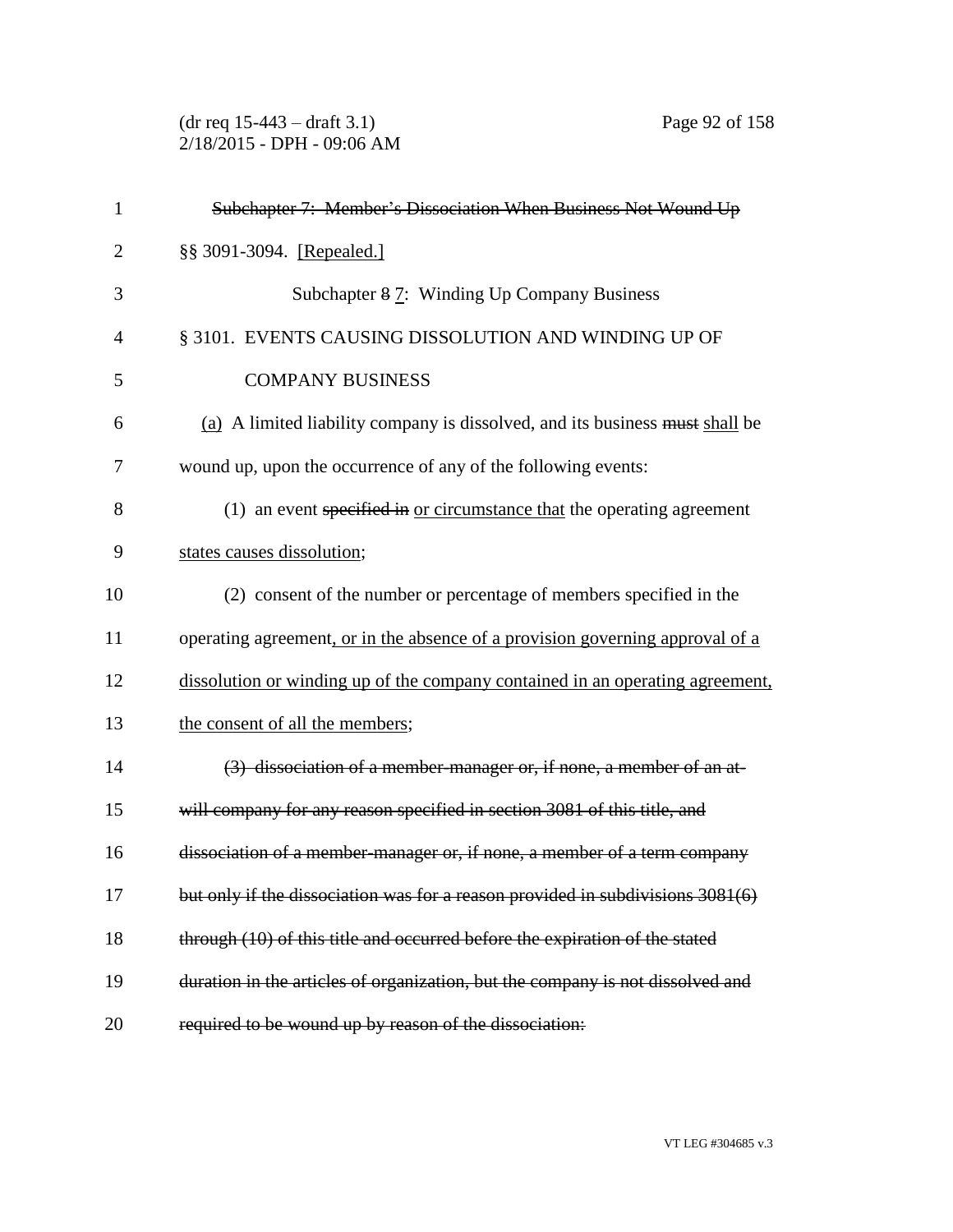(dr req 15-443 – draft 3.1) Page 93 of 158 2/18/2015 - DPH - 09:06 AM

| $\mathbf{1}$   | (A) if, within 90 days after the dissociation, a majority in interest of        |
|----------------|---------------------------------------------------------------------------------|
| 2              | the remaining members agree to continue the business of the company; or         |
| 3              | (B) the business of the company is continued under a right to                   |
| $\overline{4}$ | continue stated in the operating agreement;                                     |
| 5              | (4) an event that makes it unlawful for all or substantially all of the         |
| 6              | business of the company to be continued, but any cure of illegality within 90   |
| 7              | days after notice to the company of the event is effective retroactively to the |
| 8              | date of the event for purposes of this section;                                 |
| 9              | (5) on application by a member, upon entry of a final judicial decree           |
| 10             | that:                                                                           |
| 11             | $(A)$ the economic purpose of the company is likely to be                       |
| 12             | unreasonably frustrated;                                                        |
| 13             | (B) another member has engaged in conduct relating to the                       |
| 14             | company's business that makes it not reasonably practicable to carry on the     |
| 15             | business of the company with that member;                                       |
| 16             | (C) it is not otherwise reasonably practicable to carry on the                  |
| 17             | company's business in conformity with the articles of organization and the      |
| 18             | operating agreement;                                                            |
| 19             | (D) a dissociated member has the right to have the company                      |
| 20             | dissolved and its business wound up for failure to cause the member's           |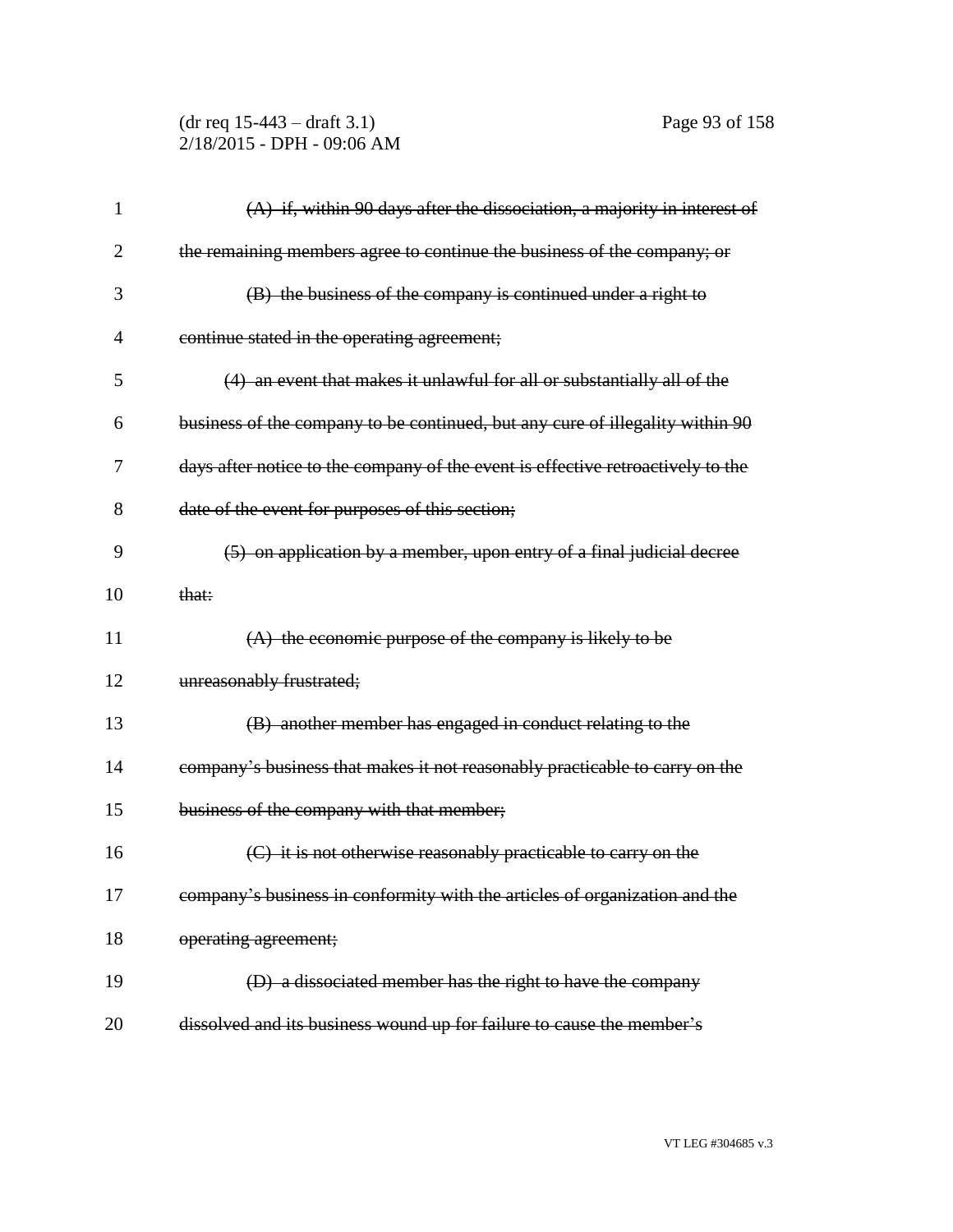(dr req 15-443 – draft 3.1) Page 94 of 158 2/18/2015 - DPH - 09:06 AM

| $\mathbf{1}$ | distributional interest to be purchased pursuant to sections 3091 and 3092 of    |
|--------------|----------------------------------------------------------------------------------|
| 2            | this title; or                                                                   |
| 3            | (E) the managers or members in control of the company have acted,                |
| 4            | are acting or will act in a manner that is illegal, oppressive, fraudulent or    |
| 5            | unfairly prejudicial to the petitioning member.                                  |
| 6            | $(6)$ the expiration of a term specified in the company's articles of            |
| 7            | organization.                                                                    |
| 8            | (3) the passage of 90 consecutive days during which the company has              |
| 9            | no members;                                                                      |
| 10           | (4) on application by a member, the entry by the Superior Court of an            |
| 11           | order dissolving the company on the grounds that:                                |
| 12           | (A) the conduct of all or substantially all of the company's activities          |
| 13           | is unlawful; or                                                                  |
| 14           | <u>(B) it is not reasonably practicable to carry on the company's</u>            |
| 15           | activities in conformance with the certificate of organization and the operating |
| 16           | agreement; or                                                                    |
| 17           | (5) on application by a member, the entry by the Superior Court of an            |
| 18           | order dissolving the company on the grounds that the managers or those           |
| 19           | members in control of the company:                                               |
| 20           | (A) have acted, are acted, or will act in a manner that is illegal or            |
| 21           | fraudulent; or                                                                   |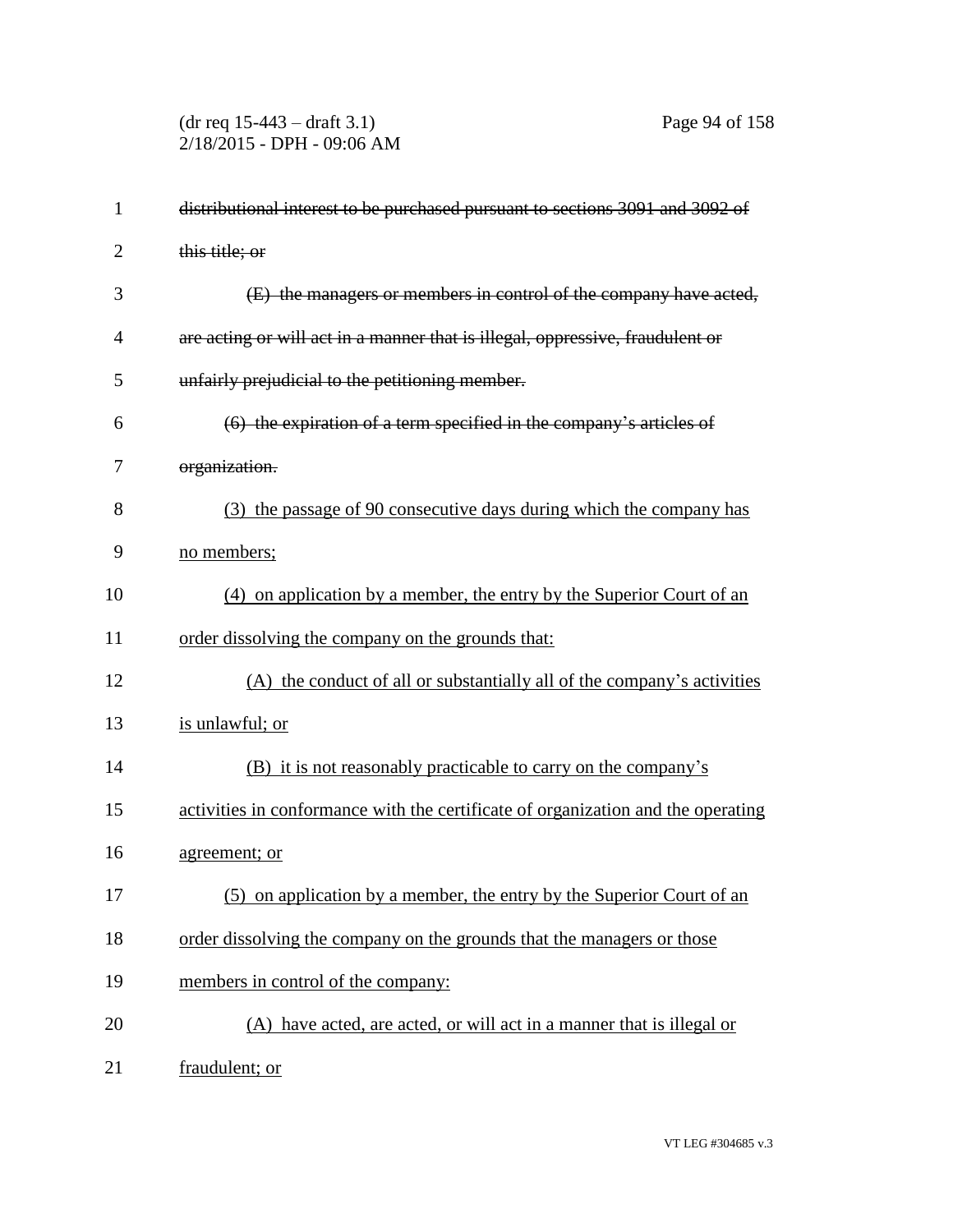(dr req 15-443 – draft 3.1) Page 95 of 158 2/18/2015 - DPH - 09:06 AM

| $\mathbf{1}$   | (B) have acted or are acting in a manner that is oppressive and was.           |
|----------------|--------------------------------------------------------------------------------|
| $\overline{2}$ | is, or will be directly harmful to the applicant.                              |
| 3              | (b) In an action brought under subdivision $(a)(5)$ of this section, the Court |
| 4              | may order a remedy other than dissolution.                                     |
| 5              | § 3102. LIMITED LIABILITY COMPANY CONTINUES AFTER                              |
| 6              | <b>DISSOLUTION</b>                                                             |
| 7              | (a) Subject to subsection (b) of this section, a limited liability company     |
| 8              | continues after dissolution only for the purpose of winding up its business.   |
| 9              | (b) At any time after the dissolution of a limited liability company and       |
| 10             | before the winding up of its business is completed, all of the members,        |
| 11             | including a dissociated member whose dissociation caused the dissolution, or,  |
| 12             | if different, the number or percentage of members specified in the operating   |
| 13             | agreement to dissolve or liquidate the company may unanimously waive the       |
| 14             | right to have the company's business wound up and the company terminated.      |
| 15             | In that case, in which case:                                                   |
| 16             | (1) the limited liability company resumes carrying on its business as if       |
| 17             | dissolution had never occurred and any liability incurred by the company or a  |
| 18             | member after the dissolution and before the waiver is determined shall be      |
| 19             | subject to the same limitations on liability as if the dissolution had never   |
| 20             | occurred; and                                                                  |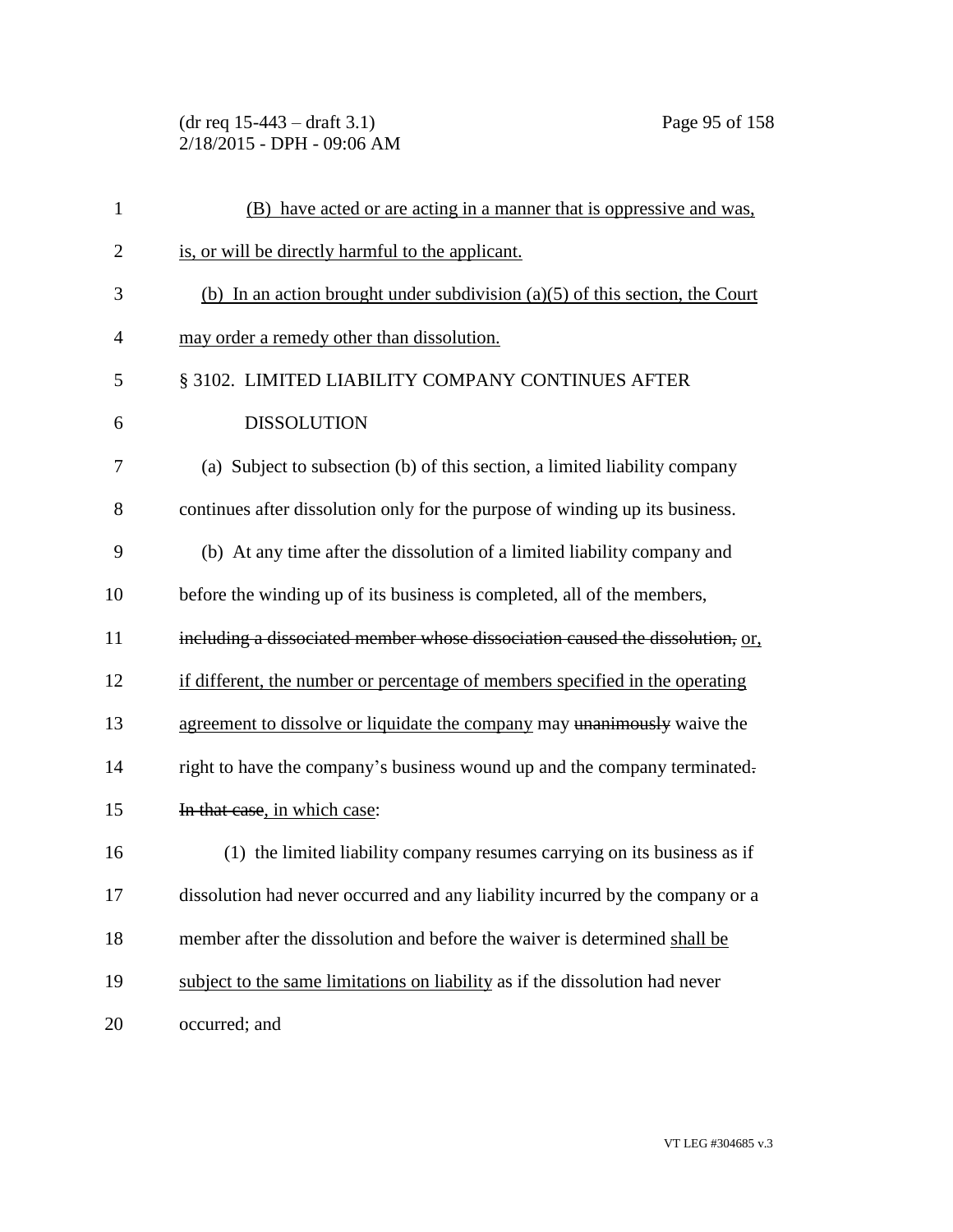# (dr req 15-443 – draft 3.1) Page 96 of 158 2/18/2015 - DPH - 09:06 AM

| $\mathbf{1}$   | (2) the rights of a third party accruing under subsection 3104(a) section          |
|----------------|------------------------------------------------------------------------------------|
| $\overline{2}$ | 3104 of this title or arising out of conduct in reliance on the dissolution before |
| 3              | the third party knew or received a notification of the waiver are not adversely    |
| $\overline{4}$ | affected.                                                                          |
| 5              | § 3103. RIGHT TO WIND UP LIMITED LIABILITY COMPANY'S                               |
| 6              | <b>BUSINESS</b>                                                                    |
| 7              | (a) After dissolution, a member who has not wrongfully dissociated may             |
| 8              | participate in winding up a limited liability company's business, but on           |
| 9              | application of any member, member's legal representative, or transferee, the       |
| 10             | superior court, for good cause shown, may order judicial supervision of the        |
| 11             | winding up.                                                                        |
| 12             | (b) In winding up its activities, a limited liability company:                     |
| 13             | (1) shall discharge the company's debts, obligations, or other liabilities,        |
| 14             | settle and close the company's activities, and marshal and distribute the assets   |
| 15             | of the company; and                                                                |
| 16             | $(2)$ may:                                                                         |
| 17             | (A) deliver to the Secretary of State for filing a statement of                    |
| 18             | dissolution stating the name of the company and that the company is dissolved;     |
| 19             | (B) preserve the company activities and property as a going concern                |
| 20             | for a reasonable time;                                                             |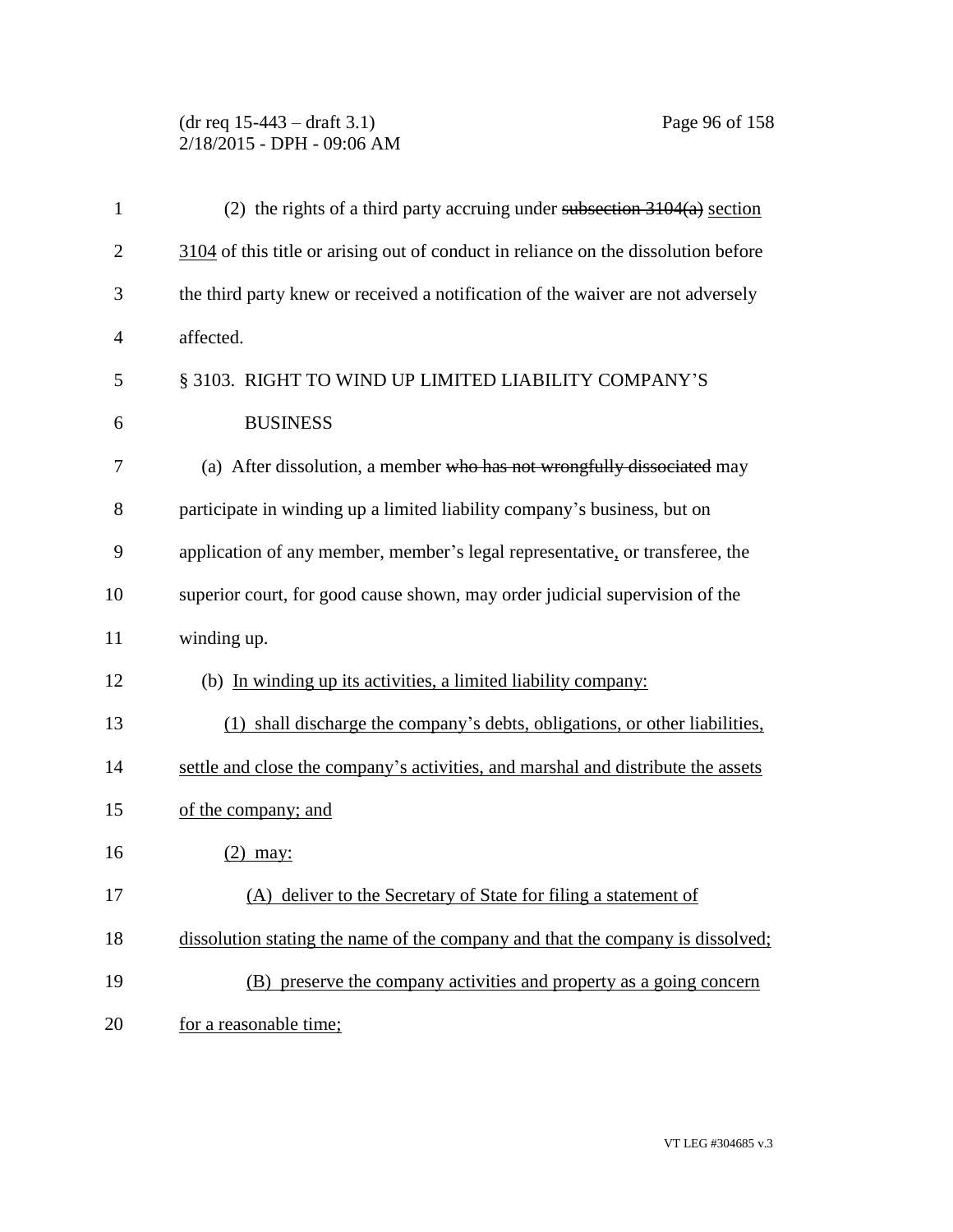(dr req 15-443 – draft 3.1) Page 97 of 158 2/18/2015 - DPH - 09:06 AM

| $\mathbf{1}$   | (C) prosecute and defend actions and proceedings, whether civil,                    |
|----------------|-------------------------------------------------------------------------------------|
| $\overline{2}$ | criminal, or administrative;                                                        |
| 3              | (D) transfer the company's property;                                                |
| $\overline{4}$ | (E) settle disputes by mediation or arbitration; and                                |
| 5              | (F) perform other acts necessary or appropriate to the winding up.                  |
| 6              | (c) A If a dissolved limited liability company has no members, the legal            |
| 7              | representative of the last surviving member may wind up a limited liability         |
| 8              | company's business person to have been a member may wind up the activities          |
| 9              | of the company. If the person does so, the person has the powers of a sole          |
| 10             | manager under subsection $3054(c)$ of this title and is deemed to be a manager      |
| 11             | for the purposes of subdivision $3042(a)(2)$ of this title.                         |
| 12             | (e) A person winding up a limited liability company's business may                  |
| 13             | preserve the company's business or property as a going concern for a                |
| 14             | reasonable time, prosecute and defend actions and proceedings, whether civil,       |
| 15             | criminal or administrative, settle and close the company's business, dispose of     |
| 16             | and transfer the company's property, discharge the company's liabilities,           |
| 17             | distribute the assets of the company pursuant to section 3106 of this title, settle |
| 18             | disputes by mediation or arbitration and perform other necessary acts.              |
| 19             | $(d)(1)$ If the legal representative under subsection (c) of this section           |
| 20             | declines or fails to wind up the company's activities, a person may be              |
| 21             | appointed to do so by the consent of transferees who own a majority of the          |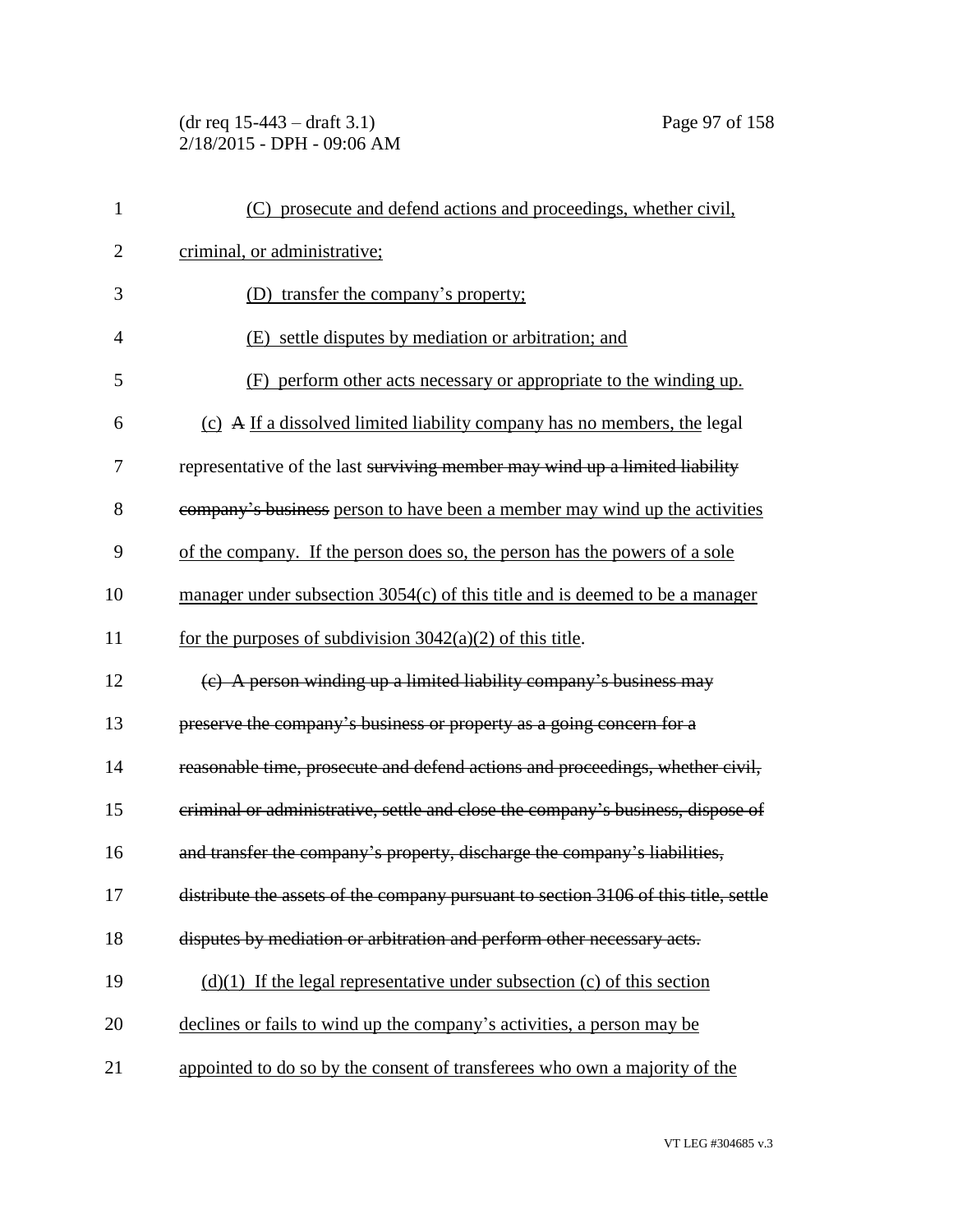(dr req 15-443 – draft 3.1) Page 98 of 158 2/18/2015 - DPH - 09:06 AM

| $\mathbf{1}$ | rights to receive distributions as transferees at the time the consent is to be   |
|--------------|-----------------------------------------------------------------------------------|
| 2            | effective.                                                                        |
| 3            | (2) A person appointed under this subsection:                                     |
| 4            | $(A)$ has the powers of a sole manager under subsection 3054(c) of                |
| 5            | this title and is deemed to be a manager for purposes of subdivision $3042(a)(2)$ |
| 6            | of this title; and                                                                |
| 7            | (B) shall promptly deliver to the Secretary of State for filing an                |
| 8            | amendment to the company's certificate of organization to:                        |
| 9            | (i) state that the company has no members;                                        |
| 10           | (ii) state that the person has been appointed pursuant to this                    |
| 11           | subsection (d) to wind up the company; and                                        |
| 12           | (iii) provide the street and mailing addresses of the person.                     |
| 13           | (e) The Superior Court may order judicial supervision of the winding up of        |
| 14           | a dissolved limited liability company, including the appointment of a person to   |
| 15           | wind up the company's activities:                                                 |
| 16           | (1) on application of a member, if the applicant establishes good cause;          |
| 17           | (2) on the application of a transferee, if:                                       |
| 18           | (A) the company does not have any members;                                        |
| 19           | (B) the legal representative of the last person to have been a member             |
| 20           | declines or fails to wind up the company's activities; and                        |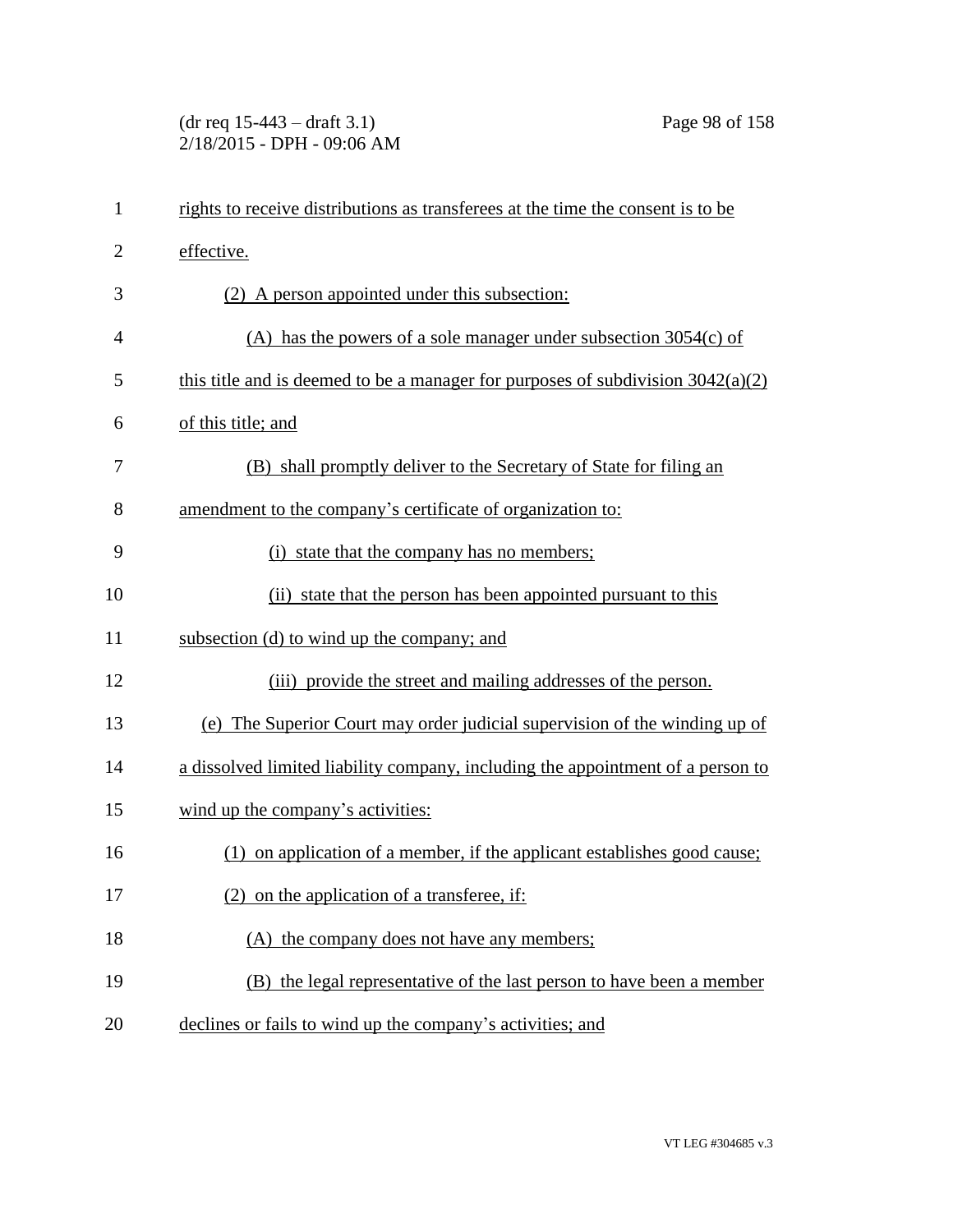(dr req 15-443 – draft 3.1) Page 99 of 158 2/18/2015 - DPH - 09:06 AM

| 1              | (C) within a reasonable time following the dissolution, a person has             |
|----------------|----------------------------------------------------------------------------------|
| $\overline{2}$ | not been appointed pursuant to subsection (c) of this section; or                |
| 3              | (3) in connection with a proceeding under subdivision $3101(a)(4)$ or (5)        |
| $\overline{4}$ | of this title.                                                                   |
| 5              | § 3104. MEMBER'S OR MANAGER'S POWER AND LIABILITY AS                             |
| 6              | <b>AGENT AFTER DISSOLUTION</b>                                                   |
| 7              | $(a)$ A limited liability company is bound by a member's or manager's act        |
| 8              | after dissolution that:                                                          |
| 9              | (1) is appropriate for winding up the company's business; or                     |
| 10             | (2) would have bound the company under section 3041 of this title                |
| 11             | before dissolution, if the other party to the transaction did not have notice of |
| 12             | the dissolution.                                                                 |
| 13             | (b) A member or manager who, with knowledge of the dissolution, subjects         |
| 14             | a limited liability company to liability by an act that is not appropriate for   |
| 15             | winding up the company's business is liable to the company for any damage        |
| 16             | caused to the company arising from the liability.                                |
| 17             | § 3105. ARTICLES OF TERMINATION                                                  |
| 18             | (a) At any time after dissolution and winding up, a limited liability            |
| 19             | company may terminate its existence by filing with the secretary of state        |
| 20             | Secretary of State articles of termination stating:                              |
| 21             | (1) the name of the company;                                                     |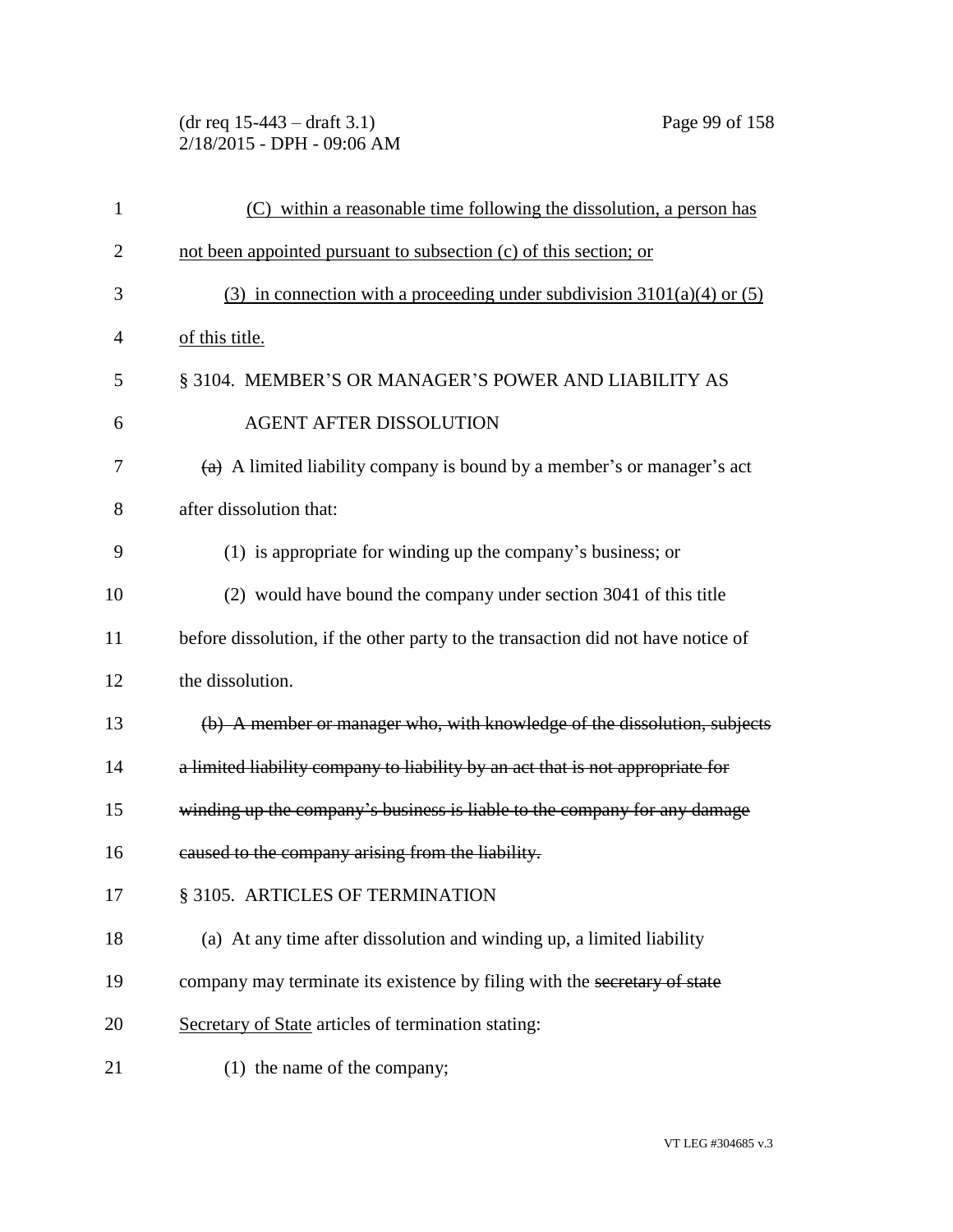# (dr req 15-443 – draft 3.1) Page 100 of 158 2/18/2015 - DPH - 09:06 AM

| $\mathbf{1}$   | (2) the date of the dissolution; and                                                   |
|----------------|----------------------------------------------------------------------------------------|
| $\overline{2}$ | (3) that the company's business has been wound up and the legal                        |
| 3              | existence of the company has been terminated.                                          |
| 4              | (b) The existence of a limited liability company is terminated upon the                |
| 5              | filing of the articles of termination, or upon a later effective date, if specified in |
| 6              | the articles of termination.                                                           |
| 7              | § 3106. DISTRIBUTION OF ASSETS IN WINDING UP LIMITED                                   |
| 8              | <b>LIABILITY COMPANY'S BUSINESS</b>                                                    |
| 9              | (a) In winding up a limited liability company's business, the assets of the            |
| 10             | company must be applied to discharge its obligations to creditors, including           |
| 11             | members who are creditors. Any surplus must be applied to pay in money the             |
| 12             | net amount distributable to members in accordance with their right to                  |
| 13             | distributions under subsection (b) of this section.                                    |
| 14             | (b) Each member is entitled to a distribution upon the winding up of the               |
| 15             | limited liability company's business consisting of a return of all contributions       |
| 16             | which have not previously been returned and a distribution of any remainder in         |
| 17             | equal shares proportion to each member's capital contributions.                        |
| 18             | § 3107. KNOWN CLAIMS AGAINST DISSOLVED LIMITED LIABILITY                               |
| 19             | <b>COMPANY</b>                                                                         |
| 20             | (a) A dissolved limited liability company may dispose of the known claims              |
|                |                                                                                        |

against it by following the procedure described in this section.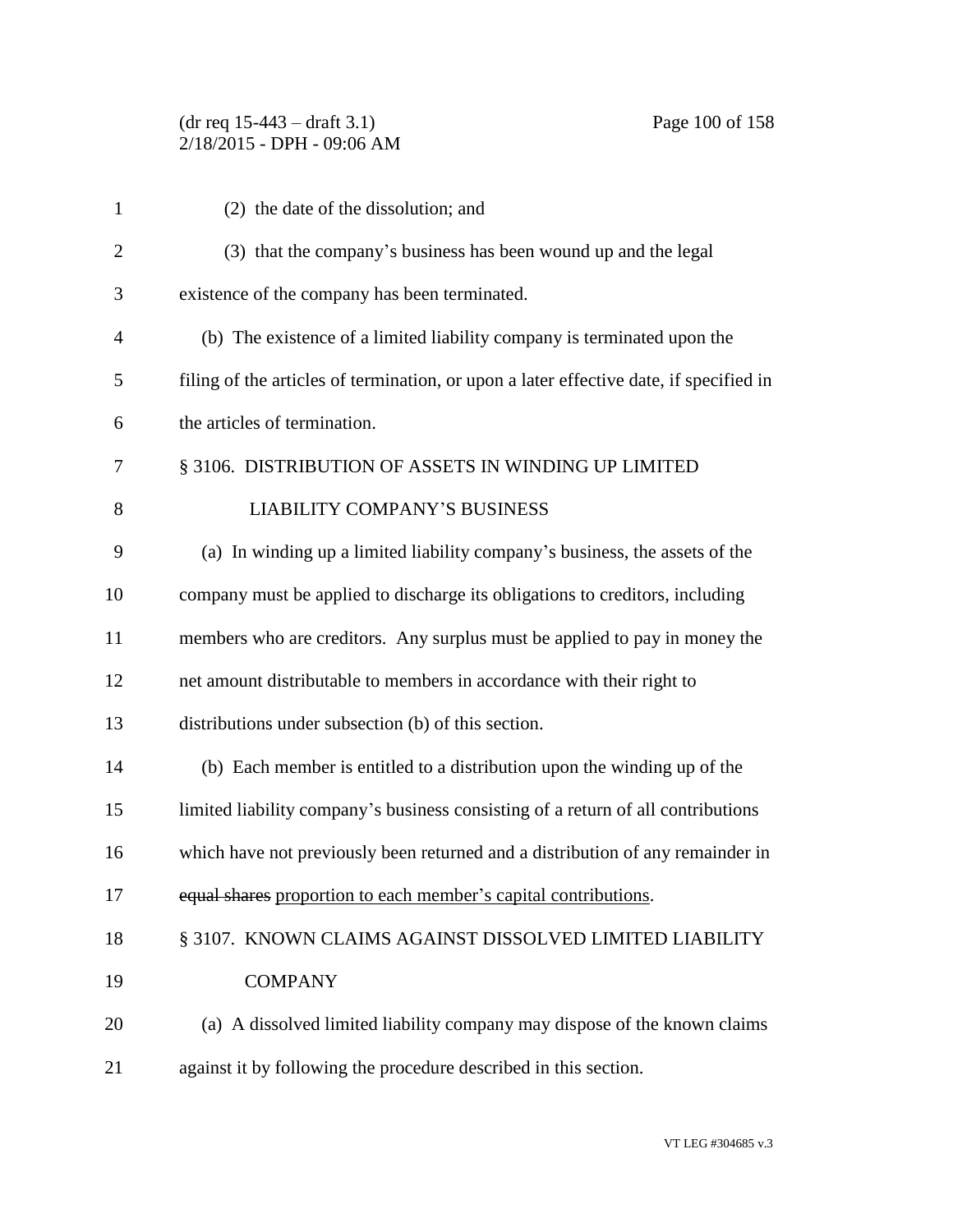# (dr req 15-443 – draft 3.1) Page 101 of 158 2/18/2015 - DPH - 09:06 AM

| $\mathbf{1}$   | (b) A dissolved limited liability company shall notify its known claimants      |
|----------------|---------------------------------------------------------------------------------|
| $\overline{2}$ | in writing of the dissolution. The notice must shall:                           |
| 3              | (1) specify the information required to be included in a claim;                 |
| $\overline{4}$ | (2) provide a mailing address where the claim is to be sent;                    |
| 5              | (3) state the deadline for receipt of the claim, which may not be less than     |
| 6              | 120 days after the date the written notice is received by the claimant; and     |
| 7              | (4) state that the claim will be barred if not received by the deadline.        |
| 8              | (c) A claim against a dissolved limited liability company is barred if the      |
| 9              | requirements of subsection (b) of this section are met, and:                    |
| 10             | (1) the claim is not received by the specified deadline; or                     |
| 11             | (2) in the case of a claim that is timely received but rejected by the          |
| 12             | dissolved company,:                                                             |
| 13             | (A) the company causes the claimant to receive notice in a record               |
| 14             | stating that the claim is rejected and will be barred unless the claimant       |
| 15             | commences an action against the company to enforce the claim within 90 days     |
| 16             | after the claimant receives the notice; and                                     |
| 17             | $(B)$ the claimant does not commence a proceeding to enforce the                |
| 18             | elaim the required action within the 90 days after the receipt of the notice of |
| 19             | the rejection.                                                                  |
| 20             | (d) For purposes of this section, "claim" does not include a contingent         |
| 21             | liability or a claim based on an event occurring after the effective date of    |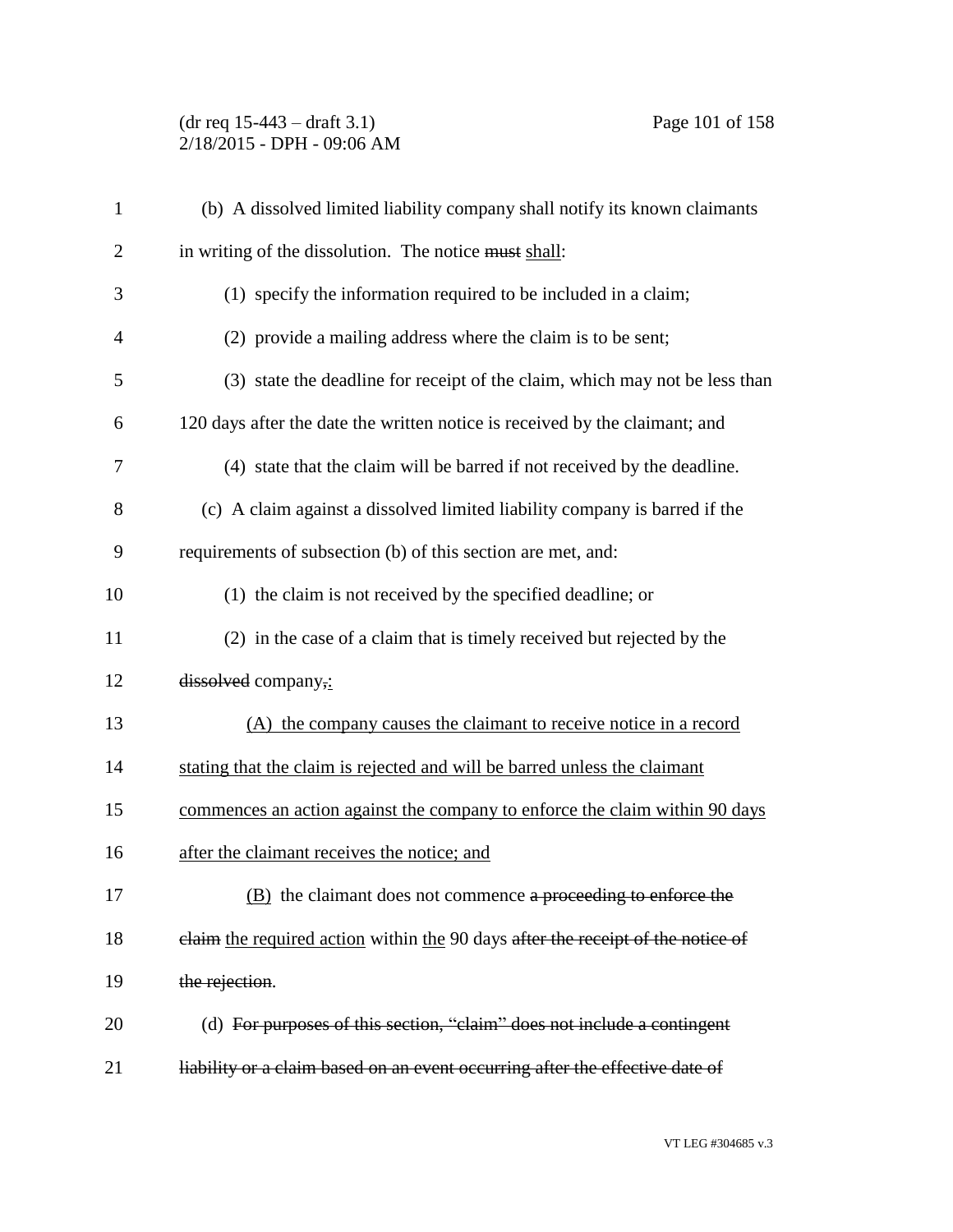(dr req 15-443 – draft 3.1) Page 102 of 158 2/18/2015 - DPH - 09:06 AM

| $\mathbf{1}$   | dissolution This section does not apply to a claim based on an event occurring    |
|----------------|-----------------------------------------------------------------------------------|
| $\overline{2}$ | after the effective date of dissolution or a liability that on that date is       |
| 3              | contingent.                                                                       |
| $\overline{4}$ | § 3108. OTHER CLAIMS AGAINST DISSOLVED LIMITED LIABILITY                          |
| 5              | <b>COMPANY</b>                                                                    |
| 6              | (a) A dissolved limited liability company may publish notice of its               |
| 7              | dissolution and request persons having claims against the company to present      |
| 8              | them in accordance with the notice.                                               |
| 9              | (b) The notice must shall:                                                        |
| 10             | (1) be published at least once in a newspaper of general circulation in           |
| 11             | the county in which the dissolved limited liability company's principal office is |
| 12             | located or, if it has none in this state State, in the county in which its        |
| 13             | designated office is or was last located, and sent to the office of the attorney  |
| 14             | general Office of the Attorney General;                                           |
| 15             | (2) describe the information required to be contained in a claim and              |
| 16             | provide a mailing address where the claim is to be sent; and                      |
| 17             | (3) state that a claim against the limited liability company is barred            |
| 18             | unless a proceeding to enforce the claim is commenced within five years after     |
| 19             | publication of the notice.                                                        |
| 20             | $(c)(1)$ If the dissolved limited liability company sends notice to the attorney  |
| 21             | general Attorney General and publishes a newspaper notice in accordance with      |
|                |                                                                                   |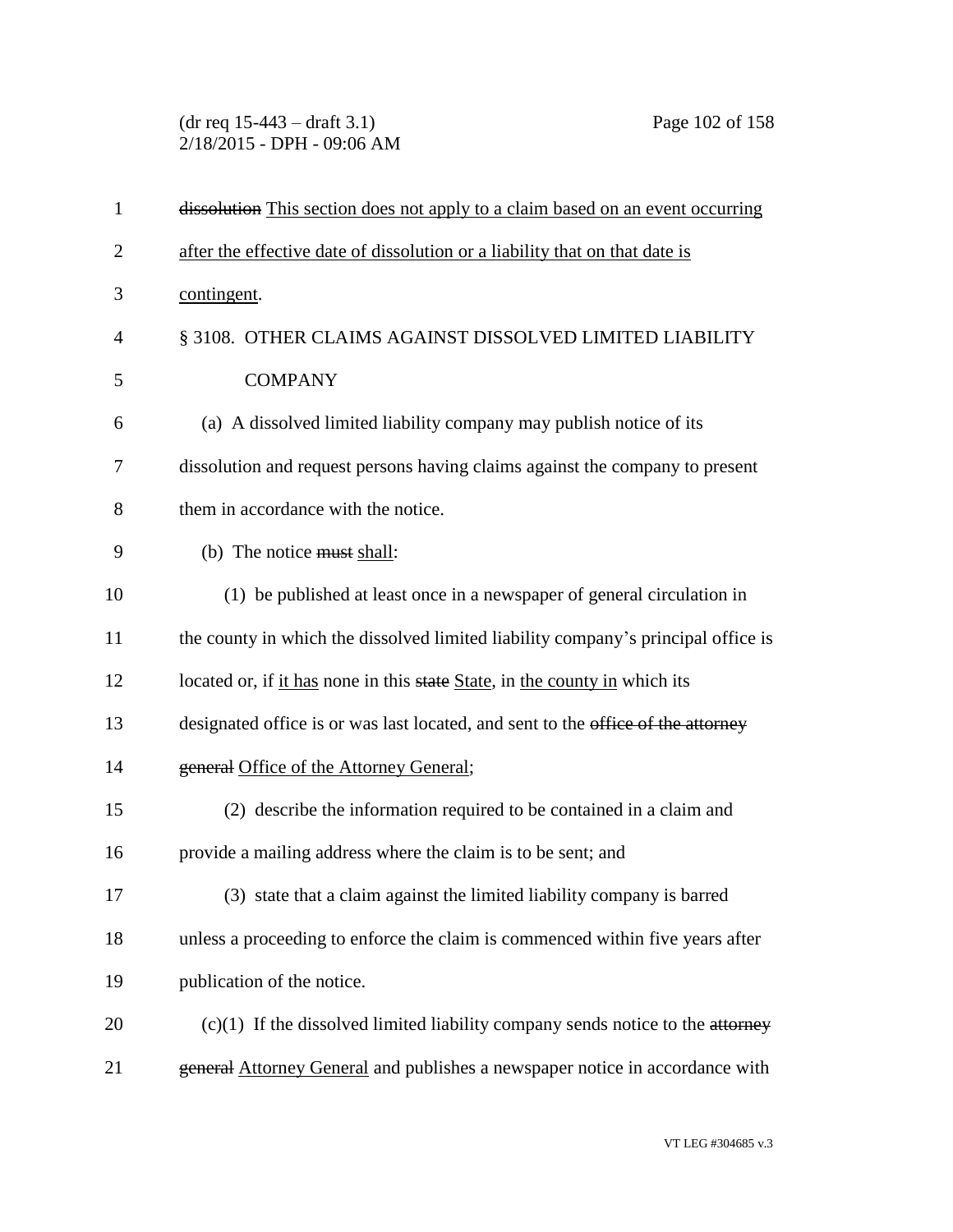# (dr req 15-443 – draft 3.1) Page 103 of 158 2/18/2015 - DPH - 09:06 AM

| $\mathbf{1}$   | subsection (b) of this section, causes a cause of action against a dissolved      |
|----------------|-----------------------------------------------------------------------------------|
| $\mathbf{2}$   | limited liability company, whether arising before or after the dissolution of the |
| 3              | limited liability company, may be enforced only as follows:                       |
| $\overline{4}$ | (A) against the dissolved limited liability company; and                          |
| 5              | (B) if any of the assets of the dissolved limited liability company               |
| 6              | have been distributed to its members, against members of the dissolved limited    |
| $\tau$         | liability company.                                                                |
| $8\,$          | (2) All causes A cause of action against a dissolved limited liability            |
| 9              | company arising under subdivision $(1)(A)$ of this subsection are is              |
| 10             | extinguished unless the claimant commences a proceeding to enforce the cause      |
| 11             | of action against the dissolved limited liability company prior to the expiration |
| 12             | of the statute of limitations applicable to the cause of action.                  |
| 13             | (3) All causes A cause of action against a dissolved limited liability            |
| 14             | company arising under subdivision $(1)(B)$ of this subsection are is extinguished |
| 15             | unless the claimant commences a proceeding to enforce the cause of action         |
| 16             | against that a member of a dissolved limited liability company prior to the       |
| 17             | earlier of the following:                                                         |
| 18             | (A) the expiration of the statute of limitations applicable to the cause          |
| 19             | of action;                                                                        |
| 20             | (B) five years after the effective date of the dissolution of the limited         |
| 21             | liability company.                                                                |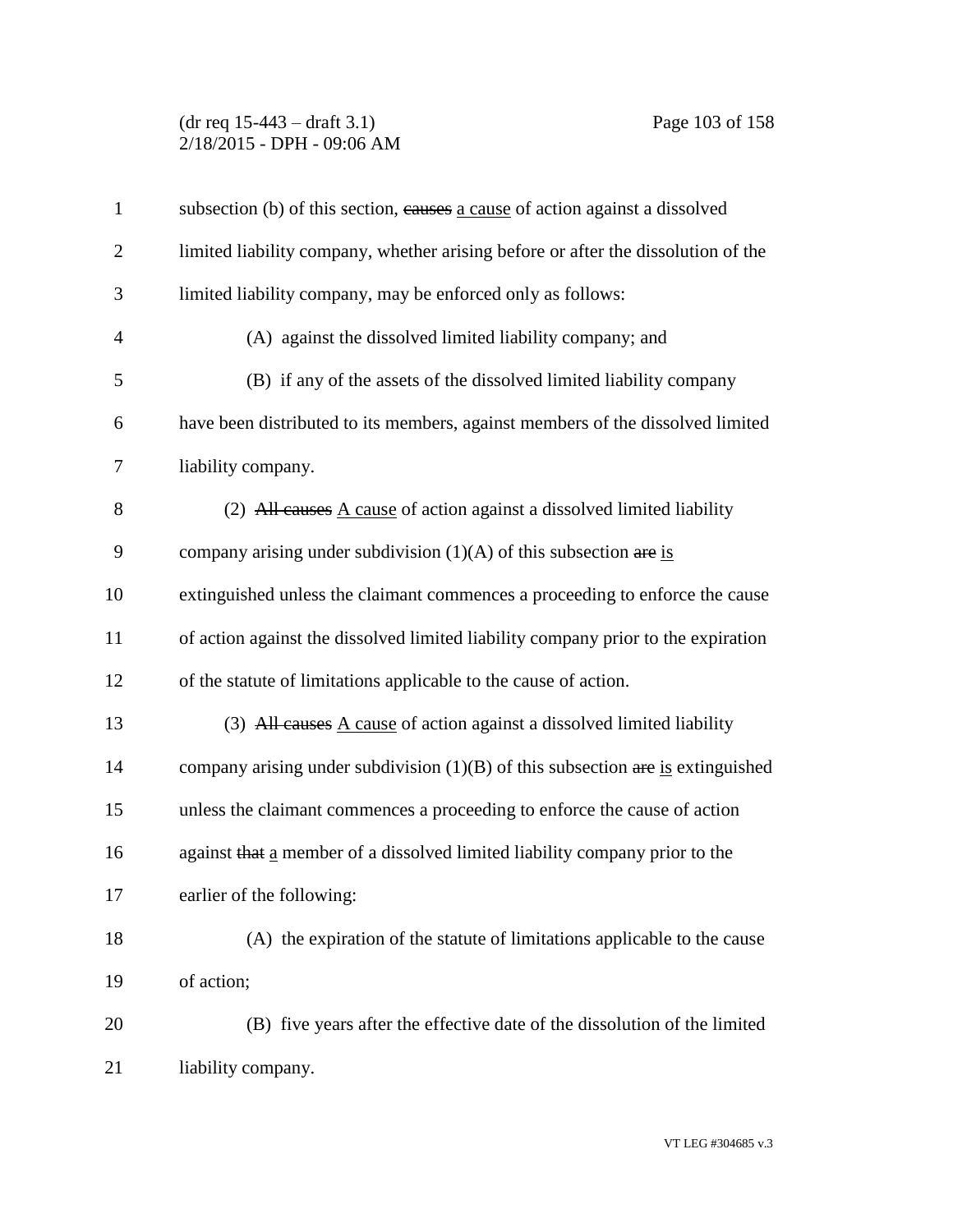(dr req 15-443 – draft 3.1) Page 104 of 158 2/18/2015 - DPH - 09:06 AM

| $\mathbf{1}$   | § 3109. ENFORCEMENT OF CLAIMS AGAINST DISSOLVED LIMITED                             |
|----------------|-------------------------------------------------------------------------------------|
| $\overline{2}$ | <b>LIABILITY COMPANY</b>                                                            |
| 3              | A claim not barred under section 3108 of this title may be enforced against         |
| $\overline{4}$ | the dissolved limited liability company:                                            |
| 5              | (1) to the extent of its undistributed assets, including any insurance              |
| 6              | assets held by the limited liability company that may be available to satisfy       |
| 7              | claims; or                                                                          |
| 8              | (2) if the assets have been distributed in liquidation, against a member of         |
| 9              | the dissolved company to the extent of the member's proportionate share of the      |
| 10             | claim or the company's assets distributed to the member in liquidation,             |
| 11             | whichever is less, but a member's total liability for all claims under this section |
| 12             | may not exceed the total amount of assets distributed to the member.                |
| 13             | Subchapter 9. Conversions and Mergers [Repealed.]                                   |
| 14             | Subchapter $\frac{100}{8}$ . Foreign Limited Liability Companies                    |
| 15             | § 3131 3111. LAW GOVERNING FOREIGN LIMITED LIABILITY                                |
| 16             | <b>COMPANIES</b>                                                                    |
| 17             | (a) The laws of the state or other jurisdiction under which a foreign limited       |
| 18             | liability company is organized govern its organization and internal affairs and     |
| 19             | the liability as among its managers, members and their transferees of a member      |
| 20             | as a member, and a manager as a manager, for the debts, obligations, or other       |
| 21             | liabilities of the foreign limited liability company or series thereof.             |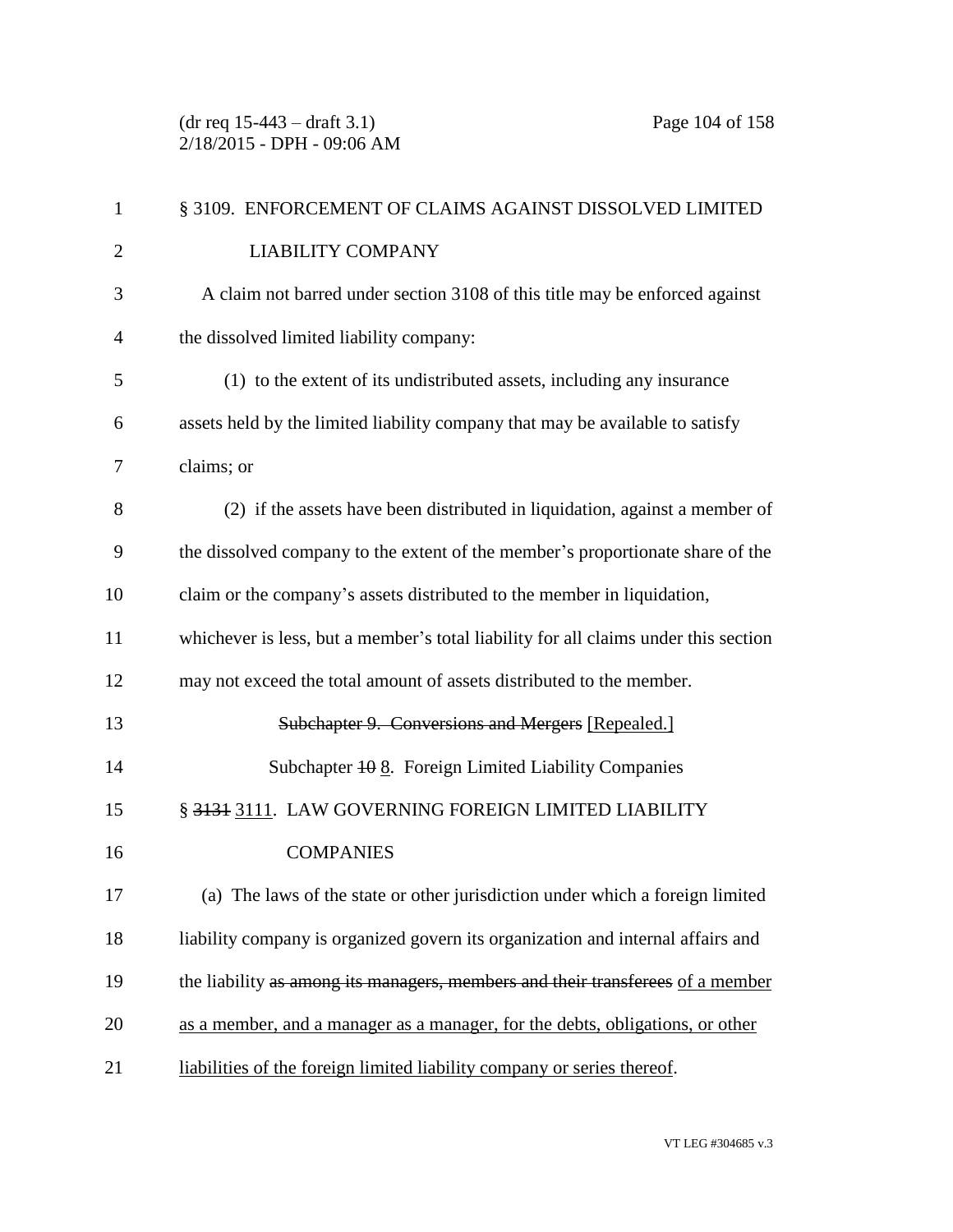#### (dr req 15-443 – draft 3.1) Page 105 of 158 2/18/2015 - DPH - 09:06 AM

| $\mathbf{1}$   | (b) A foreign limited liability company may not be denied a certificate of          |
|----------------|-------------------------------------------------------------------------------------|
| $\overline{2}$ | authority by reason of any difference between the laws of another jurisdiction      |
| 3              | under which the foreign company is organized formed and the laws of this            |
| $\overline{4}$ | state State.                                                                        |
| 5              | (c) A certificate of authority does not authorize a foreign limited liability       |
| 6              | company to engage in any business or exercise any power that a limited              |
| 7              | liability company may not engage in or exercise in this state State.                |
| 8              | § 3132 3112. APPLICATION FOR CERTIFICATE OF AUTHORITY                               |
| 9              | (a) A foreign limited liability company may apply for a certificate of              |
| 10             | authority to transact business in this state State by delivering an application to  |
| 11             | the secretary of state Secretary of State for filing. The application must shall    |
| 12             | set forth:                                                                          |
| 13             | (1) the name of the foreign company $\Theta$ and, if its name is unavailable        |
| 14             | for use in this state State, a an alternate name that satisfies the requirements of |
| 15             | section 3136 3116 of this title;                                                    |
| 16             | (2) the name of the state or country under whose law it is organized;               |
| 17             | (3) the street address, and the mailing address if different from the street        |
| 18             | address, of its principal office; [Repealed.]                                       |
| 19             | $(4)$ the address of its initial designated office in this state;                   |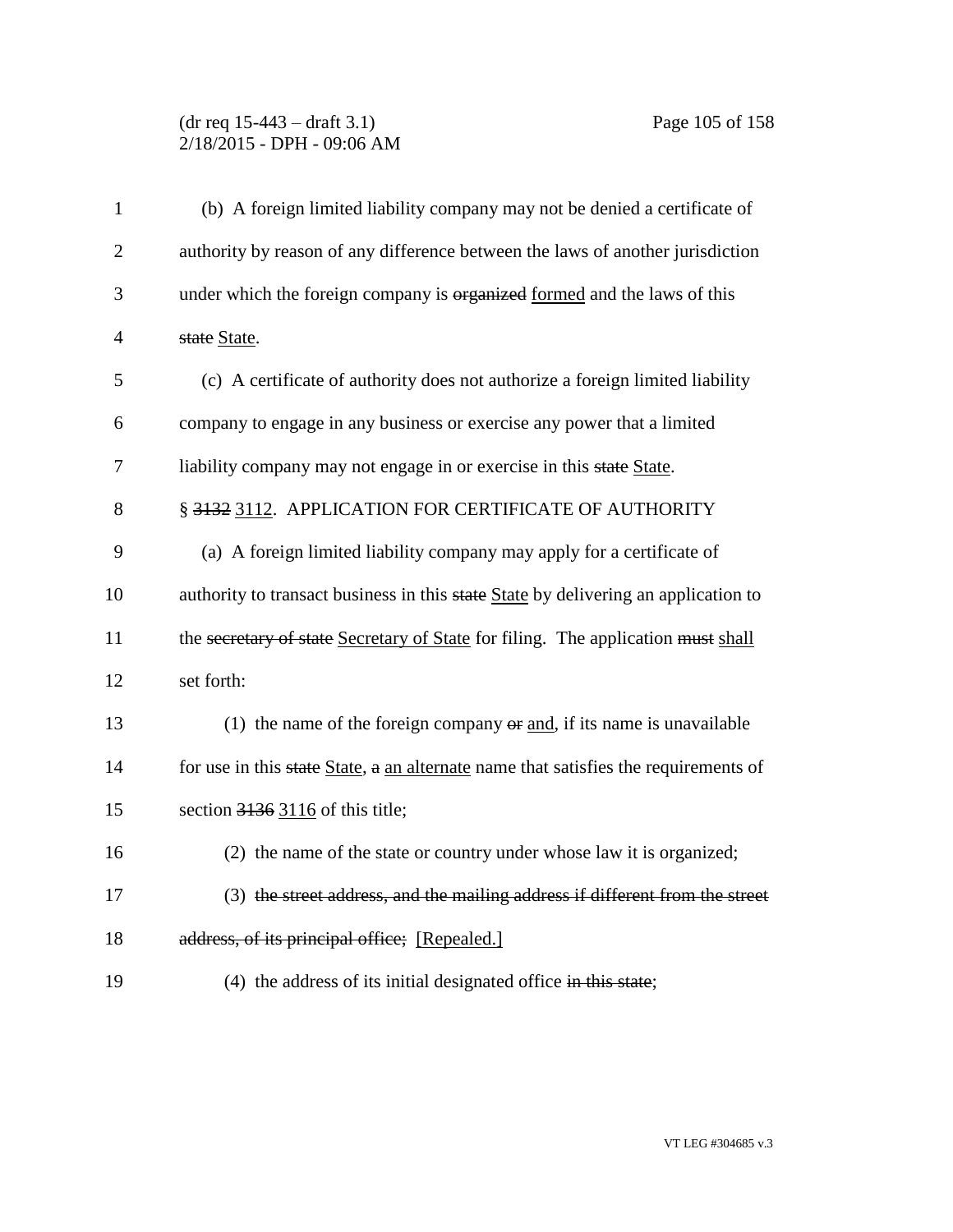# (dr req 15-443 – draft 3.1) Page 106 of 158 2/18/2015 - DPH - 09:06 AM

| 1              | (5) the name and street address, and the mailing address if different from                     |
|----------------|------------------------------------------------------------------------------------------------|
| $\overline{2}$ | the street address, of its initial designated agent for service of process in this             |
| 3              | state; State                                                                                   |
| 4              | $(6)$ whether the company is a term limited liability company and, if so,                      |
| 5              | the duration of its term;                                                                      |
| 6              | (7) whether the company is manager managed, and, if so, the name and                           |
| 7              | address of each initial manager; and                                                           |
| 8              | (8) whether the members of the company are to be liable for its debts                          |
| 9              | and obligations under a provision similar to subsection 3043(b) of this title.                 |
| 10             | (b) A foreign limited liability company shall deliver with the completed                       |
| 11             | application a certificate of existence or a document of similar import,                        |
| 12             | authenticated by the secretary of state Secretary of State or other official                   |
| 13             | having custody of company records in the state or country under whose law it                   |
| 14             | is organized, dated no earlier than $30\overline{90}$ days prior to filing of the application. |
| 15             | § 3133 3113. ACTIVITIES NOT CONSTITUTING TRANSACTING                                           |
| 16             | <b>BUSINESS</b>                                                                                |
| 17             | (a) A foreign limited liability company may not transact business in this                      |
| 18             | state State until it obtains a certificate of authority from the secretary of state            |
| 19             | Secretary of State.                                                                            |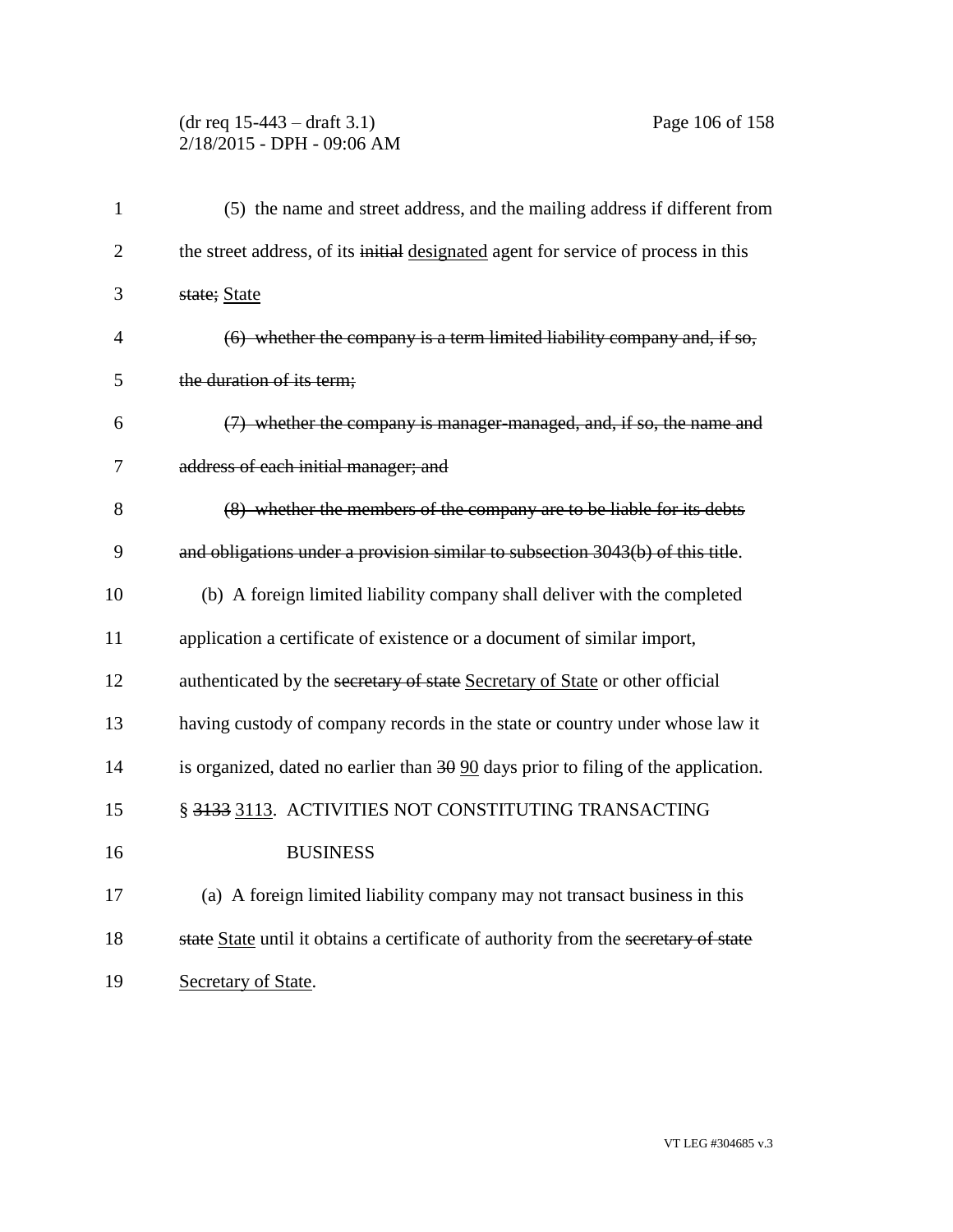# (dr req 15-443 – draft 3.1) Page 107 of 158 2/18/2015 - DPH - 09:06 AM

| $\mathbf{1}$   | (b) Except as provided in subsection (c) of this section, "doing business" or    |
|----------------|----------------------------------------------------------------------------------|
| $\overline{2}$ | "transacting business" shall mean and include each act, power, or privilege      |
| 3              | exercised or enjoyed in this state State by a foreign limited liability company. |
| $\overline{4}$ | (c) Among others, the following activities without more do not constitute        |
| 5              | transacting business for the purpose of determining whether a foreign limited    |
| 6              | liability company is required to obtain a certificate of authority under         |
| 7              | subsection (a) of this section:                                                  |
| 8              | (1) maintaining, defending, or settling any proceeding;                          |
| 9              | (2) holding meetings of its members or managers or carrying on any               |
| 10             | other activity concerning its internal affairs;                                  |
| 11             | (3) maintaining bank accounts;                                                   |
| 12             | (4) maintaining offices or agencies for the transfer, exchange, and              |
| 13             | registration of the foreign company's own securities or maintaining trustees or  |
| 14             | depositories with respect to those securities;                                   |
| 15             | (5) selling through independent contractors;                                     |
| 16             | (6) soliciting or obtaining orders, whether by mail or electronic means,         |
| 17             | or through employees or agents or otherwise, if the orders require acceptance    |
| 18             | outside this state State before they become contracts;                           |
| 19             | (7) creating or acquiring indebtedness, mortgages, or security interests         |
| 20             | in real or personal property;                                                    |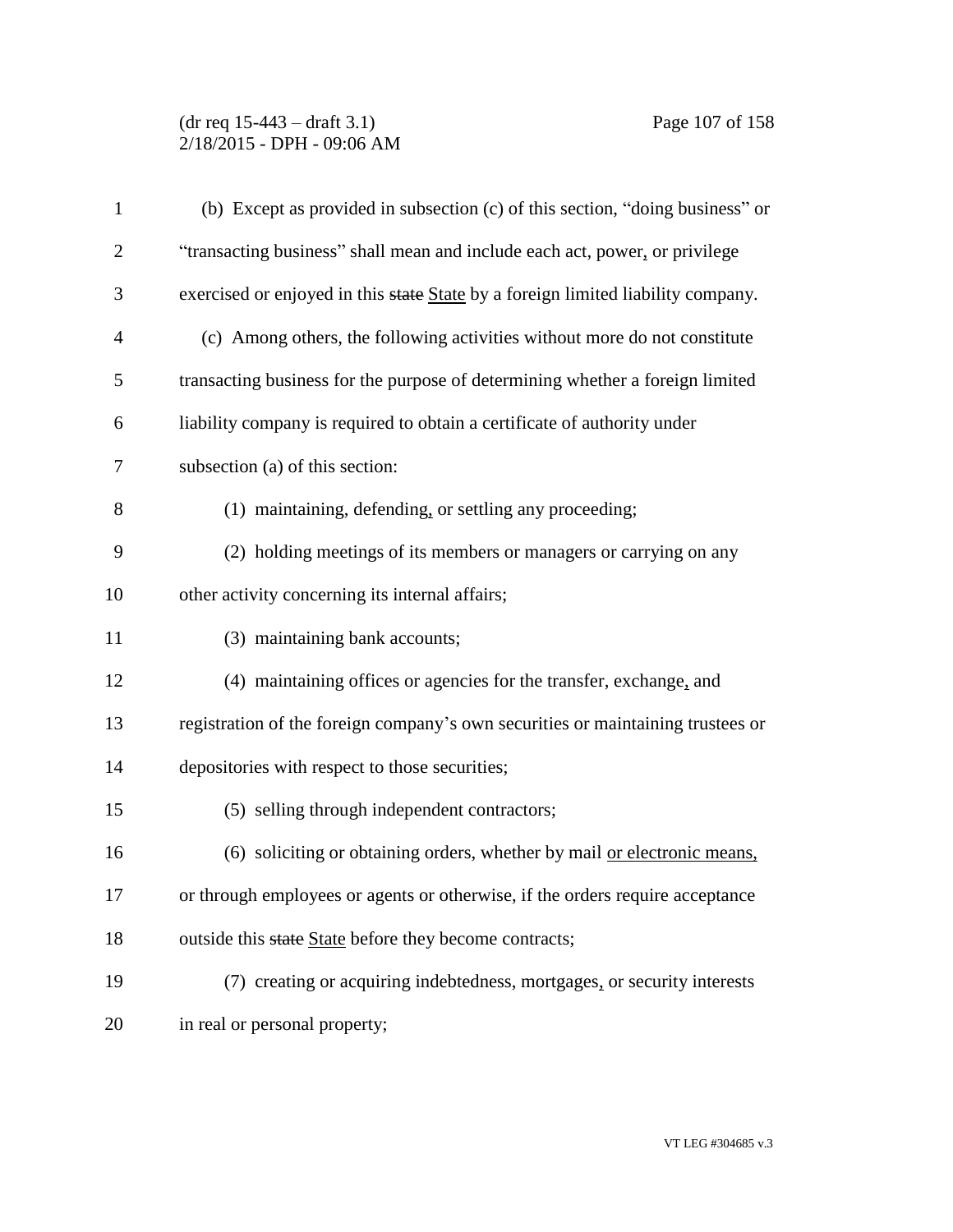# (dr req 15-443 – draft 3.1) Page 108 of 158 2/18/2015 - DPH - 09:06 AM

| $\mathbf{1}$   | (8) securing or collecting debts or enforcing mortgages or other security          |
|----------------|------------------------------------------------------------------------------------|
| $\overline{2}$ | interests in property securing the debts, and holding, protecting, and             |
| 3              | maintaining property so acquired;                                                  |
| $\overline{4}$ | (9) owning real or personal property;                                              |
| 5              | (10) conducting an isolated transaction that is not one in the course of           |
| 6              | repeated transactions of a like nature; or                                         |
| 7              | (11) transacting business in interstate commerce.                                  |
| 8              | § 3134 3114. ISSUANCE OF CERTIFICATE OF AUTHORITY                                  |
| 9              | If the secretary of state Secretary of State determines that an application for    |
| 10             | a certificate of authority complies as to form with the filing requirements of     |
| 11             | this chapter, and if all filing fees have been paid, the secretary of state        |
| 12             | Secretary of State shall file the application and issue a certificate of authority |
| 13             | to the foreign limited liability company or its representative.                    |
| 14             | § 3135 3115. AMENDED CERTIFICATE OF AUTHORITY                                      |
| 15             | (a) A foreign limited liability company authorized to transact business in         |
| 16             | this state State must obtain an amended certificate of authority from the          |
| 17             | secretary of state Secretary of State if it:                                       |
| 18             | (1) changes its name; and                                                          |
| 19             | (2) changes the state or country under whose law it is organized;                  |
| 20             | (3) becomes or ceases to be a term limited liability company;                      |
| 21             | (4) becomes or ceases to be manager managed; or                                    |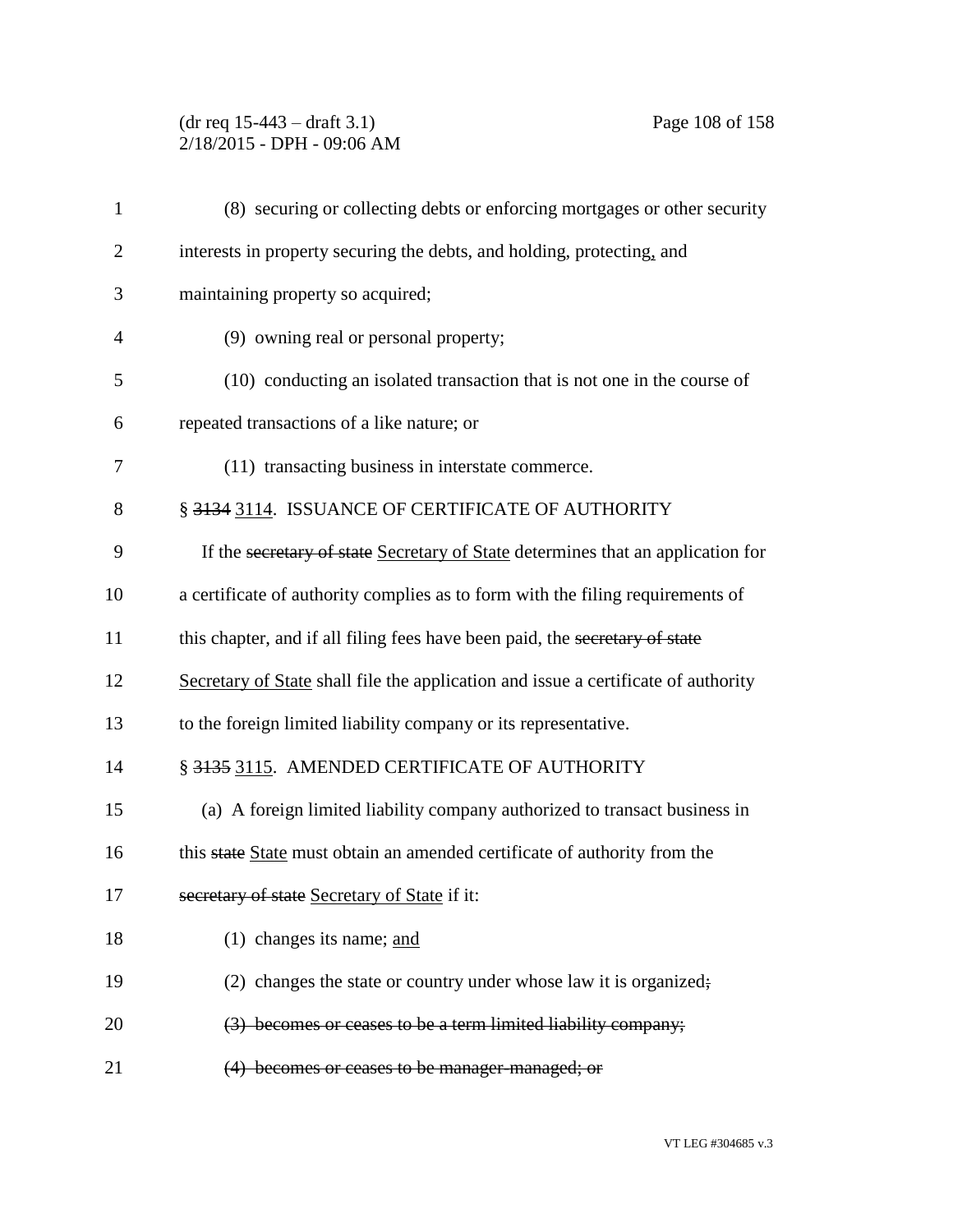## (dr req 15-443 – draft 3.1) Page 109 of 158 2/18/2015 - DPH - 09:06 AM

| $\mathbf{1}$   | (5) the members of the company become or ceases to be liable for its               |
|----------------|------------------------------------------------------------------------------------|
| $\overline{2}$ | debts and obligations under a provision similar to subsection 3043(b) of this      |
| 3              | title.                                                                             |
| $\overline{4}$ | (b) The requirements of section 3134 of this title for obtaining an original       |
| 5              | certificate of authority apply to obtaining an amended certificate under this      |
| 6              | section.                                                                           |
| 7              | § 3136 3116. NAME OF FOREIGN LIMITED LIABILITY COMPANY                             |
| 8              | (a) If the name of a foreign limited liability company does not satisfy the        |
| 9              | requirements of section 3005 of this title, the company to obtain or maintain a    |
| 10             | eertificate of authority to transact business in this state:                       |
| 11             | (1) shall add the words "limited liability company" or "limited                    |
| 12             | company", or the abbreviation "L.L.C.", "LLC", "L.C." or "LC" to its name          |
| 13             | for use in this state; or                                                          |
| 14             | (2) shall use an available trade name to transact business in this state if it     |
| 15             | delivers to the secretary of state for filing a copy of the resolution of its      |
| 16             | managers, in the case of a manager-managed company, or of its members, in          |
| 17             | the case of a member-managed company, adopting the trade name.                     |
| 18             | (b) Except as authorized by subsections (c) and (d) of this section, a foreign     |
| 19             | limited liability company's name, based upon the records of the secretary of       |
| 20             | state, shall be distinguishable from, and not the same as, deceptively similar to, |
| 21             | or likely to be confused with or mistaken for any name granted, registered, or     |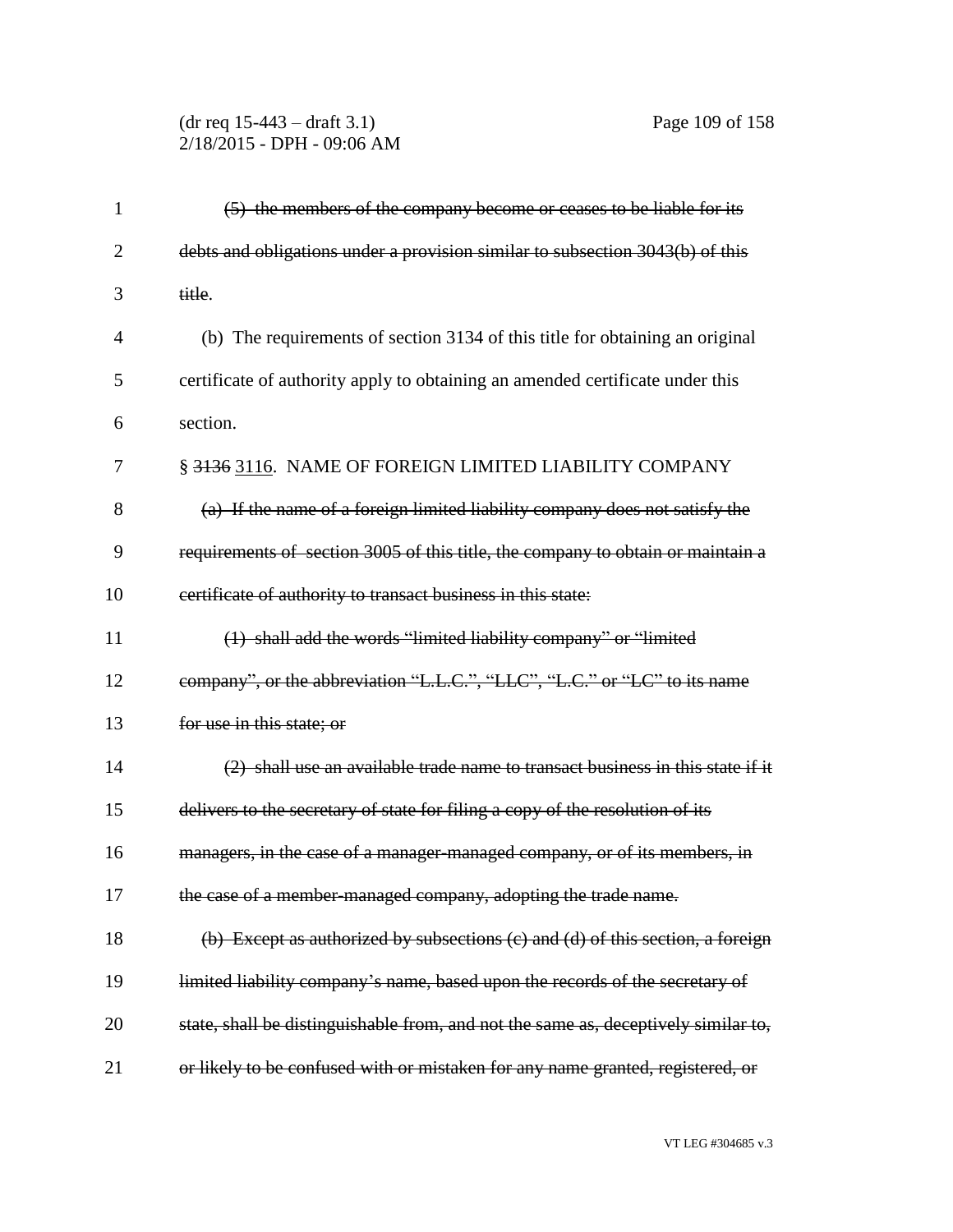## (dr req 15-443 – draft 3.1) Page 110 of 158 2/18/2015 - DPH - 09:06 AM

| 1              | reserved under this chapter, or the name of any other entity, whether domestic     |
|----------------|------------------------------------------------------------------------------------|
| $\overline{2}$ | or foreign, that is granted, reserved or registered by or with the secretary of    |
| 3              | state.                                                                             |
| 4              | (c) A foreign limited liability company may apply to the secretary of state        |
| 5              | for authorization to use a name that is not distinguishable from or is the same    |
| 6              | as, deceptively similar to, or likely to be confused with or mistaken for one or   |
| 7              | more of the names described in subsection (b) of this section, as determined       |
| 8              | from review of the records of the secretary of state. The secretary of state shall |
| 9              | authorize use of the name applied for if:                                          |
| 10             | (1) the other entity consents to the use in writing and submits an                 |
| 11             | undertaking in form satisfactory to the secretary of state to change its name to   |
| 12             | a name that is distinguishable from, and not the same as, deceptively similar to,  |
| 13             | or likely to be confused with or mistaken for the name of the applying             |
| 14             | company; or                                                                        |
| 15             | (2) the applicant delivers to the secretary of state a certified copy of the       |
| 16             | final judgment of a court of competent jurisdiction establishing the applicant's   |
| 17             | right to use the name applied for in this state.                                   |
| 18             | (d) A foreign limited liability company may use the name, including the            |
| 19             | trade name, of another domestic or foreign limited liability company that is       |
| 20             | used in this state if the other company is organized or authorized to transact     |
| 21             | business in this state and the proposed user company:                              |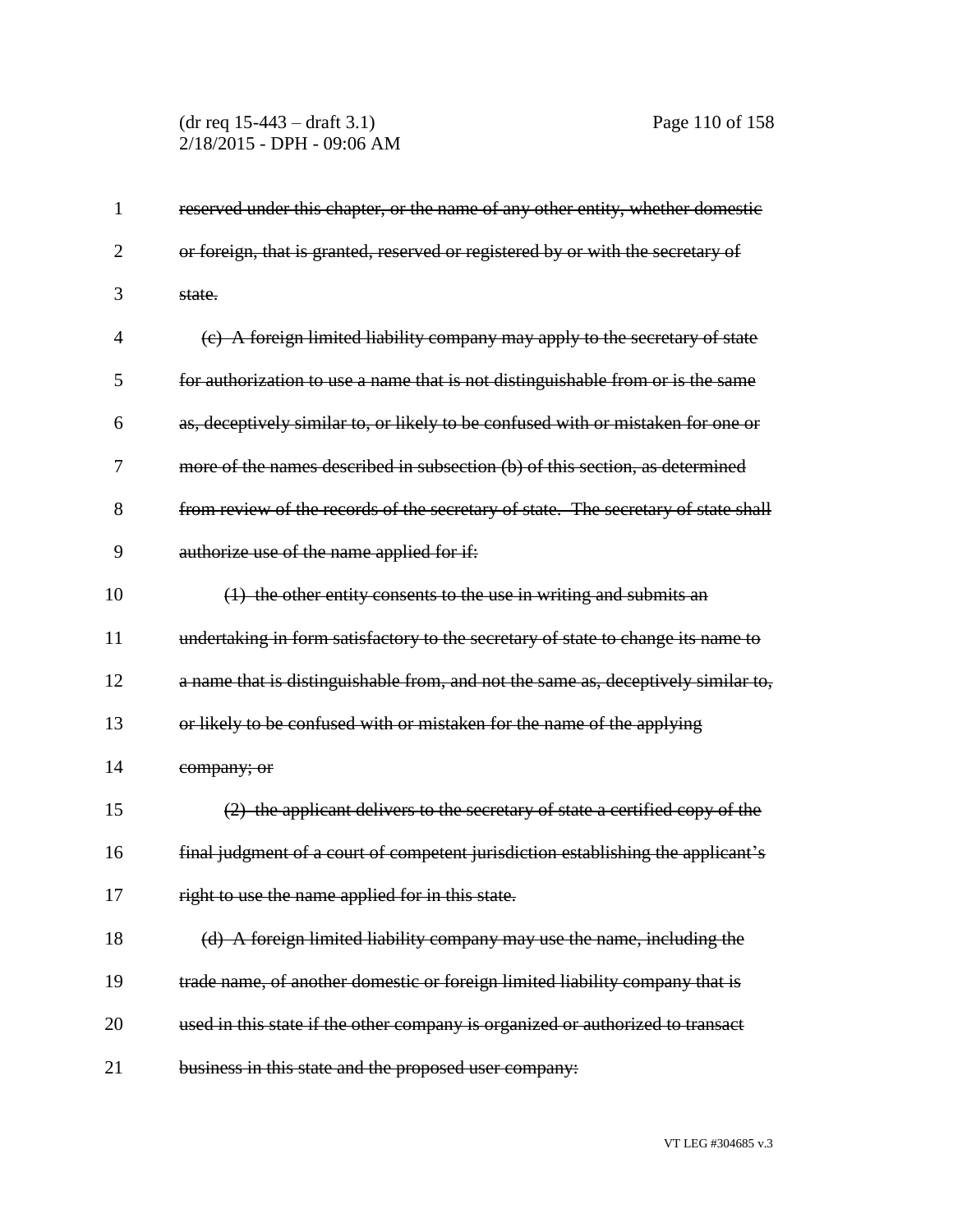| $(dr \text{ req } 15-443 - draft 3.1)$ |
|----------------------------------------|
| 2/18/2015 - DPH - 09:06 AM             |

| 1              | $(1)$ has merged with the other entity;                                                    |
|----------------|--------------------------------------------------------------------------------------------|
| $\overline{2}$ | (2) has been formed by reorganization of the other entity; or                              |
| 3              | (3) has acquired all or substantially all of the assets, including the name,               |
| $\overline{4}$ | of the other entity.                                                                       |
| 5              | $(a)(1)$ A foreign limited liability company whose name does not comply                    |
| 6              | with section 3005 of this title may not obtain a certificate of authority until it         |
| 7              | adopts, for the purpose of transacting business in this State, an alternate name           |
| 8              | that complies with section 3005 of this title.                                             |
| 9              | (2) A foreign limited liability company that adopts an alternate name                      |
| 10             | under this subsection and obtains a certificate of authority with the alternate            |
| 11             | name need not comply with chapter 15 of this title.                                        |
| 12             | (3) After obtaining a certificate of authority with an alternate name, a                   |
| 13             | foreign limited liability company shall transact business in this State under the          |
| 14             | alternate name unless the company is authorized under chapter 15 of this title             |
| 15             | to transact business in this State under another name.                                     |
| 16             | $\overline{(e)(b)}$ If a foreign limited liability company authorized to transact business |
| 17             | in this state State changes its name to one that does not satisfy the requirements         |
| 18             | of section 3005 of this title, it may not transact business in this state under the        |
| 19             | name as changed until it adopts a name satisfying the requirements of section              |
| 20             | 3005 of this title State until it complies with subsection (a) of this section and         |
| 21             | obtains an amended certificate of authority.                                               |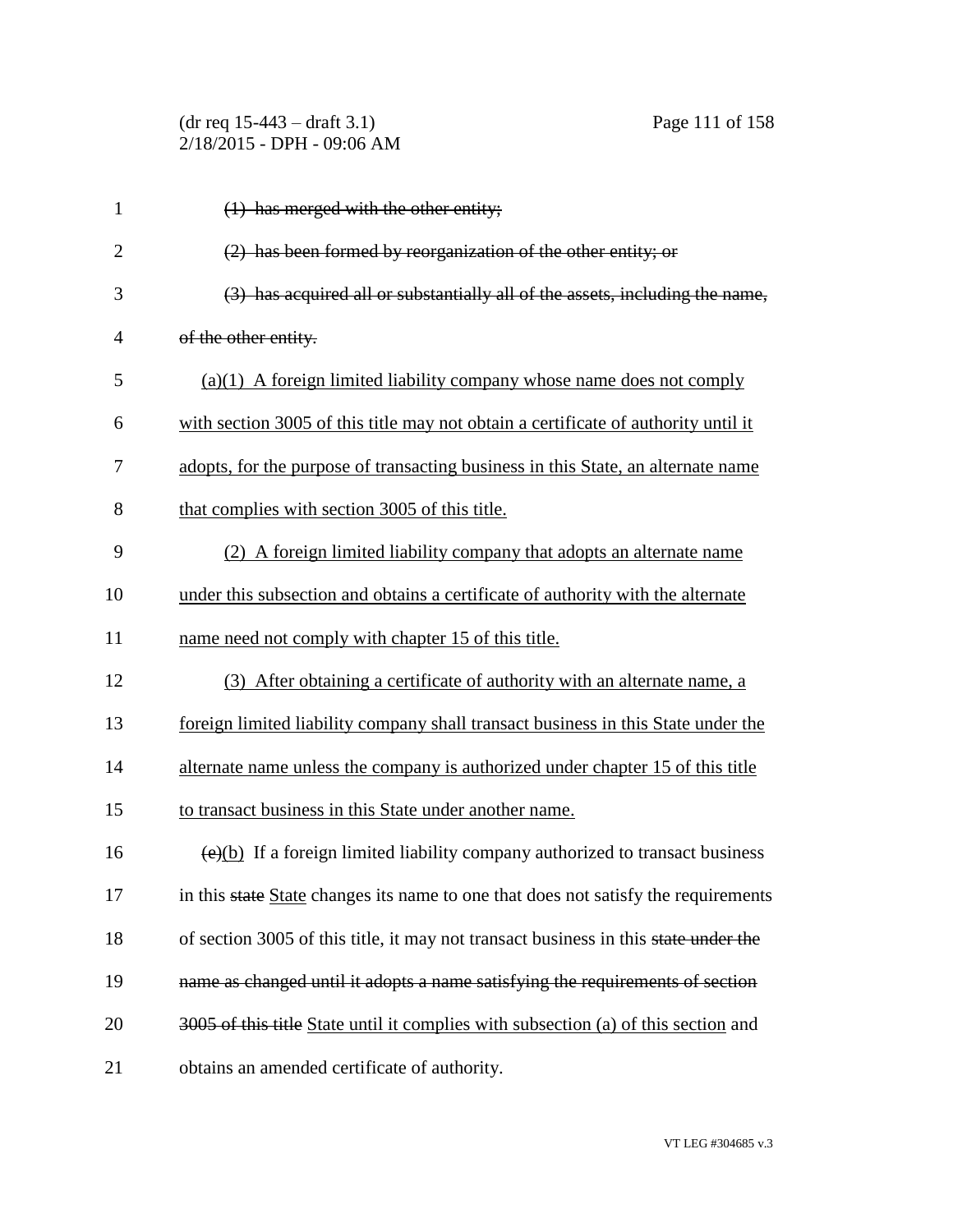(dr req 15-443 – draft 3.1) Page 112 of 158 2/18/2015 - DPH - 09:06 AM

| $\mathbf{1}$   | § 3137 3117. REVOCATION OF CERTIFICATE OF AUTHORITY                             |
|----------------|---------------------------------------------------------------------------------|
| $\overline{2}$ | (a) A certificate of authority of a foreign limited liability company to        |
| 3              | transact business in this state State may be revoked by the secretary of state  |
| 4              | Secretary of State in the manner provided in subsection subsections (b) and (c) |
| 5              | of this section if:                                                             |
| 6              | $(1)$ the company fails to:                                                     |
| 7              | $(A)$ appoint and maintain an agent for service of process as required          |
| 8              | by this chapter; or                                                             |
| 9              | (B) file a statement of a change in the name or business address of             |
| 10             | the agent for service of process as required by this chapter; or                |
| 11             | (2) a misrepresentation has been made of any material matter in any             |
| 12             | application, report, affidavit or other document submitted by the company       |
| 13             | pursuant to this chapter                                                        |
| 14             | (1) the company does not:                                                       |
| 15             | (A) pay, within 60 days after the due date, any fee, tax, or penalty            |
| 16             | due to the Secretary of State under this chapter;                               |
| 17             | (B) appoint and maintain an agent for service of process as required            |
| 18             | by section 3008 of this title; or                                               |
| 19             | (C) deliver for filing a statement of change under section 3009 of this         |
| 20             | title within 30 days after a change has occurred in the name or address of the  |
| 21             | agent; or                                                                       |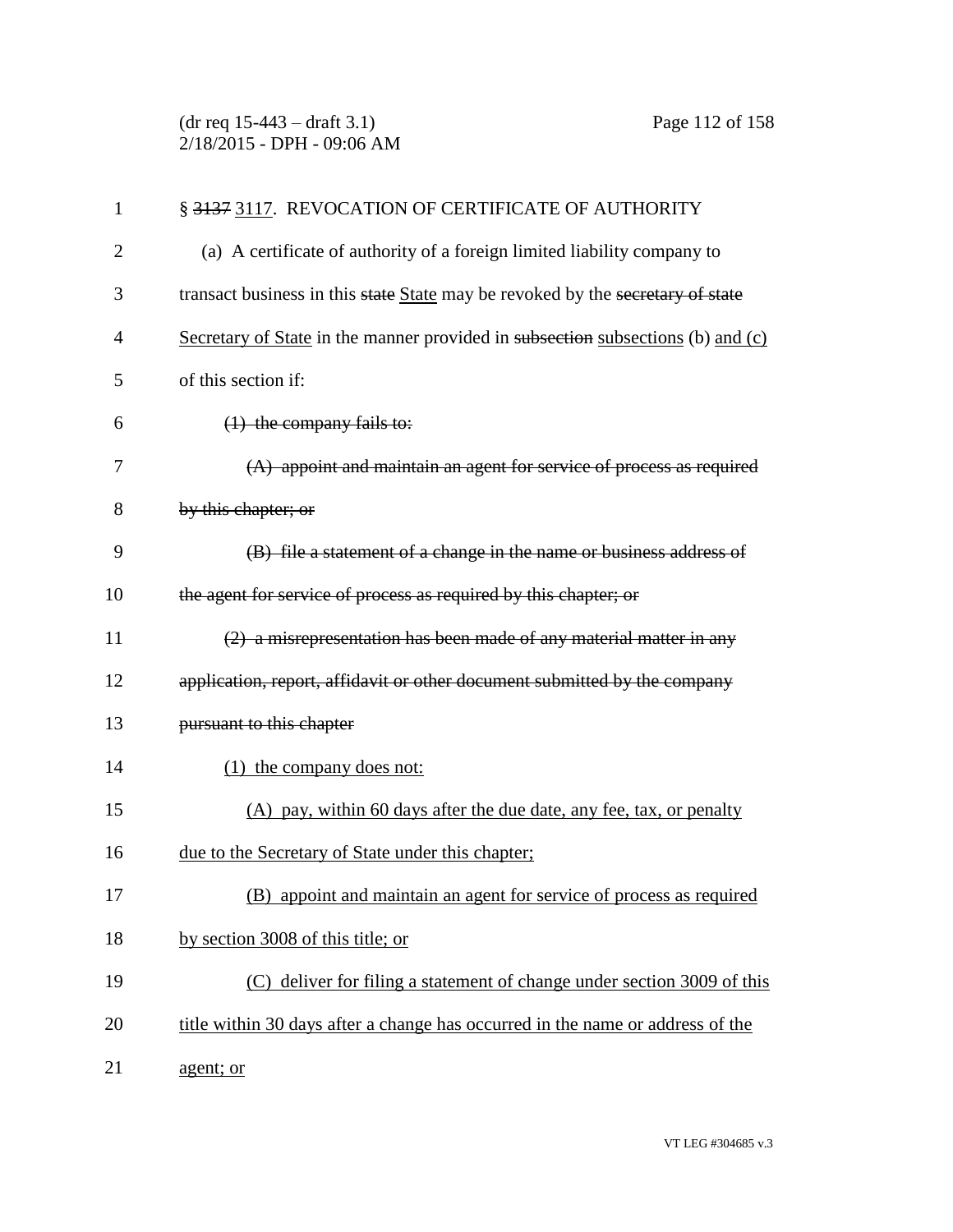(dr req 15-443 – draft 3.1) Page 113 of 158 2/18/2015 - DPH - 09:06 AM

| $\mathbf{1}$   | (2) the Commissioner of Taxes notifies the Secretary of State that a                |
|----------------|-------------------------------------------------------------------------------------|
| $\overline{2}$ | foreign limited liability company has failed to make a return, to pay a tax, to     |
| 3              | file a bond, or to do any other act required under 32 V.S.A. chapter 211.           |
| $\overline{4}$ | (b) $(1)$ The secretary of state may not- To revoke a certificate of authority of   |
| 5              | a foreign limited liability company unless the secretary of state sends the         |
| 6              | company notice of the revocation, at least 60 days before its effective date, the   |
| 7              | Secretary of State shall file a notice of revocation and send a copy to it's the    |
| 8              | company's agent for service of process in this state State, or if the company       |
| 9              | fails to does not appoint and maintain a proper agent in this state, addressed to   |
| 10             | the office required to be maintained by section 3008 of this title State, to the    |
| 11             | company's designated office. The notice must identify the cause for the             |
| 12             | revocation of the certificate of authority. The authority of the company to         |
| 13             | transact business in this state ceases on the effective date of the revocation      |
| 14             | unless the foreign limited liability company cures the failure before that date.    |
| 15             | (2) A notice of revocation shall state:                                             |
| 16             | (A) the effective date of the revocation, which shall be at least 60                |
| 17             | days after the date the Secretary of State sends the copy; and                      |
| 18             | (B) the grounds for revocation under subsection (a) of this section.                |
| 19             | (c) The authority of a foreign limited liability company to transact business       |
| 20             | in this State shall cease on the effective date of the notice of revocation unless, |
| 21             | before that date, the company cures each ground for revocation stated in the        |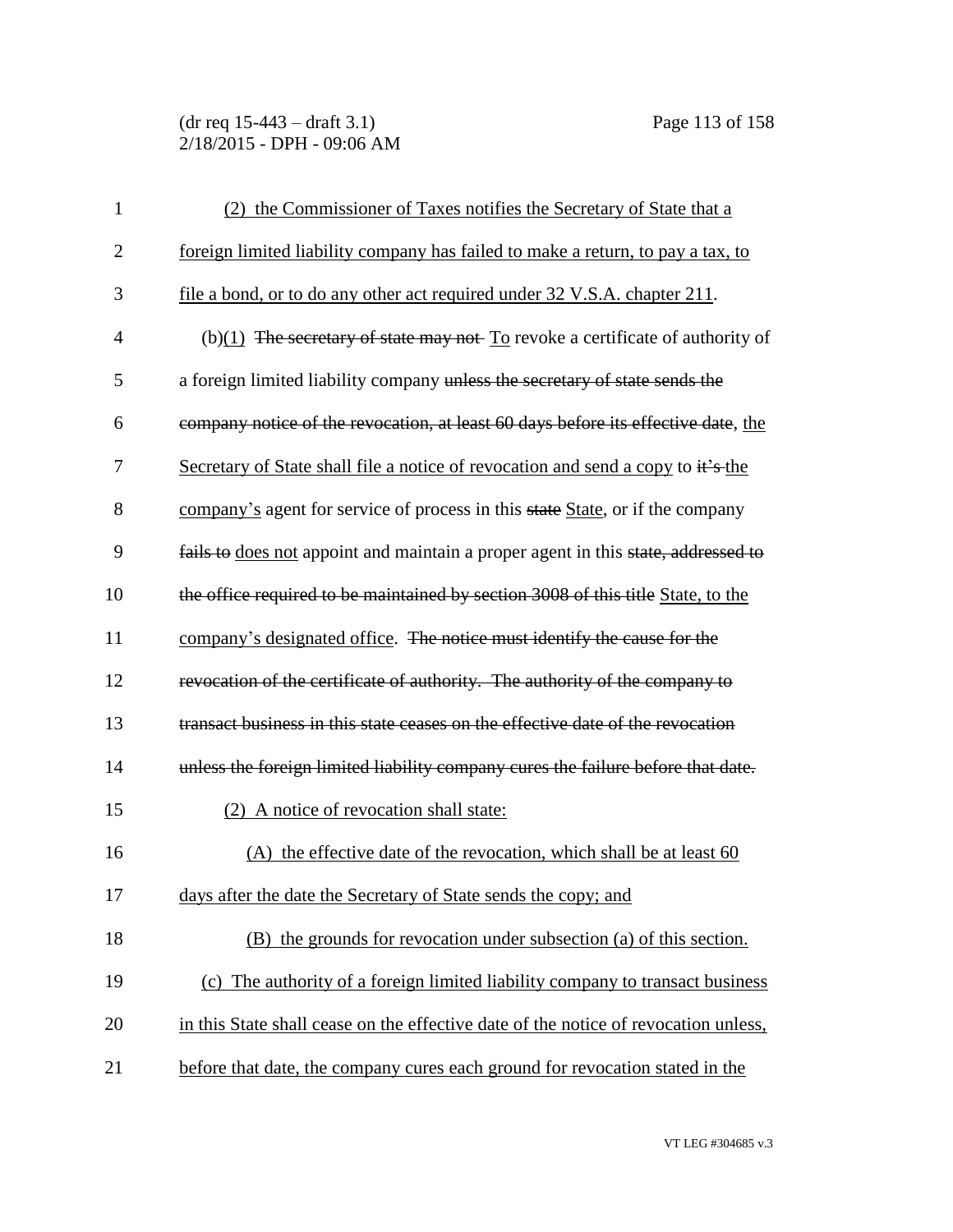(dr req 15-443 – draft 3.1) Page 114 of 158 2/18/2015 - DPH - 09:06 AM

| $\mathbf{1}$   | notice filed under subsection (b) of this section. If the company cures each         |
|----------------|--------------------------------------------------------------------------------------|
| $\overline{2}$ | ground, the Secretary of State shall file a record so stating.                       |
| 3              | § 3138 3118. CANCELLATION OF AUTHORITY                                               |
| $\overline{4}$ | A foreign limited liability company may cancel its authority to transact             |
| 5              | business in this state State by filing a certificate of cancellation with the        |
| 6              | secretary of state Secretary of State. Cancellation does not terminate the           |
| 7              | authority of the secretary of state Secretary of State to accept service of process  |
| 8              | on the company for claims arising out of the transactions of business in this        |
| 9              | state State.                                                                         |
| 10             | § 3139 3119. EFFECT OF FAILURE TO OBTAIN CERTIFICATE OF                              |
| 11             | <b>AUTHORITY</b>                                                                     |
| 12             | (a) A foreign limited liability company transacting business in this state           |
| 13             | State may not maintain a proceeding or raise a counterclaim, cross-claim, or         |
| 14             | affirmative defense in any court in this state State until it obtains a certificate  |
| 15             | of authority to transact business in this state State.                               |
| 16             | (b) The failure of a foreign limited liability company to have a certificate of      |
| 17             | authority to transact business in this state State does not impair the validity of a |
| 18             | contract or act of the company or prevent the foreign limited liability company      |
| 19             | from defending an action or proceeding in this state State.                          |
| 20             | (c) Limitations on personal liability of managers, members and their                 |
| 21             | transferees are not waived solely by transacting business in this state without a    |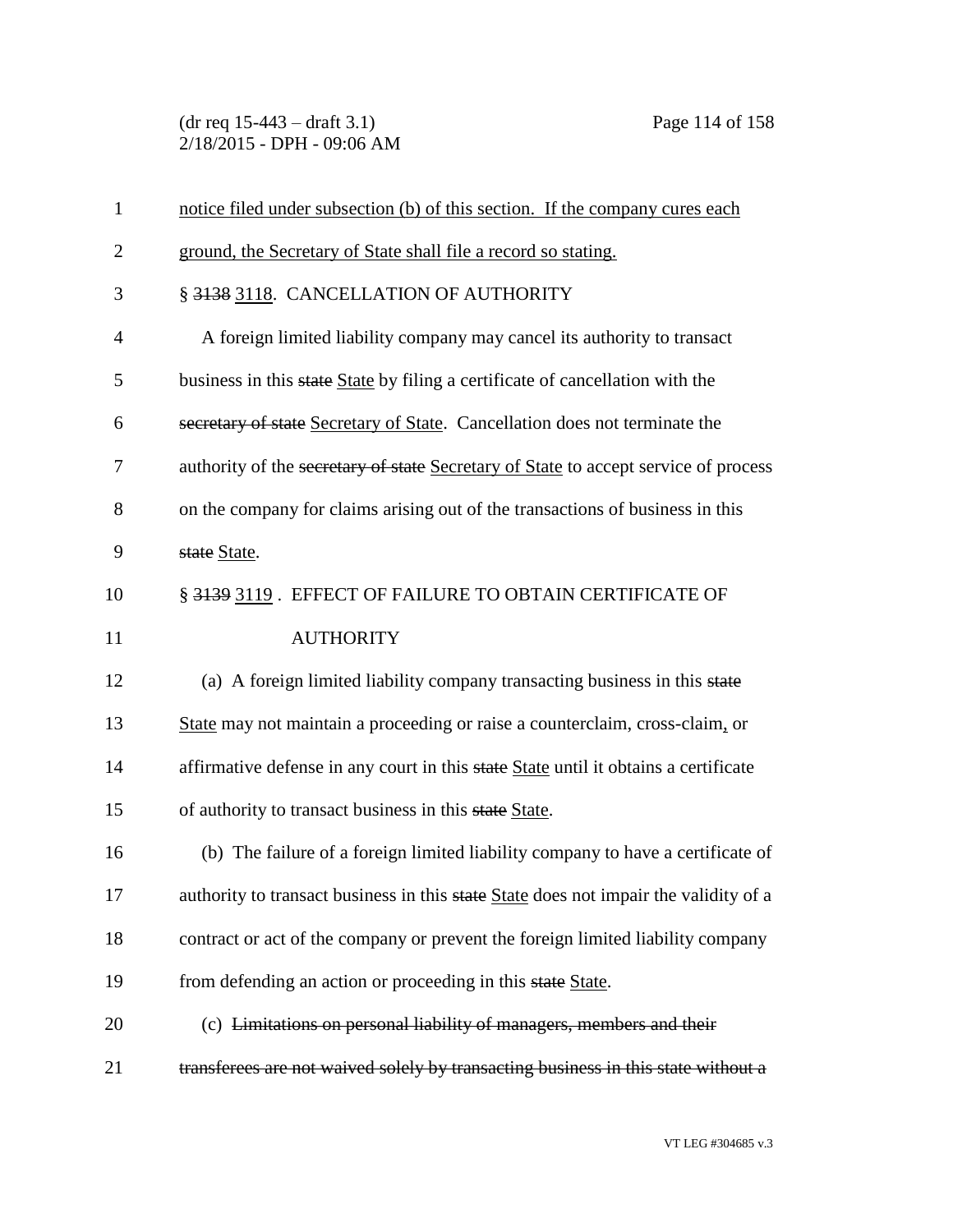(dr req 15-443 – draft 3.1) Page 115 of 158 2/18/2015 - DPH - 09:06 AM

| $\mathbf{1}$   | eertificate of authority A member or manager of a foreign limited liability           |
|----------------|---------------------------------------------------------------------------------------|
| $\overline{2}$ | company is not liable for the debts, obligations, or other liabilities of the         |
| 3              | company solely because the company transacted business in this State without          |
| $\overline{4}$ | a certificate of authority.                                                           |
| 5              | (d) If a foreign limited liability company transacts business in this state           |
| 6              | State without a certificate of authority, it appoints the secretary of state          |
| 7              | Secretary of State as its agent for service of process for claims arising out of      |
| 8              | the transaction of business in this state State.                                      |
| 9              | § 3140 3120. ACTION BY ATTORNEY GENERAL                                               |
| 10             | The attorney general Attorney General may maintain an action to restrain a            |
| 11             | foreign limited liability company from transacting business in this state State in    |
| 12             | violation of this chapter.                                                            |
| 13             | Subchapter 13. Foreign Law Limited Liability Companies                                |
| 14             | § 3181 3121. ELECTION                                                                 |
| 15             | A limited liability company formed under this chapter may elect to be a               |
| 16             | foreign law limited liability company by complying with all the following:            |
| 17             | (1) <del>Designating</del> designating itself as such a foreign law limited liability |
| 18             | company in its articles of organization filed pursuant to section 3023 of this        |
| 19             | title.;                                                                               |
| 20             | (2) Including including in its name either the term "foreign law limited              |
| 21             | liability company," the term "Foreign Law Company," or the abbreviation               |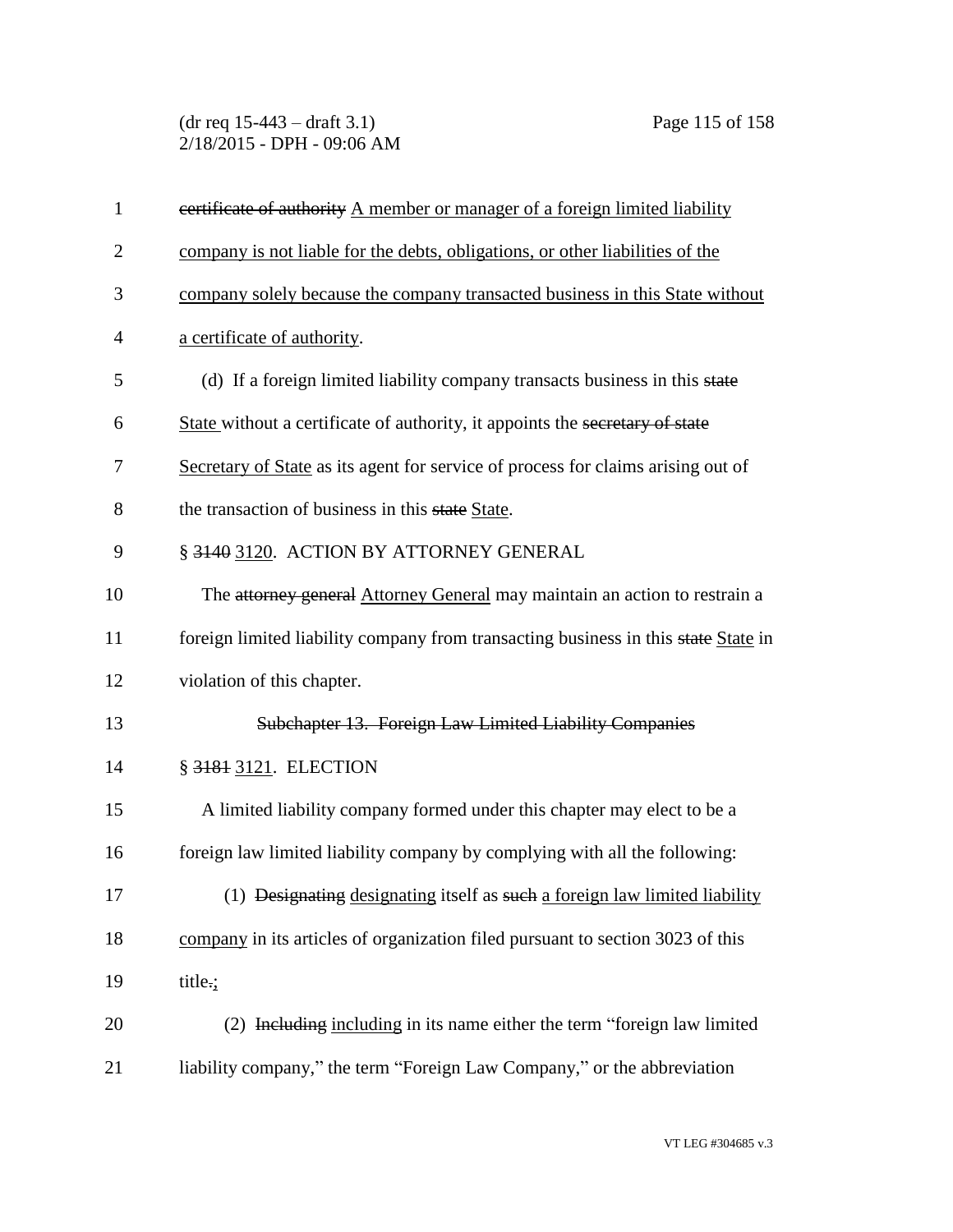(dr req 15-443 – draft 3.1) Page 116 of 158 2/18/2015 - DPH - 09:06 AM

| $\mathbf{1}$   | "F.L.L.L.C." or "F.L.C." in lieu of the words or abbreviations required under       |
|----------------|-------------------------------------------------------------------------------------|
| $\overline{2}$ | subsection $3005(a)$ of this title.; and                                            |
| 3              | (3) Complying complying with the requirements of this subchapter and                |
| $\overline{4}$ | paying the filing fees pursuant to section 3013 of this title.                      |
| 5              | § 3182 3122. DESIGNATION OF CONTROLLING FOREIGN LAW                                 |
| 6              | (a) A foreign law limited liability company shall designate in its articles of      |
| 7              | organization all the following:                                                     |
| 8              | (1) A a specific law or body of law of a foreign jurisdiction, either               |
| 9              | within or outside the United States of America, that will control the internal      |
| 10             | governance affairs of the company.                                                  |
| 11             | (2) The the type of organization that will control how the foreign law              |
| 12             | limited liability company is treated under the foreign law and all matters that     |
| 13             | are required to be included in the constituent filing for that type of organization |
| 14             | under that foreign law.;                                                            |
| 15             | (3) Any any variations or limitations on the applicability of the foreign           |
| 16             | law and any mechanisms for amending, rescinding, or limiting the designation        |
| 17             | in the future.;                                                                     |
| 18             | (4) The the courts, if any, that, in addition to the courts of the state State      |
| 19             | of Vermont and the United States, will have jurisdiction over disputes relating     |
| 20             | to the internal governance affairs of the foreign law limited liability             |
| 21             | company.; and                                                                       |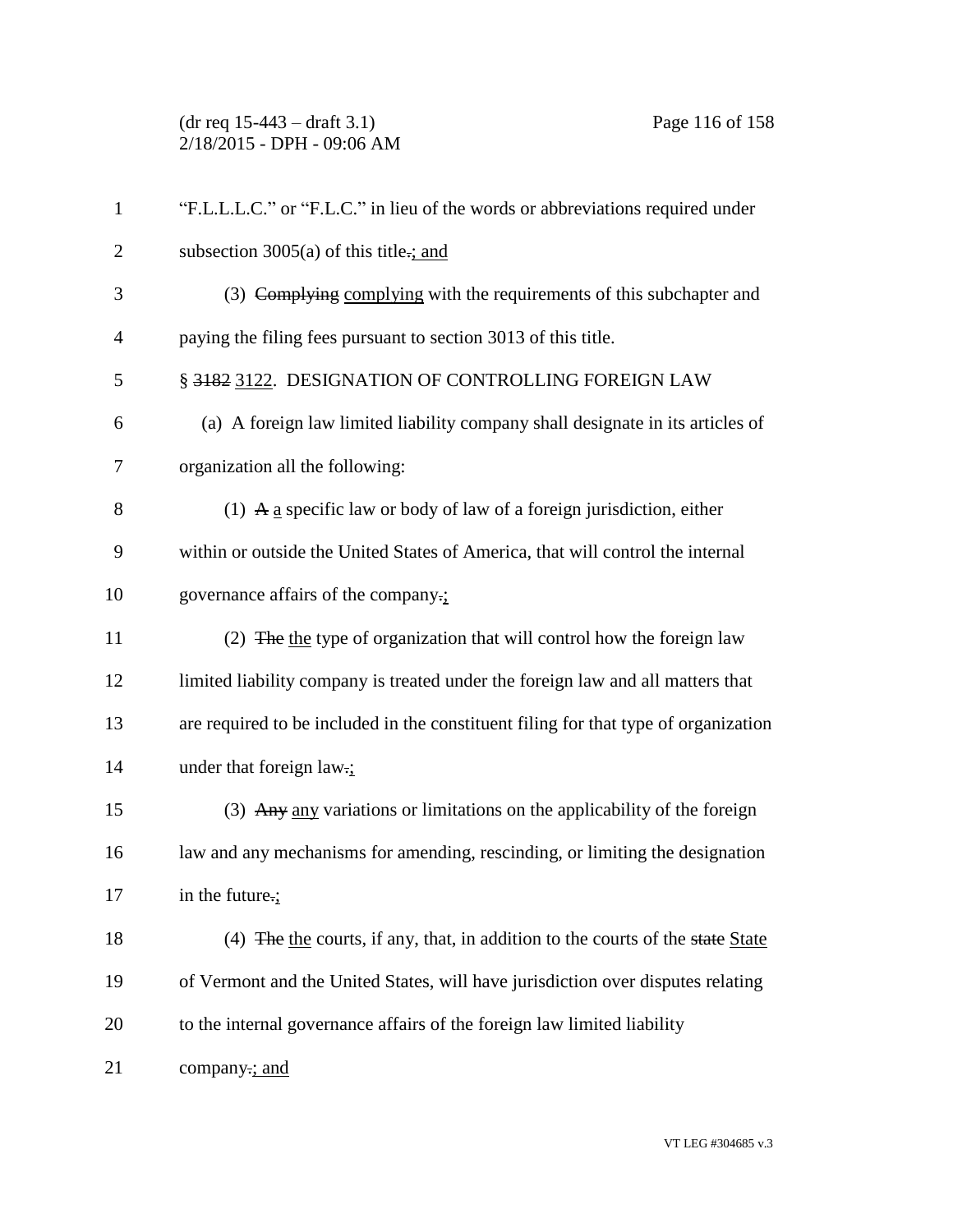| $\mathbf{1}$   | (5) A $\underline{a}$ designation of those classes of individuals or officers within the |
|----------------|------------------------------------------------------------------------------------------|
| $\mathbf{2}$   | chosen legal structure who shall have authority to act on behalf of the foreign          |
| 3              | law limited liability company equivalent to the authority of managers under              |
| $\overline{4}$ | subsections $3041(b)$ and (c) of this title, and any limitations on or clarification     |
| 5              | of that authority.                                                                       |
| 6              | (b) Any bylaws, agreements, or other statements of principles governing                  |
| 7              | the internal governance affairs of the foreign law limited liability company             |
| 8              | addressed in the applicable foreign law but not required to be in the constituent        |
| 9              | filing shall be set forth as part of, or in lieu of, the operating agreement             |
| 10             | required by section 3003 of this title. The prohibitions on a waiver under               |
| 11             | subsection 3003(b) shall not apply to foreign law limited liability companies.           |
| 12             | § 3183 3123. SCOPE OF DESIGNATED FOREIGN LAW                                             |
| 13             | (a) In any disputes over the internal governance affairs of a foreign law                |
| 14             | limited liability company, the designated foreign law or body of law shall be            |
| 15             | applied by any court having jurisdiction over the parties as the binding                 |
| 16             | authority governing these matters, provided that no designated law shall be              |
| 17             | enforced that:                                                                           |
| 18             | (1) Is is contrary to provisions of Vermont or United States law or                      |
| 19             | public policy.;                                                                          |
| 20             | (2) Will work a cause fraud or manifest injustice under Vermont or                       |
| 21             | United States law.;                                                                      |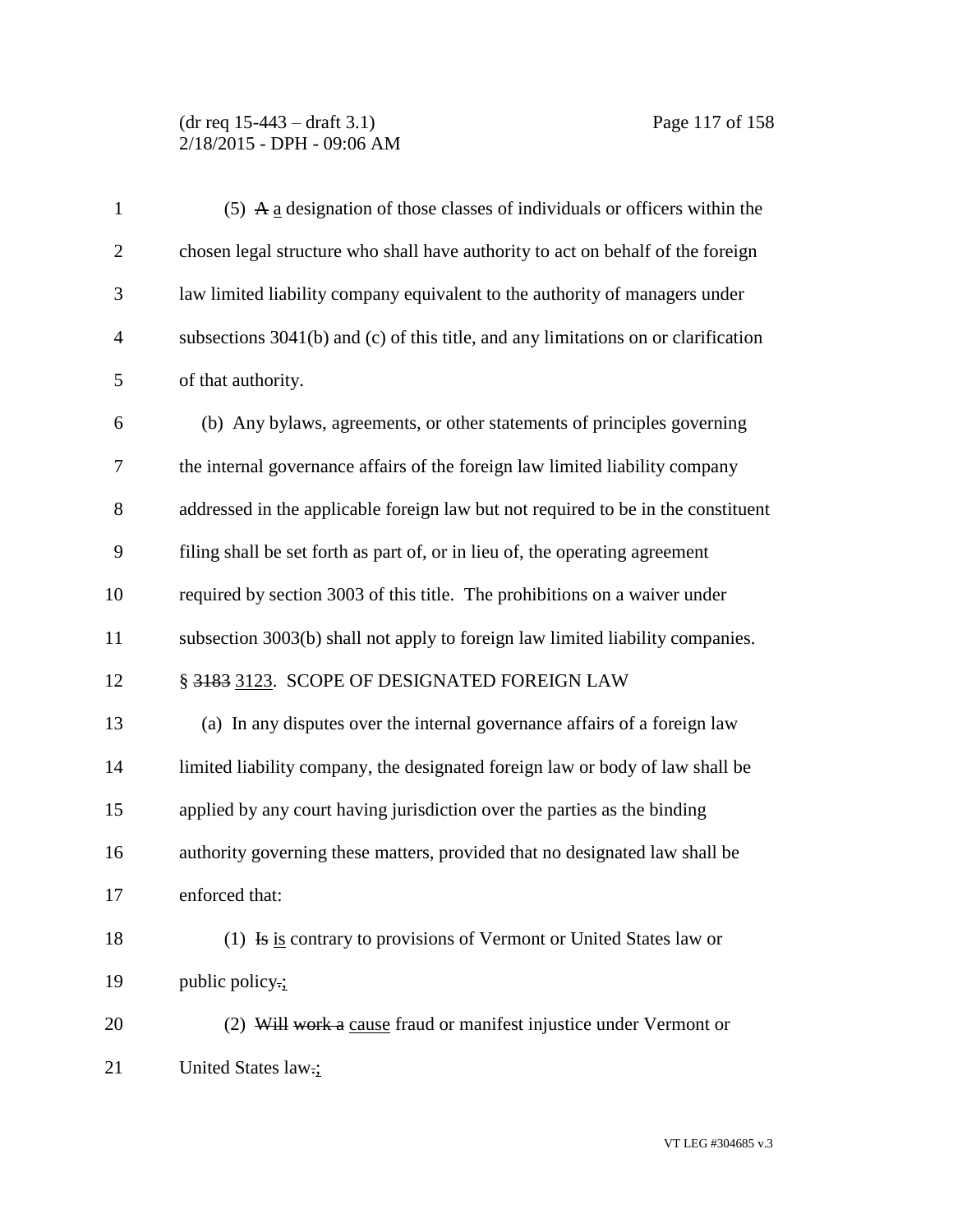### (dr req 15-443 – draft 3.1) Page 118 of 158 2/18/2015 - DPH - 09:06 AM

| $\mathbf{1}$   | (3) Purports purports to limit the civil or criminal liability of an                 |
|----------------|--------------------------------------------------------------------------------------|
| $\overline{2}$ | individual, partnership, or entity under Vermont or United States law-; or           |
| 3              | (4) Varies varies or limits the filing procedures for creating a limited             |
| $\overline{4}$ | liability company required by this title.                                            |
| 5              | (b) For purposes of As used in this subchapter, "internal governance                 |
| 6              | affairs" means the relations among the limited liability company, its members,       |
| 7              | and managers. Whether an issue is a matter of internal governance affairs of         |
| 8              | the company shall be determined under Vermont law.                                   |
| 9              | (c) If a court determines that the designated law does not address an                |
| 10             | internal governance matter or addresses it in a manner that is unenforceable         |
| 11             | pursuant to subsection (a) of this section, or a limitation or variation relating to |
| 12             | the issue is specified in the articles of organization, Vermont law shall apply to   |
| 13             | the matter at issue.                                                                 |
| 14             | (d) All the external affairs of the foreign law limited liability company shall      |
| 15             | be governed by the general provisions of this chapter, the articles of               |
| 16             | organization other than choice of foreign law, the operating agreement, and          |
| 17             | applicable Vermont and federal laws.                                                 |
| 18             | § 3184 3124. JURISDICTION                                                            |
| 19             | (a) Vermont and other courts designated pursuant to section 3182 3122 of             |
| 20             | this title shall have jurisdiction over all disputes relating to the internal        |
| 21             | governance affairs of a foreign law limited liability company.                       |
|                |                                                                                      |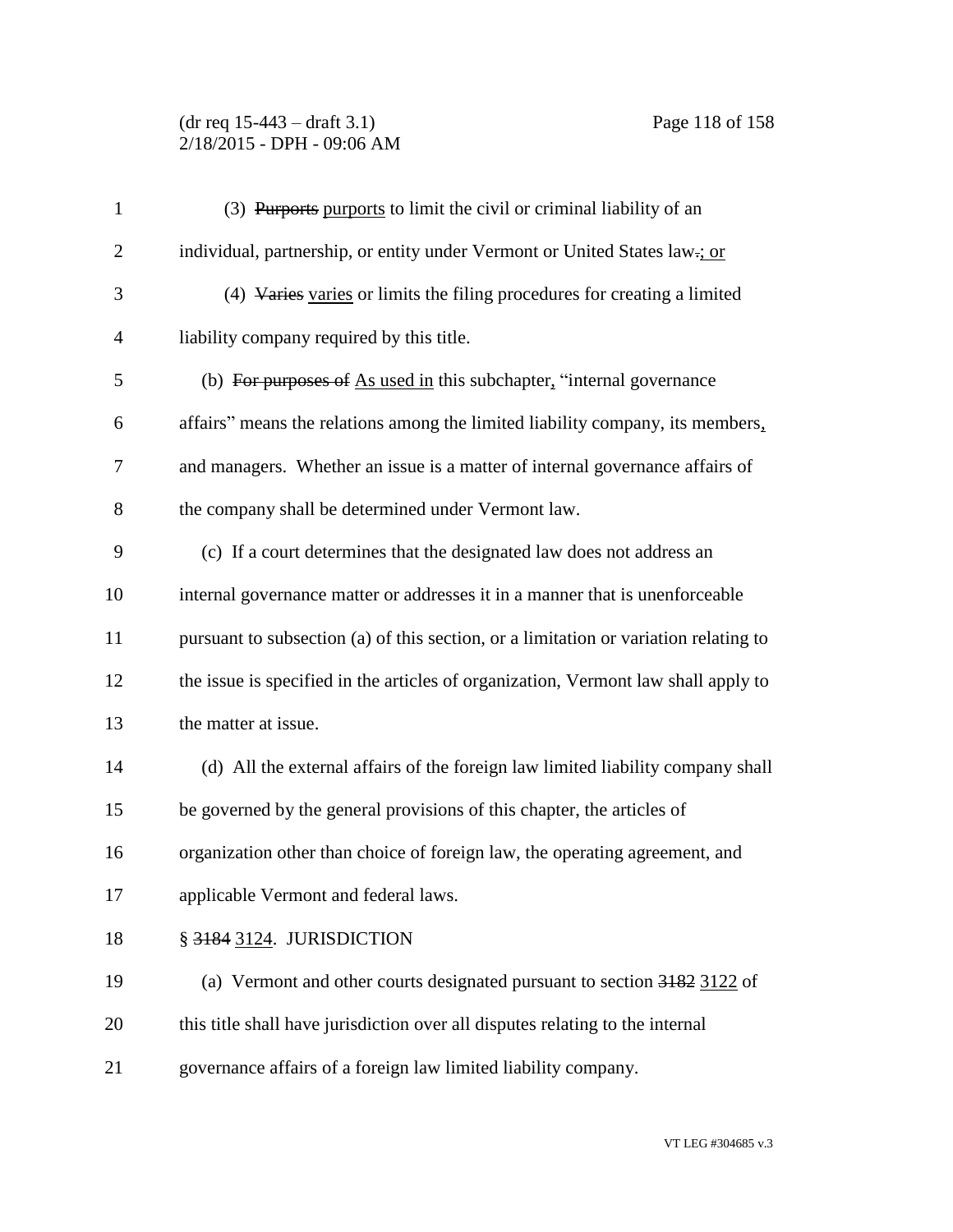### (dr req 15-443 – draft 3.1) Page 119 of 158 2/18/2015 - DPH - 09:06 AM

| $\mathbf{1}$   | (b) In adjudicating any dispute relating to the internal governance affairs of     |
|----------------|------------------------------------------------------------------------------------|
| $\overline{2}$ | a foreign law limited liability company, the court may rely on its own English     |
| 3              | translation of the designated law and on testimony of experts, opinions of         |
| 4              | counsel, advisory opinions, or declaratory or binding judgments, and other         |
| 5              | appropriate evidence.                                                              |
| 6              | Subchapter 11. Derivative Actions                                                  |
| 7              | Subchapter 9. Actions by Members                                                   |
| 8              | § 3151 3131. RIGHT OF ACTION                                                       |
| 9              | A member of a limited liability company may maintain an action in the              |
| 10             | right of the company if the members or managers having authority to do so          |
| 11             | have refused to commence the action or an effort to cause those members or         |
| 12             | managers to commence the action is not likely to succeed.                          |
| 13             | (a) Subject to subsection (b) of this section, a member may maintain a             |
| 14             | direct action against another member, a manager, or the limited liability          |
| 15             | company to enforce the member's rights and protect the member's interests,         |
| 16             | including rights and interests under the operating agreement, under this title, or |
| 17             | arising independently of the membership relationship.                              |
| 18             | (b) A member who maintains a direct action under this section must prove           |
| 19             | an actual or threatened injury to the member that is not solely the result of an   |
| 20             | injury suffered or threatened to be suffered by the limited liability company.     |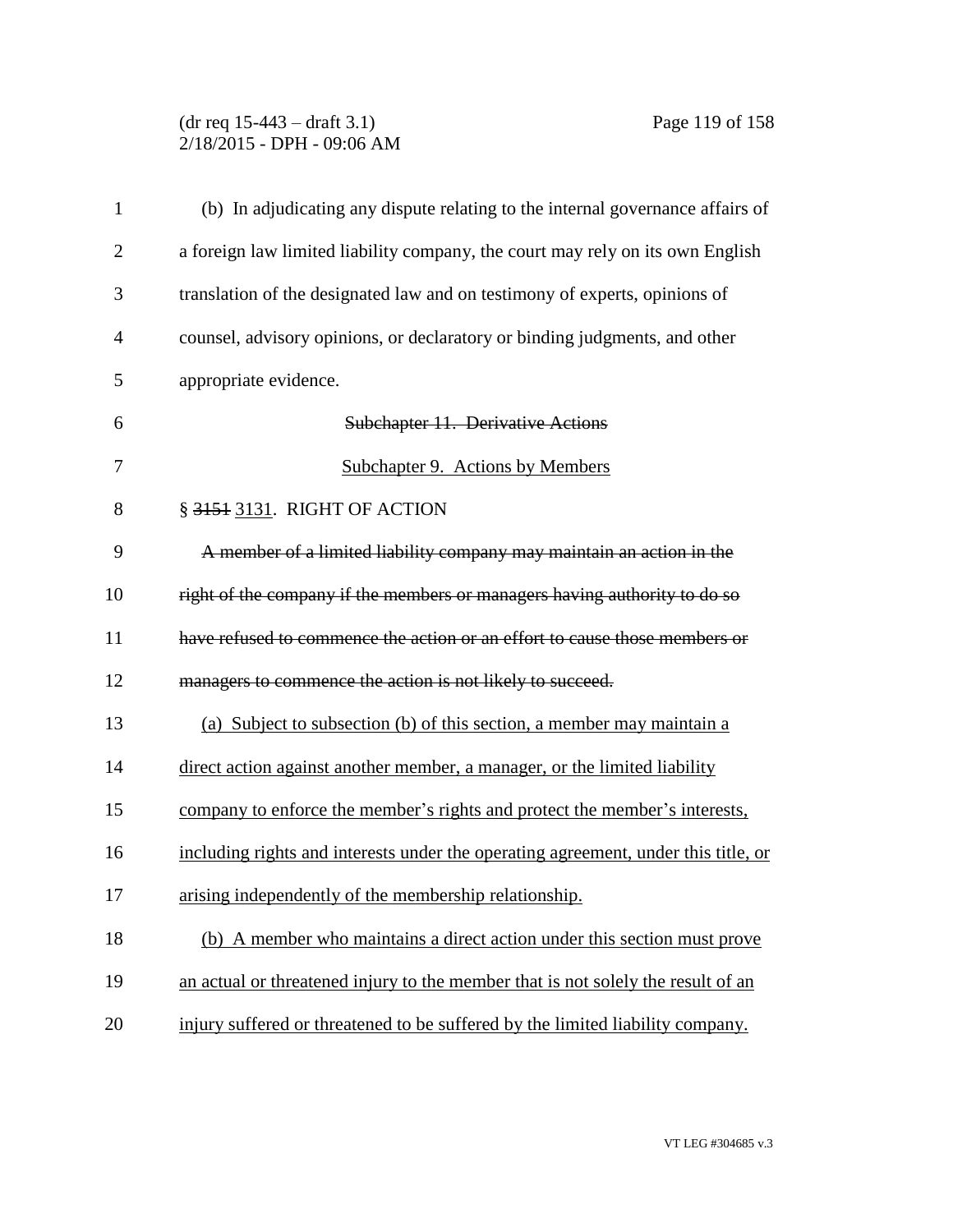(dr req 15-443 – draft 3.1) Page 120 of 158 2/18/2015 - DPH - 09:06 AM

| $\mathbf{1}$   | § 3132. DERIVATIVE ACTION                                                                     |
|----------------|-----------------------------------------------------------------------------------------------|
| $\overline{2}$ | A member may maintain a derivative action to enforce a right of a limited                     |
| 3              | liability company if:                                                                         |
| $\overline{4}$ | (1) the member first makes a demand on the other members in a                                 |
| 5              | member-managed limited liability company, or the managers of a                                |
| 6              | manager-managed limited liability company, requesting that they cause the                     |
| 7              | company to bring an action to enforce the right, and the other members or the                 |
| 8              | managers do not bring the action within a reasonable time; or                                 |
| 9              | (2) a demand under subsection (a) of this section would be futile.                            |
| 10             | § 3152 3133. PROPER PLAINTIFF                                                                 |
| 11             | In a $\underline{A}$ derivative action for a limited liability company, the plaintiff must be |
| 12             | under section 3132 of this title may be maintained only by a person that is a                 |
| 13             | member of the company when at the time the action is commenced; and:                          |
| 14             | (1) must have been was a member at the time of the transaction of which                       |
| 15             | the plaintiff complains when the conduct giving rise to the action occurred; or               |
| 16             | (2) the plaintiff's whose status as a member must have devolved upon                          |
| 17             | the plaintiff on the person by operation of law or pursuant to the terms of the               |
| 18             | operating agreement from a person who that was a member at the time of the                    |
| 19             | transaction.                                                                                  |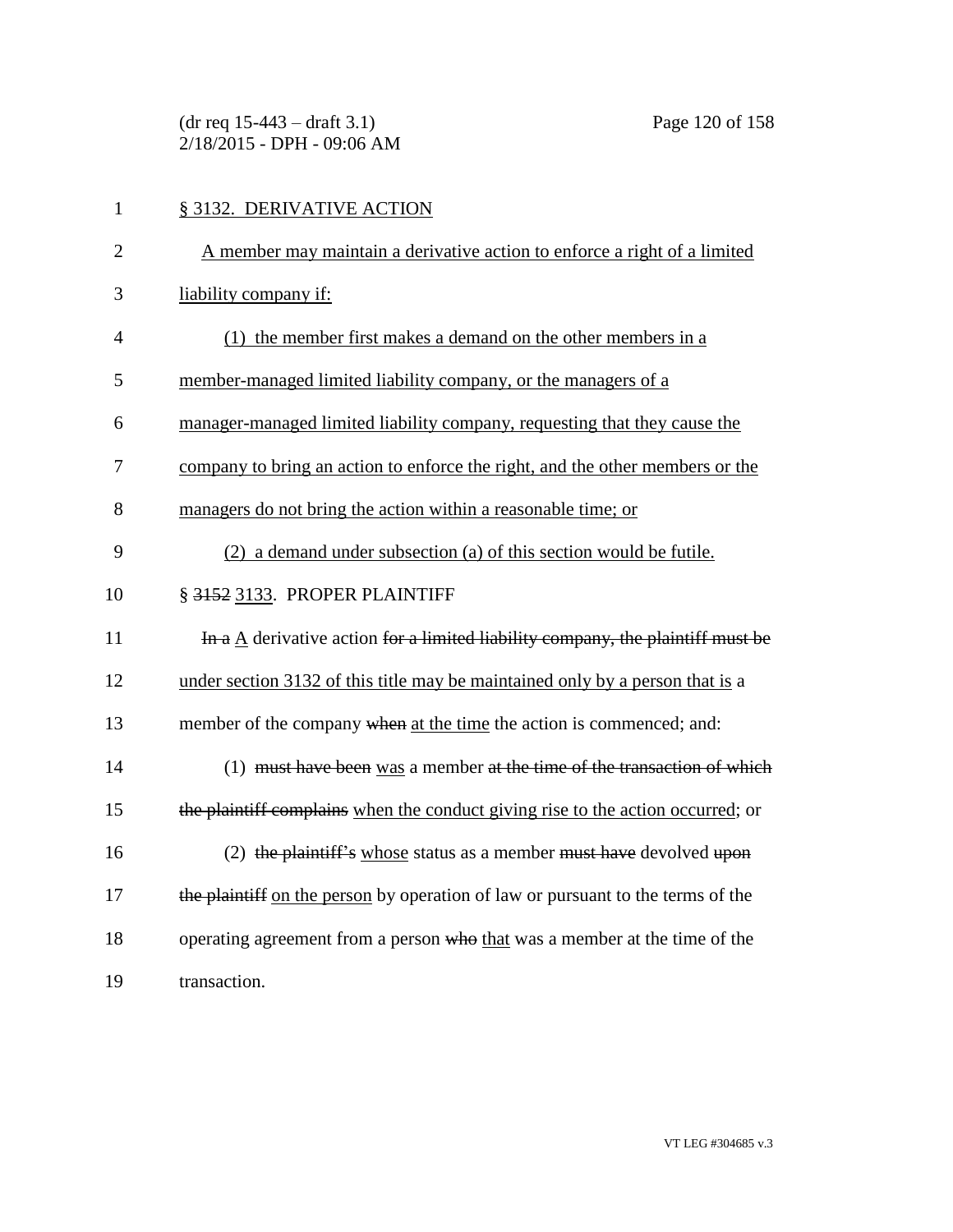(dr req 15-443 – draft 3.1) Page 121 of 158 2/18/2015 - DPH - 09:06 AM

# 1 § 3153 3134. PLEADING

| $\overline{2}$ | In a derivative action for a limited liability company, the complaint must set |
|----------------|--------------------------------------------------------------------------------|
| 3              | forth state with particularity:                                                |
| $\overline{4}$ | $(1)$ the effort of the plaintiff to secure initiation of the action by a      |
| 5              | member or manager or the reasons for not making the effort the date and        |
| 6              | content of plaintiff's demand and the response to the demand by the other      |
| 7              | members or the managers; and                                                   |
| 8              | (2) why the demand should be excused as futile.                                |
| 9              | § 3135. SPECIAL LITIGATION COMMITTEE                                           |
| 10             | $(a)(1)$ If a limited liability company is named as or made a party in a       |
| 11             | derivative proceeding, the company may appoint a special litigation committee  |
| 12             | to investigate the claims asserted in the proceeding and determine whether     |
| 13             | pursuing the action is in the best interests of the company.                   |
| 14             | (2) If the company appoints a special litigation committee, on motion by       |
| 15             | the committee made in the name of the company, except for good cause           |
| 16             | shown, the court shall stay discovery for the time reasonably necessary to     |
| 17             | permit the committee to make its investigation.                                |
| 18             | (3) This subsection shall not prevent the court from:                          |
| 19             | (A) enforcing a person's right to information under section 3033 of            |
| 20             | this title; or                                                                 |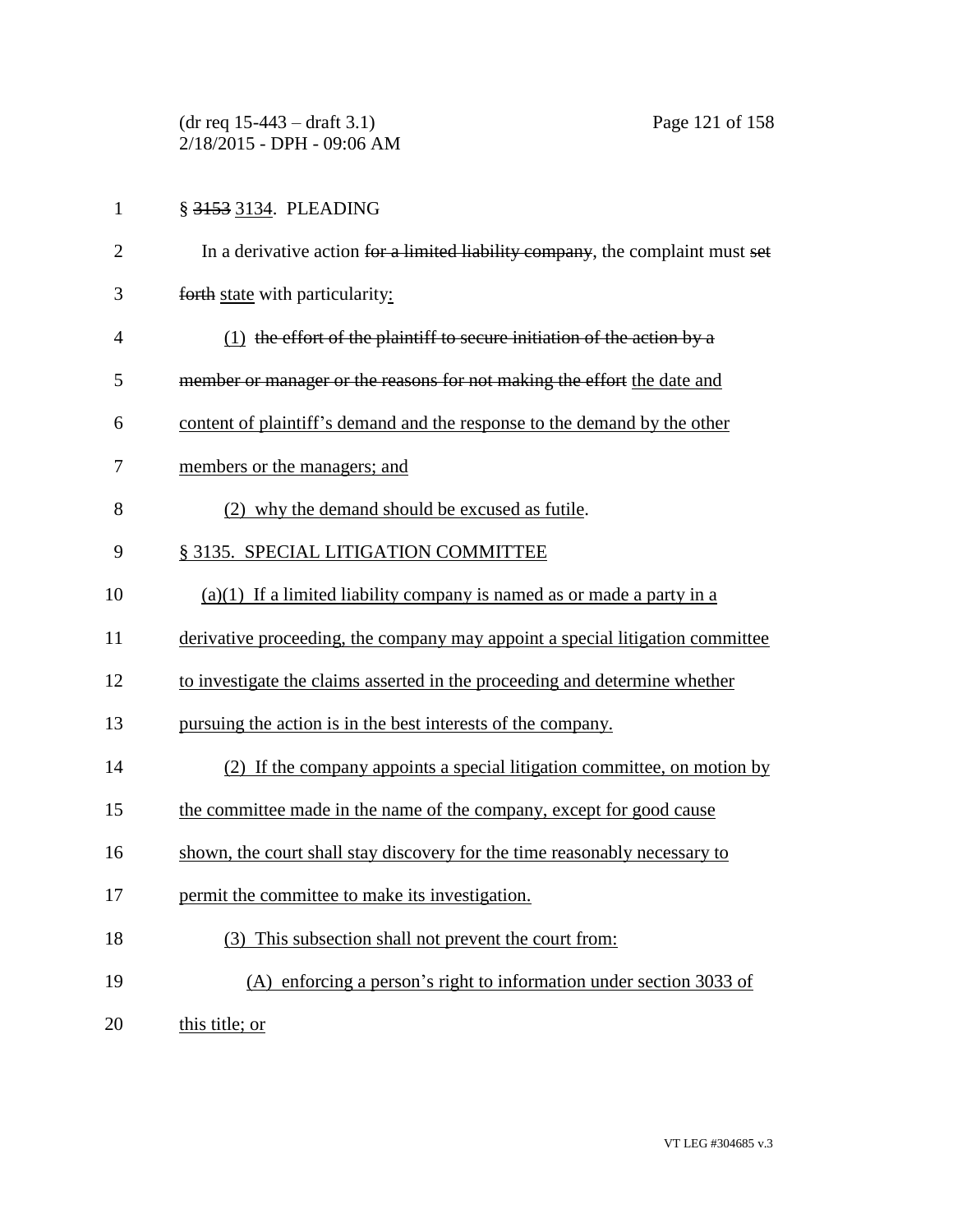(dr req 15-443 – draft 3.1) Page 122 of 158 2/18/2015 - DPH - 09:06 AM

| $\mathbf{1}$   | (B) granting extraordinary relief in the form of a temporary                         |
|----------------|--------------------------------------------------------------------------------------|
| $\overline{2}$ | restraining order or preliminary injunction.                                         |
| 3              | (b) A special litigation committee shall be composed of one or more                  |
| 4              | disinterested and independent individuals, who may be members.                       |
| 5              | (c) A special litigation committee may be appointed:                                 |
| 6              | (1) in a member-managed limited liability company:                                   |
| 7              | (A) by the affirmative vote or consent of a majority of the members                  |
| 8              | not named as parties in the proceeding; or                                           |
| 9              | (B) if all members are named as defendants or plaintiffs in the                      |
| 10             | proceeding, by a majority of the members named as defendants; or                     |
| 11             | (2) in a manager-managed limited liability company:                                  |
| 12             | (A) by a majority of the managers not named as parties in the                        |
| 13             | proceeding; or                                                                       |
| 14             | (B) if all managers are named as parties in the proceeding, by a                     |
| 15             | majority of the managers named as defendants.                                        |
| 16             | (d) After appropriate investigation, a special litigation committee may              |
| 17             | determine that it is in the best interests of the limited liability company that the |
| 18             | proceeding:                                                                          |
| 19             | (1) continue under the control of the plaintiff;                                     |
| 20             | (2) continue under the control of the committee;                                     |
| 21             | be settled on terms approved by the committee; or<br>(3)                             |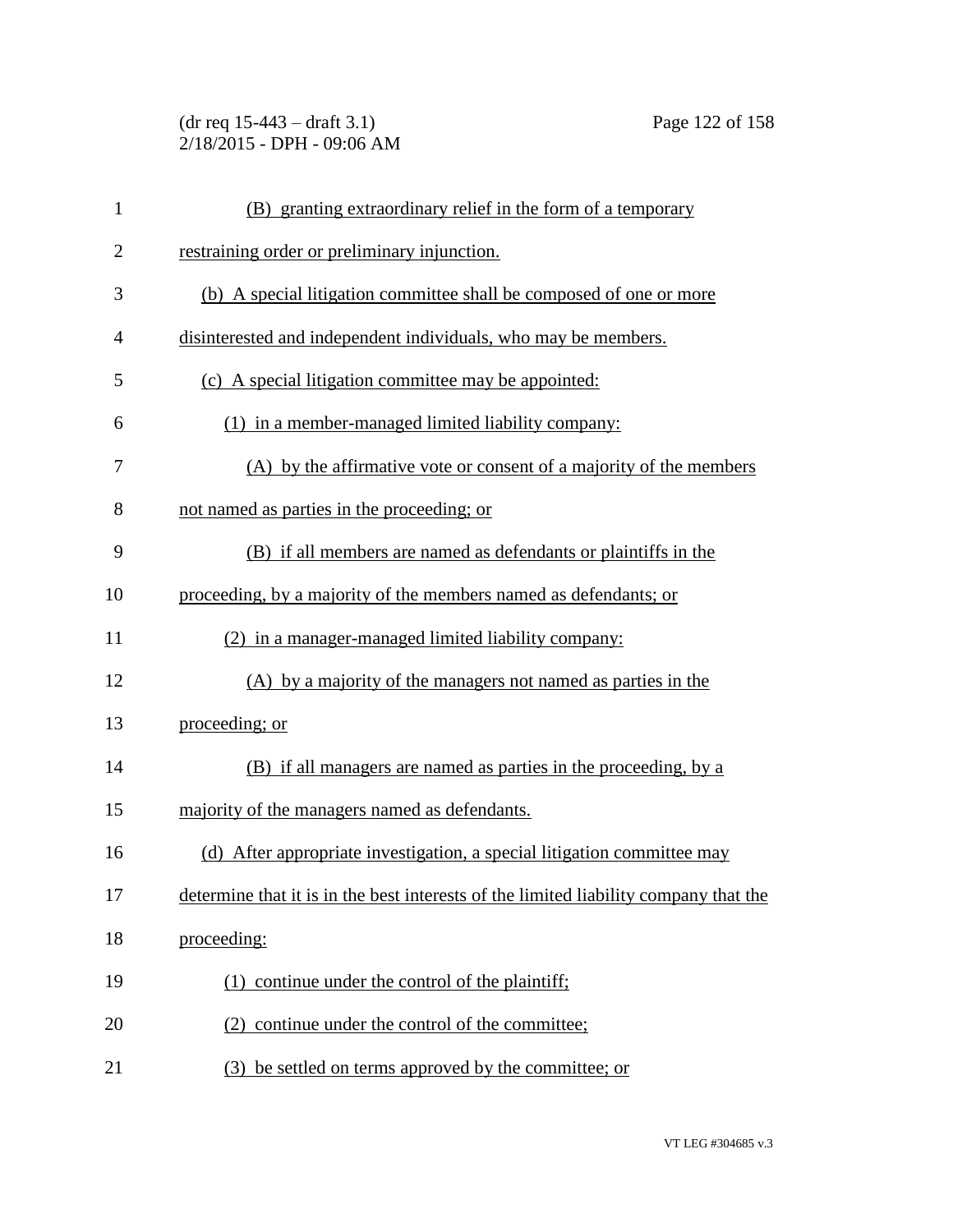(dr req 15-443 – draft 3.1) Page 123 of 158 2/18/2015 - DPH - 09:06 AM

| $\mathbf{1}$   | (4) be dismissed.                                                               |
|----------------|---------------------------------------------------------------------------------|
| $\overline{2}$ | $(e)(1)$ After making a determination under subsection (d) of this section, a   |
| 3              | special litigation committee shall file with the court a statement of its       |
| 4              | determination and its report supporting its determination, and shall serve each |
| 5              | party with a copy of the determination and report.                              |
| 6              | (2) The court shall determine whether the members of the committee              |
| 7              | were disinterested and independent and whether the committee conducted its      |
| 8              | investigation and made its recommendation in good faith, independently, and     |
| 9              | with reasonable care, with the committee having the burden of proof.            |
| 10             | (3) If the court finds that the members of the committee were                   |
| 11             | disinterested and independent and that the committee acted in good faith,       |
| 12             | independently, and with reasonable care, the court shall enforce the            |
| 13             | determination of the committee.                                                 |
| 14             | (4) Otherwise, the court shall dissolve the stay of discovery entered           |
| 15             | under subsection (a) of this section and allow the action to continue under the |
| 16             | control of the plaintiff.                                                       |
| 17             | § 3154. 3136. PROCEEDS AND EXPENSES                                             |
| 18             | (a) Except as otherwise provided in subsection (b) of this section:             |
| 19             | (1) any proceeds or other benefits of a derivative action, whether by           |
| 20             | judgment, compromise, or settlement, belong to the limited liability company    |
| 21             | and not to the plaintiff; and                                                   |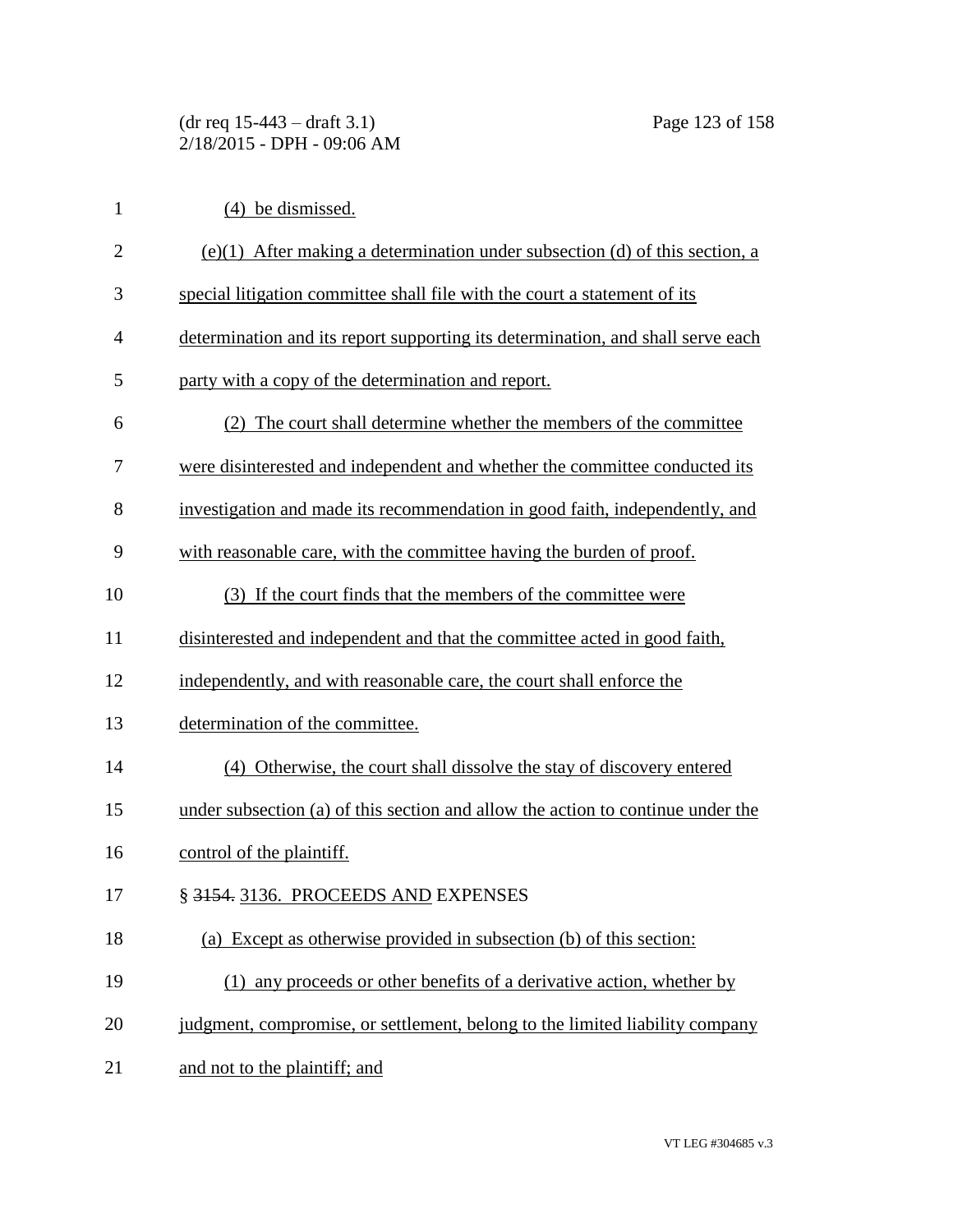(dr req 15-443 – draft 3.1) Page 124 of 158 2/18/2015 - DPH - 09:06 AM

| $\mathbf{1}$   | (2) if the plaintiff receives any proceeds, the plaintiff shall remit them     |
|----------------|--------------------------------------------------------------------------------|
| $\overline{2}$ | immediately to the company.                                                    |
| 3              | (b) If a derivative action for a limited liability company is successful, in   |
| 4              | whole or in part, or if anything is received by the plaintiff as a result of a |
| 5              | judgment, compromise or settlement of an action or claim, the court may        |
| 6              | award the plaintiff reasonable expenses, including reasonable attorney's fees  |
| 7              | and costs, and shall direct the plaintiff to remit to from the recovery of the |
| 8              | limited liability company the remainder of the proceeds received.              |
| 9              | (c) A derivative action on behalf of a limited liability company may not be    |
| 10             | voluntarily dismissed or settled without the approval of the court.            |
| 11             | Subchapter 10. Conversions, Mergers, and Domestications                        |
| 12             | § 3141. DEFINITIONS                                                            |
| 13             | In this subchapter:                                                            |
| 14             | (1) "Constituent limited liability company" means a constituent                |
| 15             | organization that is a limited liability company.                              |
| 16             | (2) "Constituent organization" means an organization that is party to a        |
| 17             | merger.                                                                        |
| 18             | (3) "Conversion" means a transaction authorized sections by 3142               |
| 19             | through 3147 of this title.                                                    |
| 20             | (4) "Converted organization" means the converting organization as it           |
| 21             | continues in existence after a conversion.                                     |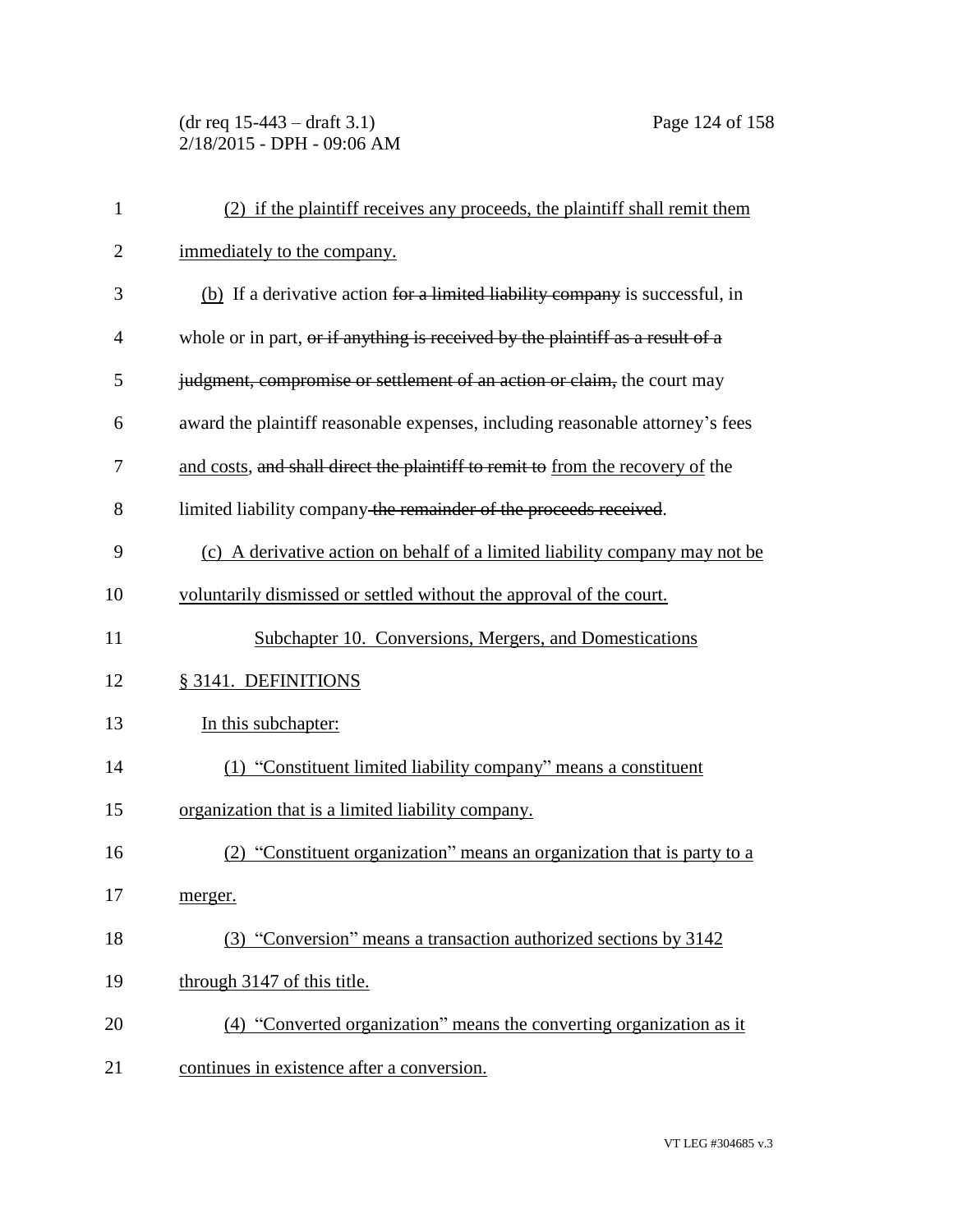(dr req 15-443 – draft 3.1) Page 125 of 158 2/18/2015 - DPH - 09:06 AM

| $\mathbf{1}$   | (5) "Converting organization" means the domestic organization that            |
|----------------|-------------------------------------------------------------------------------|
| $\mathbf{2}$   | approves a plan of conversion pursuant to section 3144 of this title or the   |
| 3              | foreign organization that approves a conversion pursuant to the law of its    |
| $\overline{4}$ | jurisdiction of formation.                                                    |
| 5              | (6) "Domestic," with respect to an organization, means an organization        |
| 6              | governed as to its internal affairs by the law of this State.                 |
| 7              | (7) "Domesticated company" means the company that exists after a              |
| 8              | domesticating foreign limited liability company or limited liability company  |
| 9              | effects a domestication pursuant to sections 3152 through 3155 of this title. |
| 10             | (8) "Domesticating company" means the company that effects a                  |
| 11             | domestication pursuant to sections 3152 through 3155 of this title.           |
| 12             | (9) "General partner" means a partner in a partnership and a general          |
| 13             | partner in a limited partnership.                                             |
| 14             | (10) "Governing statute" means the statute that governs an                    |
| 15             | organization's internal affairs.                                              |
| 16             | $(11)$ "Interest holder" means:                                               |
| 17             | (A) a shareholder of a business corporation;                                  |
| 18             | (B) a member of a nonprofit corporation;                                      |
| 19             | (C) a general partner of a general partnership;                               |
| 20             | (D) a general partner of a limited partnership;                               |
| 21             | (E) a limited partner of a limited partnership;                               |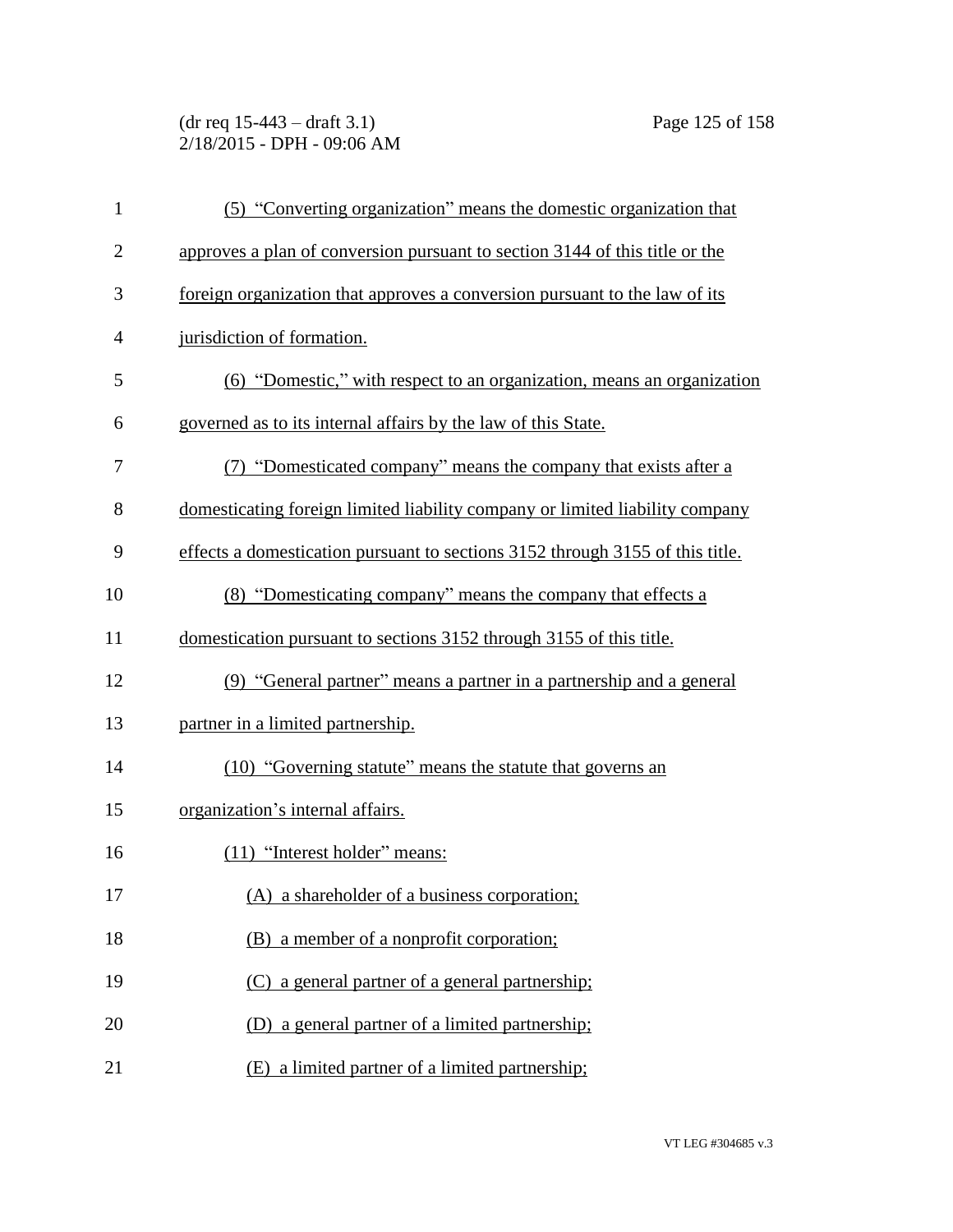(dr req 15-443 – draft 3.1) Page 126 of 158 2/18/2015 - DPH - 09:06 AM

| $\mathbf{1}$   | (F) a member of a limited liability company;                              |
|----------------|---------------------------------------------------------------------------|
| $\overline{2}$ | (G) a shareholder of a general cooperative association;                   |
| 3              | (H) a member of a limited cooperative association;                        |
| 4              | (I) a member of an unincorporated nonprofit association;                  |
| 5              | (J) a beneficiary or beneficial owner of a statutory trust, business      |
| 6              | trust, or common-law business trust; or                                   |
| 7              | (K) any other direct holder of an interest.                               |
| 8              | (12) "Limited partner" means a limited partner in a limited partnership.  |
| 9              | (13) "Limited partnership" means a limited partnership created under      |
| 10             | chapter 11 of this title, a predecessor law, or comparable law of another |
| 11             | jurisdiction.                                                             |
| 12             | $(14)$ "Organization":                                                    |
| 13             | (A) means any of the following, whether a domestic or foreign             |
| 14             | organization, and regardless of whether organized for profit:             |
| 15             | (i) a business corporation;                                               |
| 16             | (ii) a nonprofit corporation;                                             |
| 17             | (iii) a general partnership, including a limited liability partnership;   |
| 18             | (iv) a limited partnership, including a limited liability limited         |
| 19             | partnership;                                                              |
| 20             | (v) a limited liability company;                                          |
| 21             | (vi) a general cooperative association;                                   |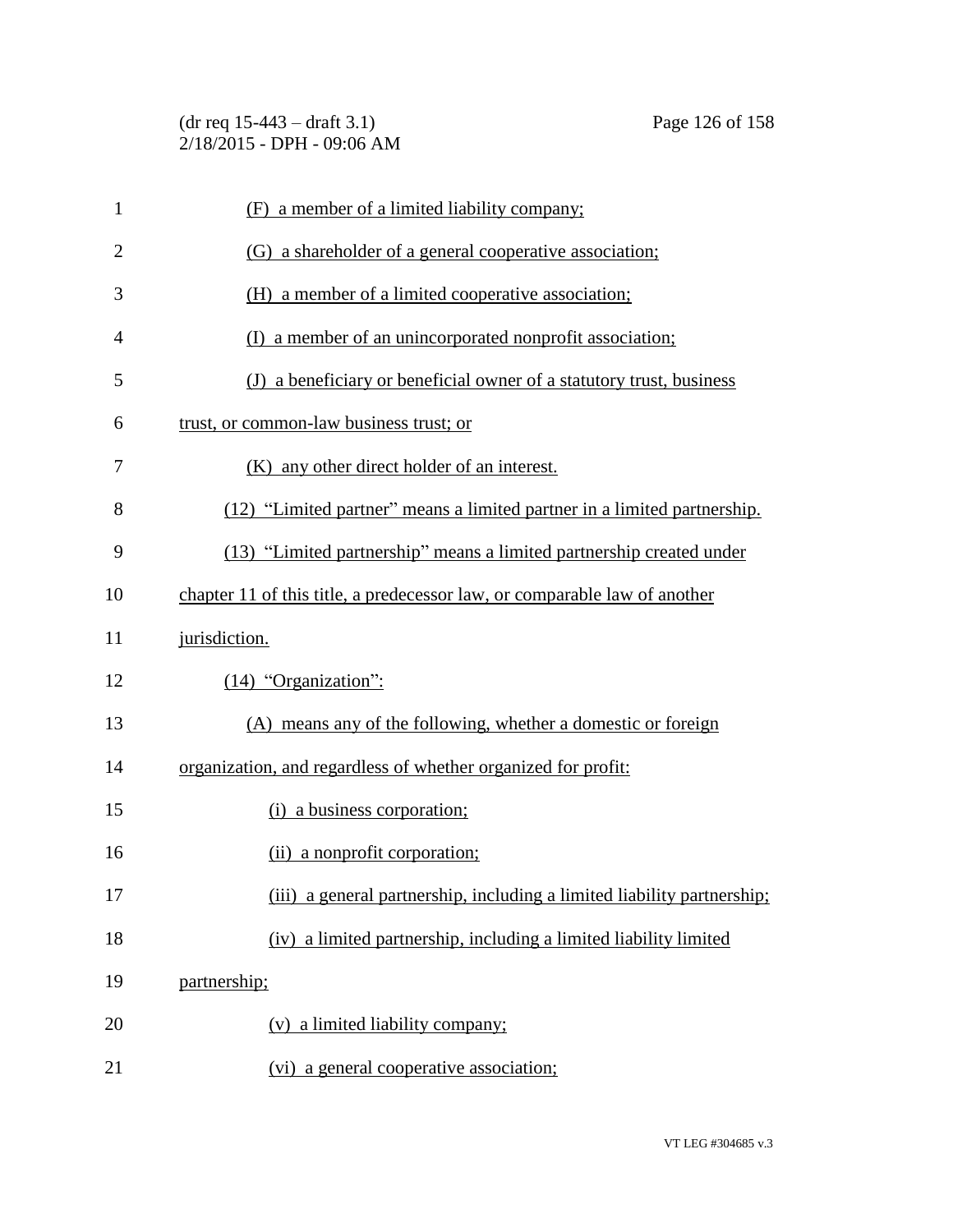| $\mathbf{1}$   | (vii) a limited cooperative association;                                       |
|----------------|--------------------------------------------------------------------------------|
| $\overline{2}$ | (viii) an unincorporated nonprofit association;                                |
| 3              | (ix) a statutory trust, business trust, or common-law business                 |
| $\overline{4}$ | trust; or                                                                      |
| 5              | (x) any other person that has:                                                 |
| 6              | (I) a legal existence separate from any interest holder of that                |
| 7              | person; or                                                                     |
| 8              | the power to acquire an interest in real property in its own<br>(II)           |
| 9              | name; and                                                                      |
| 10             | (B) does not include:                                                          |
| 11             | (i) an individual;                                                             |
| 12             | (ii) a trust with a predominantly donative purpose or a charitable             |
| 13             | trust;                                                                         |
| 14             | (iii) an association or relationship that is not an organization listed        |
| 15             | in subdivision $(A)$ of this subdivision $(14)$ and is not a partnership under |
| 16             | chapter 22 or 23 of this title, or a similar provision of the law of another   |
| 17             | jurisdiction;                                                                  |
| 18             | (iv) a decedent's estate; or                                                   |
| 19             | (v) a government or a governmental subdivision, agency, or                     |
| 20             | instrumentality.                                                               |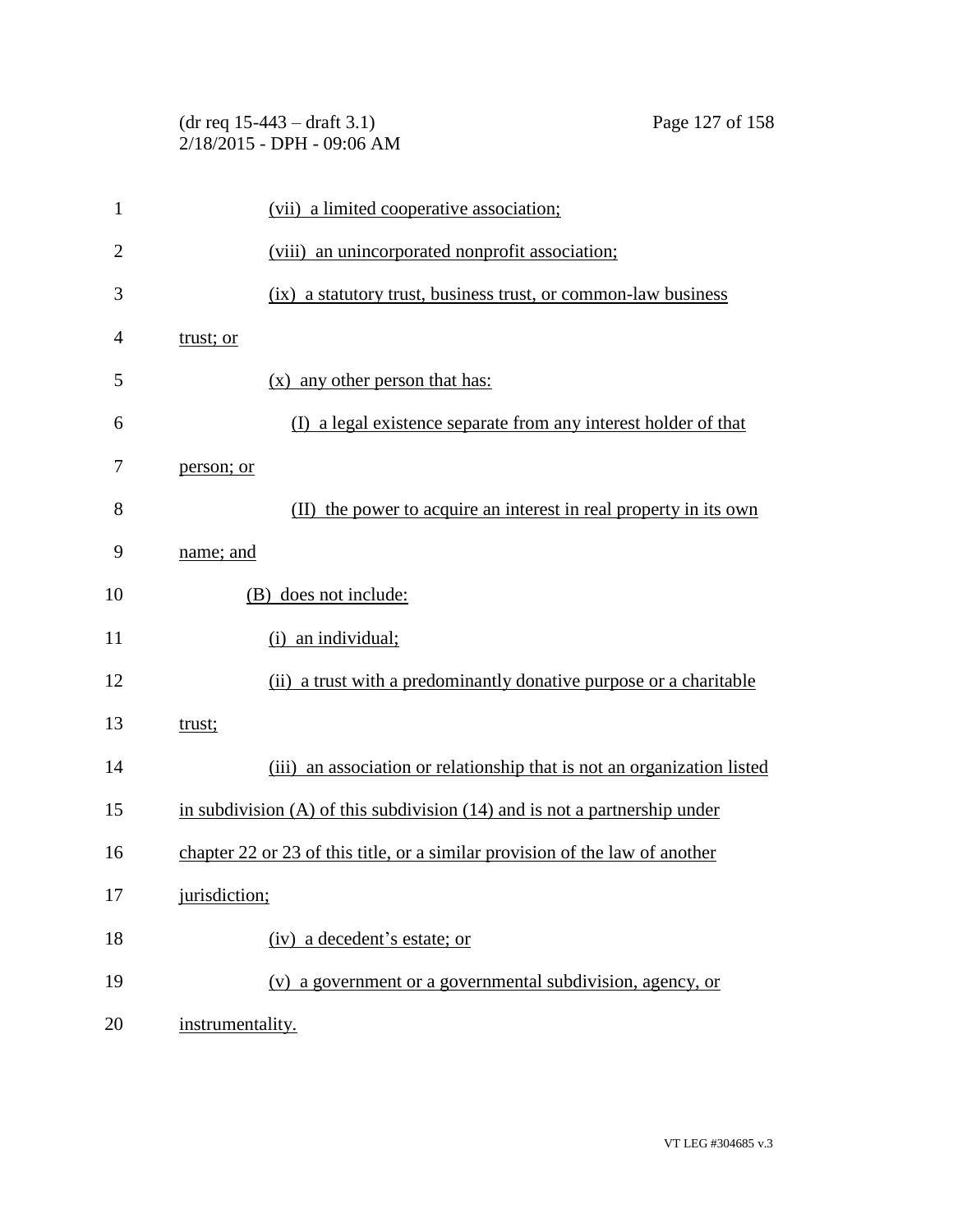(dr req 15-443 – draft 3.1) Page 128 of 158 2/18/2015 - DPH - 09:06 AM

| 1              | (15) "Organizational documents" means, whether or not in a record,              |
|----------------|---------------------------------------------------------------------------------|
| $\overline{2}$ | documents governing the internal affairs of an organization that are binding on |
| 3              | all its interest holders, including:                                            |
| $\overline{4}$ | (A) for a domestic or foreign general partnership, its partnership              |
| 5              | agreement;                                                                      |
| 6              | (B) for a limited partnership or foreign limited partnership, its               |
| 7              | certificate of limited partnership and partnership agreement;                   |
| 8              | (C) for a domestic or foreign limited liability company, its certificate        |
| 9              | or articles of organization and operating agreement, or comparable records as   |
| 10             | provided in its governing statute;                                              |
| 11             | (D) for a business trust, its agreement of trust and declaration of trust;      |
| 12             | (E) for a domestic or foreign corporation for profit, its certificate or        |
| 13             | articles of incorporation, bylaws, and other agreements among its shareholders  |
| 14             | which are authorized by its governing statute, or comparable records as         |
| 15             | provided in its governing statute; and                                          |
| 16             | for any other organization, the basic records that create the<br>(F)            |
| 17             | organization and determine its internal governance and the relations among the  |
| 18             | persons that own it, have an interest in it, or are members of it.              |
| 19             | (16) "Partner" includes a general partner and a limited partner.                |
| 20             | (17) "Partnership" means a general partnership under chapter 9 of this          |
| 21             | title, a predecessor law, or comparable law of another jurisdiction.            |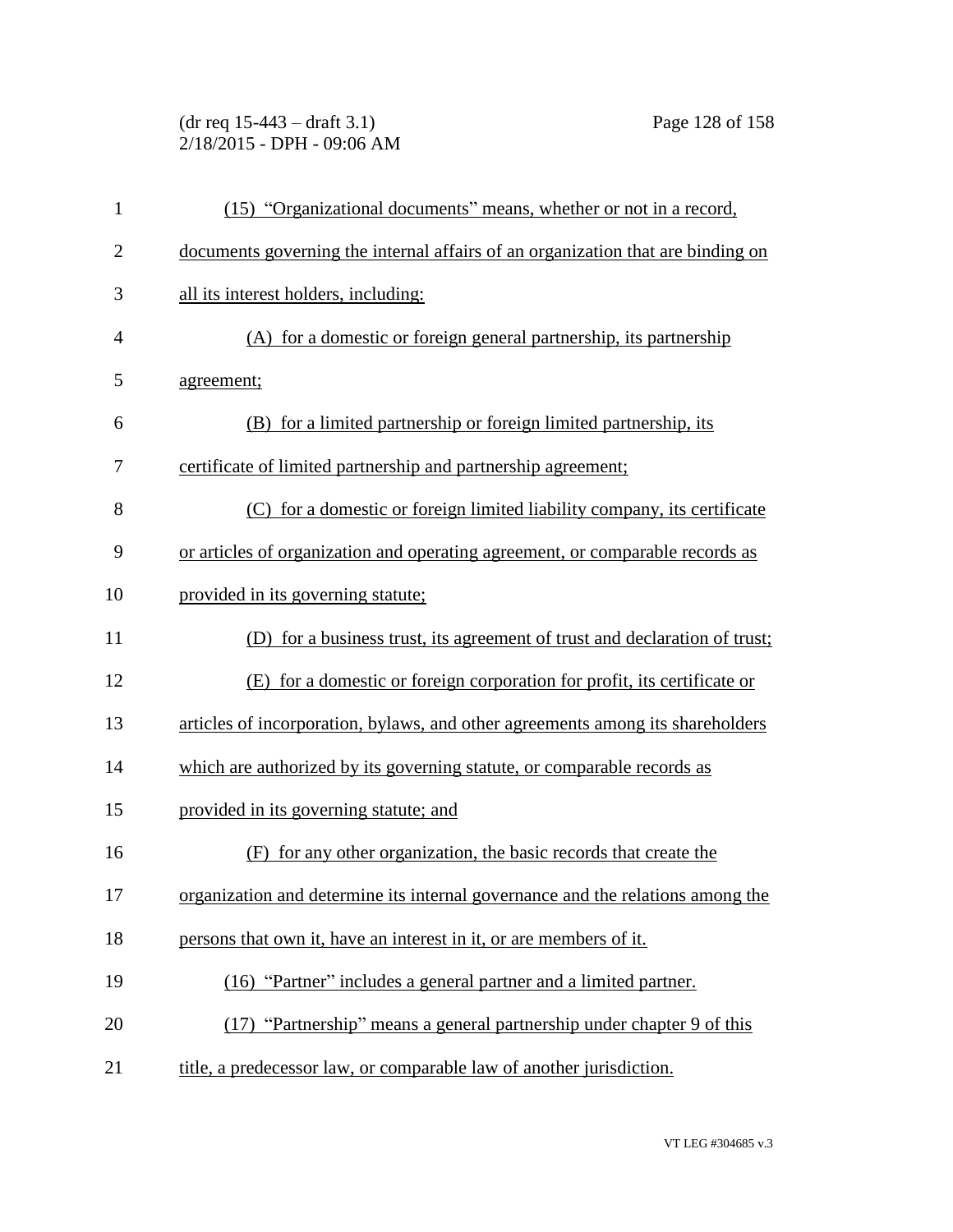(dr req 15-443 – draft 3.1) Page 129 of 158 2/18/2015 - DPH - 09:06 AM

| $\mathbf{1}$   | (18) "Partnership agreement" means an agreement among the partners              |
|----------------|---------------------------------------------------------------------------------|
| $\overline{2}$ | concerning the partnership or limited partnership.                              |
| 3              | (19) "Personal liability" means:                                                |
| $\overline{4}$ | (A) any liability for a debt, obligation, or other liability of an              |
| 5              | organization which is imposed on a person that co-owns, has an interest in, or  |
| 6              | is a member of the organization:                                                |
| 7              | (i) by the governing statute solely by reason of the person                     |
| 8              | co-owning, having an interest in, or being a member of the organization; or     |
| 9              | (ii) by the organization's organizational documents under a                     |
| 10             | provision of the governing statute authorizing those documents to make one or   |
| 11             | more specified persons liable for all or specified debts, obligations, or other |
| 12             | liabilities of the organization solely by reason of the person or persons       |
| 13             | co-owning, having an interest in, or being a member of the organization; or     |
| 14             | (B) an obligation of an interest holder under the organizational                |
| 15             | documents of an organization to contribute to the organization.                 |
| 16             | (20) "Private organizational documents" means organizational                    |
| 17             | documents or portions thereof that are not part of the organization's public    |
| 18             | record, if any, and includes:                                                   |
| 19             | (A) the bylaws of a business corporation;                                       |
| 20             | (B) the bylaws of a nonprofit corporation;                                      |
| 21             | (C) the partnership agreement of a general partnership;                         |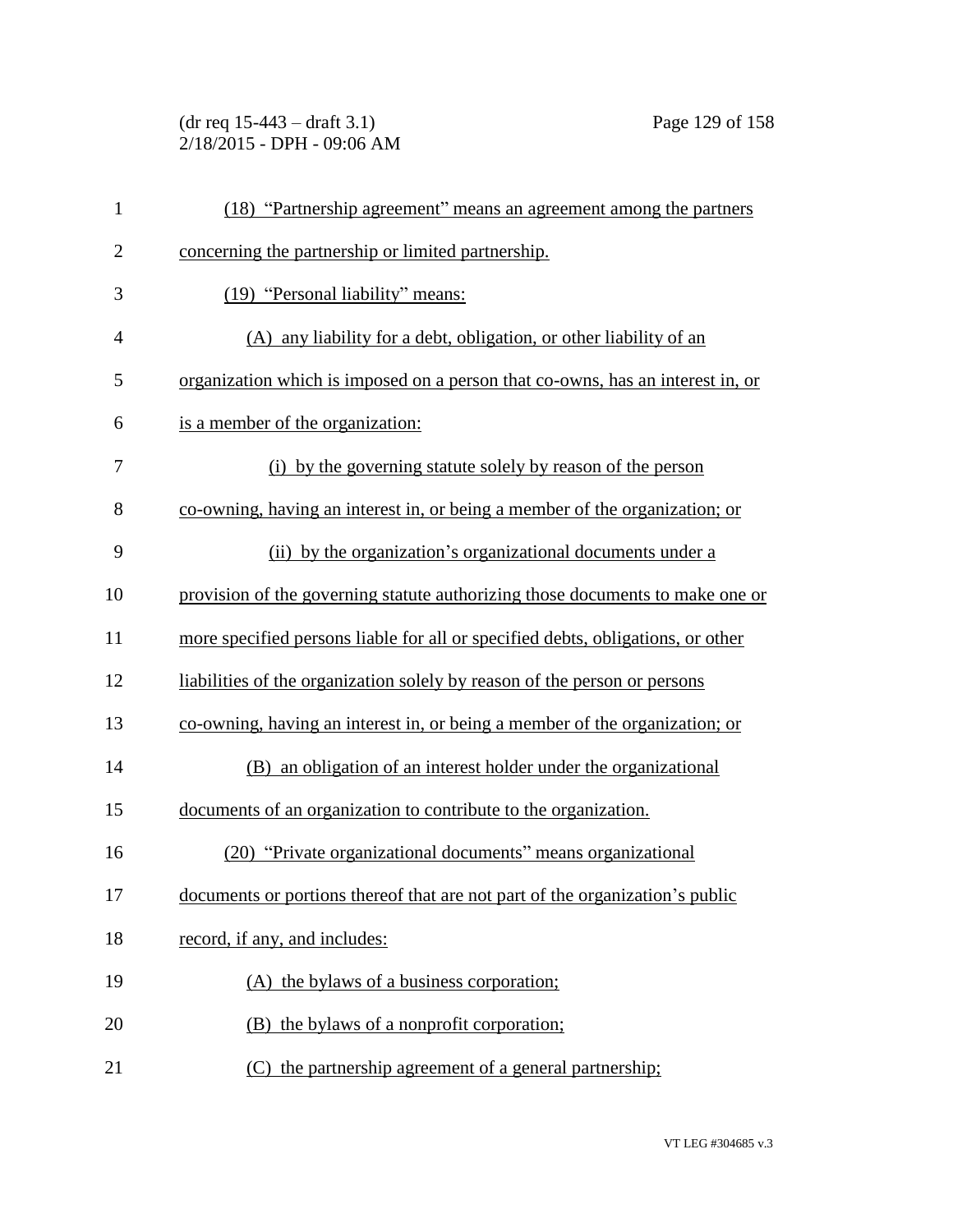(dr req 15-443 – draft 3.1) Page 130 of 158 2/18/2015 - DPH - 09:06 AM

| $\mathbf{1}$   | (D) the partnership agreement of a limited partnership;                            |
|----------------|------------------------------------------------------------------------------------|
| $\overline{2}$ | (E) the operating agreement of a limited liability company;                        |
| 3              | (F) the bylaws of a general cooperative association;                               |
| 4              | (G) the bylaws of a limited cooperative association;                               |
| 5              | (H) the governing principles of an unincorporated nonprofit                        |
| 6              | association; and                                                                   |
| 7              | (I) the trust instrument of a statutory trust or similar rules of a                |
| 8              | business trust or common-law business trust.                                       |
| 9              | (21) "Protected agreement" means:                                                  |
| 10             | (A) a record evidencing indebtedness and any related agreement in                  |
| 11             | effect on the effective date set forth in section 3171 of this title;              |
| 12             | (B) an agreement that is binding on an organization on the effective               |
| 13             | date set forth in section 3171 of this title;                                      |
| 14             | (C) the organizational documents of an organization in effect on the               |
| 15             | effective date set forth in section 3171 of this title; or                         |
| 16             | an agreement that is binding on any of the governors or interest<br>(D)            |
| 17             | holders of an organization on the effective date set forth in section 3171 of this |
| 18             | title.                                                                             |
| 19             | (22) "Public organizational documents" means the record of                         |
| 20             | organizational documents required to be filed with the Secretary of State to       |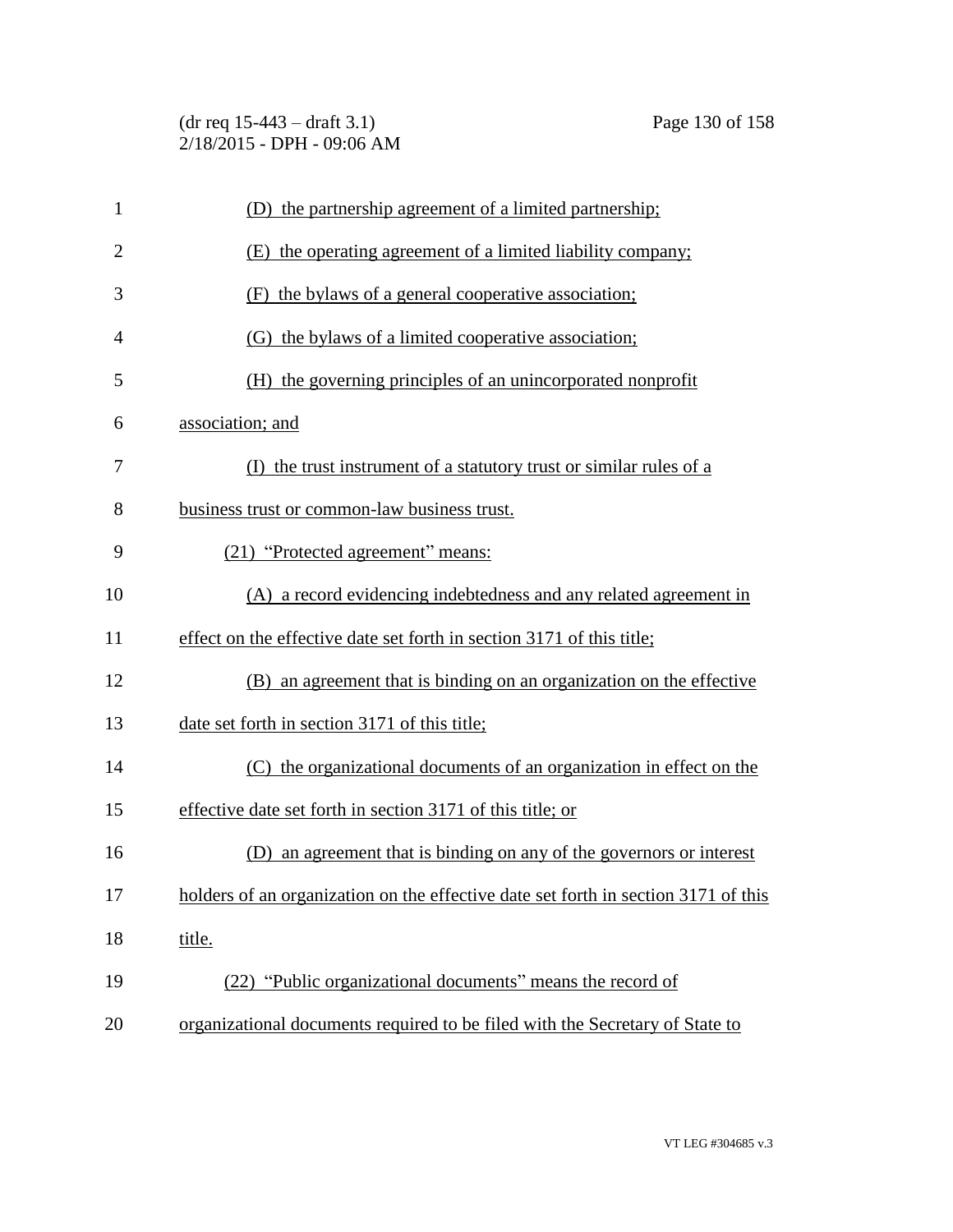## (dr req 15-443 – draft 3.1) Page 131 of 158 2/18/2015 - DPH - 09:06 AM

| $\mathbf{1}$   | form an organization, and any amendment to or restatement of that record, and |
|----------------|-------------------------------------------------------------------------------|
| $\overline{2}$ | includes:                                                                     |
| 3              | (A) the articles of incorporation of a business corporation;                  |
| $\overline{4}$ | (B) the articles of incorporation of a nonprofit corporation;                 |
| 5              | (C) the certificate of limited partnership of a limited partnership;          |
| 6              | (D) the certificate of organization of a limited liability company;           |
| 7              | (E) the articles of incorporation of a general cooperative association;       |
| 8              | (F) the articles of organization of a limited cooperative                     |
| 9              | association; and                                                              |
| 10             | (G) the certificate of trust of a statutory trust or similar record of a      |
| 11             | business trust.                                                               |
| 12             | (23) "Registered foreign organization" means a foreign organization that      |
| 13             | is registered to do business in this State pursuant to a record filed by the  |
| 14             | Secretary of State.                                                           |
| 15             | (24) "Surviving organization" means an organization into which one or         |
| 16             | more other organizations are merged whether the organization preexisted the   |
| 17             | merger or was created by the merger.                                          |
| 18             | § 3142. CONVERSION AUTHORIZED                                                 |
| 19             | (a) By complying with sections 3142 through 3146 of this title, a domestic    |
| 20             | limited liability company may become a domestic organization that is a        |
| 21             | different type of organization.                                               |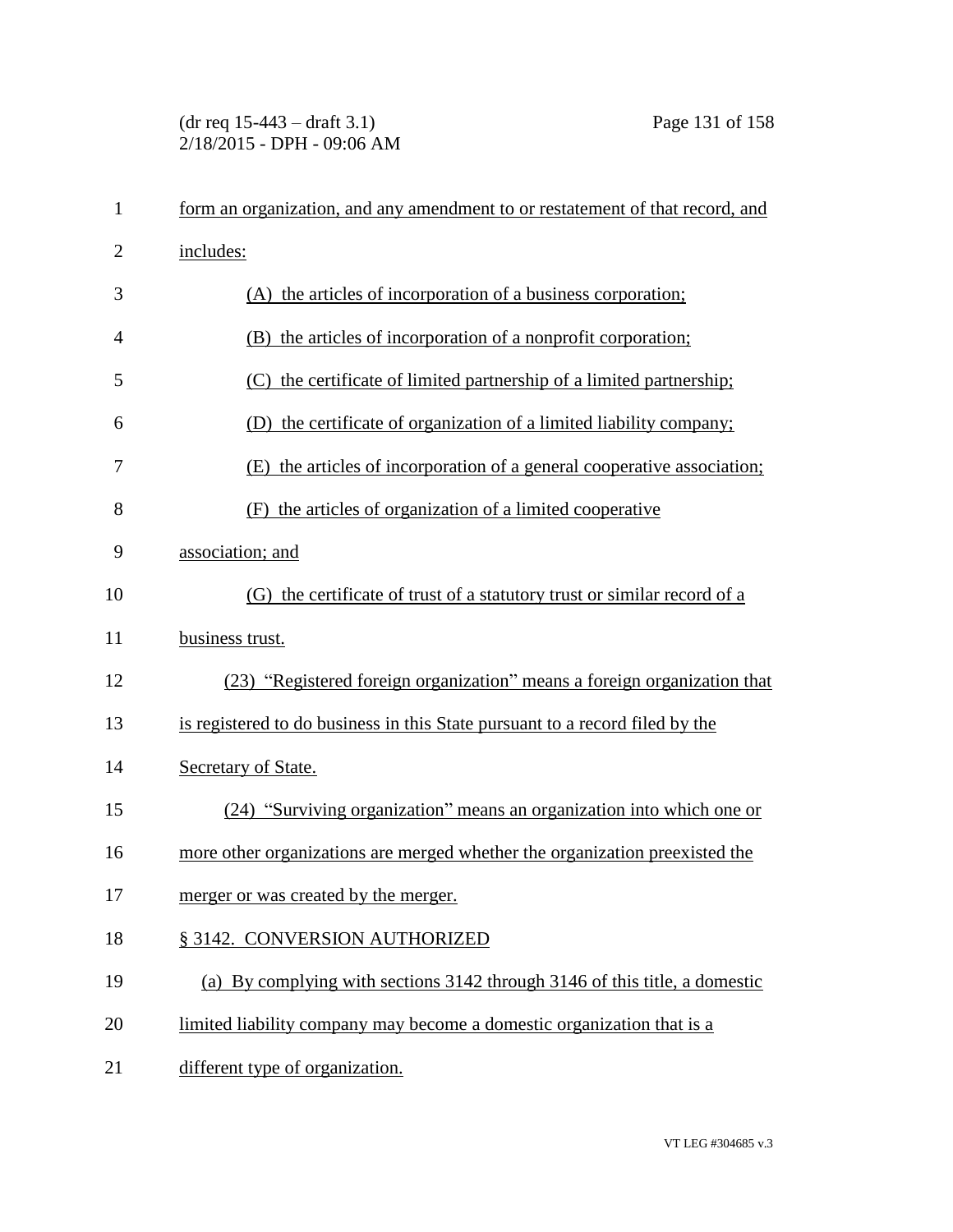(dr req 15-443 – draft 3.1) Page 132 of 158 2/18/2015 - DPH - 09:06 AM

| $\mathbf{1}$   | (b) By complying with sections 3142 through 3146 of this title, a domestic        |
|----------------|-----------------------------------------------------------------------------------|
| $\overline{2}$ | partnership or limited partnership may become a domestic limited liability        |
| 3              | company.                                                                          |
| $\overline{4}$ | (c) By complying with sections 3142 through 3146 of this title applicable         |
| 5              | to foreign organizations, a foreign organization that is not a foreign limited    |
| 6              | liability company may become a domestic limited liability company if the          |
| 7              | conversion is authorized by the law of the foreign organization's jurisdiction of |
| 8              | formation.                                                                        |
| 9              | (d) If a protected agreement contains a provision that applies to a merger of     |
| 10             | a domestic limited liability company but does not refer to a conversion, the      |
| 11             | provision applies to a conversion of the company as if the conversion were a      |
| 12             | merger until the provision is amended after the effective date set forth in       |
| 13             | section 3171 of this title.                                                       |
| 14             | § 3143. PLAN OF CONVERSION                                                        |
| 15             | (a) A domestic limited liability company may convert to a different type of       |
| 16             | organization under section 3142 of this title, by approving a plan of             |
| 17             | conversion. The plan shall be in a record and contain:                            |
| 18             | (1) the name of the converting limited liability company;                         |
| 19             | (2) the name, jurisdiction of formation, and type of organization of the          |
| 20             | converted organization;                                                           |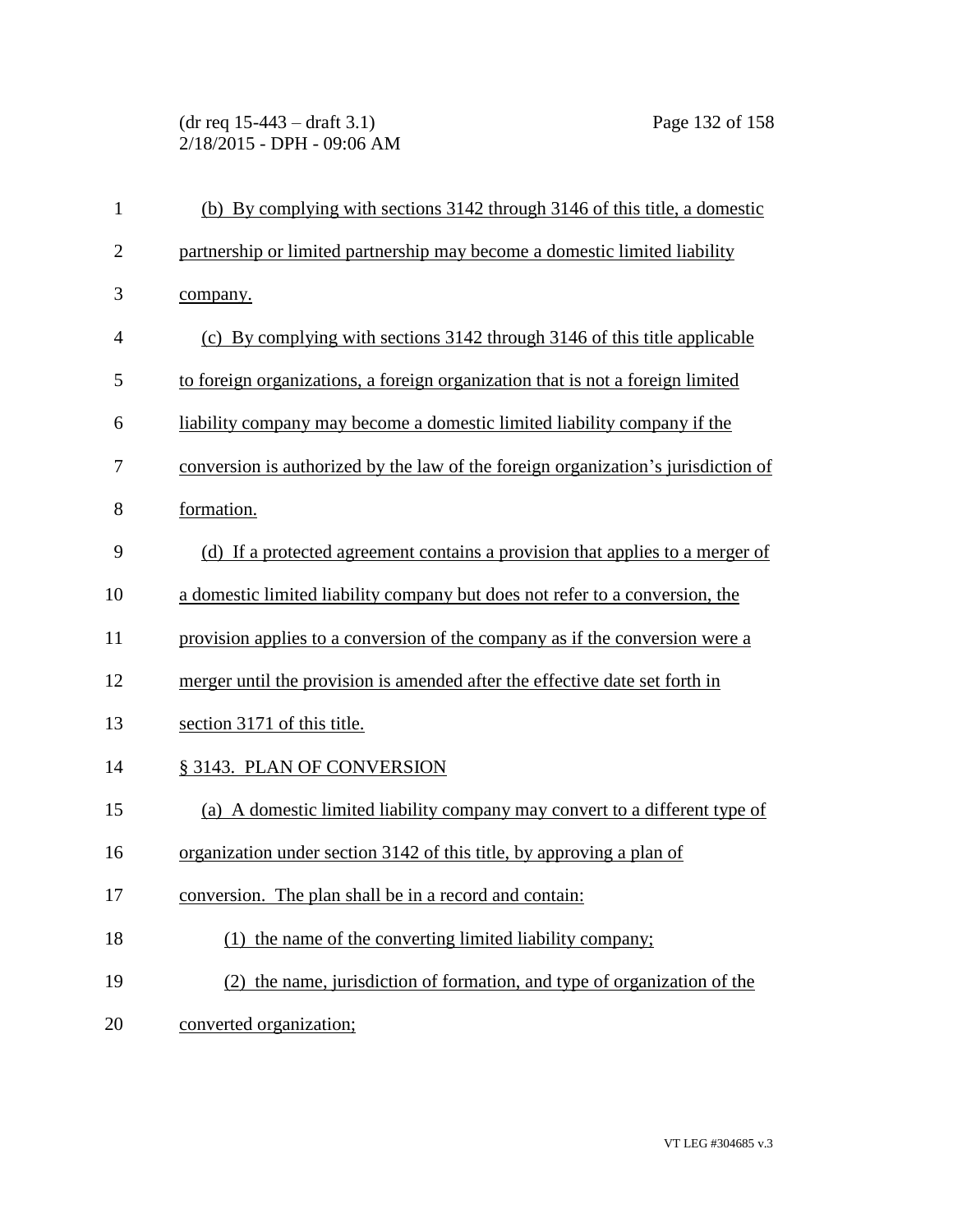(dr req 15-443 – draft 3.1) Page 133 of 158 2/18/2015 - DPH - 09:06 AM

| $\mathbf{1}$   | (3) the manner of converting the interests in the converting limited              |
|----------------|-----------------------------------------------------------------------------------|
| $\overline{2}$ | liability company into interests, securities, obligations, money, other property, |
| 3              | rights to acquire interests or securities, or any combination of the foregoing;   |
| $\overline{4}$ | (4) the proposed public organizational documents of the converted                 |
| 5              | organization if it will be an organization with public organizational documents   |
| 6              | filed with the Secretary of State;                                                |
| 7              | (5) the full text of the private organizational documents of the converted        |
| 8              | organization which are proposed to be in a record;                                |
| 9              | (6) the other terms and conditions of the conversion; and                         |
| 10             | (7) any other provision required by the law of this State or the operating        |
| 11             | agreement of the converting limited liability company.                            |
| 12             | (b) A domestic general partnership or a domestic limited partnership may          |
| 13             | convert into a domestic limited liability company by approving a plan of          |
| 14             | conversion setting forth the terms and conditions of the conversion of the        |
| 15             | interests of partners of a partnership or of a limited partnership, as the case   |
| 16             | may be, into interests in the converted limited liability company or the cash or  |
| 17             | other consideration to be paid or delivered as a result of the conversion of the  |
| 18             | interests of the partners, or a combination thereof.                              |
| 19             | (c) In addition to the requirements of subsection (a) of this section, a plan     |
| 20             | of conversion may contain any other provision not prohibited by law.              |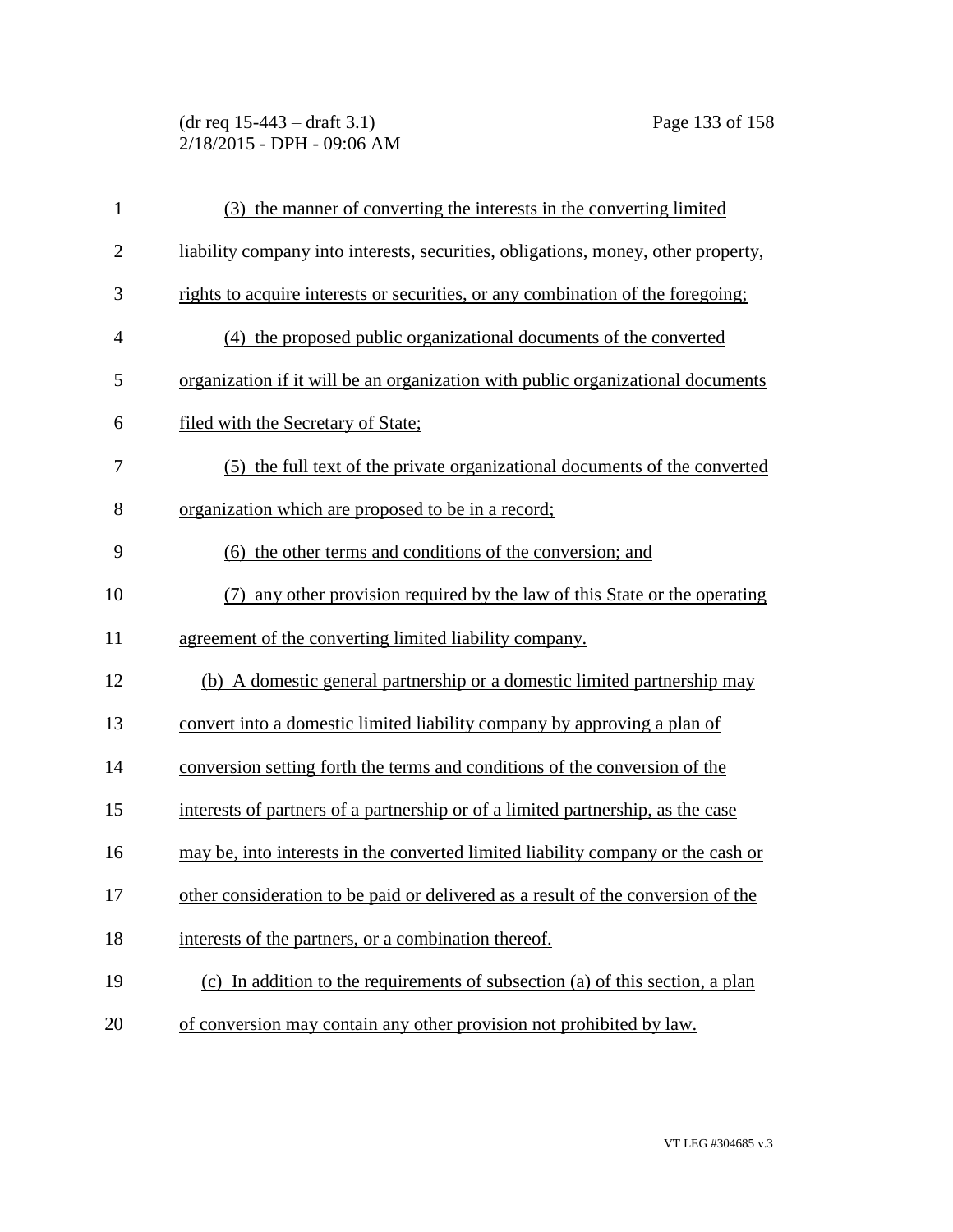(dr req 15-443 – draft 3.1) Page 134 of 158 2/18/2015 - DPH - 09:06 AM

| 1              | § 3144. APPROVAL OF CONVERSION                                                      |
|----------------|-------------------------------------------------------------------------------------|
| $\overline{2}$ | (a) For any conversion of a limited liability company into another type of          |
| 3              | organization, a plan of conversion is not effective unless it has been approved:    |
| $\overline{4}$ | (1) by a domestic converting limited liability company, in accordance               |
| 5              | with the organizational documents of the limited liability company, or, in the      |
| 6              | absence of a provision governing approval of conversions, by all the members        |
| 7              | of the limited liability company entitled to vote on or consent to any              |
| 8              | matter; and                                                                         |
| 9              | (2) in a record, by each member of a domestic converting limited                    |
| 10             | liability company which will have personal liability for debts, obligations, and    |
| 11             | other liabilities that are incurred after the conversion becomes effective, unless: |
| 12             | (A) the operating agreement of the company provides in a record for                 |
| 13             | the approval of a conversion or a merger in which some or all of its members        |
| 14             | become subject to personal liability by the affirmative vote or consent of fewer    |
| 15             | than all the members; and                                                           |
| 16             | (B) the member voted for or consented in a record to that provision                 |
| 17             | of the operating agreement or became a member after the adoption of that            |
| 18             | provision.                                                                          |
| 19             | (b) For a conversion of a domestic general partnership or domestic limited          |
| 20             | partnership into a domestic limited liability company, the plan of conversion       |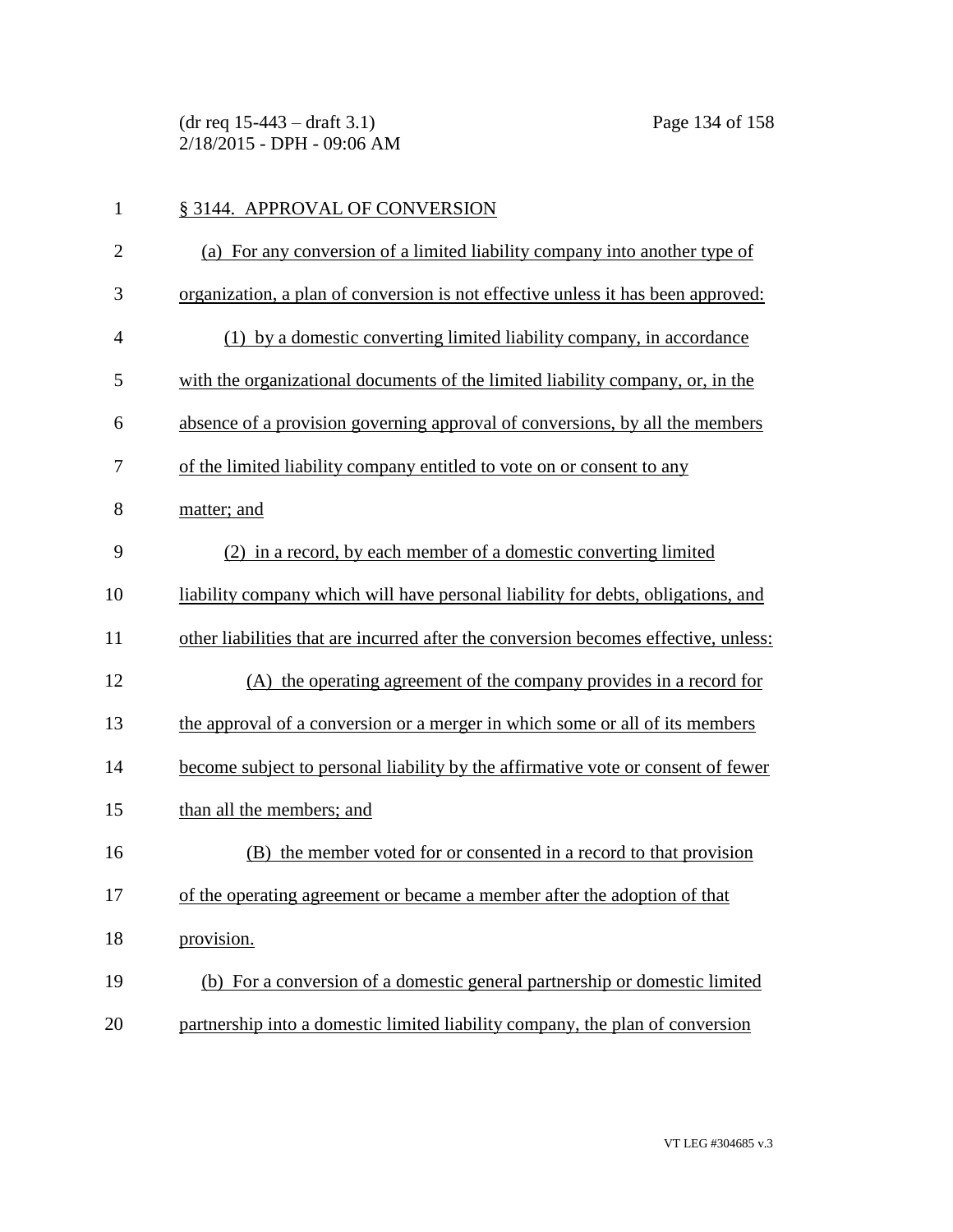(dr req 15-443 – draft 3.1) Page 135 of 158 2/18/2015 - DPH - 09:06 AM

| $\mathbf{1}$   | shall be approved by all of the partners or by a number or percentage of the     |
|----------------|----------------------------------------------------------------------------------|
| $\overline{2}$ | partners required for the conversion in the partnership agreement.               |
| 3              | (c) A conversion involving a domestic converting organization is not             |
| $\overline{4}$ | effective unless it is approved by the domestic converting organization in       |
| 5              | accordance with its governing law and organizational documents.                  |
| 6              | (d) A conversion of a foreign converting organization is not effective           |
| 7              | unless it is approved by the foreign organization in accordance with the law of  |
| 8              | the foreign organization's jurisdiction of formation and its organizational      |
| 9              | documents.                                                                       |
| 10             | § 3145. AMENDMENT OR ABANDONMENT OF PLAN OF                                      |
| 11             | <b>CONVERSION</b>                                                                |
| 12             | (a) A plan of conversion of a domestic converting limited liability company      |
| 13             | may be amended:                                                                  |
| 14             | (1) in the same manner as the plan was approved, if the plan does not            |
| 15             | provide for the manner in which it may be amended; or                            |
| 16             | (2) by its managers or members in the manner provided in the plan of             |
| 17             | conversion, but a member that was entitled to vote on or consent to approval of  |
| 18             | the conversion is entitled to vote on or consent to any amendment of the plan    |
| 19             | that will change:                                                                |
| 20             | (A) the amount or kind of interests, securities, obligations, money,             |
| 21             | other property, rights to acquire interests or securities, or any combination of |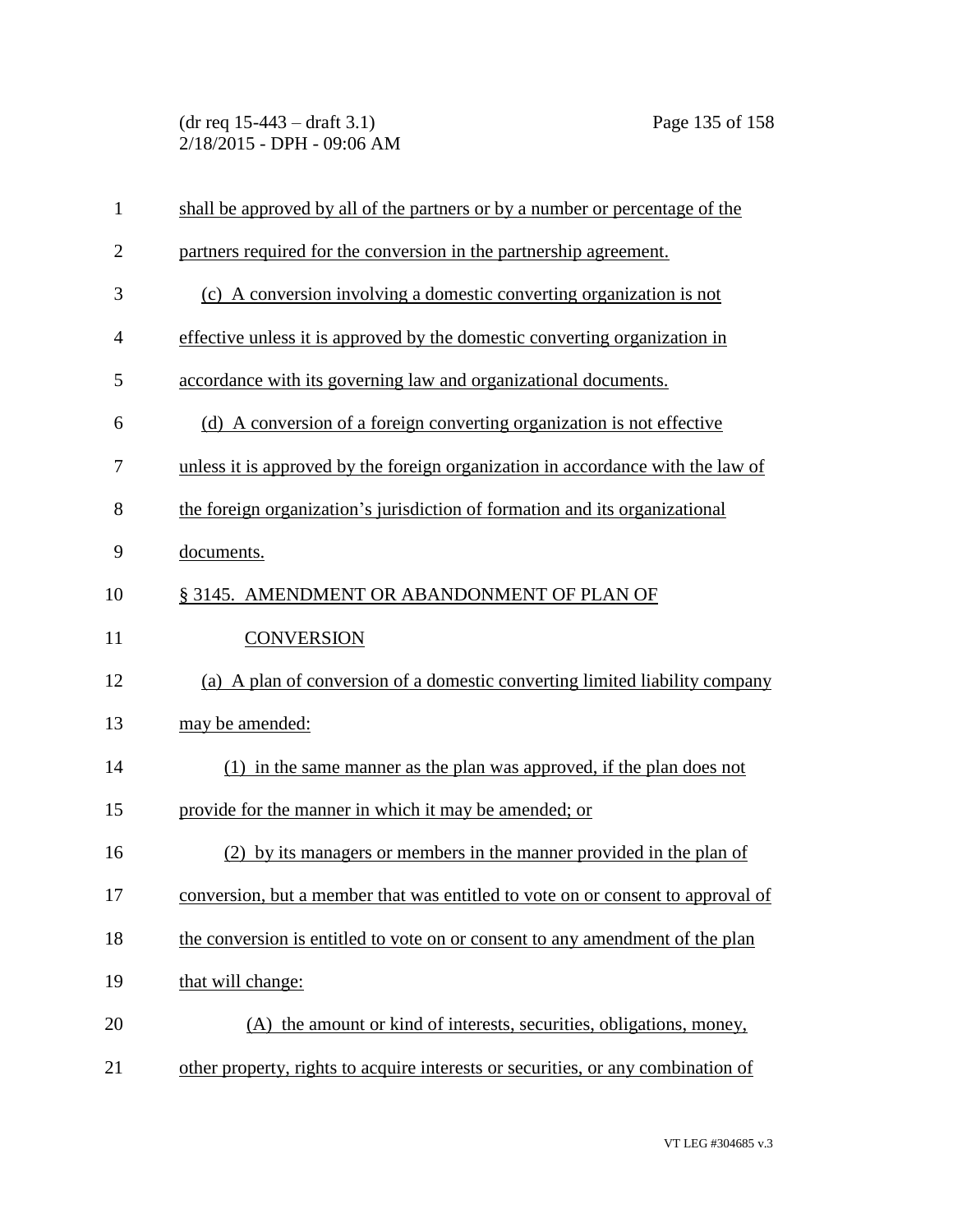(dr req 15-443 – draft 3.1) Page 136 of 158 2/18/2015 - DPH - 09:06 AM

| $\mathbf{1}$   | the foregoing, to be received by any of the members of the converting              |
|----------------|------------------------------------------------------------------------------------|
| $\overline{2}$ | company under the plan;                                                            |
| 3              | (B) the public organizational documents, if any, or private                        |
| $\overline{4}$ | organizational documents of the converted organization which will be in effect     |
| 5              | immediately after the conversion becomes effective, except for changes that do     |
| 6              | not require approval of the interest holders of the converted organization under   |
| 7              | its governing law or organizational documents; or                                  |
| 8              | (C) any other terms or conditions of the plan, if the change would                 |
| 9              | adversely affect the member in any material respect.                               |
| 10             | (b) A plan of conversion of a general or limited partnership may be                |
| 11             | amended:                                                                           |
| 12             | (1) in the same manner as the plan was approved, if the plan does not              |
| 13             | provide for the manner in which it may be amended; or                              |
| 14             | (2) by its general partner or general partners in the manner provided in           |
| 15             | the plan, but a partner that was entitled to vote on or consent to approval of the |
| 16             | conversion is entitled to vote on or consent to any amendment of the plan that     |
| 17             | will change:                                                                       |
| 18             | (A) the amount or kind of interests, securities, obligations, money,               |
| 19             | other property, rights to acquire interests or securities, or any combination of   |
| 20             | the foregoing, to be received by any of the partners of the converting company     |
| 21             | under the plan;                                                                    |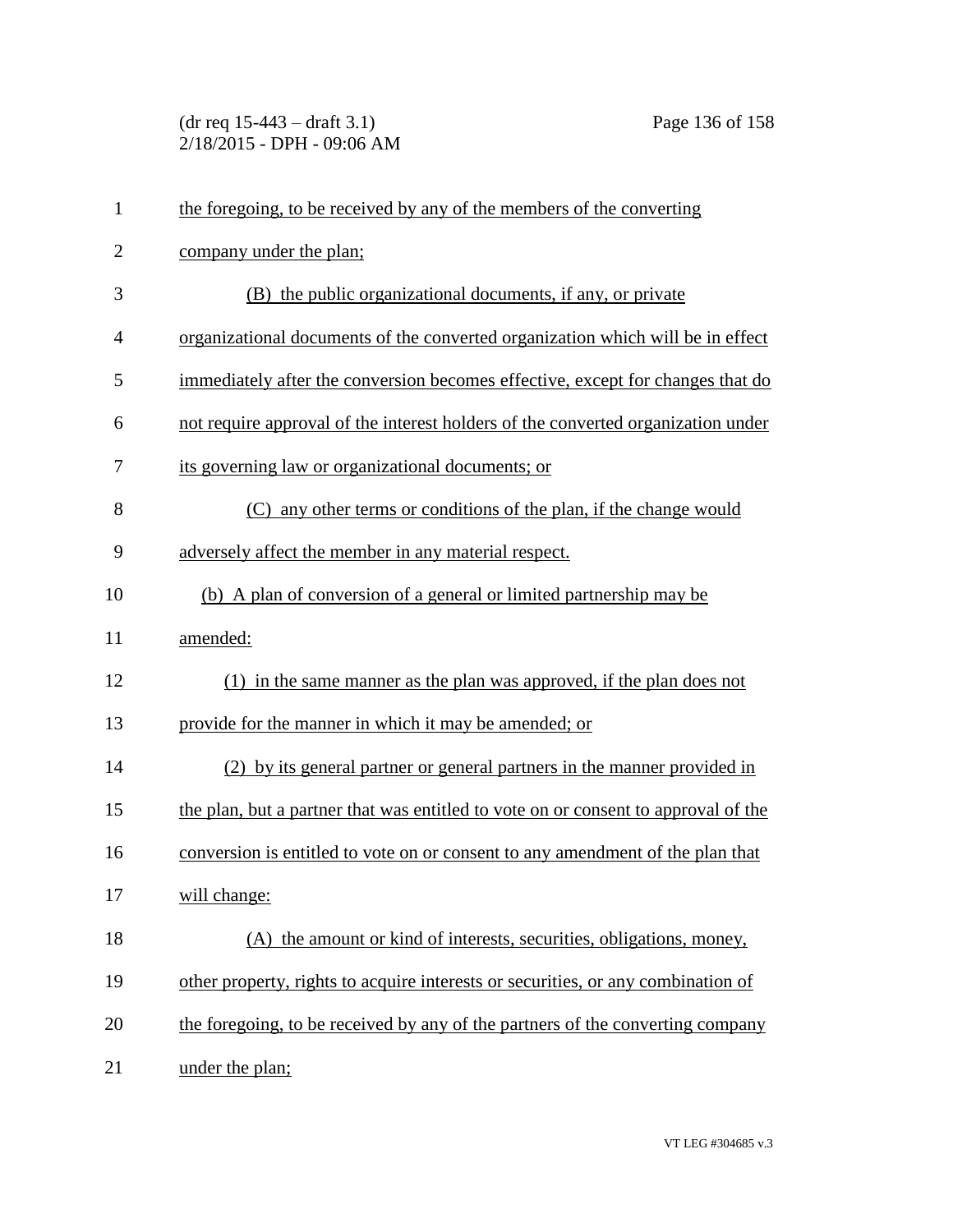(dr req 15-443 – draft 3.1) Page 137 of 158 2/18/2015 - DPH - 09:06 AM

| $\mathbf{1}$   | (B) the public organizational documents, if any, or private                      |
|----------------|----------------------------------------------------------------------------------|
| $\overline{2}$ | organizational documents of the converted organization which will be in effect   |
| 3              | immediately after the conversion becomes effective, except for changes that do   |
| $\overline{4}$ | not require approval of the interest holders of the converted organization under |
| 5              | its governing statute or governing documents; or                                 |
| 6              | (C) any other terms or conditions of the plan, if the change would               |
| 7              | adversely affect the partner in any material respect.                            |
| 8              | $(c)(1)$ After a plan of conversion has been approved by a domestic              |
| 9              | converting limited liability company and before a statement of conversion        |
| 10             | becomes effective, the plan may be abandoned as provided in the plan.            |
| 11             | (2) Unless prohibited by the plan, a domestic converting limited liability       |
| 12             | company may abandon the plan in the same manner as the plan was approved.        |
| 13             | $(d)(1)$ If a plan of conversion is abandoned after a statement of conversion    |
| 14             | has been delivered to the Secretary of State for filing and before the statement |
| 15             | becomes effective, a statement of abandonment, signed by the converting          |
| 16             | organization, shall be delivered to the Secretary of State for filing before the |
| 17             | statement of conversion becomes effective.                                       |
| 18             | (2) The statement of abandonment takes effect on filing, and the                 |
| 19             | conversion is abandoned and does not become effective.                           |
| 20             | The statement of abandonment must contain:                                       |
| 21             | (A) the name of the converting limited liability company;                        |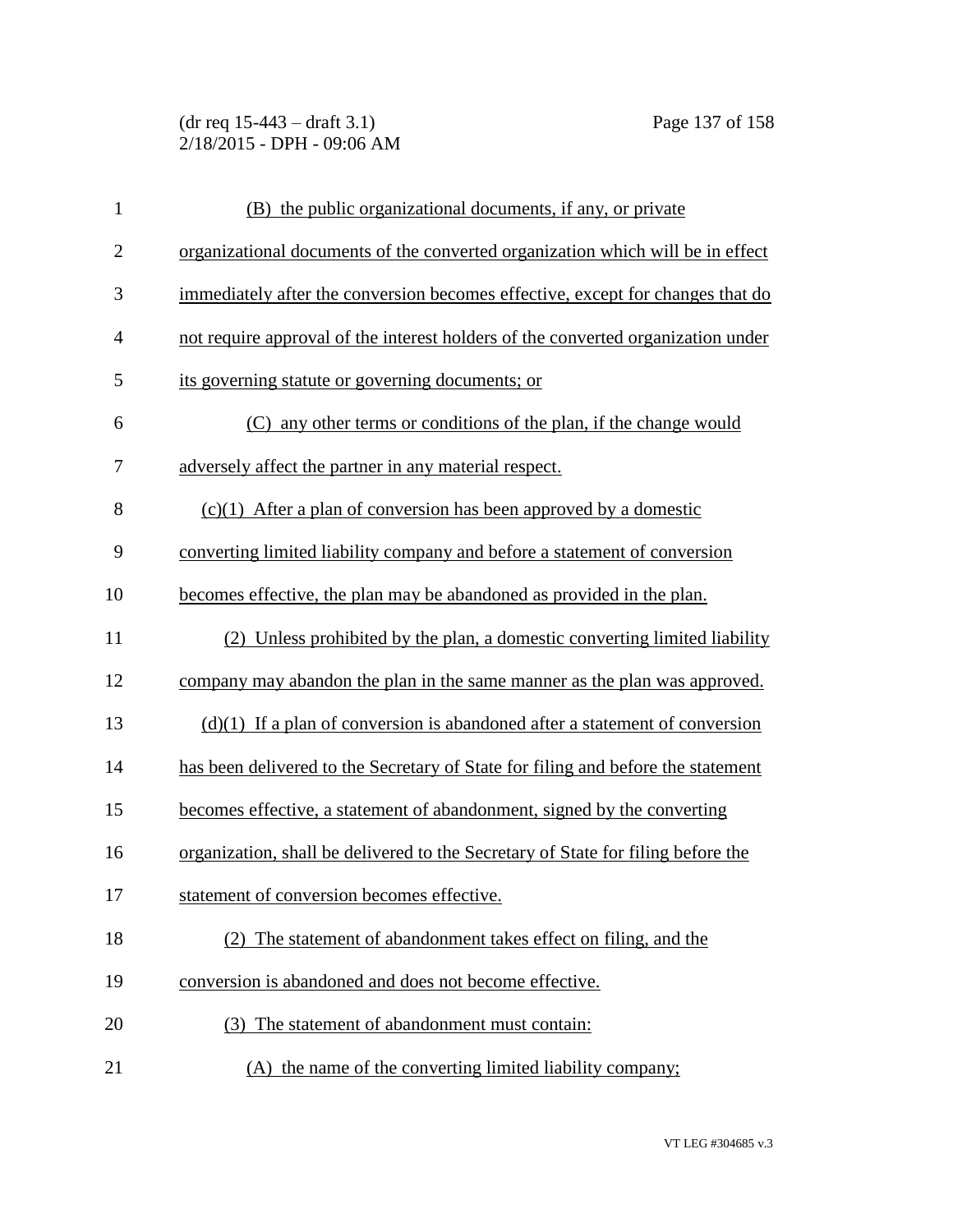(dr req 15-443 – draft 3.1) Page 138 of 158 2/18/2015 - DPH - 09:06 AM

| $\mathbf{1}$   | (B) the date on which the statement of conversion was filed by the          |
|----------------|-----------------------------------------------------------------------------|
| $\overline{c}$ | Secretary of State; and                                                     |
| 3              | (C) a statement that the conversion has been abandoned in                   |
| 4              | accordance with this section.                                               |
| 5              | § 3146. STATEMENT OF CONVERSION; EFFECTIVE DATE OF                          |
| 6              | <b>CONVERSION</b>                                                           |
| 7              | (a) A statement of conversion must be signed by the converting              |
| 8              | organization and delivered to the Secretary of State for filing.            |
| 9              | (b) A statement of conversion must contain:                                 |
| 10             | (1) the name, jurisdiction of formation, and type of organization of the    |
| 11             | converting organization;                                                    |
| 12             | (2) the name, jurisdiction of formation, and type of organization of the    |
| 13             | converted organization;                                                     |
| 14             | (3) if the converting organization is a domestic limited liability          |
| 15             | company, a statement that the plan of conversion was approved in accordance |
| 16             | with this subchapter, or, if the converting organization is a foreign       |
| 17             | organization, a statement that the conversion was approved by the foreign   |
| 18             | organization in accordance with the law of its jurisdiction of formation;   |
| 19             | (4) if the converted organization is a domestic organization, its public    |
| 20             | organizational documents, as an attachment; and                             |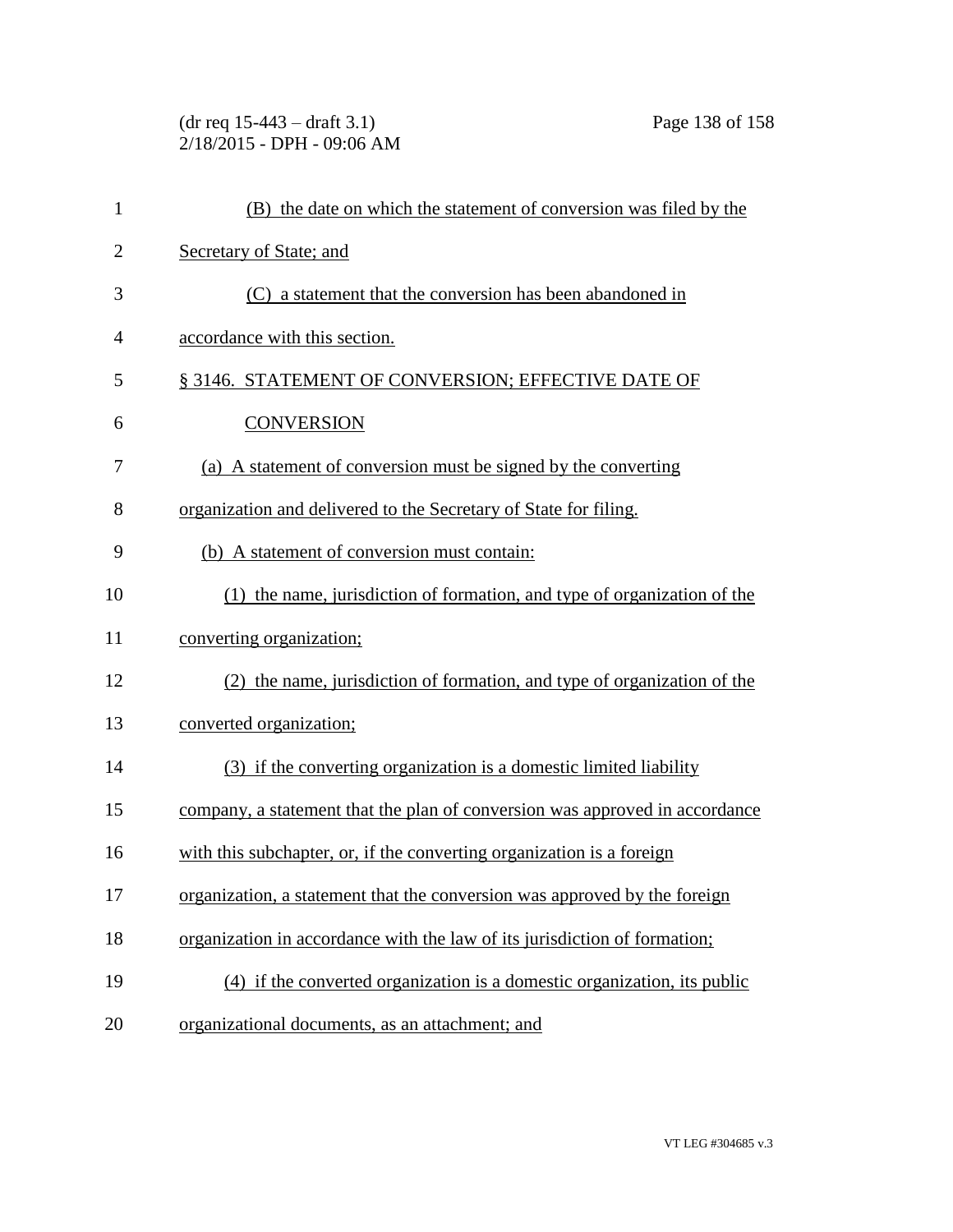(dr req 15-443 – draft 3.1) Page 139 of 158 2/18/2015 - DPH - 09:06 AM

| $\mathbf{1}$   | (5) if the converted organization is a foreign limited liability partnership,   |
|----------------|---------------------------------------------------------------------------------|
| $\overline{2}$ | its certificate of authority to do business in the State, as an attachment.     |
| 3              | (c) In addition to the requirements of subsection (b) of this section, a        |
| $\overline{4}$ | statement of conversion may contain any other provision not prohibited          |
| 5              | by law.                                                                         |
| 6              | (d) If the converted organization is a domestic organization, its public        |
| 7              | organizational documents, if any, shall satisfy the requirements of the law of  |
| 8              | this State, except that the public organizational documents do not need to be   |
| 9              | signed.                                                                         |
| 10             | $(e)(1)$ A plan of conversion that is signed by a domestic converting limited   |
| 11             | liability company and meets all the requirements of subsection (b) of this      |
| 12             | section may be delivered to the Secretary of State for filing instead of a      |
| 13             | statement of conversion and on filing has the same effect.                      |
| 14             | (2) If a plan of conversion is filed as provided in this subsection,            |
| 15             | references in this subchapter to a statement of conversion refer to the plan of |
| 16             | conversion filed under this subsection.                                         |
| 17             | $(f)(1)$ If the converted organization is a domestic limited liability company, |
| 18             | the conversion becomes effective when the statement of conversion is            |
| 19             | effective.                                                                      |
| 20             | (2) In all other cases, the conversion becomes effective on the later of:       |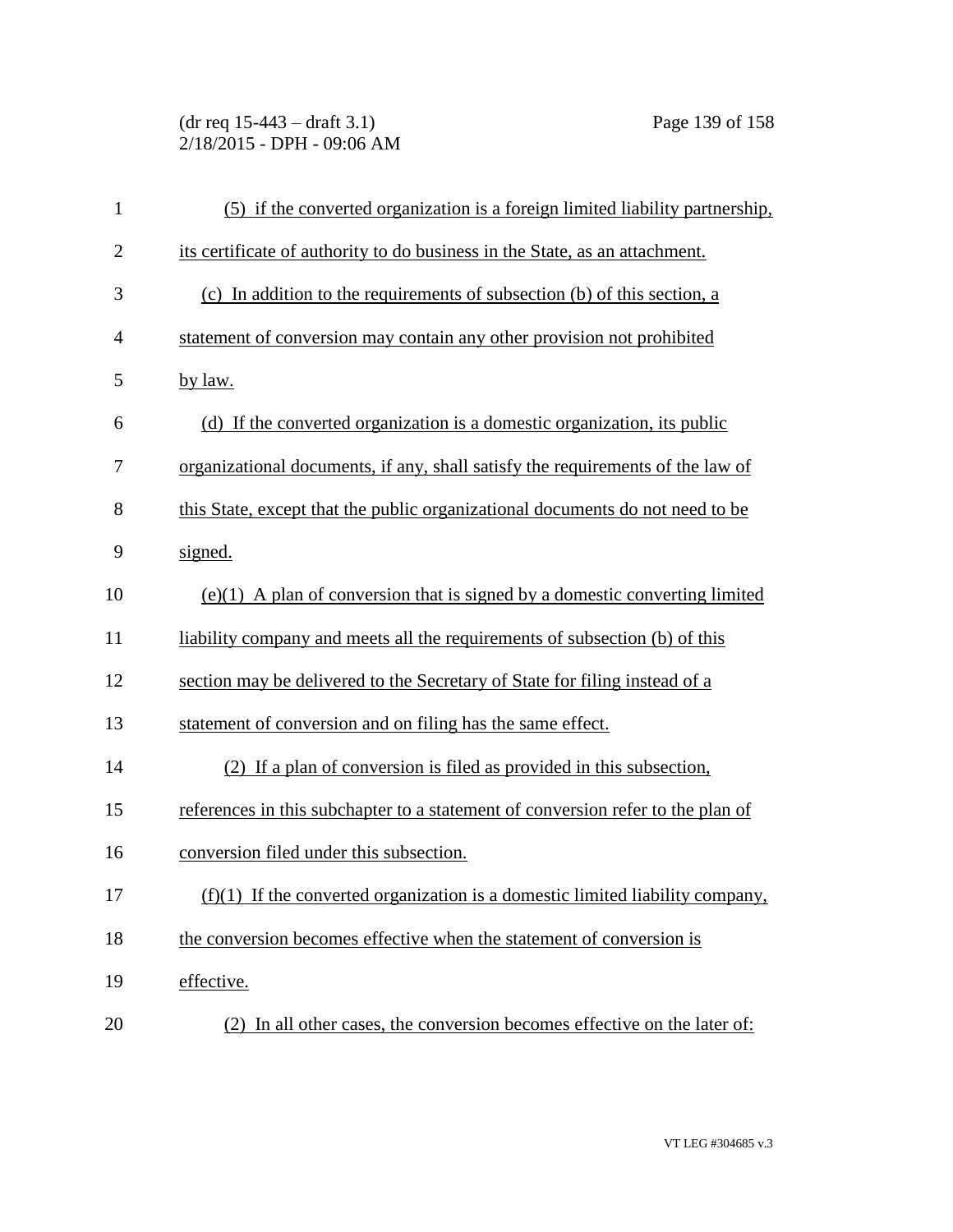(dr req 15-443 – draft 3.1) Page 140 of 158 2/18/2015 - DPH - 09:06 AM

| $\mathbf{1}$   | (A) the date and time provided by the governing statute of the             |
|----------------|----------------------------------------------------------------------------|
| $\overline{2}$ | converted organization; or                                                 |
| 3              | (B) when the statement is effective.                                       |
| $\overline{4}$ | § 3147. EFFECT OF CONVERSION                                               |
| 5              | (a) When a conversion becomes effective:                                   |
| 6              | (1) the converted organization is:                                         |
| 7              | (A) organized under and subject to the governing statute of the            |
| 8              | converted organization; and                                                |
| 9              | (B) the same organization without interruption as the converting           |
| 10             | organization;                                                              |
| 11             | (2) all property of the converting organization continues to be vested in  |
| 12             | the converted organization without transfer, reversion, or impairment;     |
| 13             | (3) all debts, obligations, and other liabilities of the converting        |
| 14             | organization continue as debts, obligations, and other liabilities of the  |
| 15             | converted organization;                                                    |
| 16             | (4) except as otherwise provided by law or the plan of conversion, all     |
| 17             | the rights, privileges, immunities, powers, and purposes of the converting |
| 18             | organization remain in the converted organization;                         |
| 19             | (5) the name of the converted organization may be substituted for the      |
| 20             | name of the converting organization in any pending action or proceeding;   |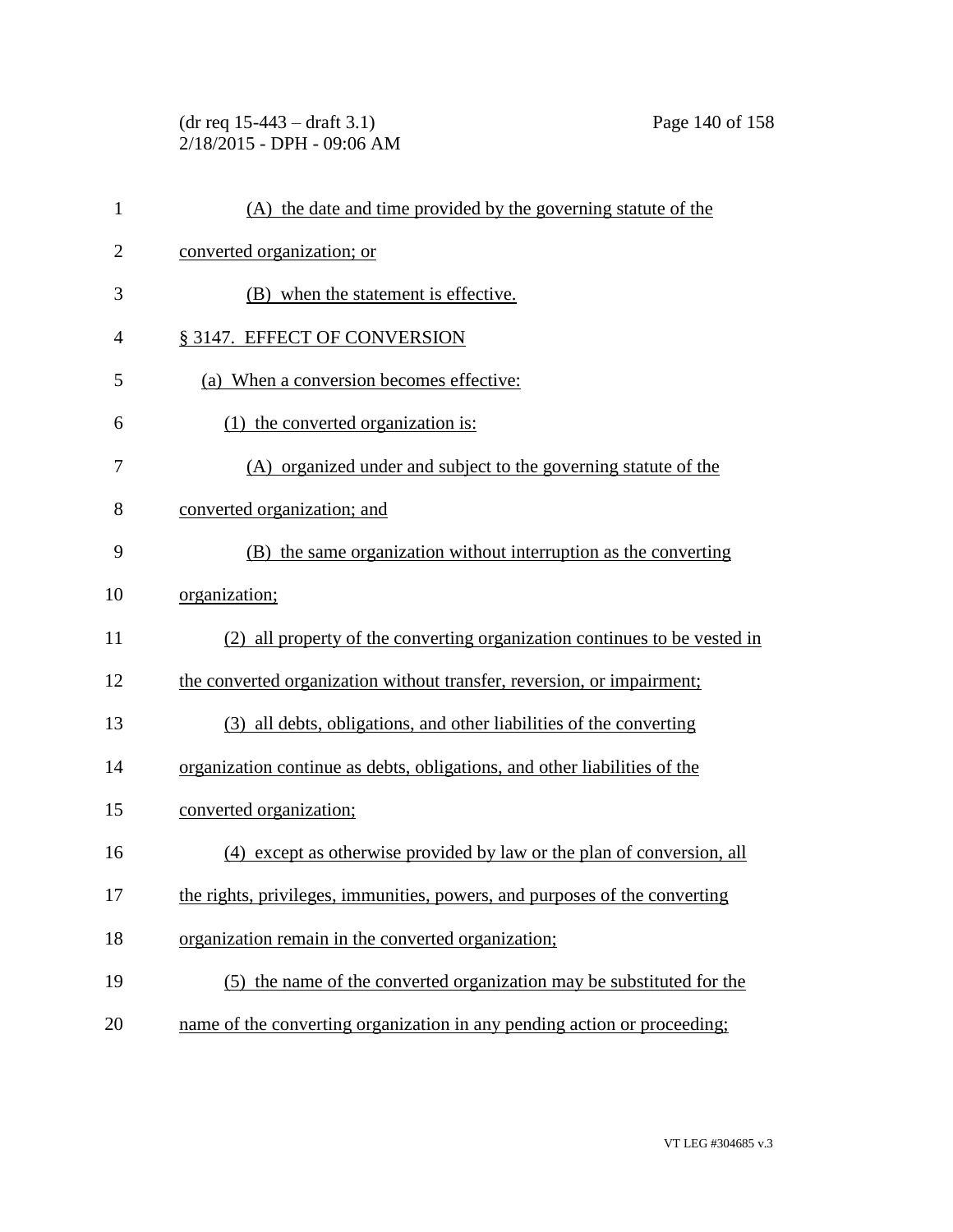## (dr req 15-443 – draft 3.1) Page 141 of 158 2/18/2015 - DPH - 09:06 AM

| $\mathbf{1}$   | (6) the certificate of organization of the converted organization becomes         |
|----------------|-----------------------------------------------------------------------------------|
| $\overline{c}$ | effective;                                                                        |
| 3              | (7) the provisions of the operating agreement of the converted                    |
| 4              | organization which are to be in a record, if any, approved as part of the plan of |
| 5              | conversion become effective; and                                                  |
| 6              | (8) the interests in the converting organization are converted, and the           |
| 7              | interest holders of the converting organization are entitled only to the rights   |
| 8              | provided to them under the plan of conversion.                                    |
| 9              | (b) Except as otherwise provided in the operating agreement of a domestic         |
| 10             | converting limited liability company, the conversion does not give rise to any    |
| 11             | rights that a member, manager, or third party would have upon a dissolution,      |
| 12             | liquidation, or winding up of the converting organization.                        |
| 13             | (c) When a conversion becomes effective, a person that did not have               |
| 14             | personal liability with respect to the converting organization and becomes        |
| 15             | subject to personal liability with respect to a domestic organization as a result |
| 16             | of the conversion has personal liability only to the extent provided by the       |
| 17             | governing statute of the organization and only for those debts, obligations, and  |
| 18             | other liabilities that are incurred after the conversion becomes effective.       |
| 19             | (d) When a conversion becomes effective, the personal liability of a person       |
| 20             | that ceases to hold an interest in a domestic converting limited liability        |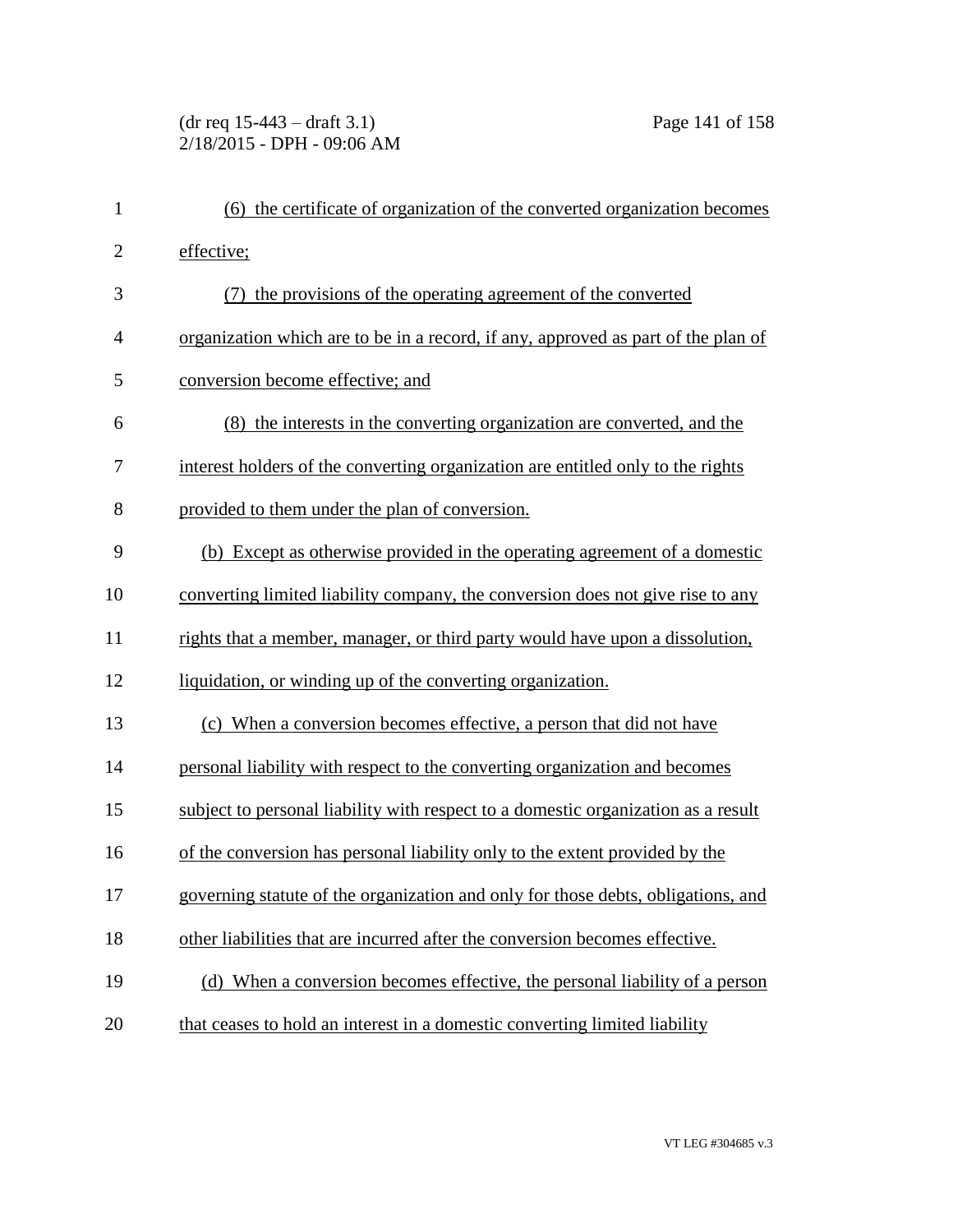(dr req 15-443 – draft 3.1) Page 142 of 158 2/18/2015 - DPH - 09:06 AM

| $\mathbf{1}$   | company with respect to which the person had personal liability is subject to      |
|----------------|------------------------------------------------------------------------------------|
| $\overline{c}$ | the following rules:                                                               |
| 3              | (1) the conversion does not discharge any personal liability under this            |
| 4              | title to the extent the personal liability was incurred before the conversion      |
| 5              | became effective;                                                                  |
| 6              | (2) the person does not have personal liability under this title for any           |
| 7              | debt, obligation, or other liability that arises after the conversion becomes      |
| 8              | effective;                                                                         |
| 9              | (3) this title continues to apply to the release, collection, or discharge of      |
| 10             | any personal liability preserved under subdivision (1) of this subsection as if    |
| 11             | the conversion had not occurred; and                                               |
| 12             | (4) the person has whatever rights of contribution from any other person           |
| 13             | as are provided by this title, law other than this title, or the organizational    |
| 14             | documents of the converting organization with respect to any personal liability    |
| 15             | preserved under subdivision (1) of this subsection as if the conversion had not    |
| 16             | occurred.                                                                          |
| 17             | (e) When a conversion becomes effective, a foreign organization that is the        |
| 18             | converted organization may be served with process in this State for the            |
| 19             | collection and enforcement of any of its debts, obligations, and other liabilities |
| 20             | as provided in section 3010 of this title.                                         |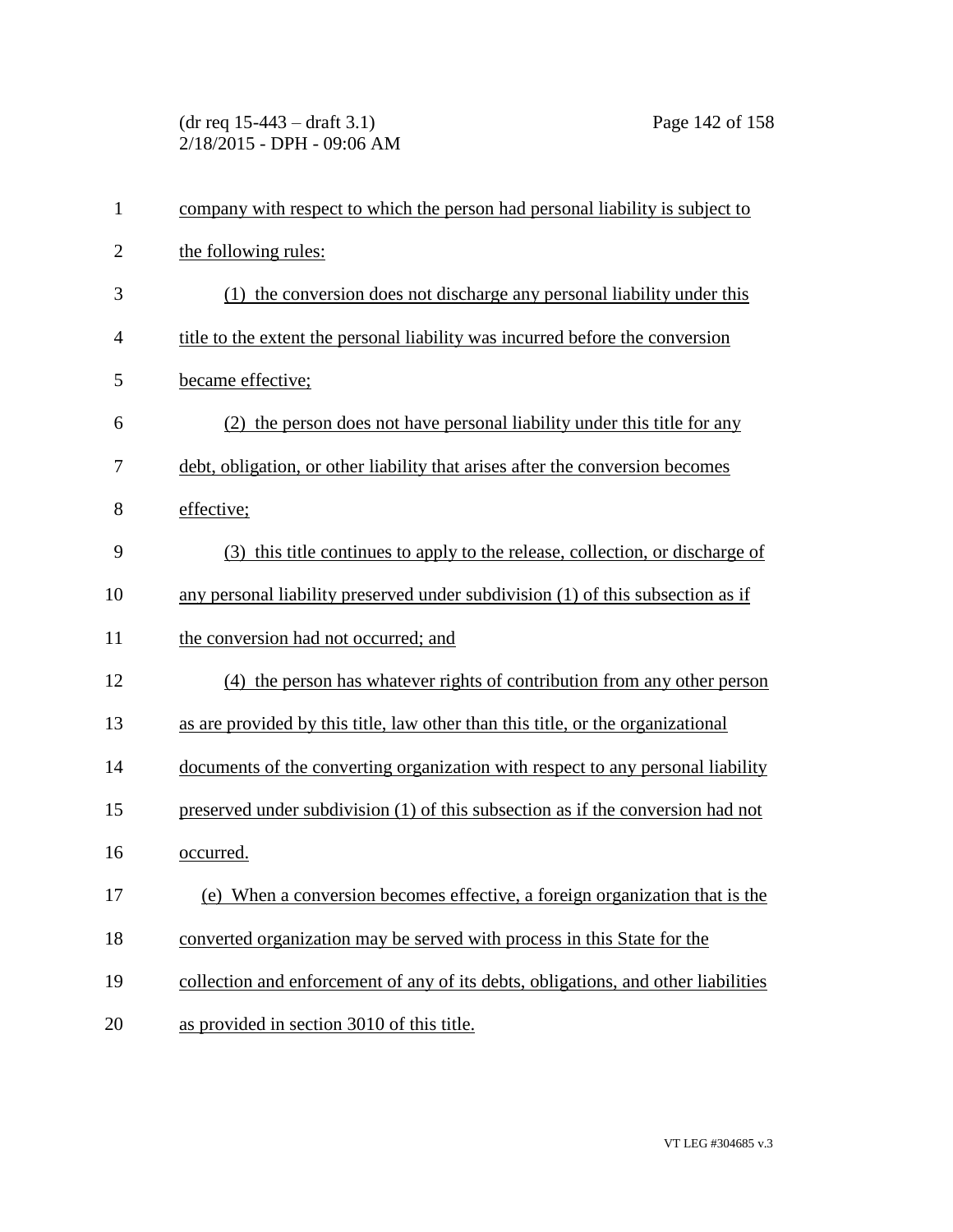(dr req 15-443 – draft 3.1) Page 143 of 158 2/18/2015 - DPH - 09:06 AM

| $\mathbf{1}$   | (f) If the converting organization is a registered foreign organization, its   |
|----------------|--------------------------------------------------------------------------------|
| $\overline{2}$ | registration to do business in this State is canceled when the conversion      |
| 3              | becomes effective.                                                             |
| 4              | $(g)$ A conversion does not require the organization to wind up its affairs    |
| 5              | and does not constitute or cause the dissolution of the organization.          |
| 6              | § 3148. MERGER OF ENTITIES                                                     |
| 7              | (a) A limited liability company may merge with one or more other               |
| 8              | constituent organizations pursuant to this section, sections 3149 through 3151 |
| 9              | of this title, and a plan of merger, if:                                       |
| 10             | (1) the governing statute of each of the other organizations authorizes        |
| 11             | the merger;                                                                    |
| 12             | (2) the merger is not prohibited by the law of a jurisdiction that enacted     |
| 13             | any of the governing statutes; and                                             |
| 14             | (3) each of the other organizations complies with its governing statute in     |
| 15             | effecting the merger.                                                          |
| 16             | (b) A plan of merger must be in a record and must include:                     |
| 17             | (1) the name and form of each constituent organization;                        |
| 18             | (2) the name and form of the surviving organization and, if the surviving      |
| 19             | organization is to be created by the merger, a statement to that effect;       |
| 20             | (3) the terms and conditions of the merger, including the manner and           |
| 21             | basis for converting the interests in each constituent organization into any   |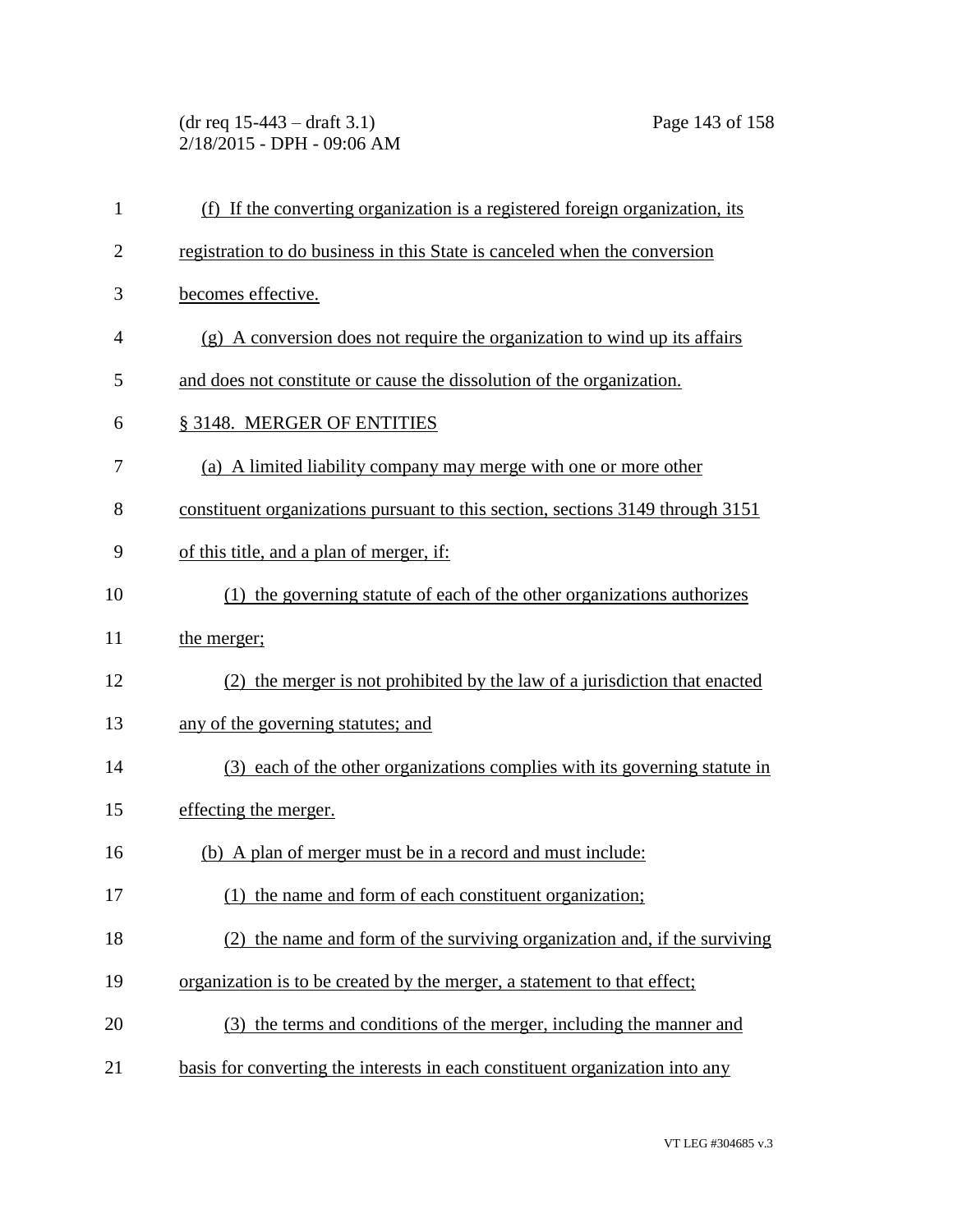(dr req 15-443 – draft 3.1) Page 144 of 158 2/18/2015 - DPH - 09:06 AM

| $\mathbf{1}$   | combination of money, interests in the surviving organization, and other             |
|----------------|--------------------------------------------------------------------------------------|
| $\overline{2}$ | consideration;                                                                       |
| 3              | (4) if the surviving organization is to be created by the merger, the                |
| $\overline{4}$ | surviving organization's organizational documents that are proposed to be in a       |
| 5              | record; and                                                                          |
| 6              | (5) if the surviving organization is not to be created by the merger, any            |
| 7              | amendments to be made by the merger to the surviving organization's                  |
| 8              | organizational documents that are, or are proposed to be, in a record.               |
| 9              | § 3149. ACTION ON PLAN OF MERGER BY CONSTITUENT LIMITED                              |
| 10             | <b>LIABILITY COMPANY</b>                                                             |
| 11             | (a) Subject to section 3156 of this title, a plan of merger shall be approved        |
| 12             | in accordance with the organizational documents of the constituent limited           |
| 13             | liability company, or, in the absence of a provision governing approval of           |
| 14             | conversions, by all the members of the limited liability company entitled to         |
| 15             | vote on or consent to any matter.                                                    |
| 16             | (b) Subject to section 3156 of this title and any contractual rights, after a        |
| 17             | merger is approved, and at any time before the articles of merger are delivered      |
| 18             | to the Secretary of State for filing under section 3146 of this title, a constituent |
| 19             | limited liability company may amend the plan or abandon the merger:                  |
| 20             | $(1)$ as provided in the plan; or                                                    |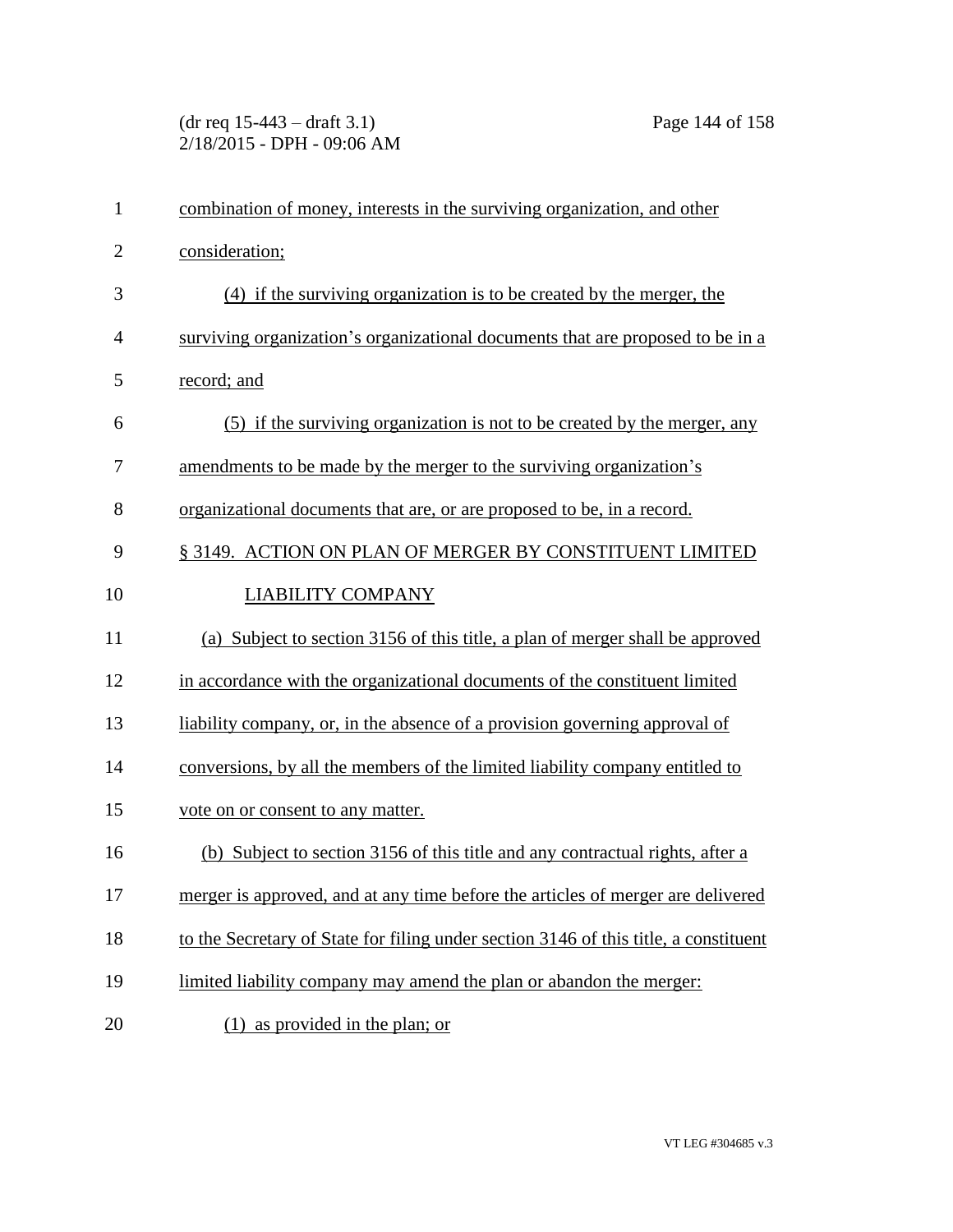(dr req 15-443 – draft 3.1) Page 145 of 158 2/18/2015 - DPH - 09:06 AM

| 1              | (2) except as otherwise prohibited in the plan, with the same consent as    |
|----------------|-----------------------------------------------------------------------------|
| $\overline{c}$ | was required to approve the plan.                                           |
| 3              | § 3150. FILINGS REQUIRED FOR MERGER; EFFECTIVE DATE.                        |
| 4              | (a) After each constituent organization has approved a merger, articles of  |
| 5              | merger shall be signed on behalf of:                                        |
| 6              | (1) each constituent limited liability company, as provided in subsection   |
| 7              | $3205(a)$ of this title; and                                                |
| 8              | (2) each other constituent organization, as provided in its governing       |
| 9              | statute.                                                                    |
| 10             | (b) Articles of merger under this section shall include:                    |
| 11             | (1) the name and form of each constituent organization and the              |
| 12             | jurisdiction of its governing statute;                                      |
| 13             | (2) the name and form of the surviving organization, the jurisdiction of    |
| 14             | its governing statute, and, if the surviving organization is created by the |
| 15             | merger, a statement to that effect;                                         |
| 16             | (3) the date the merger is effective under the governing statute of the     |
| 17             | surviving organization;                                                     |
| 18             | (4) if the surviving organization is to be created by the merger:           |
| 19             | (A) if it will be a limited liability company, the company's certificate    |
| 20             | of organization; or                                                         |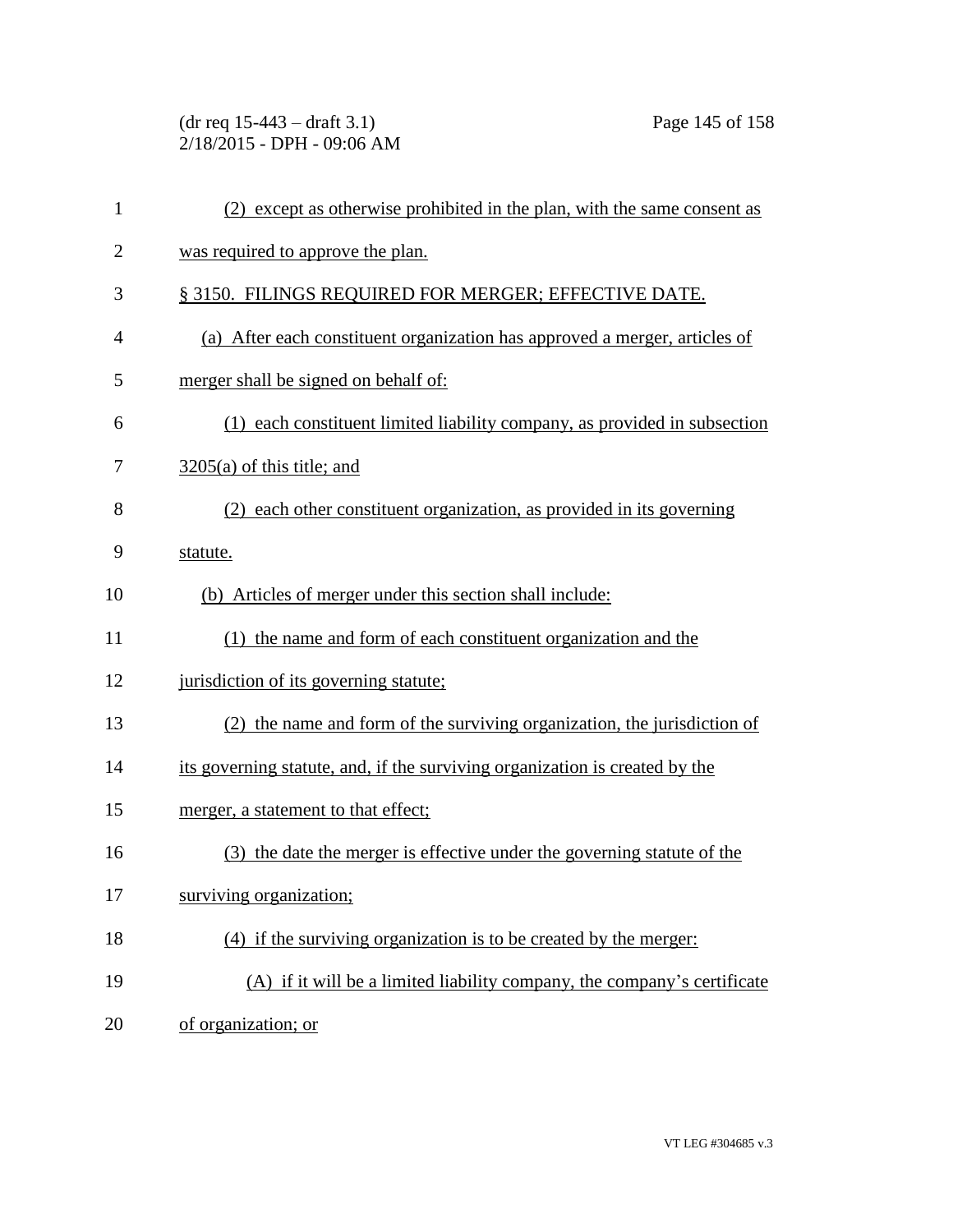(dr req 15-443 – draft 3.1) Page 146 of 158 2/18/2015 - DPH - 09:06 AM

| $\mathbf{1}$   | (B) if it will be an organization other than a limited liability                  |
|----------------|-----------------------------------------------------------------------------------|
| $\overline{c}$ | company, the organizational document that creates the organization that is in a   |
| 3              | public record;                                                                    |
| 4              | (5) if the surviving organization preexists the merger, any amendments            |
| 5              | provided for in the plan of merger for the organizational document that created   |
| 6              | the organization that are in a public record;                                     |
| 7              | (6) a statement as to each constituent organization that the merger was           |
| 8              | approved as required by the organization's governing statute;                     |
| 9              | (7) if the surviving organization is a foreign organization not authorized        |
| 10             | to transact business in this State, the street and mailing addresses of an office |
| 11             | that the Secretary of State may use for the purposes of subsection 3145(b) of     |
| 12             | this title; and                                                                   |
| 13             | (8) any additional information required by the governing statute of any           |
| 14             | constituent organization.                                                         |
| 15             | (c) Each constituent limited liability company shall deliver the articles of      |
| 16             | merger for filing in the Office of the Secretary of State.                        |
| 17             | (d) A merger becomes effective under this subchapter:                             |
| 18             | (1) if the surviving organization is a limited liability company, upon the        |
| 19             | later of:                                                                         |
| 20             | $(A)$ compliance with subsection $(c)$ of this section; or                        |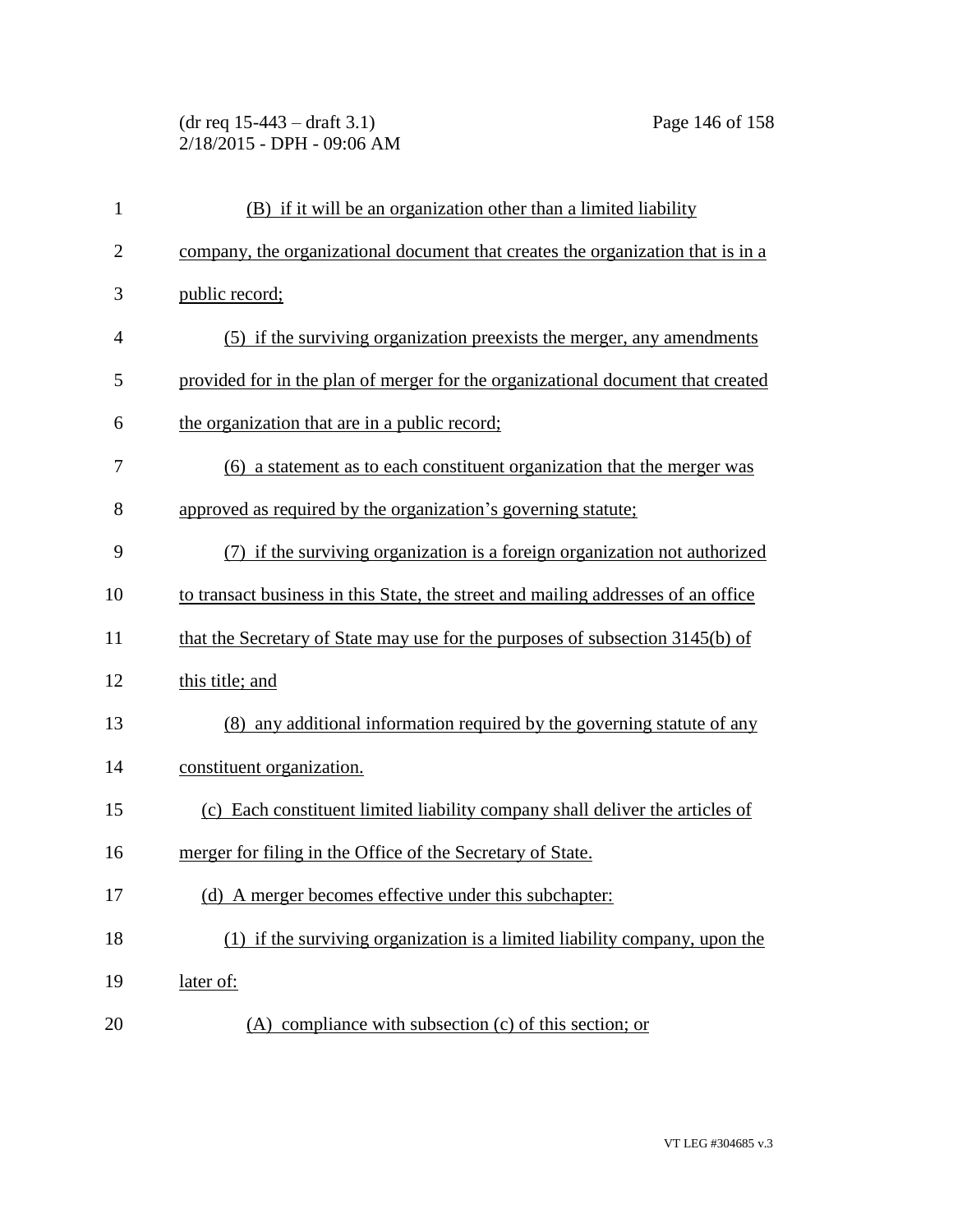(dr req 15-443 – draft 3.1) Page 147 of 158 2/18/2015 - DPH - 09:06 AM

| $\mathbf{1}$   | (B) subject to section 3026 of this title, as specified in the articles of    |
|----------------|-------------------------------------------------------------------------------|
| $\overline{2}$ | merger; or                                                                    |
| 3              | (2) if the surviving organization is not a limited liability company, as      |
| 4              | provided by the governing statute of the surviving organization.              |
| 5              | § 3151. EFFECT OF MERGER                                                      |
| 6              | (a) When a merger becomes effective:                                          |
| 7              | (1) the surviving organization continues or comes into existence;             |
| 8              | (2) each constituent organization that merges into the surviving              |
| 9              | organization ceases to exist as a separate entity;                            |
| 10             | (3) all property owned by each constituent organization that ceases to        |
| 11             | exist vests in the surviving organization;                                    |
| 12             | (4) all debts, obligations, or other liabilities of each constituent          |
| 13             | organization that ceases to exist continue as debts, obligations, or other    |
| 14             | liabilities of the surviving organization;                                    |
| 15             | (5) an action or proceeding pending by or against any constituent             |
| 16             | organization that ceases to exist may be continued as if the merger had not   |
| 17             | occurred;                                                                     |
| 18             | (6) except as prohibited by other law, all of the rights, privileges,         |
| 19             | immunities, powers, and purposes of each constituent organization that ceases |
| 20             | to exist vest in the surviving organization;                                  |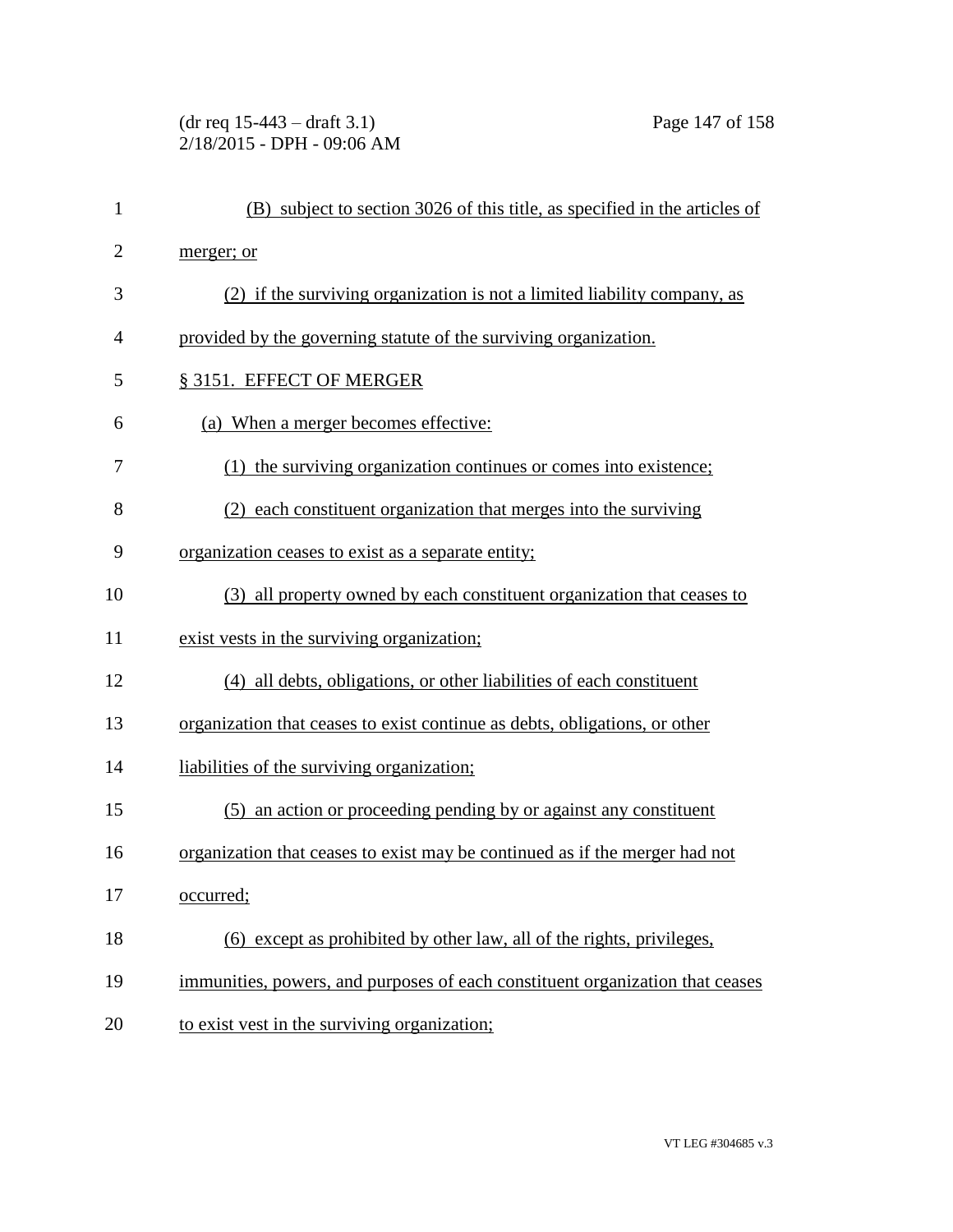(dr req 15-443 – draft 3.1) Page 148 of 158 2/18/2015 - DPH - 09:06 AM

| $\mathbf{1}$   | (7) except as otherwise provided in the plan of merger, the terms and               |
|----------------|-------------------------------------------------------------------------------------|
| $\overline{2}$ | conditions of the plan of merger take effect; and                                   |
| 3              | (8) except as otherwise agreed, if a constituent limited liability company          |
| 4              | ceases to exist, the merger does not dissolve the limited liability company for     |
| 5              | the purposes of subchapter 7 of this chapter;                                       |
| 6              | (9) if the surviving organization is created by the merger:                         |
| 7              | (A) if it is a limited liability company, the certificate of organization           |
| 8              | becomes effective; or                                                               |
| 9              | (B) if it is an organization other than a limited liability company, the            |
| 10             | organizational document that creates the organization becomes effective; and        |
| 11             | (10) if the surviving organization preexisted the merger, any                       |
| 12             | amendments provided for in the articles of merger for the organizational            |
| 13             | document that created the organization become effective.                            |
| 14             | $(b)(1)$ A surviving organization that is a foreign organization consents to        |
| 15             | the jurisdiction of the courts of this State to enforce any debt, obligation, or    |
| 16             | other liability owed by a constituent organization, if before the merger the        |
| 17             | constituent organization was subject to suit in this State on the debt, obligation, |
| 18             | or other liability.                                                                 |
| 19             | (2) A surviving organization that is a foreign organization and not                 |
| 20             | authorized to transact business in this State appoints the Secretary of State as    |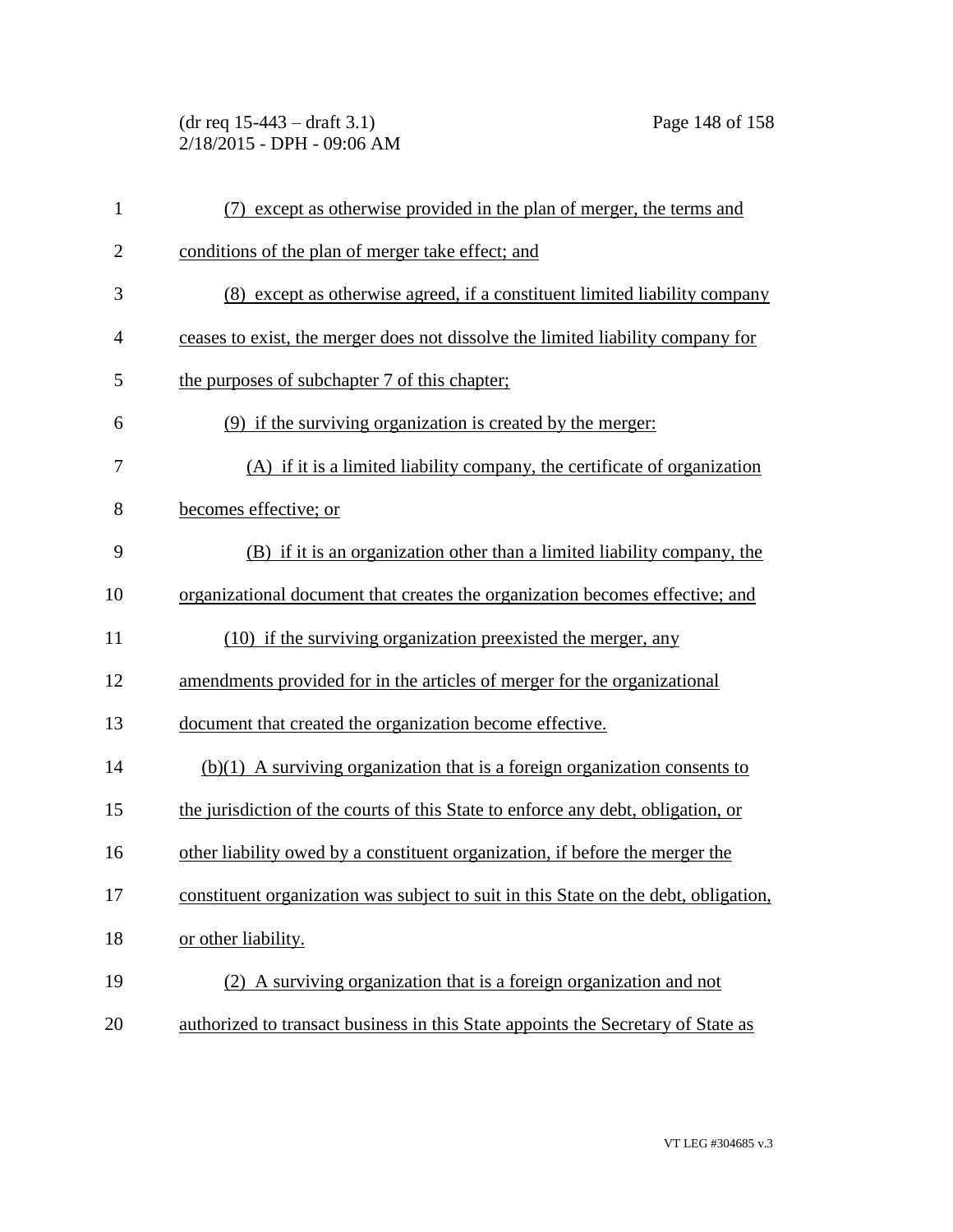(dr req 15-443 – draft 3.1) Page 149 of 158 2/18/2015 - DPH - 09:06 AM

| $\mathbf{1}$   | its agent for service of process for the purposes of enforcing a debt, obligation, |
|----------------|------------------------------------------------------------------------------------|
| $\overline{2}$ | or other liability under this subsection.                                          |
| 3              | (3) Service on the Secretary of State under this subsection must be made           |
| $\overline{4}$ | in the same manner and has the same consequences as in subsections $116(c)$        |
| 5              | and (d) of this title.                                                             |
| 6              | § 3152. DOMESTICATION                                                              |
| 7              | (a) A foreign limited liability company may become a limited liability             |
| 8              | company pursuant to this section, sections 3153 through 3155 of this title, and    |
| 9              | a plan of domestication, if:                                                       |
| 10             | (1) the foreign limited liability company's governing statute authorizes           |
| 11             | the domestication;                                                                 |
| 12             | (2) the domestication is not prohibited by the law of the jurisdiction that        |
| 13             | enacted the governing statute; and                                                 |
| 14             | (3) the foreign limited liability company complies with its governing              |
| 15             | statute in effecting the domestication.                                            |
| 16             | (b) A limited liability company may become a foreign limited liability             |
| 17             | company pursuant to this section, sections 3153 through 3155 of this title, and    |
| 18             | a plan of domestication, if:                                                       |
| 19             | (1) the foreign limited liability company's governing statute authorizes           |
| 20             | the domestication;                                                                 |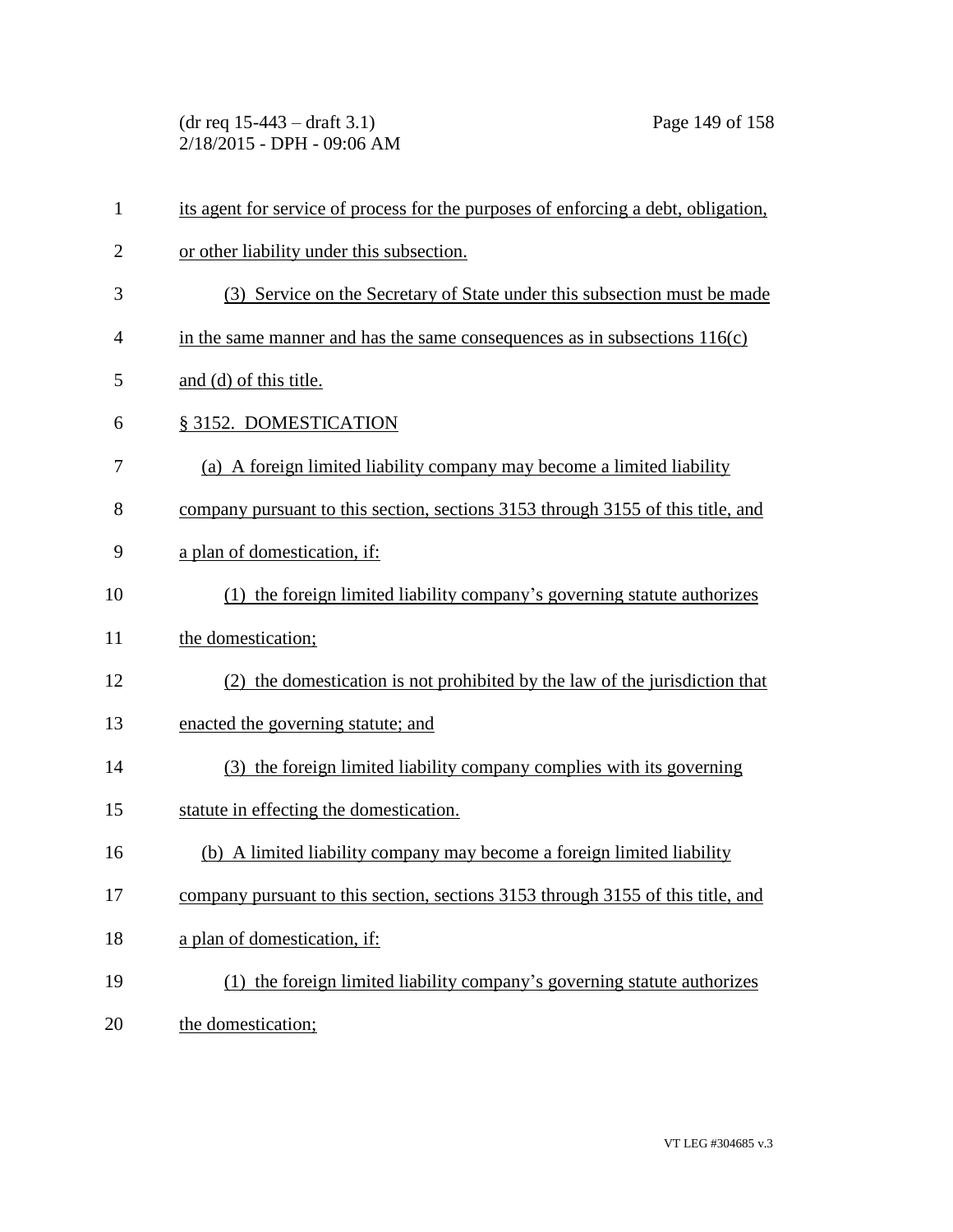(dr req 15-443 – draft 3.1) Page 150 of 158 2/18/2015 - DPH - 09:06 AM

| $\mathbf{1}$   | (2) the domestication is not prohibited by the law of the jurisdiction that |
|----------------|-----------------------------------------------------------------------------|
| $\overline{c}$ | enacted the governing statute; and                                          |
| 3              | (3) the foreign limited liability company complies with its governing       |
| 4              | statute in effecting the domestication.                                     |
| 5              | (c) A plan of domestication must be in a record and must include:           |
| 6              | (1) the name of the domesticating company before domestication and          |
| 7              | the jurisdiction of its governing statute;                                  |
| 8              | (2) the name of the domesticated company after domestication and the        |
| 9              | jurisdiction of its governing statute;                                      |
| 10             | (3) the terms and conditions of the domestication, including the manner     |
| 11             | and basis for converting interests in the domesticating company into any    |
| 12             | combination of money, interests in the domesticated company, and other      |
| 13             | consideration; and                                                          |
| 14             | (4) the organizational documents of the domesticated company that are,      |
| 15             | or are proposed to be, in a record.                                         |
| 16             | § 3153. ACTION ON PLAN OF DOMESTICATION BY                                  |
| 17             | DOMESTICATING LIMITED LIABILITY COMPANY                                     |
| 18             | (a) A plan of domestication must be consented to:                           |
| 19             | (1) by all the members, subject to section 3156 of this title, if the       |
| 20             | domesticating company is a limited liability company; and                   |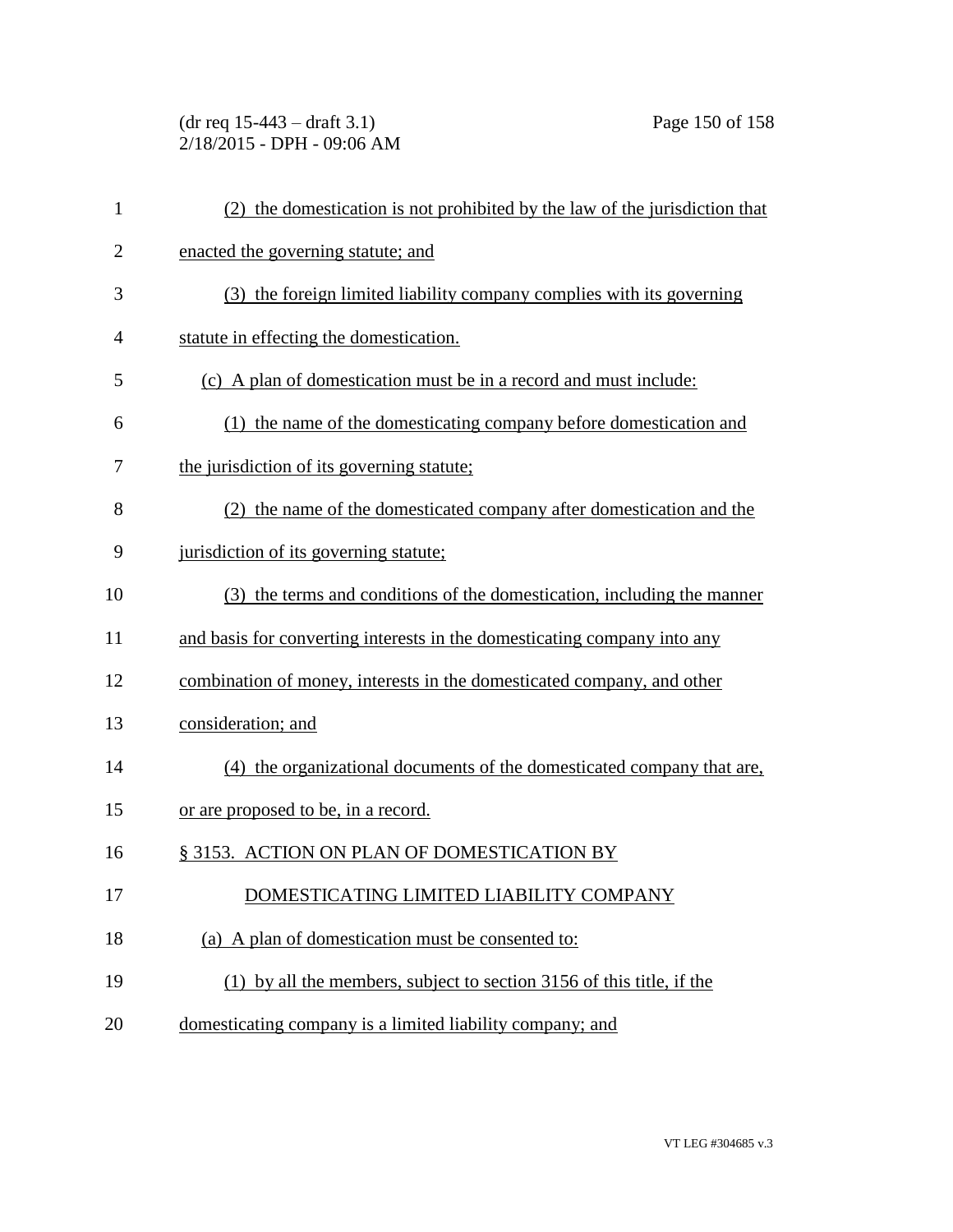(dr req 15-443 – draft 3.1) Page 151 of 158 2/18/2015 - DPH - 09:06 AM

| $\mathbf{1}$   | (2) as provided in the domesticating company's governing statute, if the             |
|----------------|--------------------------------------------------------------------------------------|
| $\overline{2}$ | company is a foreign limited liability company.                                      |
| 3              | (b) Subject to any contractual rights, after a domestication is approved, and        |
| $\overline{4}$ | at any time before articles of domestication are delivered to the Secretary of       |
| 5              | State for filing under section 3154 of this title, a domesticating limited liability |
| 6              | company may amend the plan or abandon the domestication:                             |
| 7              | $(1)$ as provided in the plan; or                                                    |
| 8              | (2) except as otherwise prohibited in the plan, by the same consent as               |
| 9              | was required to approve the plan.                                                    |
| 10             | § 3154. FILINGS REQUIRED FOR DOMESTICATION; EFFECTIVE                                |
|                |                                                                                      |
| 11             | <b>DATE</b>                                                                          |
| 12             | (a) After a plan of domestication is approved, a domesticating company               |
| 13             | shall deliver to the Secretary of State for filing articles of domestication, which  |
| 14             | shall include:                                                                       |
| 15             | (1) a statement, as the case may be, that the company has been                       |
| 16             | domesticated from or into another jurisdiction;                                      |
| 17             | (2) the name of the domesticating company and the jurisdiction of its                |
| 18             | governing statute;                                                                   |
| 19             | (3) the name of the domesticated company and the jurisdiction of its                 |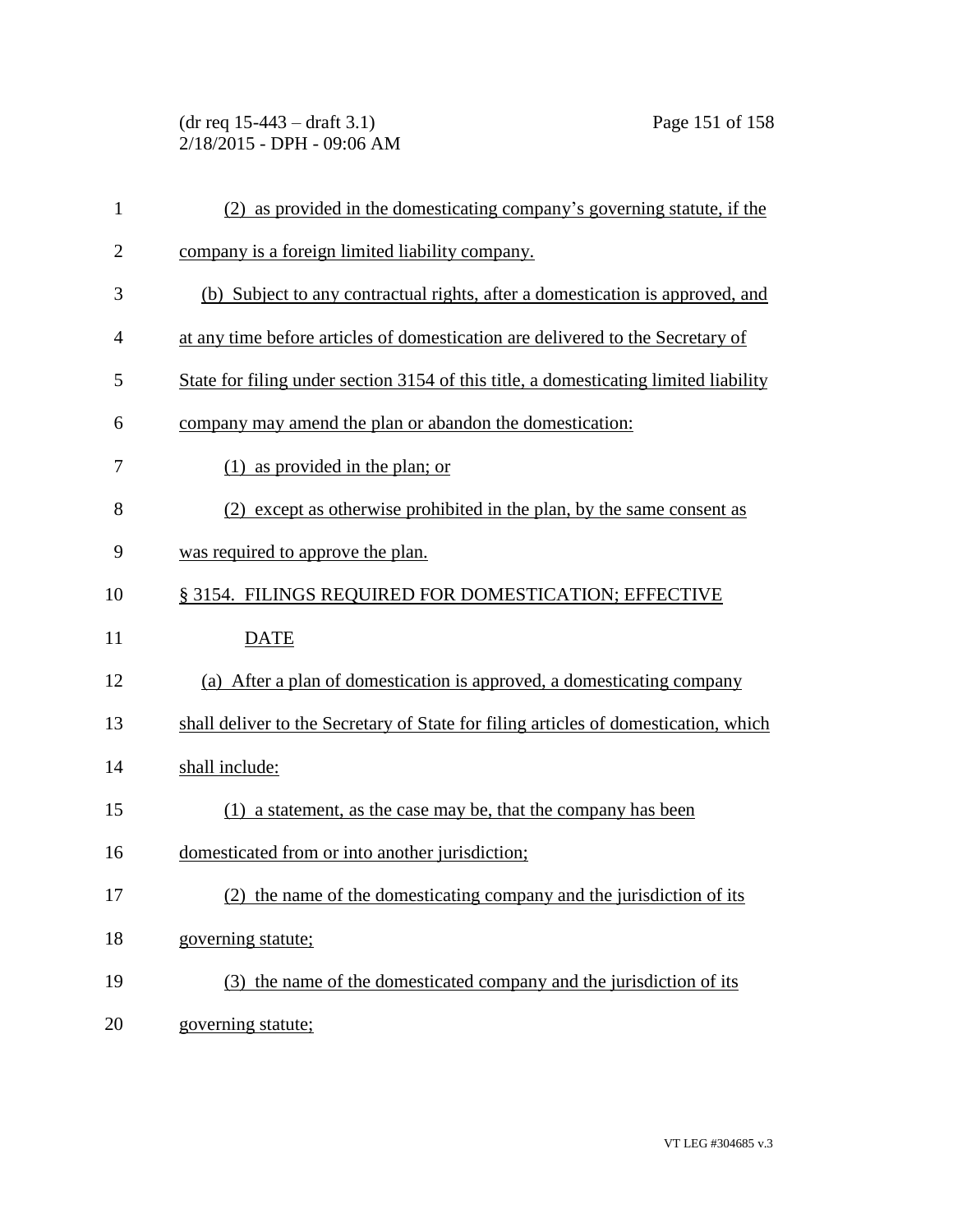(dr req 15-443 – draft 3.1) Page 152 of 158 2/18/2015 - DPH - 09:06 AM

| $\mathbf{1}$   | (4) the date the domestication is effective under the governing statute of     |
|----------------|--------------------------------------------------------------------------------|
| $\overline{2}$ | the domesticated company;                                                      |
| 3              | (5) if the domesticating company was a limited liability company, a            |
| 4              | statement that the domestication was approved as required by this title;       |
| 5              | (6) if the domesticating company was a foreign limited liability               |
| 6              | company, a statement that the domestication was approved as required by the    |
| 7              | governing statute of the other jurisdiction; and                               |
| 8              | (7) if the domesticated company was a foreign limited liability company        |
| 9              | not authorized to transact business in this State, the street and mailing      |
| 10             | addresses of an office that the Secretary of State may use for the purposes of |
| 11             | subsection 3155(b) of this title.                                              |
| 12             | (b) A domestication becomes effective:                                         |
| 13             | (1) when the certificate of organization takes effect, if the domesticated     |
| 14             | company is a limited liability company; and                                    |
| 15             | (2) according to the governing statute of the domesticated company, if         |
| 16             | the domesticated organization is a foreign limited liability company.          |
| 17             | § 3155. EFFECT OF DOMESTICATION                                                |
| 18             | (a) When a domestication takes effect:                                         |
| 19             | (1) the domesticated company is for all purposes the company that              |
| 20             | existed before the domestication;                                              |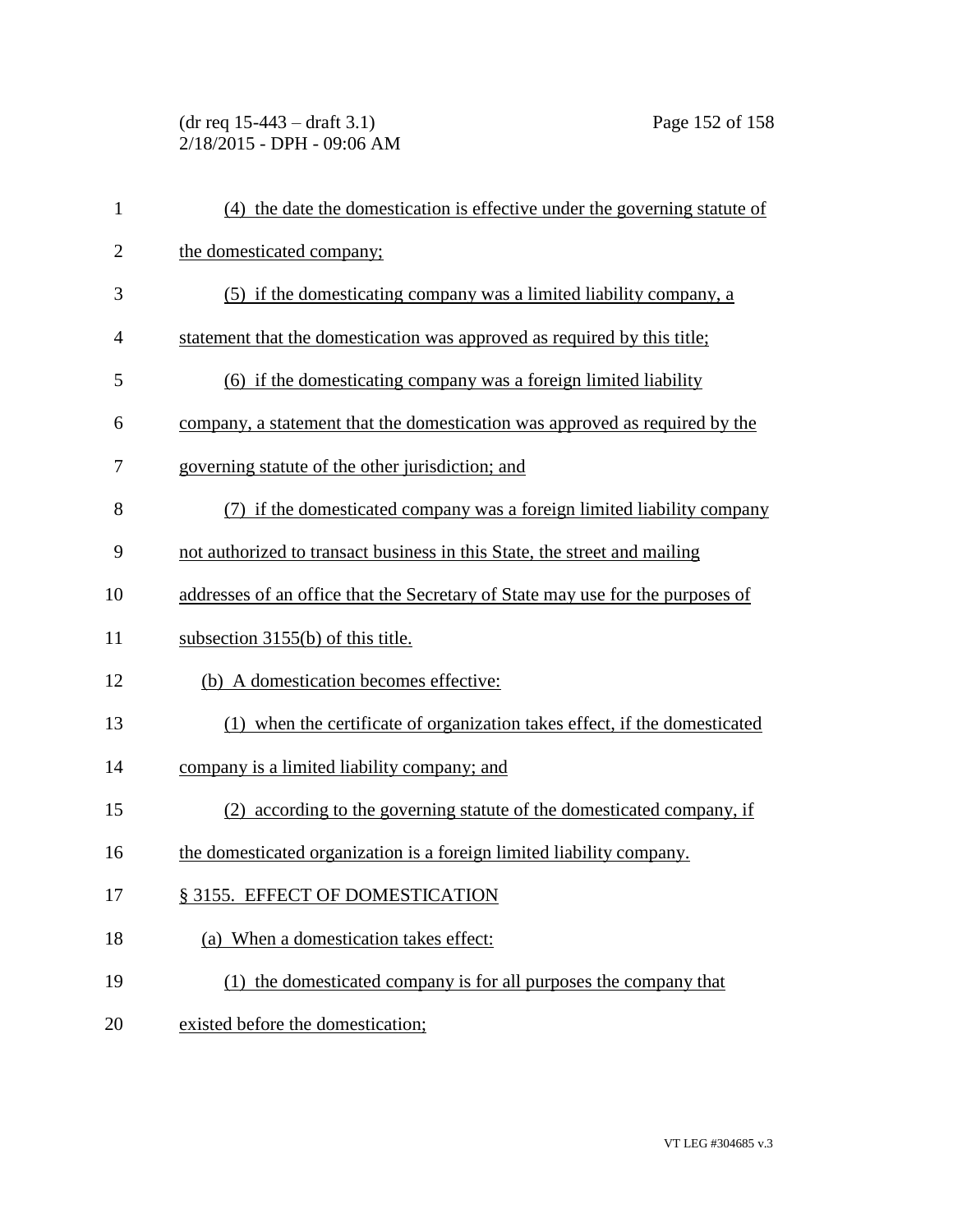(dr req 15-443 – draft 3.1) Page 153 of 158 2/18/2015 - DPH - 09:06 AM

| $\mathbf{1}$   | (2) all property owned by the domesticating company remains vested in            |
|----------------|----------------------------------------------------------------------------------|
| $\overline{c}$ | the domesticated company;                                                        |
| 3              | (3) all debts, obligations, or other liabilities of the domesticating            |
| 4              | company continue as debts, obligations, or other liabilities of the domesticated |
| 5              | company;                                                                         |
| 6              | (4) an action or proceeding pending by or against a domesticating                |
| 7              | company may be continued as if the domestication had not occurred;               |
| 8              | (5) except as prohibited by other law, all of the rights, privileges,            |
| 9              | immunities, powers, and purposes of the domesticating company remain vested      |
| 10             | in the domesticated company;                                                     |
| 11             | (6) except as otherwise provided in the plan of domestication, the terms         |
| 12             | and conditions of the plan of domestication take effect; and                     |
| 13             | (7) except as otherwise agreed, the domestication does not dissolve a            |
| 14             | domesticating limited liability company for the purposes of subchapter 7 of      |
| 15             | this chapter.                                                                    |
| 16             | $(b)(1)$ A domesticated company that is a foreign limited liability company      |
| 17             | consents to the jurisdiction of the courts of this State to enforce any debt,    |
| 18             | obligation, or other liability owed by the domesticating company, if, before the |
| 19             | domestication, the domesticating company was subject to suit in this State on    |
| 20             | the debt, obligation, or other liability.                                        |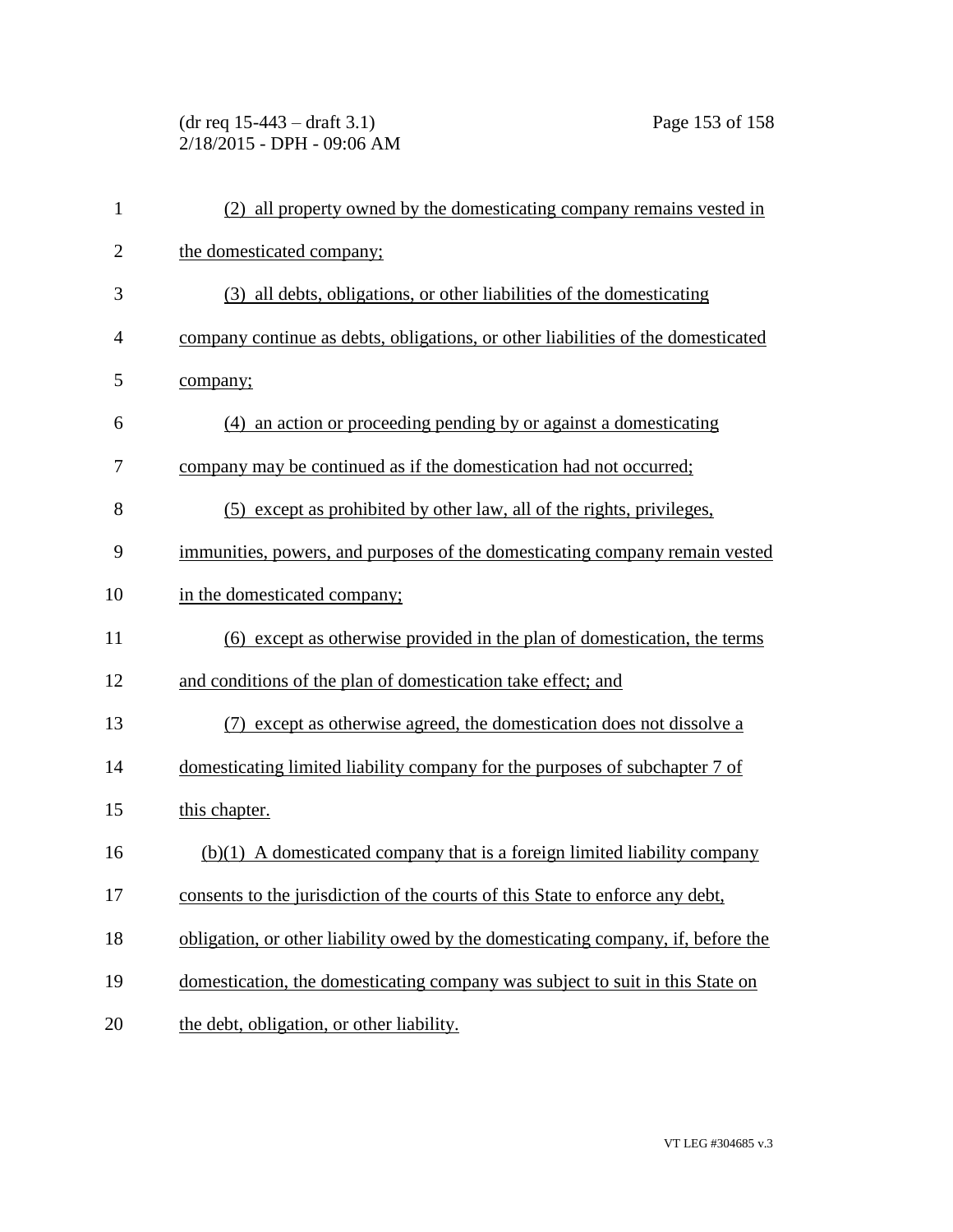(dr req 15-443 – draft 3.1) Page 154 of 158 2/18/2015 - DPH - 09:06 AM

| $\mathbf{1}$   | (2) A domesticated company that is a foreign limited liability company              |
|----------------|-------------------------------------------------------------------------------------|
| $\overline{2}$ | and not authorized to transact business in this State appoints the Secretary of     |
| 3              | State as its agent for service of process for purposes of enforcing a debt,         |
| $\overline{4}$ | obligation, or other liability under this subsection.                               |
| 5              | (3) Service on the Secretary of State under this subsection must be made            |
| 6              | in the same manner and has the same consequences as in section 3010 of this         |
| 7              | title.                                                                              |
| 8              | (c) If a limited liability company has adopted and approved a plan of               |
| 9              | domestication under section 3152 of this title providing for the company to be      |
| 10             | domesticated in a foreign jurisdiction, a statement surrendering the company's      |
| 11             | certificate of organization must be delivered to the Secretary of State for filing, |
| 12             | setting forth:                                                                      |
| 13             | (1) the name of the company;                                                        |
| 14             | (2) a statement that the certificate of organization is being surrendered in        |
| 15             | connection with the domestication of the company in a foreign jurisdiction;         |
| 16             | (3) a statement the domestication was approved as required by this                  |
| 17             | title; and                                                                          |
| 18             | (4) the jurisdiction of formation of the domesticated foreign limited               |
| 19             | liability company.                                                                  |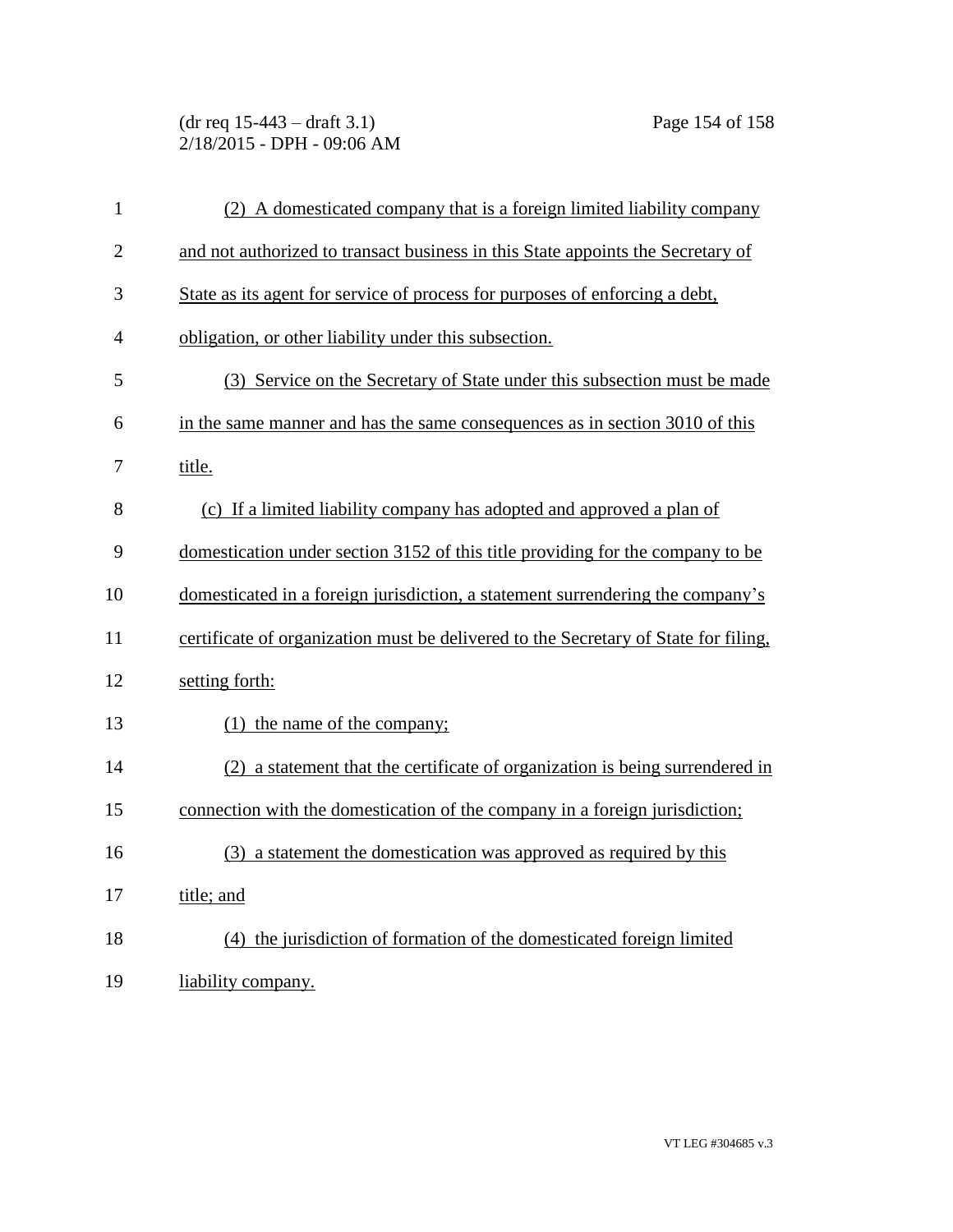(dr req 15-443 – draft 3.1) Page 155 of 158 2/18/2015 - DPH - 09:06 AM

| $\mathbf{1}$   | § 3156. RESTRICTIONS ON APPROVAL OF MERGERS,                                    |
|----------------|---------------------------------------------------------------------------------|
| $\overline{2}$ | CONVERSIONS, AND DOMESTICATIONS                                                 |
| 3              | (a) If a member of a constituent, converting, or domesticating limited          |
| $\overline{4}$ | liability company will have personal liability with respect to a surviving,     |
| 5              | converted, or domesticated organization, approval or amendment of a plan of     |
| 6              | merger, conversion, or domestication are ineffective without the consent of the |
| 7              | member, unless:                                                                 |
| 8              | (1) the company's operating agreement provides for approval of a                |
| 9              | merger, conversion, or domestication with the consent of fewer than all the     |
| 10             | members; and                                                                    |
| 11             | (2) the member has consented to the provision of the operating                  |
| 12             | agreement.                                                                      |
| 13             | (b) A member does not give the consent required by subsection (a) of this       |
| 14             | section merely by consenting to a provision of the operating agreement that     |
| 15             | permits the operating agreement to be amended with the consent of fewer than    |
| 16             | all the members.                                                                |
| 17             | § 3157. SUBCHAPTER NOT EXCLUSIVE                                                |
| 18             | This subchapter does not preclude an organization from being converted,         |
| 19             | merged, or domesticated under law other than this title.                        |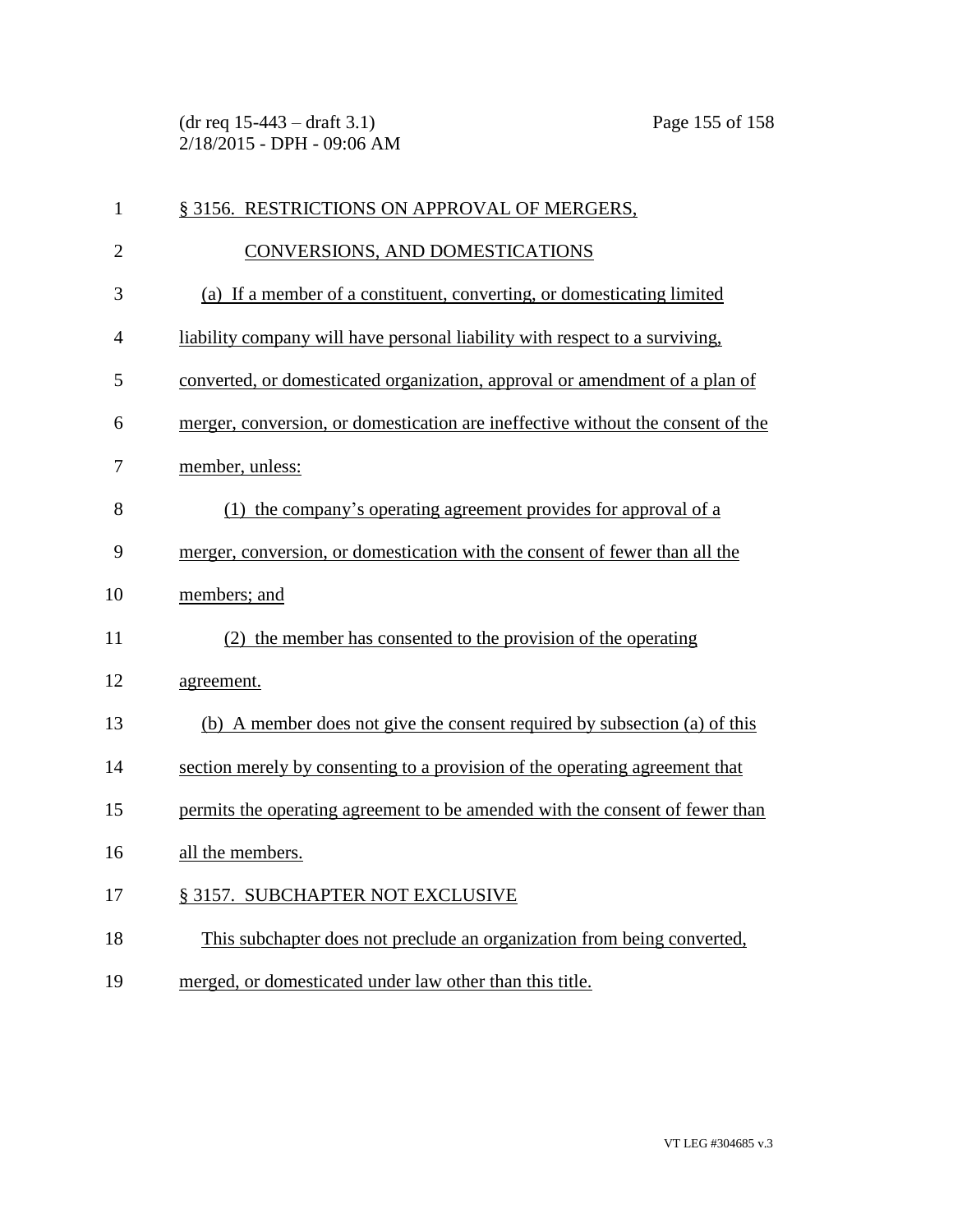(dr req 15-443 – draft 3.1) Page 156 of 158 2/18/2015 - DPH - 09:06 AM

| $\mathbf{1}$   | Subchapter 11. Low-Profit Limited Liability Companies                            |
|----------------|----------------------------------------------------------------------------------|
| $\overline{2}$ | § 3161. ELECTION                                                                 |
| 3              | A limited liability company organized pursuant to this title may elect to be a   |
| 4              | low-profit limited liability company if and for so long at it satisfies the      |
| 5              | requirements of section 3162 of this title.                                      |
| 6              | § 3162. REQUIREMENTS                                                             |
| 7              | A limited liability company shall be organized for a business purpose that       |
| 8              | satisfies, and shall at all times be operated to satisfy, each of the following  |
| 9              | requirements:                                                                    |
| 10             | (1) The company:                                                                 |
| 11             | (A) significantly furthers the accomplishment of one or more                     |
| 12             | charitable or educational purposes within the meaning of 26 U.S.C.               |
| 13             | $\S 170(c)(2)(B)$ ; and                                                          |
| 14             | (B) would not have been formed but for the company's relationship                |
| 15             | to the accomplishment of charitable or educational purposes.                     |
| 16             | (2) No significant purpose of the company is the production of income            |
| 17             | or the appreciation of property; provided, however, that the fact that a person  |
| 18             | produces significant income or capital appreciation shall not, in the absence of |
| 19             | other factors, be conclusive evidence of a significant purpose involving the     |
| 20             | production of income or the appreciation of property.                            |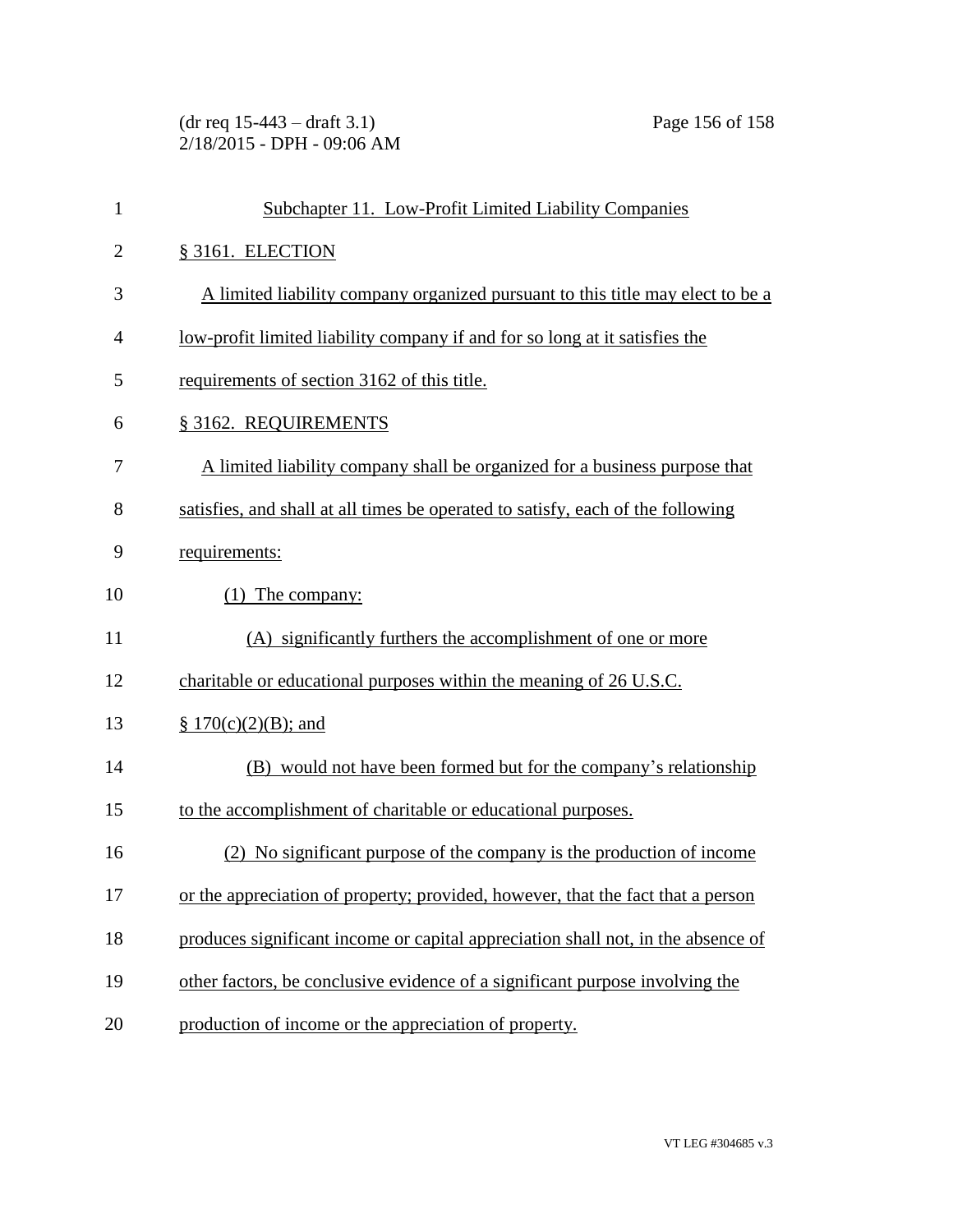(dr req 15-443 – draft 3.1) Page 157 of 158 2/18/2015 - DPH - 09:06 AM

| 1              | (3) No purpose of the company is to accomplish one or more political or              |
|----------------|--------------------------------------------------------------------------------------|
| $\overline{2}$ | legislative purposes within the meaning of 26 U.S.C. $\S 170(c)(2)(D)$ .             |
| 3              | § 3163. FAILURE TO MEET REQUIREMENTS                                                 |
| $\overline{4}$ | (a) A limited liability company that elects to be an L3C and subsequently            |
| 5              | fails to satisfy any one of the requirements set forth in section 3162 of this title |
| 6              | shall immediately cease to be a low-profit limited liability company, but by         |
| 7              | continuing to meet all the other requirements of this chapter, continues to exist    |
| 8              | as a limited liability company.                                                      |
| 9              | (b) In the event an L3C fails to satisfy the requirements of section 3162 of         |
| 10             | this title, the company shall change its name to conform with subsection             |
| 11             | $3005(a)$ of this title.                                                             |
| 12             | Sec. 2. EFFECTIVE DATE; APPLICATION                                                  |
| 13             | (a) This section shall take effect on July 1, 2015.                                  |
| 14             | (b) Sec. 1 shall take effect on July 1, 2015, and applies only to:                   |
| 15             | (1) a limited liability company formed on or after July 1, 2015; and                 |
| 16             | (2) except as otherwise provided in subsection (e) of this section, a                |
| 17             | limited liability company formed before July 1, 2015, that elects, in the manner     |
| 18             | provided in its operating agreement or by law for amending the operating             |
| 19             | agreement, to be subject to this act.                                                |
| 20             | (c) This act does not affect an action commenced, a proceeding brought, or           |
| 21             | a right accrued before July 1, 2015.                                                 |